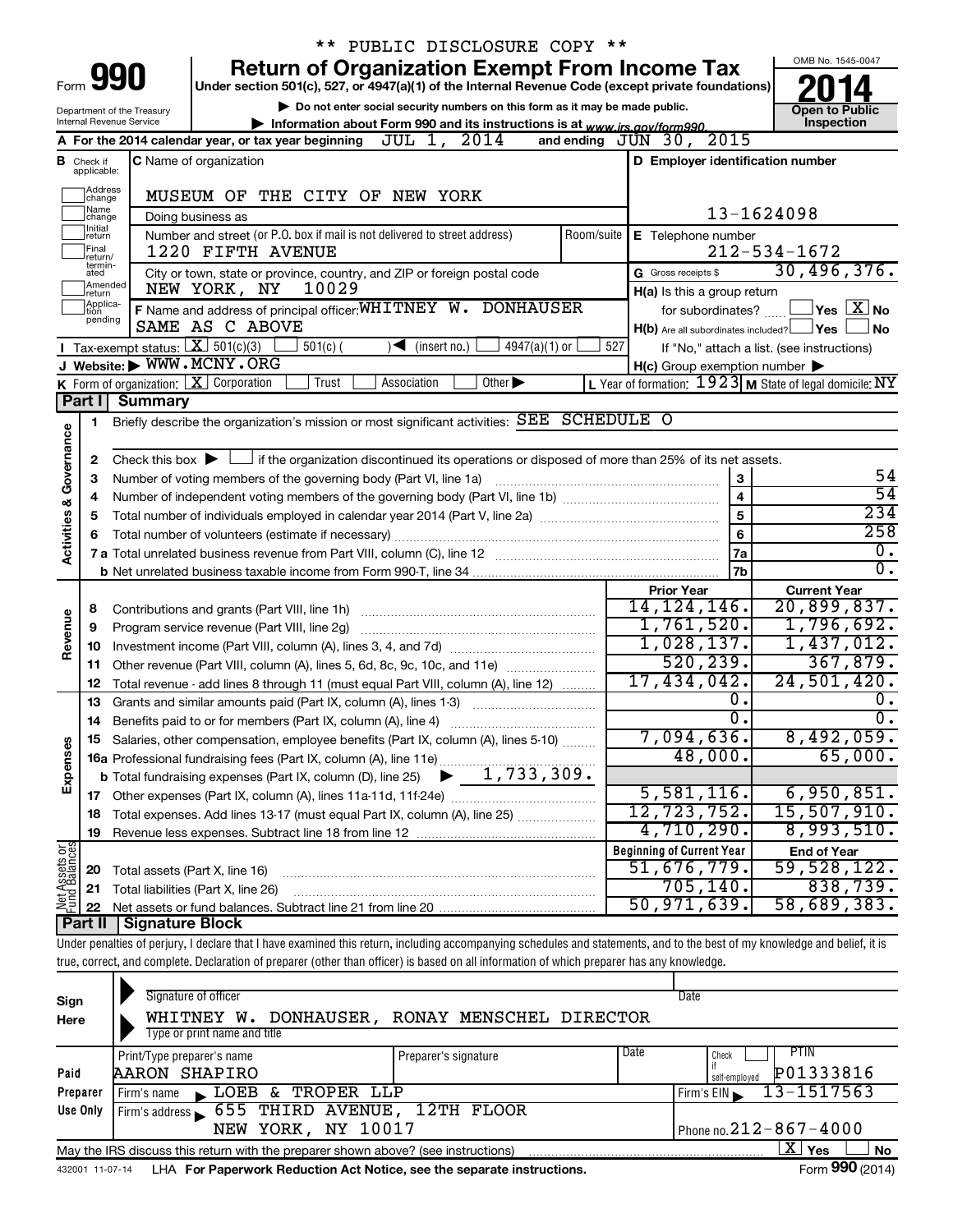|                      | MUSEUM OF THE CITY OF NEW YORK<br>Form 990 (2014)                                                                                                                                                   | 13-1624098    | Page 2                                            |  |  |  |  |  |
|----------------------|-----------------------------------------------------------------------------------------------------------------------------------------------------------------------------------------------------|---------------|---------------------------------------------------|--|--|--|--|--|
|                      | Part III   Statement of Program Service Accomplishments                                                                                                                                             |               |                                                   |  |  |  |  |  |
|                      |                                                                                                                                                                                                     |               | $\boxed{\text{X}}$                                |  |  |  |  |  |
| $\mathbf{1}$         | Briefly describe the organization's mission:<br>SEE SCHEDULE O                                                                                                                                      |               |                                                   |  |  |  |  |  |
|                      |                                                                                                                                                                                                     |               |                                                   |  |  |  |  |  |
|                      |                                                                                                                                                                                                     |               |                                                   |  |  |  |  |  |
|                      |                                                                                                                                                                                                     |               |                                                   |  |  |  |  |  |
| $\mathbf{2}$         | Did the organization undertake any significant program services during the year which were not listed on<br>the prior Form 990 or 990-EZ?                                                           |               | $\Box$ Yes $[\overline{\mathrm{X}}]$ No           |  |  |  |  |  |
|                      | If "Yes," describe these new services on Schedule O.                                                                                                                                                |               |                                                   |  |  |  |  |  |
| 3                    | Did the organization cease conducting, or make significant changes in how it conducts, any program services?                                                                                        |               | $\boxed{\phantom{1}}$ Yes $\boxed{\mathrm{X}}$ No |  |  |  |  |  |
|                      | If "Yes," describe these changes on Schedule O.                                                                                                                                                     |               |                                                   |  |  |  |  |  |
| 4                    | Describe the organization's program service accomplishments for each of its three largest program services, as measured by expenses.                                                                |               |                                                   |  |  |  |  |  |
|                      | Section 501(c)(3) and 501(c)(4) organizations are required to report the amount of grants and allocations to others, the total expenses, and<br>revenue, if any, for each program service reported. |               |                                                   |  |  |  |  |  |
| 4a                   | ) (Expenses \$<br>(Code:                                                                                                                                                                            | 850, 326.     |                                                   |  |  |  |  |  |
|                      | EXHIBITIONS AND PUBLICATIONS:                                                                                                                                                                       |               |                                                   |  |  |  |  |  |
|                      | ONGOING/LONG-TERM EXHIBITIONS OPEN THROUGH FY2015                                                                                                                                                   |               |                                                   |  |  |  |  |  |
|                      |                                                                                                                                                                                                     |               |                                                   |  |  |  |  |  |
|                      | GILDED NEW YORK (NOV 13, 2013 - CURRENT)<br>INAUGURATING THE CITY MUSEUM'S TIFFANY & CO. FOUNDATION GALLERY, GILDED                                                                                 |               |                                                   |  |  |  |  |  |
|                      | NEW YORK EXPLORES THE CITY'S VISUAL CULTURE AT THE END OF THE 19TH                                                                                                                                  |               |                                                   |  |  |  |  |  |
|                      | CENTURY, WHEN THE ELITE CLASS FLAUNTED ITS WEALTH MORE CONSPICUOUSLY                                                                                                                                |               |                                                   |  |  |  |  |  |
|                      | THAN EVER BEFORE. INDUSTRIAL TITANS, SUCH AS CORNELIUS VANDERBILT AND                                                                                                                               |               |                                                   |  |  |  |  |  |
|                      | JAY GOULD, EXPRESSED THEIR STATUS THROUGH EXTRAVAGANT FASHIONS,                                                                                                                                     |               |                                                   |  |  |  |  |  |
|                      | ARCHITECTURE, AND INTERIOR DESIGN.<br>CONTINUED ON SCHEDULE O:                                                                                                                                      |               |                                                   |  |  |  |  |  |
| 4b                   | ) (Expenses \$<br>(Code:                                                                                                                                                                            | 591,832.      |                                                   |  |  |  |  |  |
|                      | COLLECTIONS CARE:                                                                                                                                                                                   |               |                                                   |  |  |  |  |  |
|                      | THE MUSEUM HAS AN ONGOING COMMITMENT TO PRESERVE, DOCUMENT AND MAKE                                                                                                                                 |               |                                                   |  |  |  |  |  |
|                      | ACCESSIBLE ITS VAST COLLECTIONS OF OBJECTS RELATED TO THE HISTORY OF                                                                                                                                |               |                                                   |  |  |  |  |  |
|                      | NEW YORK CITY.<br>A MAJOR MULTI-YEAR DIGITIZATION PROJECT IS PROVIDING                                                                                                                              |               |                                                   |  |  |  |  |  |
|                      | THE PUBLIC ACCESS TO MANY PREVIOUSLY HIDDEN TREASURES IN THE                                                                                                                                        |               |                                                   |  |  |  |  |  |
|                      | COLLECTIONS, WITH A LEVEL OF CONNOISSEURSHIP, SCHOLARSHIP AND ANALYSIS                                                                                                                              |               |                                                   |  |  |  |  |  |
|                      | THAT HAS ANIMATED THE PUBLIC'S UNDERSTANDING OF THE CITY AND ITS<br>PEOPLE.                                                                                                                         |               |                                                   |  |  |  |  |  |
|                      |                                                                                                                                                                                                     |               |                                                   |  |  |  |  |  |
|                      | CONTINUED ON SCHEDULE O:                                                                                                                                                                            |               |                                                   |  |  |  |  |  |
| 4с                   | $1,074,921$ $\cdot$ including grants of \$<br>) (Expenses \$<br>(Code:                                                                                                                              | ) (Revenue \$ | 354, 534.                                         |  |  |  |  |  |
|                      | EDUCATION:                                                                                                                                                                                          |               |                                                   |  |  |  |  |  |
|                      | ATTENDANCE FOR FIELDTRIPS, OUT-OF-SCHOOL TIME PROGRAMS, PROFESSIONAL                                                                                                                                |               |                                                   |  |  |  |  |  |
|                      | DEVELOPMENT, AND FAMILY PROGRAMS WAS 46,705 CHILDREN AND ADULTS.                                                                                                                                    |               |                                                   |  |  |  |  |  |
|                      | APPROXIMATELY 80% OF PARTICIPANTS WERE FROM UNDER-RESOURCED SCHOOLS.                                                                                                                                |               |                                                   |  |  |  |  |  |
|                      | ADULT GROUP TOURS SERVED AN ADDITIONAL 3,847 PEOPLE.                                                                                                                                                |               |                                                   |  |  |  |  |  |
|                      |                                                                                                                                                                                                     |               |                                                   |  |  |  |  |  |
|                      |                                                                                                                                                                                                     |               |                                                   |  |  |  |  |  |
|                      |                                                                                                                                                                                                     |               |                                                   |  |  |  |  |  |
|                      | CONTINUED ON SCHEDULE O:                                                                                                                                                                            |               |                                                   |  |  |  |  |  |
|                      | 4d Other program services (Describe in Schedule O.)                                                                                                                                                 |               |                                                   |  |  |  |  |  |
|                      | 472, 590. including grants of \$<br>(Expenses \$<br>(Revenue \$<br>12, 286, 728.                                                                                                                    | 340, 412.     |                                                   |  |  |  |  |  |
|                      | 4e Total program service expenses                                                                                                                                                                   |               | Form 990 (2014)                                   |  |  |  |  |  |
| 432002<br>$11-07-14$ | SEE SCHEDULE O FOR CONTINUATION(S)                                                                                                                                                                  |               |                                                   |  |  |  |  |  |
|                      | 2                                                                                                                                                                                                   |               |                                                   |  |  |  |  |  |
|                      | 17160512 733030 2467<br>2014.05091 MUSEUM OF THE CITY OF NEW Y 2467 1                                                                                                                               |               |                                                   |  |  |  |  |  |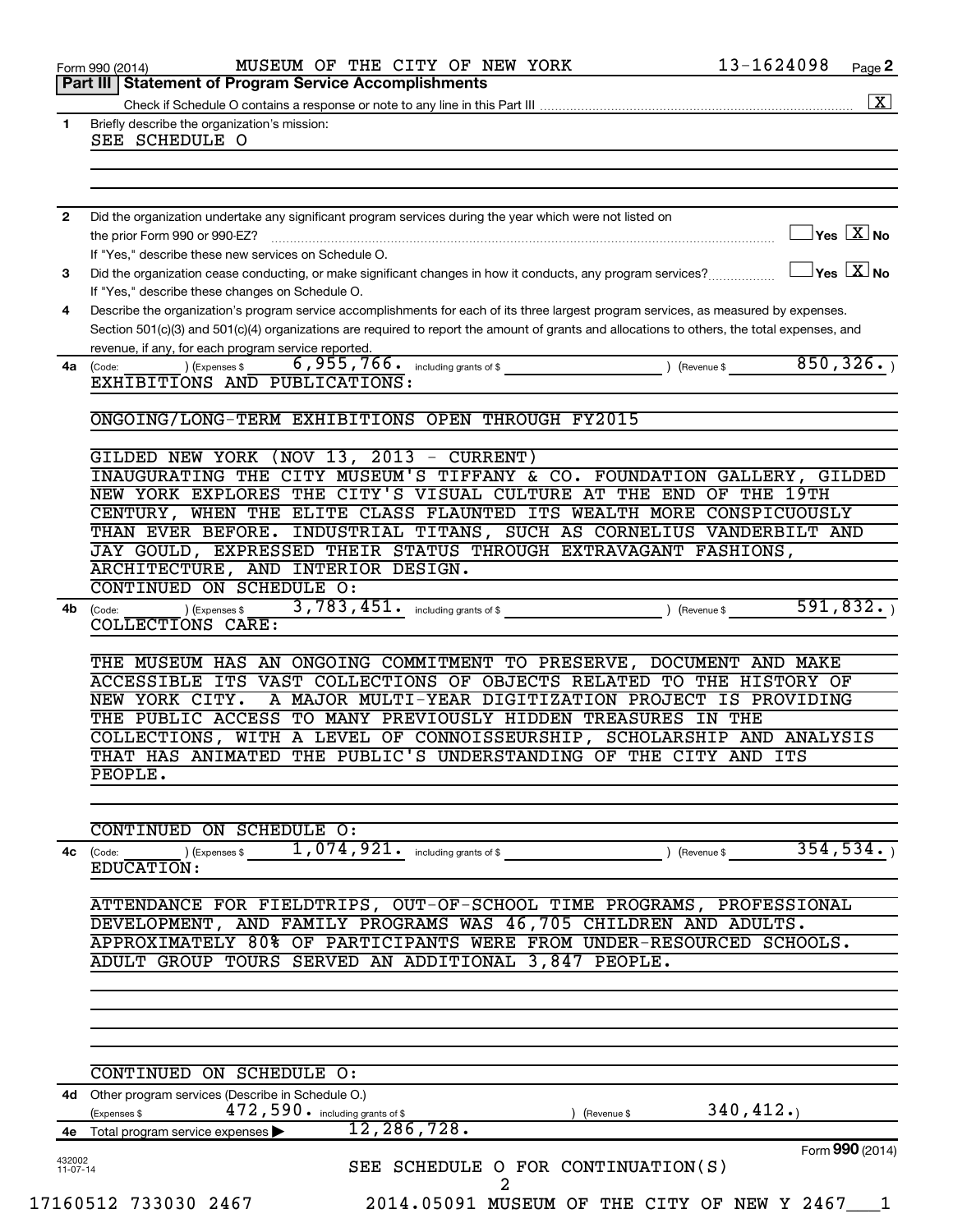| Form 990 (2014) |  |  |
|-----------------|--|--|
|                 |  |  |

**Part IV Checklist of Required Schedules**

Form 990 (2014) MUSEUM OF THE CITY OF NEW YORK  $13-1624098$  Page

|     |                                                                                                                                                                                                                                                  |                 | <b>Yes</b>              | No                            |
|-----|--------------------------------------------------------------------------------------------------------------------------------------------------------------------------------------------------------------------------------------------------|-----------------|-------------------------|-------------------------------|
| 1   | Is the organization described in section $501(c)(3)$ or $4947(a)(1)$ (other than a private foundation)?                                                                                                                                          |                 |                         |                               |
|     |                                                                                                                                                                                                                                                  | 1               | х                       |                               |
| 2   |                                                                                                                                                                                                                                                  | $\overline{2}$  | $\overline{\textbf{x}}$ |                               |
| 3   | Did the organization engage in direct or indirect political campaign activities on behalf of or in opposition to candidates for                                                                                                                  | 3               |                         | х                             |
| 4   | Section 501(c)(3) organizations. Did the organization engage in lobbying activities, or have a section 501(h) election in effect                                                                                                                 |                 |                         |                               |
|     |                                                                                                                                                                                                                                                  | 4               |                         | х                             |
| 5   | Is the organization a section 501(c)(4), 501(c)(5), or 501(c)(6) organization that receives membership dues, assessments, or                                                                                                                     |                 |                         |                               |
|     |                                                                                                                                                                                                                                                  | 5               |                         | х                             |
| 6   | Did the organization maintain any donor advised funds or any similar funds or accounts for which donors have the right to                                                                                                                        |                 |                         |                               |
|     | provide advice on the distribution or investment of amounts in such funds or accounts? If "Yes," complete Schedule D, Part I                                                                                                                     | 6               |                         | х                             |
| 7   | Did the organization receive or hold a conservation easement, including easements to preserve open space,                                                                                                                                        |                 |                         |                               |
|     |                                                                                                                                                                                                                                                  | $\overline{7}$  |                         | x                             |
| 8   | Did the organization maintain collections of works of art, historical treasures, or other similar assets? If "Yes," complete                                                                                                                     | 8               | х                       |                               |
| 9   | Did the organization report an amount in Part X, line 21, for escrow or custodial account liability; serve as a custodian for                                                                                                                    |                 |                         |                               |
|     | amounts not listed in Part X; or provide credit counseling, debt management, credit repair, or debt negotiation services?<br>If "Yes," complete Schedule D, Part IV                                                                              | 9               |                         | x                             |
| 10  | Did the organization, directly or through a related organization, hold assets in temporarily restricted endowments, permanent                                                                                                                    |                 |                         |                               |
|     |                                                                                                                                                                                                                                                  | 10              | х                       |                               |
| 11  | If the organization's answer to any of the following questions is "Yes," then complete Schedule D, Parts VI, VII, VIII, IX, or X                                                                                                                 |                 |                         |                               |
|     | as applicable.                                                                                                                                                                                                                                   |                 |                         |                               |
|     | a Did the organization report an amount for land, buildings, and equipment in Part X, line 10? If "Yes," complete Schedule D,                                                                                                                    | 11a             | X                       |                               |
|     | <b>b</b> Did the organization report an amount for investments - other securities in Part X, line 12 that is 5% or more of its total                                                                                                             |                 |                         |                               |
|     |                                                                                                                                                                                                                                                  | 11b             | х                       |                               |
|     | c Did the organization report an amount for investments - program related in Part X, line 13 that is 5% or more of its total                                                                                                                     |                 |                         |                               |
|     |                                                                                                                                                                                                                                                  | 11c             |                         | x                             |
|     | d Did the organization report an amount for other assets in Part X, line 15 that is 5% or more of its total assets reported in                                                                                                                   |                 |                         |                               |
|     |                                                                                                                                                                                                                                                  | 11d             |                         | x                             |
|     |                                                                                                                                                                                                                                                  | 11e             | х                       |                               |
|     | f Did the organization's separate or consolidated financial statements for the tax year include a footnote that addresses                                                                                                                        |                 |                         |                               |
|     | the organization's liability for uncertain tax positions under FIN 48 (ASC 740)? If "Yes," complete Schedule D, Part X                                                                                                                           | 11f             | х                       |                               |
|     | 12a Did the organization obtain separate, independent audited financial statements for the tax year? If "Yes," complete                                                                                                                          |                 |                         |                               |
|     | Schedule D, Parts XI and XII                                                                                                                                                                                                                     | 12a             | х                       |                               |
|     | <b>b</b> Was the organization included in consolidated, independent audited financial statements for the tax year?<br>If "Yes," and if the organization answered "No" to line 12a, then completing Schedule D, Parts XI and XII is optional www. | 12 <sub>b</sub> |                         |                               |
| 13  |                                                                                                                                                                                                                                                  | 13              |                         | ∡⊾<br>$\overline{\textbf{x}}$ |
| 14a |                                                                                                                                                                                                                                                  | 14a             |                         | x                             |
| b   | Did the organization have aggregate revenues or expenses of more than \$10,000 from grantmaking, fundraising, business,                                                                                                                          |                 |                         |                               |
|     | investment, and program service activities outside the United States, or aggregate foreign investments valued at \$100,000                                                                                                                       |                 |                         |                               |
|     |                                                                                                                                                                                                                                                  | 14b             | х                       |                               |
| 15  | Did the organization report on Part IX, column (A), line 3, more than \$5,000 of grants or other assistance to or for any                                                                                                                        |                 |                         |                               |
|     |                                                                                                                                                                                                                                                  | 15              |                         | х                             |
| 16  | Did the organization report on Part IX, column (A), line 3, more than \$5,000 of aggregate grants or other assistance to                                                                                                                         |                 |                         |                               |
|     |                                                                                                                                                                                                                                                  | 16              |                         | х                             |
| 17  | Did the organization report a total of more than \$15,000 of expenses for professional fundraising services on Part IX,                                                                                                                          |                 |                         |                               |
|     |                                                                                                                                                                                                                                                  | 17              | х                       |                               |
| 18  | Did the organization report more than \$15,000 total of fundraising event gross income and contributions on Part VIII, lines                                                                                                                     |                 |                         |                               |
|     |                                                                                                                                                                                                                                                  | 18              | х                       |                               |
| 19  | Did the organization report more than \$15,000 of gross income from gaming activities on Part VIII, line 9a? If "Yes,"                                                                                                                           | 19              |                         | х                             |
|     | 20a Did the organization operate one or more hospital facilities? If "Yes," complete Schedule H                                                                                                                                                  | 20a             |                         | х                             |
|     |                                                                                                                                                                                                                                                  | 20 <sub>b</sub> |                         |                               |

Form (2014) **990**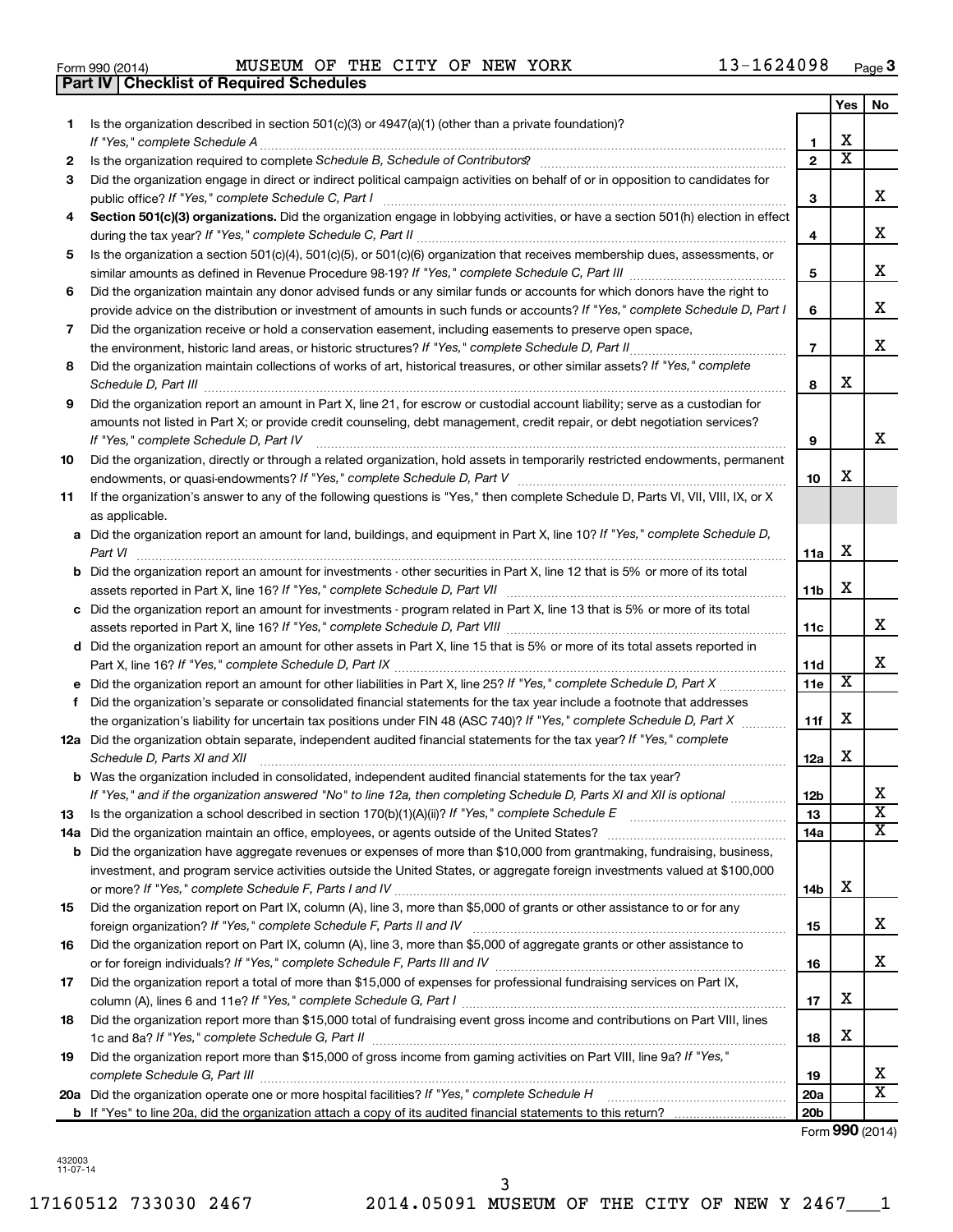#### $\frac{1}{3}$ Form 990 (2014) MUSEUM OF THE CITY OF NEW YORK  $13-1624098$  Page MUSEUM OF THE CITY OF NEW YORK 13-1624098

|    | <b>Part IV   Checklist of Required Schedules (continued)</b>                                                                        |                 |                         |                         |
|----|-------------------------------------------------------------------------------------------------------------------------------------|-----------------|-------------------------|-------------------------|
|    |                                                                                                                                     |                 | Yes                     | No                      |
| 21 | Did the organization report more than \$5,000 of grants or other assistance to any domestic organization or                         |                 |                         |                         |
|    |                                                                                                                                     | 21              |                         | x                       |
| 22 | Did the organization report more than \$5,000 of grants or other assistance to or for domestic individuals on                       |                 |                         |                         |
|    |                                                                                                                                     | 22              |                         | x                       |
| 23 | Did the organization answer "Yes" to Part VII, Section A, line 3, 4, or 5 about compensation of the organization's current          |                 |                         |                         |
|    | and former officers, directors, trustees, key employees, and highest compensated employees? If "Yes," complete                      |                 |                         |                         |
|    | Schedule J <b>Martin Communication Communication</b> Contract of Technical Communication Communication Communication                | 23              | X                       |                         |
|    | 24a Did the organization have a tax-exempt bond issue with an outstanding principal amount of more than \$100,000 as of the         |                 |                         |                         |
|    | last day of the year, that was issued after December 31, 2002? If "Yes," answer lines 24b through 24d and complete                  |                 |                         |                         |
|    | Schedule K. If "No", go to line 25a                                                                                                 | 24a             |                         | x                       |
|    |                                                                                                                                     | 24 <sub>b</sub> |                         |                         |
| b  |                                                                                                                                     |                 |                         |                         |
|    | Did the organization maintain an escrow account other than a refunding escrow at any time during the year to defease                |                 |                         |                         |
|    |                                                                                                                                     | 24c             |                         |                         |
|    | d Did the organization act as an "on behalf of" issuer for bonds outstanding at any time during the year?                           | 24 <sub>d</sub> |                         |                         |
|    | 25a Section 501(c)(3), 501(c)(4), and 501(c)(29) organizations. Did the organization engage in an excess benefit                    |                 |                         | x                       |
|    |                                                                                                                                     | 25a             |                         |                         |
|    | <b>b</b> Is the organization aware that it engaged in an excess benefit transaction with a disqualified person in a prior year, and |                 |                         |                         |
|    | that the transaction has not been reported on any of the organization's prior Forms 990 or 990-EZ? If "Yes," complete               |                 |                         |                         |
|    | Schedule L, Part I                                                                                                                  | 25b             |                         | x                       |
| 26 | Did the organization report any amount on Part X, line 5, 6, or 22 for receivables from or payables to any current or               |                 |                         |                         |
|    | former officers, directors, trustees, key employees, highest compensated employees, or disqualified persons? If "Yes,"              |                 |                         |                         |
|    | complete Schedule L, Part II                                                                                                        | 26              |                         | X                       |
| 27 | Did the organization provide a grant or other assistance to an officer, director, trustee, key employee, substantial                |                 |                         |                         |
|    | contributor or employee thereof, a grant selection committee member, or to a 35% controlled entity or family member                 |                 |                         |                         |
|    |                                                                                                                                     | 27              |                         | x                       |
| 28 | Was the organization a party to a business transaction with one of the following parties (see Schedule L, Part IV                   |                 |                         |                         |
|    | instructions for applicable filing thresholds, conditions, and exceptions):                                                         |                 |                         |                         |
| а  | A current or former officer, director, trustee, or key employee? If "Yes," complete Schedule L, Part IV                             | 28a             |                         | х                       |
| b  | A family member of a current or former officer, director, trustee, or key employee? If "Yes," complete Schedule L, Part IV          | 28 <sub>b</sub> |                         | $\overline{\texttt{X}}$ |
| с  | An entity of which a current or former officer, director, trustee, or key employee (or a family member thereof) was an officer,     |                 |                         |                         |
|    | director, trustee, or direct or indirect owner? If "Yes," complete Schedule L, Part IV                                              | 28c             |                         | x                       |
| 29 |                                                                                                                                     | 29              | $\overline{\textbf{x}}$ |                         |
| 30 | Did the organization receive contributions of art, historical treasures, or other similar assets, or qualified conservation         |                 |                         |                         |
|    |                                                                                                                                     | 30              |                         | х                       |
| 31 | Did the organization liquidate, terminate, or dissolve and cease operations?                                                        |                 |                         |                         |
|    | If "Yes," complete Schedule N, Part I                                                                                               | 31              |                         | ▵                       |
| 32 | Did the organization sell, exchange, dispose of, or transfer more than 25% of its net assets?/f "Yes," complete                     |                 |                         |                         |
|    | Schedule N, Part II                                                                                                                 | 32              |                         | x                       |
| 33 | Did the organization own 100% of an entity disregarded as separate from the organization under Regulations                          |                 |                         |                         |
|    |                                                                                                                                     | 33              |                         | х                       |
| 34 | Was the organization related to any tax-exempt or taxable entity? If "Yes," complete Schedule R, Part II, III, or IV, and           |                 |                         |                         |
|    | Part V, line 1                                                                                                                      | 34              |                         | х                       |
|    |                                                                                                                                     | 35a             |                         | X                       |
|    | b If "Yes" to line 35a, did the organization receive any payment from or engage in any transaction with a controlled entity         |                 |                         |                         |
|    |                                                                                                                                     | 35 <sub>b</sub> |                         |                         |
| 36 | Section 501(c)(3) organizations. Did the organization make any transfers to an exempt non-charitable related organization?          |                 |                         |                         |
|    |                                                                                                                                     | 36              |                         | x                       |
| 37 | Did the organization conduct more than 5% of its activities through an entity that is not a related organization                    |                 |                         |                         |
|    |                                                                                                                                     | 37              |                         | х                       |
| 38 | Did the organization complete Schedule O and provide explanations in Schedule O for Part VI, lines 11b and 19?                      |                 |                         |                         |
|    |                                                                                                                                     | 38              | х                       |                         |

Form (2014) **990**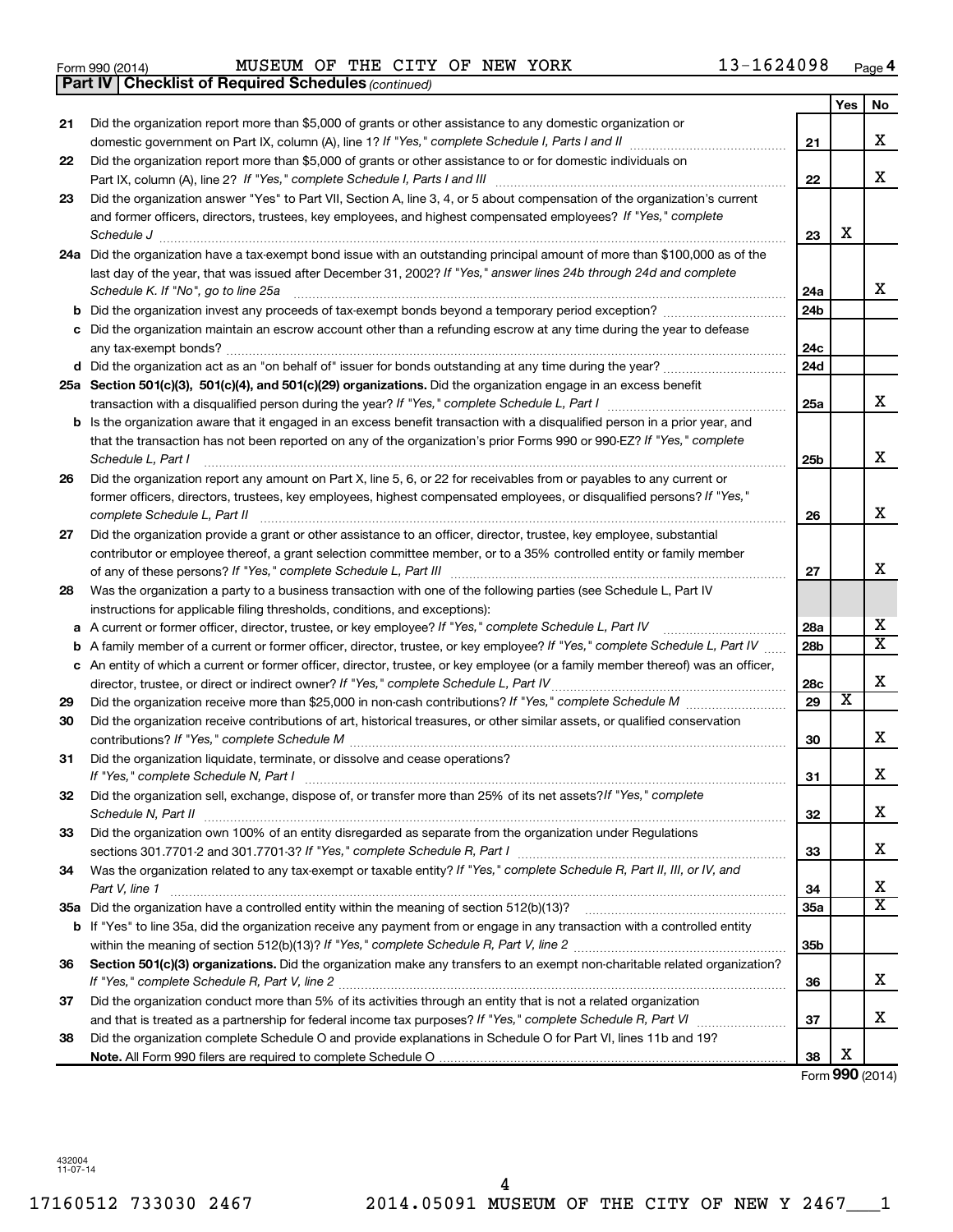|    | Part V<br><b>Statements Regarding Other IRS Filings and Tax Compliance</b><br>Check if Schedule O contains a response or note to any line in this Part V |                 |     |                |                         |    |
|----|----------------------------------------------------------------------------------------------------------------------------------------------------------|-----------------|-----|----------------|-------------------------|----|
|    |                                                                                                                                                          |                 |     |                | Yes                     | No |
|    |                                                                                                                                                          | 1a              | 266 |                |                         |    |
|    | Enter the number of Forms W-2G included in line 1a. Enter -0- if not applicable                                                                          | 1 <sub>b</sub>  | 0   |                |                         |    |
|    | Did the organization comply with backup withholding rules for reportable payments to vendors and reportable gaming                                       |                 |     |                |                         |    |
|    |                                                                                                                                                          |                 |     | 1c             |                         |    |
|    | 2a Enter the number of employees reported on Form W-3, Transmittal of Wage and Tax Statements,                                                           |                 |     |                |                         |    |
|    | filed for the calendar year ending with or within the year covered by this return <i>manumumumum</i>                                                     | 2a              | 234 |                |                         |    |
|    | b If at least one is reported on line 2a, did the organization file all required federal employment tax returns?                                         |                 |     | 2 <sub>b</sub> | х                       |    |
|    |                                                                                                                                                          |                 |     |                |                         |    |
|    | 3a Did the organization have unrelated business gross income of \$1,000 or more during the year?                                                         |                 |     | За             |                         | х  |
|    |                                                                                                                                                          |                 |     | 3 <sub>b</sub> |                         |    |
|    | 4a At any time during the calendar year, did the organization have an interest in, or a signature or other authority over, a                             |                 |     |                |                         |    |
|    | financial account in a foreign country (such as a bank account, securities account, or other financial account)?                                         |                 |     | 4a             |                         | х  |
|    | <b>b</b> If "Yes," enter the name of the foreign country: $\blacktriangleright$                                                                          |                 |     |                |                         |    |
|    | See instructions for filing requirements for FinCEN Form 114, Report of Foreign Bank and Financial Accounts (FBAR).                                      |                 |     |                |                         |    |
|    |                                                                                                                                                          |                 |     | 5а             |                         | х  |
|    |                                                                                                                                                          |                 |     | 5 <sub>b</sub> |                         | X  |
|    |                                                                                                                                                          |                 |     | 5c             |                         |    |
|    | 6a Does the organization have annual gross receipts that are normally greater than \$100,000, and did the organization solicit                           |                 |     |                |                         |    |
|    |                                                                                                                                                          |                 |     | 6a             |                         | х  |
|    | <b>b</b> If "Yes," did the organization include with every solicitation an express statement that such contributions or gifts                            |                 |     |                |                         |    |
|    |                                                                                                                                                          |                 |     | 6b             |                         |    |
| 7  | Organizations that may receive deductible contributions under section 170(c).                                                                            |                 |     |                |                         |    |
|    | Did the organization receive a payment in excess of \$75 made partly as a contribution and partly for goods and services provided to the payor?          |                 |     | 7a             | х                       |    |
|    |                                                                                                                                                          |                 |     | 7b             | $\overline{\textbf{x}}$ |    |
|    | c Did the organization sell, exchange, or otherwise dispose of tangible personal property for which it was required                                      |                 |     |                |                         |    |
|    |                                                                                                                                                          |                 |     | 7c             |                         | х  |
|    |                                                                                                                                                          | 7d              |     |                |                         |    |
| е  | Did the organization receive any funds, directly or indirectly, to pay premiums on a personal benefit contract?                                          |                 |     | 7е             |                         | x  |
| f. | Did the organization, during the year, pay premiums, directly or indirectly, on a personal benefit contract?                                             |                 |     | 7f             |                         | х  |
|    | If the organization received a contribution of qualified intellectual property, did the organization file Form 8899 as required?                         |                 |     | 7g             |                         |    |
|    | h If the organization received a contribution of cars, boats, airplanes, or other vehicles, did the organization file a Form 1098-C?                     |                 |     | 7h             |                         |    |
| 8  | Sponsoring organizations maintaining donor advised funds. Did a donor advised fund maintained by the                                                     |                 |     |                |                         |    |
|    |                                                                                                                                                          |                 |     | 8              |                         |    |
| 9  | Sponsoring organizations maintaining donor advised funds.                                                                                                |                 |     |                |                         |    |
|    |                                                                                                                                                          |                 |     | эа             |                         |    |
|    |                                                                                                                                                          |                 |     | 9b             |                         |    |
| 10 | Section 501(c)(7) organizations. Enter:                                                                                                                  |                 |     |                |                         |    |
| а  |                                                                                                                                                          | 10a             |     |                |                         |    |
| b  | Gross receipts, included on Form 990, Part VIII, line 12, for public use of club facilities                                                              | 10b             |     |                |                         |    |
| 11 | Section 501(c)(12) organizations. Enter:                                                                                                                 |                 |     |                |                         |    |
| а  |                                                                                                                                                          | 11a             |     |                |                         |    |
|    | <b>b</b> Gross income from other sources (Do not net amounts due or paid to other sources against                                                        |                 |     |                |                         |    |
|    | amounts due or received from them.)                                                                                                                      | 11b             |     |                |                         |    |
|    | 12a Section 4947(a)(1) non-exempt charitable trusts. Is the organization filing Form 990 in lieu of Form 1041?                                           |                 |     | 12a            |                         |    |
|    | <b>b</b> If "Yes," enter the amount of tax-exempt interest received or accrued during the year                                                           | 12 <sub>b</sub> |     |                |                         |    |
| 13 | Section 501(c)(29) qualified nonprofit health insurance issuers.                                                                                         |                 |     |                |                         |    |
|    |                                                                                                                                                          |                 |     | 13a            |                         |    |
|    | Note. See the instructions for additional information the organization must report on Schedule O.                                                        |                 |     |                |                         |    |
|    | <b>b</b> Enter the amount of reserves the organization is required to maintain by the states in which the                                                |                 |     |                |                         |    |
|    |                                                                                                                                                          | 13b             |     |                |                         |    |
|    |                                                                                                                                                          | 13c             |     |                |                         | х  |
|    | 14a Did the organization receive any payments for indoor tanning services during the tax year?                                                           |                 |     | 14a            |                         |    |
|    |                                                                                                                                                          |                 |     | 14b            | <b>000 100</b>          |    |

Form (2014) **990**

**5**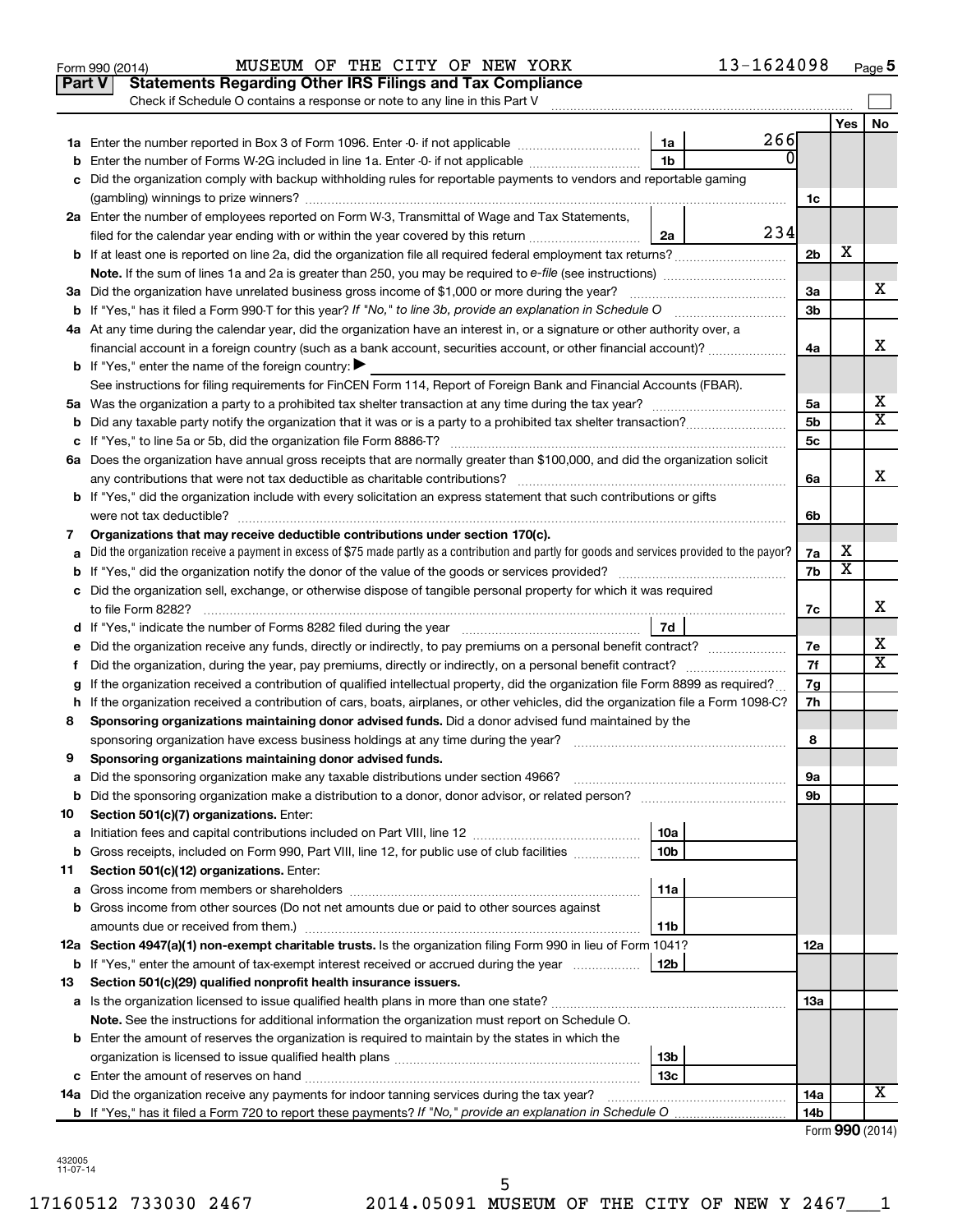| Form 990 (2014) |
|-----------------|
|-----------------|

**Part VI** Governance, Management, and Disclosure For each "Yes" response to lines 2 through 7b below, and for a "No" response *to line 8a, 8b, or 10b below, describe the circumstances, processes, or changes in Schedule O. See instructions.*

|     |                                                                                                                                                                                                                                |    |    |                 |                         | $\mathbf{X}$ |
|-----|--------------------------------------------------------------------------------------------------------------------------------------------------------------------------------------------------------------------------------|----|----|-----------------|-------------------------|--------------|
|     | <b>Section A. Governing Body and Management</b>                                                                                                                                                                                |    |    |                 |                         |              |
|     |                                                                                                                                                                                                                                |    |    |                 | Yes                     | No           |
|     | 1a Enter the number of voting members of the governing body at the end of the tax year                                                                                                                                         | 1a | 54 |                 |                         |              |
|     | If there are material differences in voting rights among members of the governing body, or if the governing                                                                                                                    |    |    |                 |                         |              |
|     | body delegated broad authority to an executive committee or similar committee, explain in Schedule O.                                                                                                                          |    |    |                 |                         |              |
| b   | Enter the number of voting members included in line 1a, above, who are independent                                                                                                                                             | 1b | 54 |                 |                         |              |
| 2   | Did any officer, director, trustee, or key employee have a family relationship or a business relationship with any other                                                                                                       |    |    |                 |                         |              |
|     |                                                                                                                                                                                                                                |    |    | $\mathbf{2}$    | Х                       |              |
| 3   | Did the organization delegate control over management duties customarily performed by or under the direct supervision                                                                                                          |    |    |                 |                         |              |
|     |                                                                                                                                                                                                                                |    |    | 3               |                         |              |
| 4   | Did the organization make any significant changes to its governing documents since the prior Form 990 was filed?                                                                                                               |    |    | 4               |                         |              |
| 5   |                                                                                                                                                                                                                                |    |    | 5               |                         |              |
| 6   |                                                                                                                                                                                                                                |    |    | 6               |                         |              |
|     | Did the organization have members, stockholders, or other persons who had the power to elect or appoint one or                                                                                                                 |    |    |                 |                         |              |
| 7a  |                                                                                                                                                                                                                                |    |    |                 |                         |              |
|     |                                                                                                                                                                                                                                |    |    | 7a              |                         |              |
| b   | Are any governance decisions of the organization reserved to (or subject to approval by) members, stockholders, or                                                                                                             |    |    |                 |                         |              |
|     |                                                                                                                                                                                                                                |    |    | 7b              |                         |              |
| 8   | Did the organization contemporaneously document the meetings held or written actions undertaken during the year by the following:                                                                                              |    |    |                 |                         |              |
| а   |                                                                                                                                                                                                                                |    |    | 8а              | Х                       |              |
|     |                                                                                                                                                                                                                                |    |    | 8b              | $\overline{\mathbf{x}}$ |              |
| 9   | Is there any officer, director, trustee, or key employee listed in Part VII, Section A, who cannot be reached at the                                                                                                           |    |    |                 |                         |              |
|     |                                                                                                                                                                                                                                |    |    | 9               |                         |              |
|     | Section B. Policies (This Section B requests information about policies not required by the Internal Revenue Code.)                                                                                                            |    |    |                 |                         |              |
|     |                                                                                                                                                                                                                                |    |    |                 | Yes                     |              |
|     |                                                                                                                                                                                                                                |    |    | <b>10a</b>      |                         |              |
|     | <b>b</b> If "Yes," did the organization have written policies and procedures governing the activities of such chapters, affiliates,                                                                                            |    |    |                 |                         |              |
|     |                                                                                                                                                                                                                                |    |    | 10 <sub>b</sub> |                         |              |
|     | 11a Has the organization provided a complete copy of this Form 990 to all members of its governing body before filing the form?                                                                                                |    |    | 11a             | X                       |              |
|     | Describe in Schedule O the process, if any, used by the organization to review this Form 990.                                                                                                                                  |    |    |                 |                         |              |
| 12a | Did the organization have a written conflict of interest policy? If "No," go to line 13                                                                                                                                        |    |    | 12a             | х                       |              |
|     | Were officers, directors, or trustees, and key employees required to disclose annually interests that could give rise to conflicts?                                                                                            |    |    | 12 <sub>b</sub> | $\overline{\textbf{x}}$ |              |
| с   | Did the organization regularly and consistently monitor and enforce compliance with the policy? If "Yes," describe                                                                                                             |    |    |                 |                         |              |
|     | in Schedule O how this was done manufactured and contact the way of the state of the state of the state of the                                                                                                                 |    |    | 12c             | Х                       |              |
| 13  |                                                                                                                                                                                                                                |    |    | 13              | $\overline{\mathbf{X}}$ |              |
|     |                                                                                                                                                                                                                                |    |    | 14              | $\overline{\mathbf{X}}$ |              |
| 14  |                                                                                                                                                                                                                                |    |    |                 |                         |              |
| 15  | Did the process for determining compensation of the following persons include a review and approval by independent                                                                                                             |    |    |                 |                         |              |
|     | persons, comparability data, and contemporaneous substantiation of the deliberation and decision?                                                                                                                              |    |    |                 |                         |              |
| а   | The organization's CEO, Executive Director, or top management official [111] [12] manuscription and an intervention of the organization's CEO, Executive Director, or top management official [12] manuscription and an interv |    |    | 15a             |                         |              |
|     |                                                                                                                                                                                                                                |    |    | 15b             |                         |              |
|     | If "Yes" to line 15a or 15b, describe the process in Schedule O (see instructions).                                                                                                                                            |    |    |                 |                         |              |
|     | <b>16a</b> Did the organization invest in, contribute assets to, or participate in a joint venture or similar arrangement with a                                                                                               |    |    |                 |                         |              |
|     | taxable entity during the year?                                                                                                                                                                                                |    |    | 16a             |                         |              |
|     | b If "Yes," did the organization follow a written policy or procedure requiring the organization to evaluate its participation                                                                                                 |    |    |                 |                         |              |
|     | in joint venture arrangements under applicable federal tax law, and take steps to safeguard the organization's                                                                                                                 |    |    |                 |                         |              |
|     | exempt status with respect to such arrangements?                                                                                                                                                                               |    |    | 16b             |                         |              |
|     | <b>Section C. Disclosure</b>                                                                                                                                                                                                   |    |    |                 |                         |              |
| 17  | List the states with which a copy of this Form 990 is required to be filed $\blacktriangleright\text{NY}$                                                                                                                      |    |    |                 |                         |              |
| 18  | Section 6104 requires an organization to make its Forms 1023 (or 1024 if applicable), 990, and 990-T (Section 501(c)(3)s only) available                                                                                       |    |    |                 |                         |              |
|     | for public inspection. Indicate how you made these available. Check all that apply.                                                                                                                                            |    |    |                 |                         |              |
|     | $\lfloor x \rfloor$ Upon request<br>Another's website<br>Other (explain in Schedule O)<br>Own website                                                                                                                          |    |    |                 |                         |              |
| 19  | Describe in Schedule O whether (and if so, how) the organization made its governing documents, conflict of interest policy, and financial                                                                                      |    |    |                 |                         |              |
|     | statements available to the public during the tax year.                                                                                                                                                                        |    |    |                 |                         |              |
| 20  | State the name, address, and telephone number of the person who possesses the organization's books and records:                                                                                                                |    |    |                 |                         |              |
|     | OSMAN KURTULUS, CFO - 212-534-1672                                                                                                                                                                                             |    |    |                 |                         |              |
|     | 1220 FIFTH AVENUE, NEW YORK, NY<br>10029                                                                                                                                                                                       |    |    |                 |                         |              |
|     |                                                                                                                                                                                                                                |    |    |                 |                         |              |
|     |                                                                                                                                                                                                                                |    |    |                 |                         |              |
|     | 432006 11-07-14<br>6                                                                                                                                                                                                           |    |    | Form 990 (2014) |                         |              |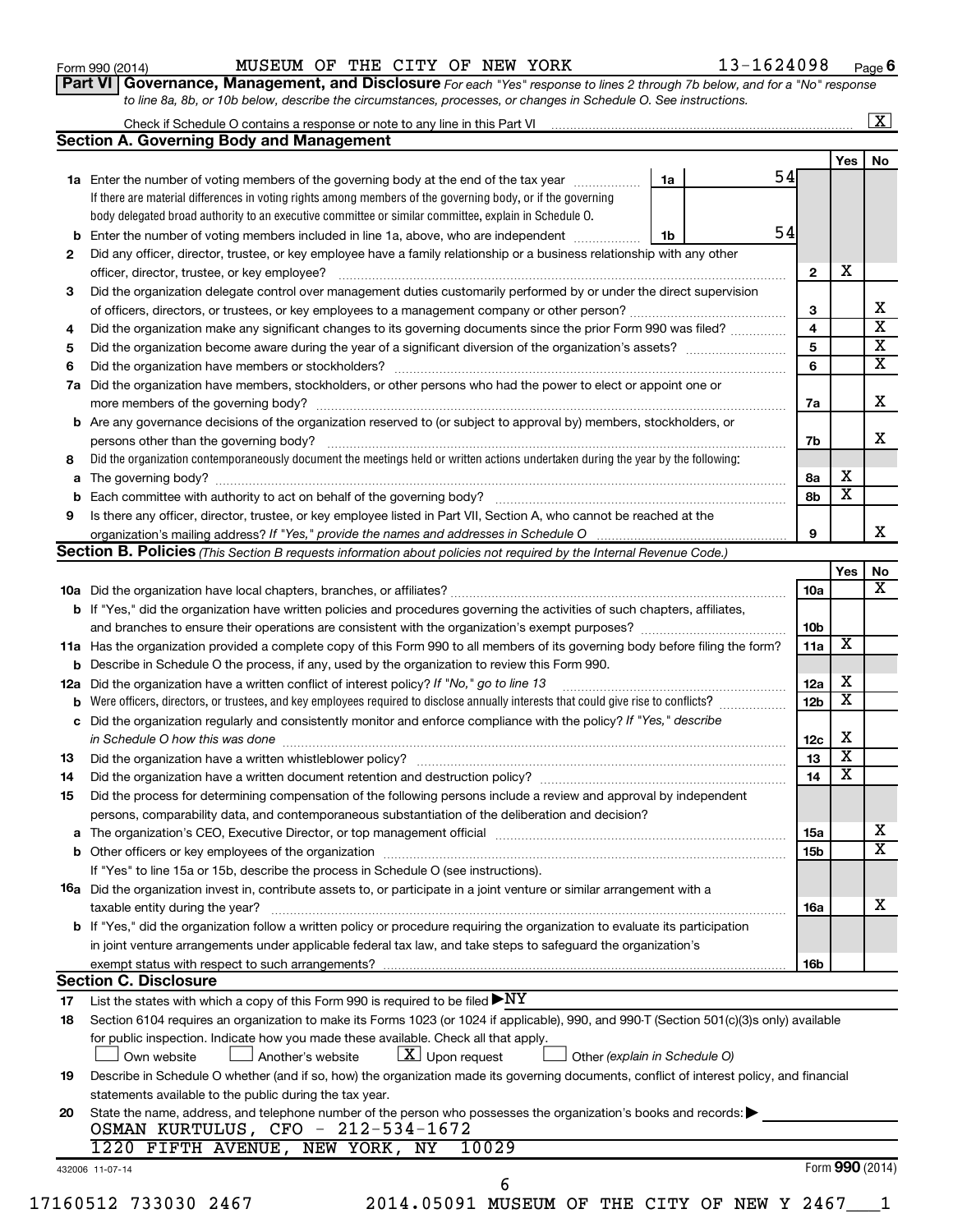$\Box$ 

| Part VII Compensation of Officers, Directors, Trustees, Key Employees, Highest Compensated |  |
|--------------------------------------------------------------------------------------------|--|
| <b>Employees, and Independent Contractors</b>                                              |  |

Check if Schedule O contains a response or note to any line in this Part VII

**Section A. Officers, Directors, Trustees, Key Employees, and Highest Compensated Employees**

**1a**  Complete this table for all persons required to be listed. Report compensation for the calendar year ending with or within the organization's tax year.

**•** List all of the organization's current officers, directors, trustees (whether individuals or organizations), regardless of amount of compensation. Enter -0- in columns  $(D)$ ,  $(E)$ , and  $(F)$  if no compensation was paid.

**•** List all of the organization's **current** key employees, if any. See instructions for definition of "key employee."

**•** List the organization's five current highest compensated employees (other than an officer, director, trustee, or key employee) who received reportable compensation (Box 5 of Form W-2 and/or Box 7 of Form 1099-MISC) of more than \$100,000 from the organization and any related organizations.

**•** List all of the organization's former officers, key employees, and highest compensated employees who received more than \$100,000 of reportable compensation from the organization and any related organizations.

**•** List all of the organization's former directors or trustees that received, in the capacity as a former director or trustee of the organization, more than \$10,000 of reportable compensation from the organization and any related organizations.

List persons in the following order: individual trustees or directors; institutional trustees; officers; key employees; highest compensated employees; and former such persons.

Check this box if neither the organization nor any related organization compensated any current officer, director, or trustee.  $\Box$ 

| (A)                            | (B)                    |                                |                                                                  | (C)         |              |                                   |        | (D)                 | (E)                              | (F)                      |
|--------------------------------|------------------------|--------------------------------|------------------------------------------------------------------|-------------|--------------|-----------------------------------|--------|---------------------|----------------------------------|--------------------------|
| Name and Title                 | Average                |                                | (do not check more than one                                      |             | Position     |                                   |        | Reportable          | Reportable                       | Estimated                |
|                                | hours per              |                                | box, unless person is both an<br>officer and a director/trustee) |             |              |                                   |        | compensation        | compensation                     | amount of                |
|                                | week                   |                                |                                                                  |             |              |                                   |        | from                | from related                     | other                    |
|                                | (list any<br>hours for |                                |                                                                  |             |              |                                   |        | the<br>organization | organizations<br>(W-2/1099-MISC) | compensation<br>from the |
|                                | related                |                                |                                                                  |             |              |                                   |        | (W-2/1099-MISC)     |                                  | organization             |
|                                | organizations          |                                |                                                                  |             |              |                                   |        |                     |                                  | and related              |
|                                | below                  | Individual trustee or director | Institutional trustee                                            |             | Key employee |                                   |        |                     |                                  | organizations            |
|                                | line)                  |                                |                                                                  | Officer     |              | Highest compensated<br>  employee | Former |                     |                                  |                          |
| JAMES G. DINAN<br>(1)          | 1.00                   |                                |                                                                  |             |              |                                   |        |                     |                                  |                          |
| CHAIR                          |                        | $\mathbf X$                    |                                                                  | X           |              |                                   |        | 0.                  | $\mathbf 0$ .                    | 0.                       |
| NEWTON P.S. MERRILL<br>(2)     | 1.00                   |                                |                                                                  |             |              |                                   |        |                     |                                  |                          |
| VICE CHAIR & CHAIRMAN EMERITUS |                        | X                              |                                                                  | $\mathbf X$ |              |                                   |        | $\mathbf 0$ .       | $\mathbf 0$ .                    | $\mathbf 0$ .            |
| MARTIN J. MCLAUGHLIN<br>(3)    | 1.00                   |                                |                                                                  |             |              |                                   |        |                     |                                  |                          |
| <b>SECRETARY</b>               |                        | $\mathbf X$                    |                                                                  | X           |              |                                   |        | $\mathbf 0$ .       | $\mathbf 0$                      | $\mathbf 0$ .            |
| JANE B. OCONNELL<br>(4)        | 1.00                   |                                |                                                                  |             |              |                                   |        |                     |                                  |                          |
| TREASURER                      |                        | X                              |                                                                  | X           |              |                                   |        | $\mathbf 0$         | 0.                               | $\mathbf 0$ .            |
| (5)<br>THOMAS M. FLEXNER       | 1.00                   |                                |                                                                  |             |              |                                   |        |                     |                                  |                          |
| VICE CHAIR                     |                        | X                              |                                                                  | X           |              |                                   |        | 0                   | 0.                               | $\mathbf 0$ .            |
| RONAY MENSCHEL<br>(6)          | 1.00                   |                                |                                                                  |             |              |                                   |        |                     |                                  |                          |
| VICE CHAIR                     |                        | X                              |                                                                  | X           |              |                                   |        | 0                   | 0.                               | $\mathbf 0$ .            |
| (7)<br>JAMES E. OUINN          | 1.00                   |                                |                                                                  |             |              |                                   |        |                     |                                  |                          |
| VICE CHAIR                     |                        | X                              |                                                                  | X           |              |                                   |        | $\mathbf 0$ .       | $\mathbf 0$                      | $\mathbf 0$ .            |
| BRUNO A. QUINSON<br>(8)        | 1.00                   |                                |                                                                  |             |              |                                   |        |                     |                                  |                          |
| VICE CHAIR                     |                        | X                              |                                                                  | X           |              |                                   |        | $\mathbf 0$ .       | 0.                               | $\mathbf 0$ .            |
| LAWRENCE J. SIMON<br>(9)       | 1.00                   |                                |                                                                  |             |              |                                   |        |                     |                                  |                          |
| VICE CHAIR                     |                        | X                              |                                                                  | $\mathbf X$ |              |                                   |        | $\mathbf 0$ .       | $\mathbf 0$ .                    | $\mathbf 0$ .            |
| (10) HILARY BALLON             | 1.00                   |                                |                                                                  |             |              |                                   |        |                     |                                  |                          |
| <b>BOARD MEMBER</b>            |                        | X                              |                                                                  |             |              |                                   |        | $\mathbf 0$ .       | $\mathbf 0$ .                    | 0.                       |
| (11) JEREMY BIGGS              | 1.00                   |                                |                                                                  |             |              |                                   |        |                     |                                  |                          |
| <b>BOARD MEMBER</b>            |                        | $\mathbf X$                    |                                                                  |             |              |                                   |        | $\mathbf 0$         | $\mathbf 0$                      | $\mathbf 0$ .            |
| (12) CAROLYN BRODY             | 1.00                   |                                |                                                                  |             |              |                                   |        |                     |                                  |                          |
| <b>BOARD MEMBER</b>            |                        | X                              |                                                                  |             |              |                                   |        | 0                   | $\mathbf 0$ .                    | $\mathbf 0$ .            |
| (13) MICHAEL BRUNO             | 1.00                   |                                |                                                                  |             |              |                                   |        |                     |                                  |                          |
| <b>BOARD MEMBER</b>            |                        | X                              |                                                                  |             |              |                                   |        | 0                   | 0.                               | $\mathbf 0$ .            |
| (14) JAMES E. BUCKMAN          | 1.00                   |                                |                                                                  |             |              |                                   |        |                     |                                  |                          |
| <b>BOARD MEMBER</b>            |                        | $\mathbf X$                    |                                                                  |             |              |                                   |        | $\mathbf 0$ .       | О.                               | 0.                       |
| (15) JAMES CACIOPPO            | 1.00                   |                                |                                                                  |             |              |                                   |        |                     |                                  |                          |
| <b>BOARD MEMBER</b>            |                        | X                              |                                                                  |             |              |                                   |        | 0                   | $\mathbf 0$                      | $0$ .                    |
| (16) CYNTHIA FOSTER CURRY      | 1.00                   |                                |                                                                  |             |              |                                   |        |                     |                                  |                          |
| <b>BOARD MEMBER</b>            |                        | X                              |                                                                  |             |              |                                   |        | $\mathbf 0$         | $\mathbf 0$ .                    | 0.                       |
| (17) PAMELA CLOUD              | 1.00                   |                                |                                                                  |             |              |                                   |        |                     |                                  |                          |
| <b>BOARD MEMBER</b>            |                        | $\mathbf X$                    |                                                                  |             |              |                                   |        | 0.                  | $\mathbf 0$                      | 0.                       |
| 432007 11-07-14                |                        |                                |                                                                  |             |              |                                   |        |                     |                                  | Form 990 (2014)          |

7

17160512 733030 2467 2014.05091 MUSEUM OF THE CITY OF NEW Y 2467\_\_\_1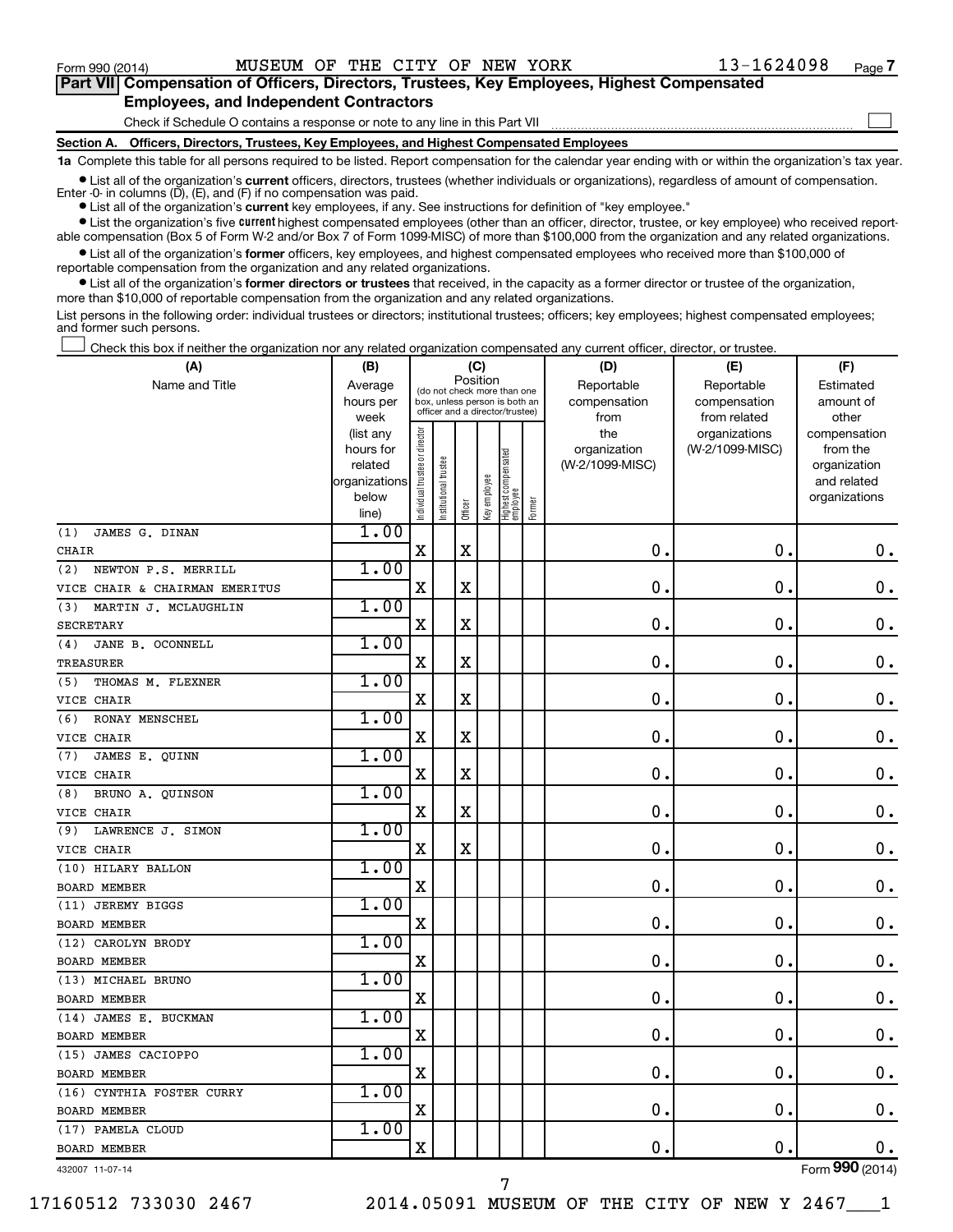| Form 990 (2014) |  |  |
|-----------------|--|--|
|                 |  |  |

13-1624098 Page 8

| Part VII Section A. Officers, Directors, Trustees, Key Employees, and Highest Compensated Employees (continued)                            |               |                                |                       |         |              |                                                              |        |                          |                 |                             |                 |                       |           |
|--------------------------------------------------------------------------------------------------------------------------------------------|---------------|--------------------------------|-----------------------|---------|--------------|--------------------------------------------------------------|--------|--------------------------|-----------------|-----------------------------|-----------------|-----------------------|-----------|
| (A)                                                                                                                                        | (B)           |                                |                       |         | (C)          |                                                              |        | (D)                      | (E)             |                             |                 | (F)                   |           |
| Name and title                                                                                                                             | Average       |                                |                       |         | Position     |                                                              |        | Reportable               | Reportable      |                             |                 | Estimated             |           |
|                                                                                                                                            | hours per     |                                |                       |         |              | (do not check more than one<br>box, unless person is both an |        | compensation             | compensation    | amount of                   |                 |                       |           |
|                                                                                                                                            | week          |                                |                       |         |              | officer and a director/trustee)                              |        | from                     | from related    | other                       |                 |                       |           |
|                                                                                                                                            | (list any     |                                |                       |         |              |                                                              |        | the                      | organizations   |                             | compensation    |                       |           |
|                                                                                                                                            | hours for     | Individual trustee or director |                       |         |              |                                                              |        | organization             | (W-2/1099-MISC) |                             |                 | from the              |           |
|                                                                                                                                            | related       |                                | Institutional trustee |         |              |                                                              |        | (W-2/1099-MISC)          |                 |                             |                 | organization          |           |
|                                                                                                                                            | organizations |                                |                       |         |              |                                                              |        |                          |                 |                             |                 | and related           |           |
|                                                                                                                                            | below         |                                |                       |         | Key employee |                                                              |        |                          |                 |                             | organizations   |                       |           |
|                                                                                                                                            | line)         |                                |                       | Officer |              | Highest compensated<br>employee                              | Former |                          |                 |                             |                 |                       |           |
| (18) TODD DEGARMO                                                                                                                          | 1.00          |                                |                       |         |              |                                                              |        |                          |                 |                             |                 |                       |           |
| <b>BOARD MEMBER</b>                                                                                                                        |               | X                              |                       |         |              |                                                              |        | 0.                       |                 | $\mathbf 0$ .               |                 |                       | 0.        |
| (19) JAMES P. DRUCKMAN                                                                                                                     | 1.00          |                                |                       |         |              |                                                              |        |                          |                 |                             |                 |                       |           |
| <b>BOARD MEMBER</b>                                                                                                                        |               | X                              |                       |         |              |                                                              |        | 0.                       |                 | $\mathbf 0$ .               |                 |                       | 0.        |
| (20) VERNON EVENSON                                                                                                                        | 1.00          |                                |                       |         |              |                                                              |        |                          |                 |                             |                 |                       |           |
| <b>BOARD MEMBER</b>                                                                                                                        |               | X                              |                       |         |              |                                                              |        | 0.                       |                 | $\mathbf 0$ .               |                 |                       | 0.        |
|                                                                                                                                            | 1.00          |                                |                       |         |              |                                                              |        |                          |                 |                             |                 |                       |           |
| (21) BARBARA J. FIFE                                                                                                                       |               |                                |                       |         |              |                                                              |        |                          |                 |                             |                 |                       |           |
| <b>BOARD MEMBER</b>                                                                                                                        |               | X                              |                       |         |              |                                                              |        | 0.                       |                 | $\mathbf 0$ .               |                 |                       | 0.        |
| (22) LAURA LOFARO FREEMAN                                                                                                                  | 1.00          |                                |                       |         |              |                                                              |        |                          |                 |                             |                 |                       |           |
| <b>BOARD MEMBER</b>                                                                                                                        |               | X                              |                       |         |              |                                                              |        | $\mathbf 0$ .            |                 | $\mathbf 0$ .               |                 |                       | 0.        |
| (23) MARK F. GILBERTSON                                                                                                                    | 1.00          |                                |                       |         |              |                                                              |        |                          |                 |                             |                 |                       |           |
| <b>BOARD MEMBER</b>                                                                                                                        |               | X                              |                       |         |              |                                                              |        | $\mathbf 0$ .            |                 | $\mathbf 0$ .               |                 |                       | 0.        |
| (24) LESLIE V. GODRIDGE                                                                                                                    | 1.00          |                                |                       |         |              |                                                              |        |                          |                 |                             |                 |                       |           |
| <b>BOARD MEMBER</b>                                                                                                                        |               | X                              |                       |         |              |                                                              |        | 0.                       |                 | $\mathbf 0$ .               |                 |                       | 0.        |
| (25) LORNA B. GOODMAN                                                                                                                      | 1.00          |                                |                       |         |              |                                                              |        |                          |                 |                             |                 |                       |           |
| <b>BOARD MEMBER</b>                                                                                                                        |               | X                              |                       |         |              |                                                              |        | 0.                       |                 | 0.                          |                 |                       | 0.        |
|                                                                                                                                            | 1.00          |                                |                       |         |              |                                                              |        |                          |                 |                             |                 |                       |           |
| (26) ELIZABETH GRAZIOLO                                                                                                                    |               |                                |                       |         |              |                                                              |        |                          |                 |                             |                 |                       |           |
| <b>BOARD MEMBER</b>                                                                                                                        |               | X                              |                       |         |              |                                                              |        | 0.                       |                 | $\mathbf 0$ .               |                 |                       | 0.        |
| 1b Sub-total                                                                                                                               |               |                                |                       |         |              |                                                              |        | $\overline{0}$ .         |                 | σ.                          |                 |                       | О.        |
|                                                                                                                                            |               |                                |                       |         |              |                                                              |        | 1,656,338.               |                 | $\overline{\mathfrak{o}}$ . |                 |                       | 207,544.  |
|                                                                                                                                            |               |                                |                       |         |              |                                                              |        | 1,656,338.               |                 | $\overline{0}$ .            |                 |                       | 207,544.  |
| Total number of individuals (including but not limited to those listed above) who received more than \$100,000 of reportable<br>2          |               |                                |                       |         |              |                                                              |        |                          |                 |                             |                 |                       |           |
| compensation from the organization $\blacktriangleright$                                                                                   |               |                                |                       |         |              |                                                              |        |                          |                 |                             |                 |                       | 10        |
|                                                                                                                                            |               |                                |                       |         |              |                                                              |        |                          |                 |                             |                 | Yes                   | <b>No</b> |
| Did the organization list any former officer, director, or trustee, key employee, or highest compensated employee on<br>3                  |               |                                |                       |         |              |                                                              |        |                          |                 |                             |                 |                       |           |
| line 1a? If "Yes," complete Schedule J for such individual                                                                                 |               |                                |                       |         |              |                                                              |        |                          |                 |                             | 3               |                       | x         |
| For any individual listed on line 1a, is the sum of reportable compensation and other compensation from the organization                   |               |                                |                       |         |              |                                                              |        |                          |                 |                             |                 |                       |           |
| 4                                                                                                                                          |               |                                |                       |         |              |                                                              |        |                          |                 |                             |                 | $\overline{\text{X}}$ |           |
|                                                                                                                                            |               |                                |                       |         |              |                                                              |        |                          |                 |                             | 4               |                       |           |
| Did any person listed on line 1a receive or accrue compensation from any unrelated organization or individual for services<br>5            |               |                                |                       |         |              |                                                              |        |                          |                 |                             |                 |                       |           |
|                                                                                                                                            |               |                                |                       |         |              |                                                              |        |                          |                 |                             | 5               |                       | x         |
| <b>Section B. Independent Contractors</b>                                                                                                  |               |                                |                       |         |              |                                                              |        |                          |                 |                             |                 |                       |           |
| Complete this table for your five highest compensated independent contractors that received more than \$100,000 of compensation from<br>1. |               |                                |                       |         |              |                                                              |        |                          |                 |                             |                 |                       |           |
| the organization. Report compensation for the calendar year ending with or within the organization's tax year.                             |               |                                |                       |         |              |                                                              |        |                          |                 |                             |                 |                       |           |
| (A)                                                                                                                                        |               |                                |                       |         |              |                                                              |        | (B)                      |                 |                             | (C)             |                       |           |
| Name and business address                                                                                                                  |               |                                |                       |         |              |                                                              |        | Description of services  |                 |                             | Compensation    |                       |           |
| ENNEAD ARCHITECTS                                                                                                                          |               |                                |                       |         |              |                                                              |        | <b>ARCHITECTURAL</b>     |                 |                             |                 |                       |           |
| 320 WEST 13TH STREET, NEW YORK, NY 10014                                                                                                   |               |                                |                       |         |              |                                                              |        | SERVICES                 |                 |                             |                 |                       | 621,124.  |
| PHIL & CO.                                                                                                                                 |               |                                |                       |         |              |                                                              |        |                          |                 |                             |                 |                       |           |
| 833 BROADWAY, NEW YORK, NY 10013                                                                                                           |               |                                |                       |         |              |                                                              |        | MARKETING SERVICES       |                 |                             |                 |                       | 291,060.  |
|                                                                                                                                            |               |                                |                       |         |              |                                                              |        |                          |                 |                             |                 |                       |           |
| COOPER JOSEPH STUDIO                                                                                                                       |               |                                |                       |         |              |                                                              |        |                          |                 |                             |                 |                       |           |
| 500 PARK AVE., NEW YORK, NY 10022                                                                                                          |               |                                |                       |         |              |                                                              |        | <b>EXHIBITION SET UP</b> |                 |                             |                 |                       | 287,297.  |
| GREAT PERFORMANCES                                                                                                                         |               |                                |                       |         |              |                                                              |        |                          |                 |                             |                 |                       |           |
| 304 HUDSON STREET, NEW YORK, NY 10013                                                                                                      |               |                                |                       |         |              |                                                              |        | CATERING FOR EVENTS      |                 |                             |                 |                       | 281,746.  |
| RTI SHELVING SYSTEM                                                                                                                        |               |                                |                       |         |              |                                                              |        | <b>CONSTRUCTION ON</b>   |                 |                             |                 |                       |           |
| 40-19 80TH STREET, ELMHURST, NY 11373                                                                                                      |               |                                |                       |         |              |                                                              |        | EXHIBITS                 |                 |                             |                 |                       | 204, 180. |
| Total number of independent contractors (including but not limited to those listed above) who received more than<br>2                      |               |                                |                       |         |              |                                                              |        |                          |                 |                             |                 |                       |           |
| \$100,000 of compensation from the organization                                                                                            |               |                                |                       |         |              | 8                                                            |        |                          |                 |                             |                 |                       |           |
| SEE PART VII, SECTION A CONTINUATION SHEETS                                                                                                |               |                                |                       |         |              |                                                              |        |                          |                 |                             | Form 990 (2014) |                       |           |
|                                                                                                                                            |               |                                |                       |         |              |                                                              |        |                          |                 |                             |                 |                       |           |

432008 11-07-14

8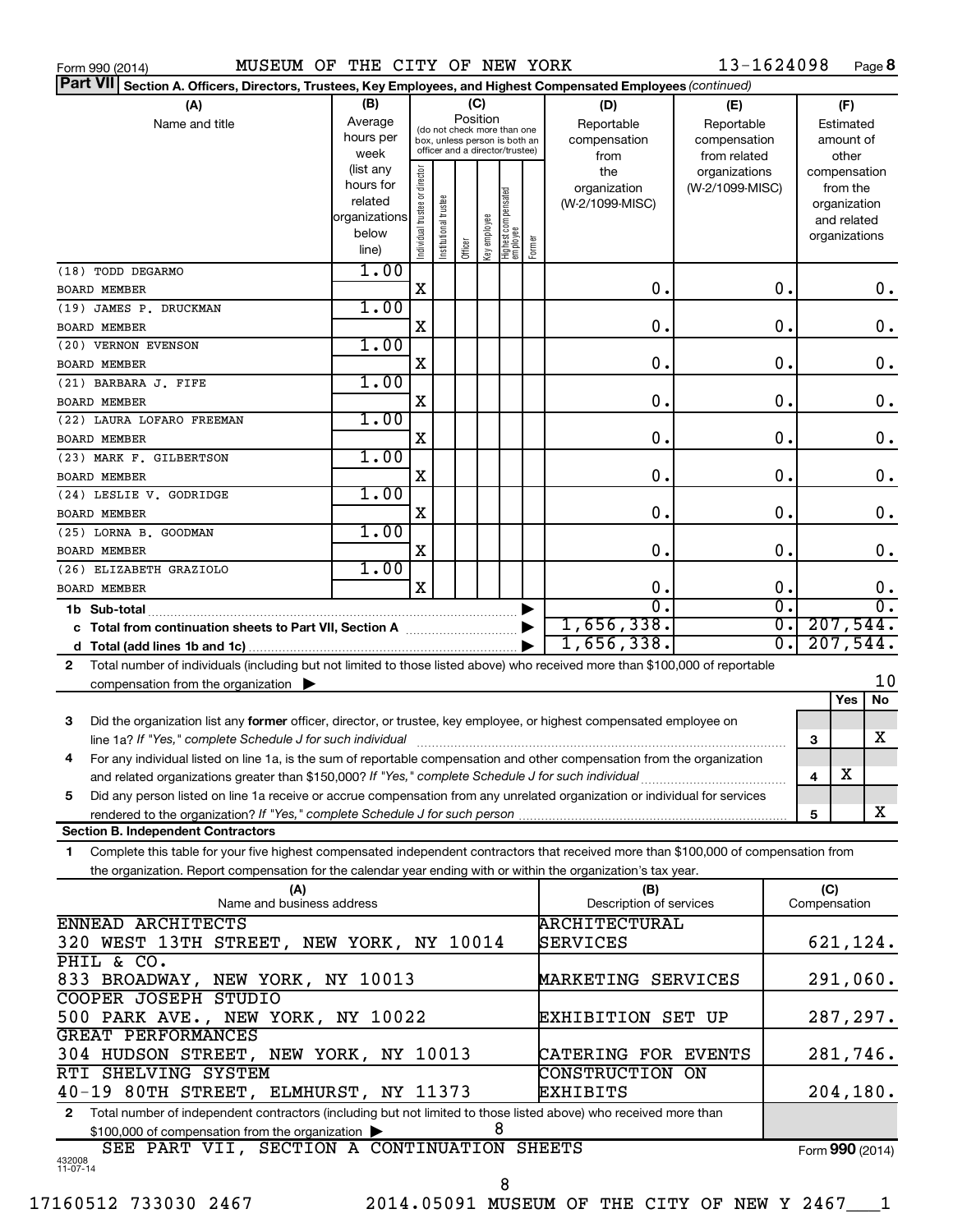| (A)                         | (B)                 |                     |                        |            | (C)          |                              |        | (D)             | (E)                           | (F)                   |
|-----------------------------|---------------------|---------------------|------------------------|------------|--------------|------------------------------|--------|-----------------|-------------------------------|-----------------------|
| Name and title              | Position<br>Average |                     | Reportable             | Reportable | Estimated    |                              |        |                 |                               |                       |
|                             | hours               |                     | (check all that apply) |            |              |                              |        | compensation    | compensation                  | amount of             |
|                             | per<br>week         |                     |                        |            |              |                              |        | from<br>the     | from related<br>organizations | other<br>compensation |
|                             | (list any           |                     |                        |            |              | Highest compensated employee |        | organization    | (W-2/1099-MISC)               | from the              |
|                             | hours for           |                     |                        |            |              |                              |        | (W-2/1099-MISC) |                               | organization          |
|                             | related             | trustee or director |                        |            |              |                              |        |                 |                               | and related           |
|                             | organizations       |                     |                        |            |              |                              |        |                 |                               | organizations         |
|                             | below               | Individual          | Institutional trustee  |            | Key employee |                              | Former |                 |                               |                       |
|                             | line)               |                     |                        | Officer    |              |                              |        |                 |                               |                       |
| (27) DAVID GUIN             | 1.00                |                     |                        |            |              |                              |        |                 |                               |                       |
| <b>BOARD MEMBER</b>         |                     | $\mathbf X$         |                        |            |              |                              |        | $\mathbf 0$ .   | $\mathbf 0$ .                 | $\mathbf 0$ .         |
| (28) JAMES E. HANLEY        | 1.00                |                     |                        |            |              |                              |        |                 |                               |                       |
| BOARD MEMBER                |                     | Χ                   |                        |            |              |                              |        | $\mathbf 0$ .   | $\mathbf 0$ .                 | $\mathbf 0$ .         |
| (29) SYLVIA HEMINGWAY       | 1.00                |                     |                        |            |              |                              |        |                 |                               |                       |
| <b>BOARD MEMBER</b>         |                     | $\mathbf X$         |                        |            |              |                              |        | $\mathbf 0$ .   | $\mathbf 0$ .                 | $\mathbf 0$ .         |
| (30) STEPHANIE HESSLER      | 1.00                |                     |                        |            |              |                              |        |                 |                               |                       |
| <b>BOARD MEMBER</b>         |                     | Χ                   |                        |            |              |                              |        | $\mathbf 0$ .   | $\mathbf 0$ .                 | $\mathbf 0$ .         |
| (31) JANE HOFFMAN           | 1.00                |                     |                        |            |              |                              |        |                 |                               |                       |
| <b>BOARD MEMBER</b>         |                     | $\mathbf X$         |                        |            |              |                              |        | $\mathbf 0$ .   | 0.                            | $\mathbf 0$ .         |
| (32) ROBERT JAIN            | 1.00                |                     |                        |            |              |                              |        |                 |                               |                       |
| <b>BOARD MEMBER</b>         |                     | Χ                   |                        |            |              |                              |        | $\mathbf 0$ .   | 0.                            | $\mathbf 0$ .         |
| (33) ROBERT A. JEFFE        | 1.00                |                     |                        |            |              |                              |        |                 |                               |                       |
| <b>BOARD MEMBER</b>         |                     | $\mathbf X$         |                        |            |              |                              |        | $\mathbf 0$ .   | 0.                            | $\mathbf 0$ .         |
| (34) WILLIAM KAHANE         | 1.00                |                     |                        |            |              |                              |        |                 |                               |                       |
| <b>BOARD MEMBER</b>         |                     | X                   |                        |            |              |                              |        | $\mathbf 0$ .   | 0.                            | $\mathbf 0$ .         |
| (35) STEPHEN J. KETCHUM     | 1.00                |                     |                        |            |              |                              |        |                 |                               |                       |
| <b>BOARD MEMBER</b>         |                     | Χ                   |                        |            |              |                              |        | $\mathbf 0$ .   | 0.                            | $\mathbf 0$ .         |
| (36) JOAN KHOURY            | 1.00                |                     |                        |            |              |                              |        |                 |                               |                       |
| <b>BOARD MEMBER</b>         |                     | $\mathbf X$         |                        |            |              |                              |        | $\mathbf 0$ .   | 0.                            | $\mathbf 0$ .         |
| (37) STANFORD G. LADNER     | 1.00                |                     |                        |            |              |                              |        |                 |                               |                       |
| <b>BOARD MEMBER</b>         |                     | Χ                   |                        |            |              |                              |        | $\mathbf 0$ .   | 0.                            | $\mathbf 0$ .         |
| (38) STEPHEN S. LASH        | 1.00                |                     |                        |            |              |                              |        |                 |                               |                       |
| <b>BOARD MEMBER</b>         |                     | $\mathbf X$         |                        |            |              |                              |        | $\mathbf 0$ .   | 0.                            | $\mathbf 0$ .         |
| (39) JAMES LEBENTHAL        | 1.00                |                     |                        |            |              |                              |        |                 |                               |                       |
| <b>BOARD MEMBER</b>         |                     | X                   |                        |            |              |                              |        | $\mathbf 0$ .   | 0.                            | $\mathbf 0$ .         |
| (40) KENNETH E. LEE         | 1.00                |                     |                        |            |              |                              |        |                 |                               |                       |
| BOARD MEMBER                |                     | X                   |                        |            |              |                              |        | 0.              | $\mathbf 0$ .                 | $\mathbf 0$ .         |
| (41) GURUDATTA NADKARNI     | 1.00                |                     |                        |            |              |                              |        |                 |                               |                       |
| <b>BOARD MEMBER</b>         |                     | X                   |                        |            |              |                              |        | 0.              | 0.                            | 0.                    |
| (42) GOV. DAVID A. PATERSON | 1.00                |                     |                        |            |              |                              |        |                 |                               |                       |
| <b>BOARD MEMBER</b>         |                     | X                   |                        |            |              |                              |        | 0.              | 0.                            | 0.                    |
| (43) TRACEY PONTARELLI      | 1.00                |                     |                        |            |              |                              |        |                 |                               |                       |
| BOARD MEMBER                |                     | X                   |                        |            |              |                              |        | 0.              | 0.                            | 0.                    |
| (44) KATHRYN PROUNIS        | 1.00                |                     |                        |            |              |                              |        |                 |                               |                       |
| BOARD MEMBER                |                     | X                   |                        |            |              |                              |        | 0.              | 0.                            | 0.                    |
| (45) ARTHUR J. ROSNER       | 1.00                |                     |                        |            |              |                              |        |                 |                               |                       |
| BOARD MEMBER                |                     | X                   |                        |            |              |                              |        | 0.              | 0.                            | 0.                    |
| (46) VALERIE ROWE           | 1.00                |                     |                        |            |              |                              |        |                 |                               |                       |
| BOARD MEMBER                |                     | X                   |                        |            |              |                              |        | 0.              | 0.                            | 0.                    |
|                             |                     |                     |                        |            |              |                              |        |                 |                               |                       |

**Section A. Officers, Directors, Trustees, Key Employees, and Highest Compensated Employees**  *(continued)* **Part VII**

MUSEUM OF THE CITY OF NEW YORK 13-1624098

432201 05-01-14

Form 990

Total to Part VII, Section A, line 1c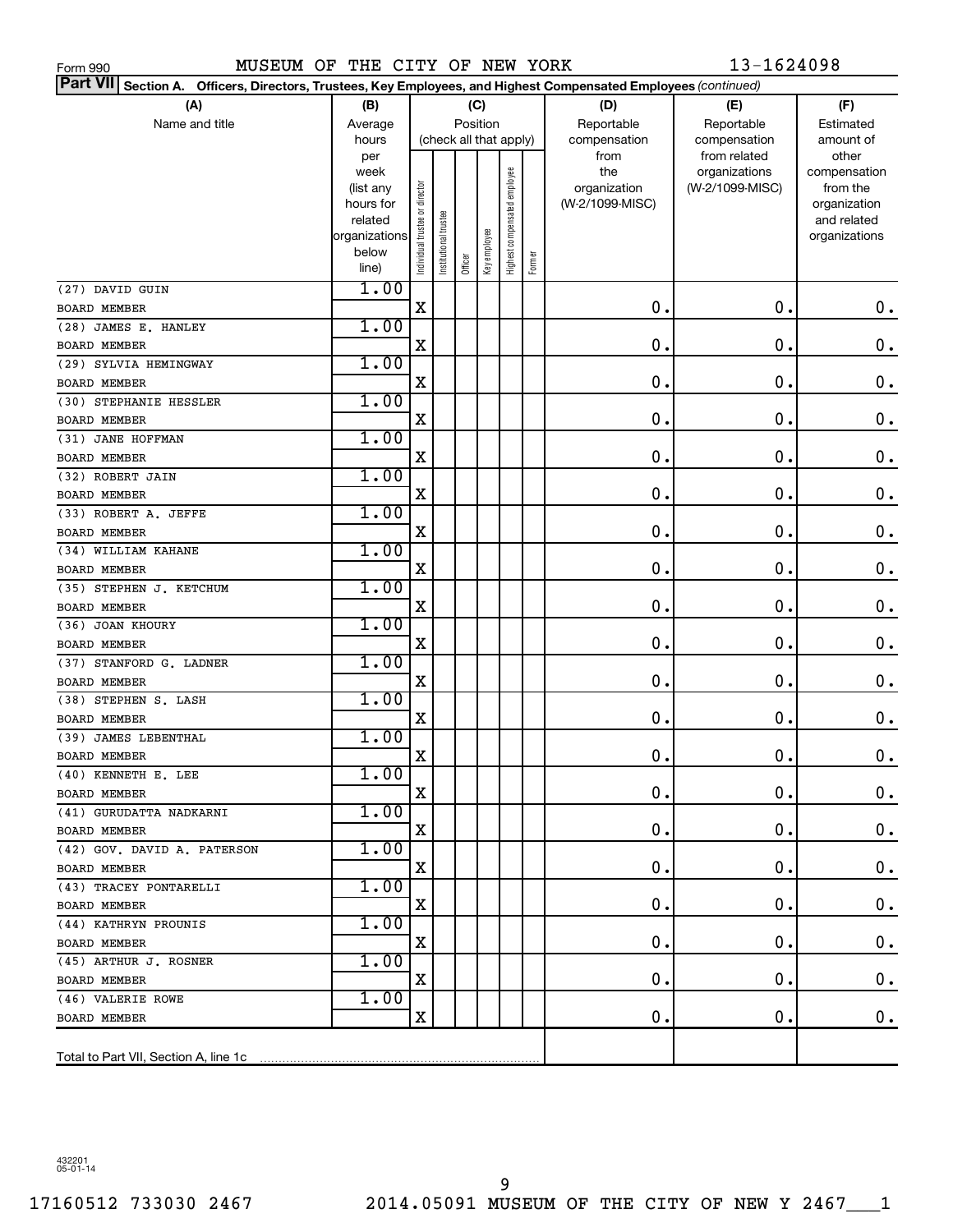MUSEUM OF THE CITY OF NEW YORK 13-1624098

| Part VII Section A. Officers, Directors, Trustees, Key Employees, and Highest Compensated Employees (continued) |                |                                |                        |         |              |                              |        |                 |                               |                       |
|-----------------------------------------------------------------------------------------------------------------|----------------|--------------------------------|------------------------|---------|--------------|------------------------------|--------|-----------------|-------------------------------|-----------------------|
| (A)                                                                                                             | (B)            |                                |                        | (C)     |              |                              |        | (D)             | (E)                           | (F)                   |
| Name and title                                                                                                  | Average        |                                |                        |         | Position     |                              |        | Reportable      | Reportable                    | Estimated             |
|                                                                                                                 | hours          |                                | (check all that apply) |         |              |                              |        | compensation    | compensation                  | amount of             |
|                                                                                                                 | per<br>week    |                                |                        |         |              |                              |        | from<br>the     | from related<br>organizations | other<br>compensation |
|                                                                                                                 | (list any      |                                |                        |         |              |                              |        | organization    | (W-2/1099-MISC)               | from the              |
|                                                                                                                 | hours for      |                                |                        |         |              |                              |        | (W-2/1099-MISC) |                               | organization          |
|                                                                                                                 | related        |                                |                        |         |              |                              |        |                 |                               | and related           |
|                                                                                                                 | organizations  |                                |                        |         |              |                              |        |                 |                               | organizations         |
|                                                                                                                 | below<br>line) | Individual trustee or director | nstitutional trustee   | Officer | Key employee | Highest compensated employee | Former |                 |                               |                       |
| (47) MARY BURWELL SCHORR                                                                                        | 1.00           |                                |                        |         |              |                              |        |                 |                               |                       |
| <b>BOARD MEMBER</b>                                                                                             |                | X                              |                        |         |              |                              |        | $\mathbf 0$ .   | $\mathbf 0$ .                 | 0.                    |
| (48) ANN SPENCE                                                                                                 | 1.00           |                                |                        |         |              |                              |        |                 |                               |                       |
| <b>BOARD MEMBER</b>                                                                                             |                | X                              |                        |         |              |                              |        | $\mathbf 0$ .   | $\mathbf 0$ .                 | $0$ .                 |
| (49) MITCHELL S. STEIR                                                                                          | 1.00           |                                |                        |         |              |                              |        |                 |                               |                       |
| <b>BOARD MEMBER</b>                                                                                             |                | X                              |                        |         |              |                              |        | $\mathbf 0$ .   | $\mathbf 0$ .                 | $0$ .                 |
| (50) JEFFREY S. TABAK                                                                                           | 1.00           |                                |                        |         |              |                              |        |                 |                               |                       |
| <b>BOARD MEMBER</b>                                                                                             |                | X                              |                        |         |              |                              |        | 0.              | $\mathbf 0$ .                 | $0$ .                 |
| (51) ELIZABETH FARRAN TOZER                                                                                     | 1.00           |                                |                        |         |              |                              |        |                 |                               |                       |
| <b>BOARD MEMBER</b>                                                                                             |                | X                              |                        |         |              |                              |        | $\mathbf 0$ .   | $\mathbf 0$ .                 | $0$ .                 |
| (52) REMY W. TRAFELET                                                                                           | 1.00           |                                |                        |         |              |                              |        |                 |                               |                       |
| <b>BOARD MEMBER</b>                                                                                             |                | X                              |                        |         |              |                              |        | $\mathbf 0$ .   | $\mathbf 0$ .                 | $0$ .                 |
| (53) DARYL BROWN UBER                                                                                           | 1.00           |                                |                        |         |              |                              |        |                 |                               |                       |
| <b>BOARD MEMBER</b>                                                                                             |                | X                              |                        |         |              |                              |        | 0.              | $\mathbf 0$ .                 | 0.                    |
| (54) WILLIAM C. VRATTOS                                                                                         | 1.00           |                                |                        |         |              |                              |        |                 |                               |                       |
| <b>BOARD MEMBER</b>                                                                                             |                | X                              |                        |         |              |                              |        | $\mathbf 0$ .   | $\mathbf 0$ .                 | 0.                    |
| (55) SUSAN HENSHAW JONES                                                                                        | 40.00          |                                |                        |         |              |                              |        |                 | 0.                            |                       |
| PRESIDENT & DIRECTOR<br>(56) BRIAN HERRIN (RESIGNED 2/15)                                                       | 40.00          |                                |                        | Χ       |              |                              |        | 391,988.        |                               | 35,279.               |
| CHIEF FINANCIAL OFFICER                                                                                         |                |                                |                        | X       |              |                              |        | 158,246         | 0.                            | 23,398.               |
| (57) OSMAN KURTULUS (BEGAN 3/15)                                                                                | 40.00          |                                |                        |         |              |                              |        |                 |                               |                       |
| CHIEF FINANCIAL OFFICER                                                                                         |                |                                |                        | X       |              |                              |        | $\mathbf 0$ .   | $\mathbf 0$ .                 | 0.                    |
| (58) JERRY GALLAGHER                                                                                            | 40.00          |                                |                        |         |              |                              |        |                 |                               |                       |
| CHIEF OPERATING OFFICER                                                                                         |                |                                |                        | X       |              |                              |        | 125,434.        | 0.                            | 15,470.               |
| (59) SARAH HENRY                                                                                                | 40.00          |                                |                        |         |              |                              |        |                 |                               |                       |
| DEPUTY DIRECTOR AND CHIEF                                                                                       |                |                                |                        |         | Χ            |                              |        | 207,204.        | 0.                            | 21,437.               |
| (60) SUSAN MADDEN                                                                                               | 40.00          |                                |                        |         |              |                              |        |                 |                               |                       |
| SVP OF EXTERNAL AFFAIRS                                                                                         |                |                                |                        |         | Χ            |                              |        | 216,580.        | $0$ .                         | 32,846.               |
| (61) LACY SCHUTZ                                                                                                | 40.00          |                                |                        |         |              |                              |        |                 |                               |                       |
| CAO OF COLLECTIONS AND EXHIBITIONS                                                                              |                |                                |                        |         |              | Χ                            |        | 107,058.        | 0.                            | 9,635.                |
| (62) DONALD ALBRECHT                                                                                            | 40.00          |                                |                        |         |              |                              |        |                 |                               |                       |
| CURATOR OF ARCHITECTURE AND DESIGN                                                                              |                |                                |                        |         |              | Χ                            |        | 110,598.        | 0.                            | 16,038.               |
| (63) PATRICIA ZEDALIS                                                                                           | 40.00          |                                |                        |         |              |                              |        |                 |                               |                       |
| PROJECT MANAGER                                                                                                 |                |                                |                        |         |              | Χ                            |        | 134,536.        | 0.                            | 24,702.               |
| (64) PREL GJELAJ                                                                                                | 40.00          |                                |                        |         |              |                              |        |                 |                               |                       |
| BUILDING ENGINEER                                                                                               |                |                                |                        |         |              | Χ                            |        | 104,416         | 0.                            | 13,484.               |
| (65) STEPHEN DIEFENDERFER                                                                                       | 40.00          |                                |                        |         |              |                              |        | 100,278.        | 0.                            | 15,255.               |
| DIRECTOR SPECIAL EVENTS                                                                                         |                |                                |                        |         |              | Χ                            |        |                 |                               |                       |
|                                                                                                                 |                |                                |                        |         |              |                              |        |                 |                               |                       |
|                                                                                                                 |                |                                |                        |         |              |                              |        |                 |                               |                       |
|                                                                                                                 |                |                                |                        |         |              |                              |        | 1,656,338.      |                               | 207,544.              |

432201 05-01-14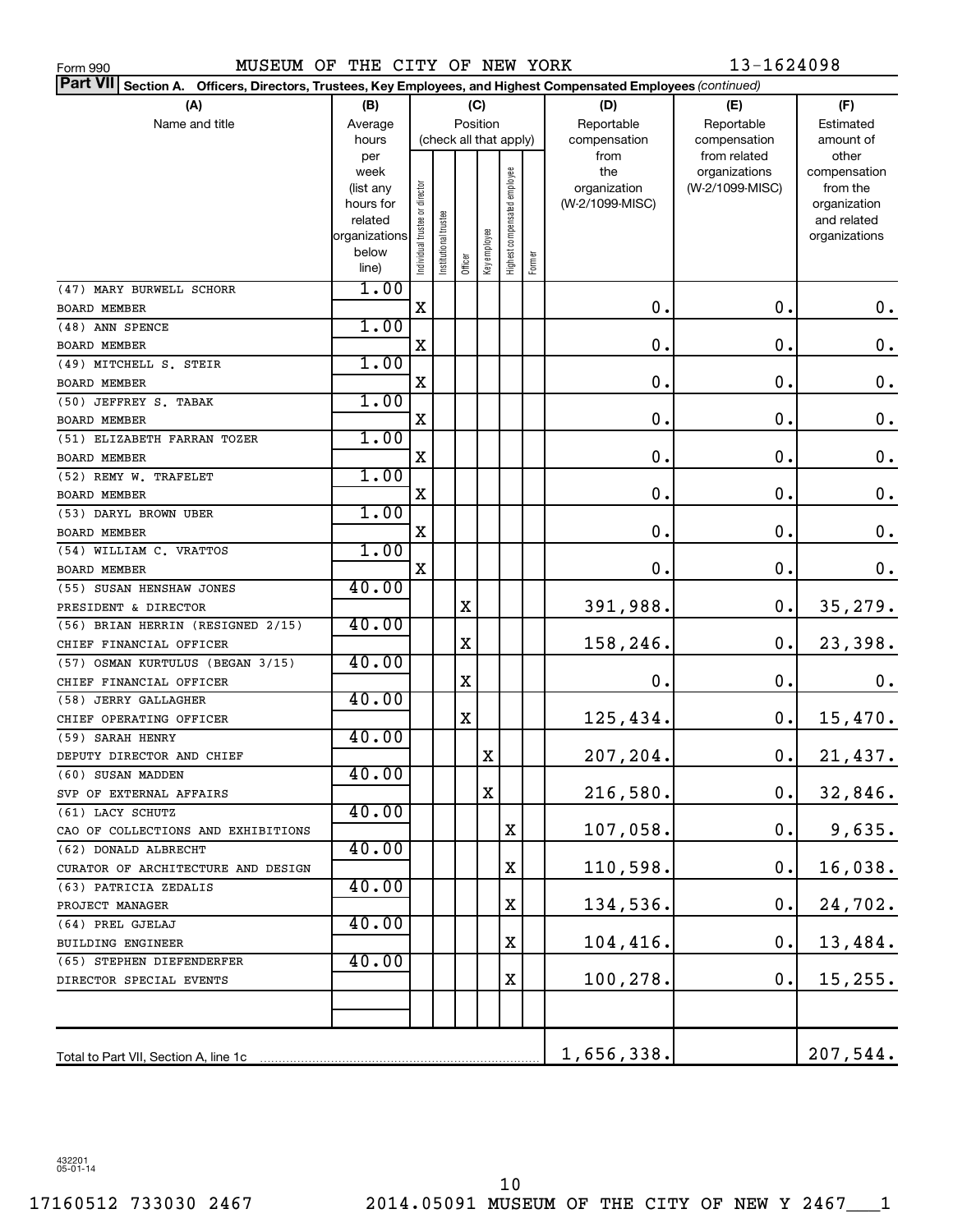|                                                           |     |   |                                                             |                |                |                      | Total revenue | (B)<br>Related or<br>exempt function<br>revenue | (C)<br>Unrelated<br>business<br>revenue | Revenue excluded<br>from tax under<br>sections<br>512 - 514 |
|-----------------------------------------------------------|-----|---|-------------------------------------------------------------|----------------|----------------|----------------------|---------------|-------------------------------------------------|-----------------------------------------|-------------------------------------------------------------|
|                                                           |     |   | 1 a Federated campaigns                                     |                | 1a             |                      |               |                                                 |                                         |                                                             |
| Contributions, Gifts, Grants<br>and Other Similar Amounts |     |   | <b>b</b> Membership dues                                    |                | 1 <sub>b</sub> | 278,185.             |               |                                                 |                                         |                                                             |
|                                                           |     |   | c Fundraising events                                        |                | 1 <sub>c</sub> | 2,722,482.           |               |                                                 |                                         |                                                             |
|                                                           |     |   | d Related organizations                                     |                | 1d             |                      |               |                                                 |                                         |                                                             |
|                                                           |     |   | e Government grants (contributions)                         |                | 1e             | 1,676,456.           |               |                                                 |                                         |                                                             |
|                                                           |     |   | f All other contributions, gifts, grants, and               |                |                |                      |               |                                                 |                                         |                                                             |
|                                                           |     |   | similar amounts not included above                          |                | 1f             | 16, 222, 714.        |               |                                                 |                                         |                                                             |
|                                                           |     |   | g Noncash contributions included in lines 1a-1f: \$         |                |                | 2,647,976.           |               |                                                 |                                         |                                                             |
|                                                           |     |   |                                                             |                |                | ▶                    | 20,899,837.   |                                                 |                                         |                                                             |
|                                                           |     |   |                                                             |                |                | <b>Business Code</b> |               |                                                 |                                         |                                                             |
|                                                           |     |   | 2 a ADMISSIONS                                              |                |                | 900099               | 826,502.      | 826,502.                                        |                                         |                                                             |
|                                                           |     | b | LICENSING AND OTHER FEES                                    |                |                | 900099               | 591,832.      | 591,832.                                        |                                         |                                                             |
|                                                           |     |   | EDUCATIONAL PROGRAMS                                        |                |                | 611710               | 354,534.      | 354,534.                                        |                                         |                                                             |
|                                                           |     |   | d MEMBERSHIP DUES                                           |                |                | 900099               | 23,824.       | 23,824.                                         |                                         |                                                             |
| Program Service<br>Revenue                                |     | е |                                                             |                |                |                      |               |                                                 |                                         |                                                             |
|                                                           |     |   | f All other program service revenue                         |                |                |                      |               |                                                 |                                         |                                                             |
|                                                           |     | a |                                                             |                |                |                      | 1,796,692.    |                                                 |                                         |                                                             |
|                                                           | 3   |   | Investment income (including dividends, interest, and       |                |                |                      |               |                                                 |                                         |                                                             |
|                                                           |     |   |                                                             |                |                |                      | 222, 555.     |                                                 |                                         | 222,555.                                                    |
|                                                           | 4   |   | Income from investment of tax-exempt bond proceeds          |                |                |                      |               |                                                 |                                         |                                                             |
|                                                           | 5   |   |                                                             |                |                |                      |               |                                                 |                                         |                                                             |
|                                                           |     |   |                                                             | (i) Real       |                | (ii) Personal        |               |                                                 |                                         |                                                             |
|                                                           |     |   | <b>6 a</b> Gross rents                                      |                | 476,503.       |                      |               |                                                 |                                         |                                                             |
|                                                           |     |   | <b>b</b> Less: rental expenses                              |                | 212,397.       |                      |               |                                                 |                                         |                                                             |
|                                                           |     |   | c Rental income or (loss)                                   |                | 264,106.       |                      |               |                                                 |                                         |                                                             |
|                                                           |     |   | d Net rental income or (loss)                               |                |                | ▶                    | 264,106.      |                                                 |                                         | 264,106.                                                    |
|                                                           |     |   | 7 a Gross amount from sales of                              | (i) Securities |                | (ii) Other           |               |                                                 |                                         |                                                             |
|                                                           |     |   | assets other than inventory                                 |                | 6,017,191.     | 59,417.              |               |                                                 |                                         |                                                             |
|                                                           |     |   | <b>b</b> Less: cost or other basis                          |                |                |                      |               |                                                 |                                         |                                                             |
|                                                           |     |   | and sales expenses                                          | 1,155,040.     | 4,862,151.     | 0<br>59,417.         |               |                                                 |                                         |                                                             |
|                                                           |     |   |                                                             |                |                |                      | 1, 214, 457.  |                                                 |                                         | 1, 214, 457.                                                |
|                                                           |     |   | 8 a Gross income from fundraising events (not               |                |                |                      |               |                                                 |                                         |                                                             |
| g                                                         |     |   |                                                             |                |                |                      |               |                                                 |                                         |                                                             |
| Other Rever                                               |     |   | contributions reported on line 1c). See                     |                |                |                      |               |                                                 |                                         |                                                             |
|                                                           |     |   |                                                             |                | a              | 391,200.             |               |                                                 |                                         |                                                             |
|                                                           |     |   |                                                             |                | b              | 627,839.             |               |                                                 |                                         |                                                             |
|                                                           |     |   | c Net income or (loss) from fundraising events              |                |                | ▶<br>.               | $-236,639.$   |                                                 |                                         | $-236,639.$                                                 |
|                                                           |     |   | 9 a Gross income from gaming activities. See                |                |                |                      |               |                                                 |                                         |                                                             |
|                                                           |     |   |                                                             |                |                |                      |               |                                                 |                                         |                                                             |
|                                                           |     |   |                                                             |                | b              |                      |               |                                                 |                                         |                                                             |
|                                                           |     |   | c Net income or (loss) from gaming activities               |                |                |                      |               |                                                 |                                         |                                                             |
|                                                           |     |   | 10 a Gross sales of inventory, less returns                 |                |                |                      |               |                                                 |                                         |                                                             |
|                                                           |     |   |                                                             |                |                | 632,981.             |               |                                                 |                                         |                                                             |
|                                                           |     |   |                                                             |                | $\mathbf{b}$   | 292,569.             |               |                                                 |                                         |                                                             |
|                                                           |     |   | c Net income or (loss) from sales of inventory              |                |                | ▶                    | 340,412.      | 340,412.                                        |                                         |                                                             |
|                                                           |     |   | Miscellaneous Revenue                                       |                |                | <b>Business Code</b> |               |                                                 |                                         |                                                             |
|                                                           | 11a |   | the control of the control of the control of the control of |                |                |                      |               |                                                 |                                         |                                                             |
|                                                           |     | b |                                                             |                |                |                      |               |                                                 |                                         |                                                             |
|                                                           |     | с |                                                             |                |                |                      |               |                                                 |                                         |                                                             |
|                                                           |     |   |                                                             |                |                |                      |               |                                                 |                                         |                                                             |
|                                                           |     |   |                                                             |                |                |                      |               |                                                 |                                         |                                                             |
|                                                           | 12  |   | Total revenue. See instructions.                            |                |                |                      | 24,501,420.   | 2, 137, 104.                                    | 0.                                      | 1,464,479.                                                  |
| 432009<br>11-07-14                                        |     |   |                                                             |                |                |                      |               |                                                 |                                         | Form 990 (2014)                                             |

**9**

**Part VIII Statement of Revenue**

11

17160512 733030 2467 2014.05091 MUSEUM OF THE CITY OF NEW Y 2467\_\_\_1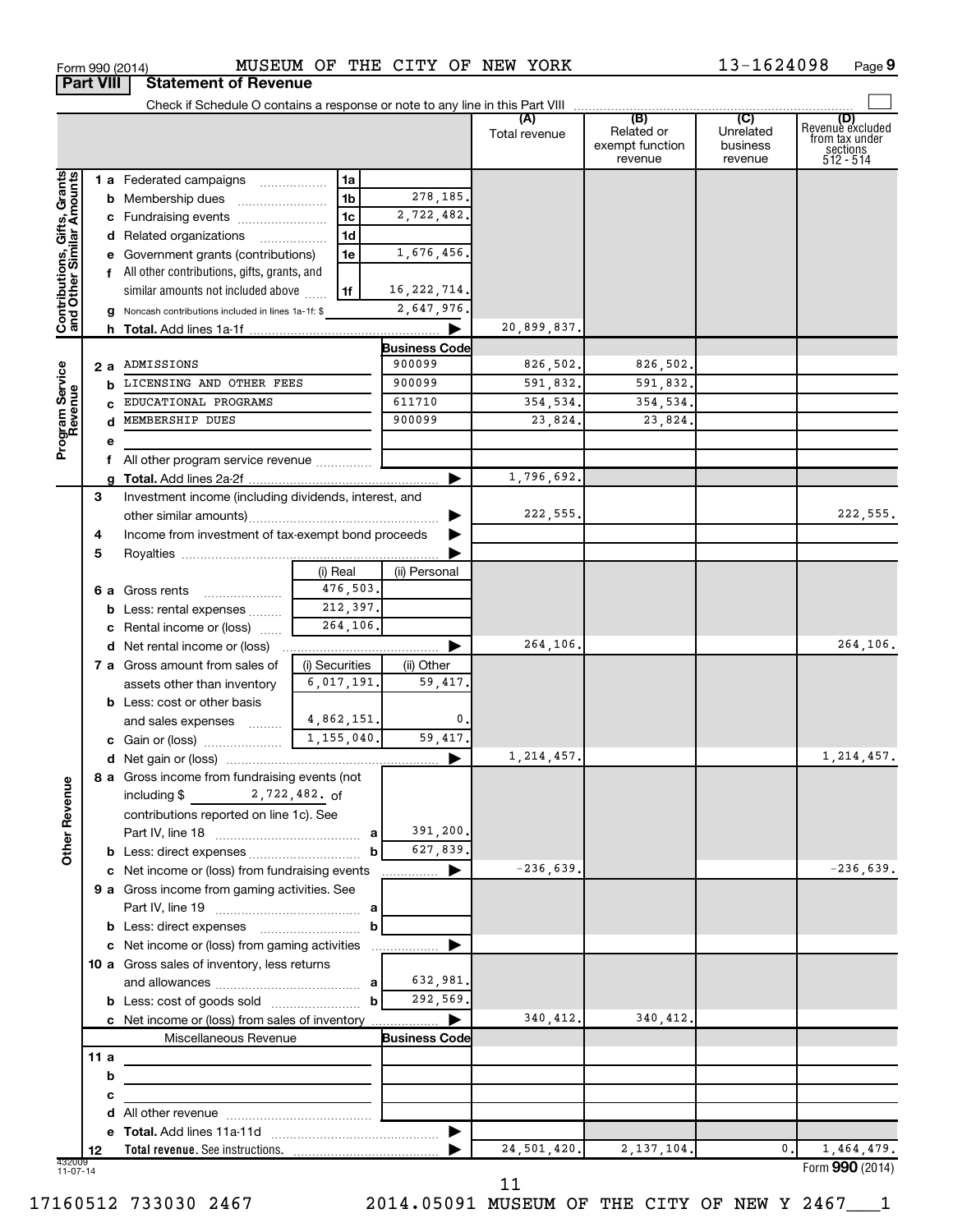**Part IX Statement of Functional Expenses**

|              | Section 501(c)(3) and 501(c)(4) organizations must complete all columns. All other organizations must complete column (A).                                                                                              |                |                             |                                    |                         |
|--------------|-------------------------------------------------------------------------------------------------------------------------------------------------------------------------------------------------------------------------|----------------|-----------------------------|------------------------------------|-------------------------|
|              | Check if Schedule O contains a response or note to any line in this Part IX                                                                                                                                             | (A)            | (B)                         | (C)                                | (D)                     |
|              | Do not include amounts reported on lines 6b,<br>7b, 8b, 9b, and 10b of Part VIII.                                                                                                                                       | Total expenses | Program service<br>expenses | Management and<br>general expenses | Fundraising<br>expenses |
| 1.           | Grants and other assistance to domestic organizations                                                                                                                                                                   |                |                             |                                    |                         |
|              | and domestic governments. See Part IV, line 21                                                                                                                                                                          |                |                             |                                    |                         |
| $\mathbf{2}$ | Grants and other assistance to domestic                                                                                                                                                                                 |                |                             |                                    |                         |
|              | individuals. See Part IV, line 22                                                                                                                                                                                       |                |                             |                                    |                         |
| 3            | Grants and other assistance to foreign                                                                                                                                                                                  |                |                             |                                    |                         |
|              | organizations, foreign governments, and foreign                                                                                                                                                                         |                |                             |                                    |                         |
|              | individuals. See Part IV, lines 15 and 16                                                                                                                                                                               |                |                             |                                    |                         |
| 4            | Benefits paid to or for members                                                                                                                                                                                         |                |                             |                                    |                         |
| 5            | Compensation of current officers, directors,                                                                                                                                                                            |                |                             |                                    |                         |
|              | trustees, and key employees                                                                                                                                                                                             | 1,311,364.     | 532,058.                    | 315,628.                           | 463,678.                |
| 6            | Compensation not included above, to disqualified                                                                                                                                                                        |                |                             |                                    |                         |
|              | persons (as defined under section 4958(f)(1)) and                                                                                                                                                                       |                |                             |                                    |                         |
|              | persons described in section 4958(c)(3)(B)<br>1.1.1.1.1.1.1                                                                                                                                                             | 5,580,047.     | 4,499,846.                  | 372,457.                           | 707,744.                |
| 7            |                                                                                                                                                                                                                         |                |                             |                                    |                         |
| 8            | Pension plan accruals and contributions (include                                                                                                                                                                        | 339,093.       | 305,868.                    |                                    | 33,225.                 |
|              | section 401(k) and 403(b) employer contributions)                                                                                                                                                                       | 685, 305.      | 502, 236.                   | 157,686.                           | 25,383.                 |
| 9            | Other employee benefits                                                                                                                                                                                                 | 576, 250.      | 435,800.                    | 82, 201.                           | 58, 249.                |
| 10           |                                                                                                                                                                                                                         |                |                             |                                    |                         |
| 11           | Fees for services (non-employees):                                                                                                                                                                                      |                |                             |                                    |                         |
|              |                                                                                                                                                                                                                         | 13,831.        | 2,000.                      | 11,831.                            |                         |
| b            |                                                                                                                                                                                                                         | 33,521.        |                             | 33,521.                            |                         |
| с            |                                                                                                                                                                                                                         |                |                             |                                    |                         |
| d            | Professional fundraising services. See Part IV, line 17                                                                                                                                                                 | 65,000.        |                             |                                    | 65,000.                 |
|              | Investment management fees                                                                                                                                                                                              | 123,079.       |                             | 123,079.                           |                         |
| f            | Other. (If line 11g amount exceeds 10% of line 25,                                                                                                                                                                      |                |                             |                                    |                         |
| g            | column (A) amount, list line 11g expenses on Sch O.)                                                                                                                                                                    | 1,271,786.     | 1,086,668.                  | 128,247.                           | 56,871.                 |
| 12           |                                                                                                                                                                                                                         | 310, 402.      | 295, 719.                   | 12,077.                            | 2,606.                  |
| 13           |                                                                                                                                                                                                                         | 970, 747.      | 833,669.                    | 49, 163.                           | 87,915.                 |
| 14           |                                                                                                                                                                                                                         | 245,926.       | 224,667.                    | 10,893.                            | 10,366.                 |
| 15           |                                                                                                                                                                                                                         |                |                             |                                    |                         |
| 16           |                                                                                                                                                                                                                         | 910, 870.      | 825, 812.                   | 40,728.                            | 44,330.                 |
| 17           |                                                                                                                                                                                                                         |                |                             |                                    |                         |
| 18           | Payments of travel or entertainment expenses                                                                                                                                                                            |                |                             |                                    |                         |
|              | for any federal, state, or local public officials                                                                                                                                                                       |                |                             |                                    |                         |
| 19           | Conferences, conventions, and meetings                                                                                                                                                                                  |                |                             |                                    |                         |
| 20           | Interest                                                                                                                                                                                                                | 18.            |                             | 18.                                |                         |
| 21           |                                                                                                                                                                                                                         |                |                             |                                    |                         |
| 22           | Depreciation, depletion, and amortization                                                                                                                                                                               | 840,083.       | 701, 237.                   | 67,771.                            | 71,075.                 |
| 23           |                                                                                                                                                                                                                         | 81,929.        | 71,259.                     | 5,068.                             | 5,602.                  |
| 24           | Other expenses. Itemize expenses not covered<br>above. (List miscellaneous expenses in line 24e. If line<br>24e amount exceeds 10% of line 25, column (A)<br>amount, list line 24e expenses on Schedule $0$ .) $\ldots$ |                |                             |                                    |                         |
| a            | <b>EXHIBITION DESIGN</b>                                                                                                                                                                                                | 1,690,669.     | 1,633,746.                  | 8,285.                             | 48,638.                 |
| b            |                                                                                                                                                                                                                         |                |                             |                                    |                         |
| с            |                                                                                                                                                                                                                         |                |                             |                                    |                         |
| d            |                                                                                                                                                                                                                         |                |                             |                                    |                         |
|              | e All other expenses                                                                                                                                                                                                    | 457,990.       | 336, 143.                   | 69,220.                            | 52,627.                 |
| 25           | Total functional expenses. Add lines 1 through 24e                                                                                                                                                                      | 15,507,910.    | 12, 286, 728.               | 1,487,873.                         | 1,733,309.              |
| 26           | Joint costs. Complete this line only if the organization                                                                                                                                                                |                |                             |                                    |                         |
|              | reported in column (B) joint costs from a combined                                                                                                                                                                      |                |                             |                                    |                         |
|              | educational campaign and fundraising solicitation.                                                                                                                                                                      |                |                             |                                    |                         |
|              | Check here<br>if following SOP 98-2 (ASC 958-720)                                                                                                                                                                       |                |                             |                                    |                         |

432010 11-07-14

Form (2014) **990**

12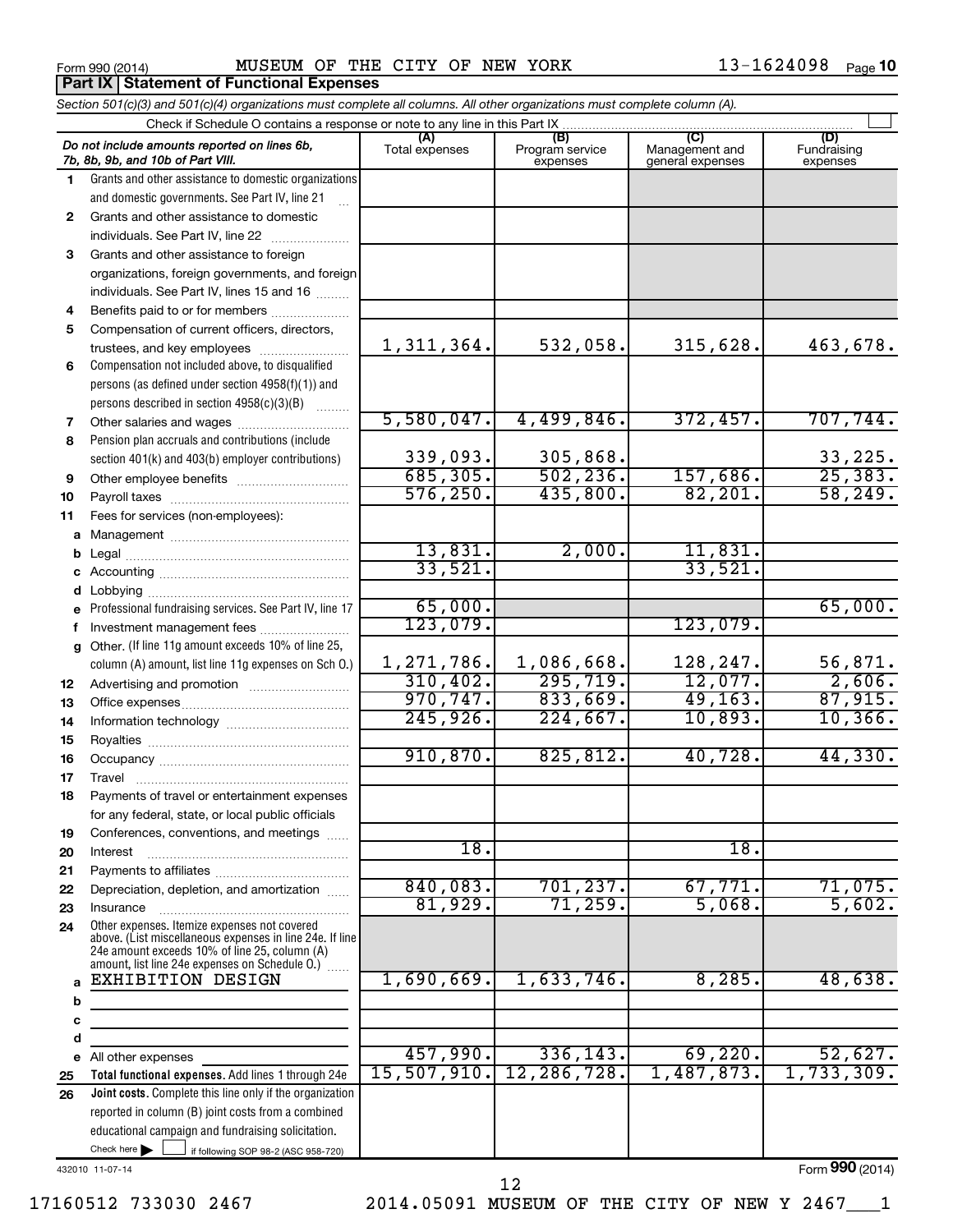|                   | 1  |                                                                                                                                                                                                                                |             |             | 3,449,295.        | $\mathbf{1}$   | 8,678,667.      |
|-------------------|----|--------------------------------------------------------------------------------------------------------------------------------------------------------------------------------------------------------------------------------|-------------|-------------|-------------------|----------------|-----------------|
|                   | 2  |                                                                                                                                                                                                                                |             | 2,831,379.  | $\overline{2}$    | 3,682,577.     |                 |
|                   | З  |                                                                                                                                                                                                                                |             | 2,961,363.  | $\mathbf{3}$      | 3,410,801.     |                 |
|                   | 4  |                                                                                                                                                                                                                                |             | 4           |                   |                |                 |
|                   | 5  | Loans and other receivables from current and former officers, directors,                                                                                                                                                       |             |             |                   |                |                 |
|                   |    | trustees, key employees, and highest compensated employees. Complete                                                                                                                                                           |             |             |                   |                |                 |
|                   |    | Part II of Schedule L                                                                                                                                                                                                          |             |             |                   | 5              |                 |
|                   | 6  | Loans and other receivables from other disqualified persons (as defined under                                                                                                                                                  |             |             |                   |                |                 |
|                   |    | section $4958(f)(1)$ , persons described in section $4958(c)(3)(B)$ , and contributing                                                                                                                                         |             |             |                   |                |                 |
|                   |    | employers and sponsoring organizations of section 501(c)(9) voluntary                                                                                                                                                          |             |             |                   |                |                 |
|                   |    | employees' beneficiary organizations (see instr). Complete Part II of Sch L                                                                                                                                                    |             |             |                   | 6              |                 |
| Assets            | 7  |                                                                                                                                                                                                                                |             |             |                   | $\overline{7}$ |                 |
|                   | 8  |                                                                                                                                                                                                                                |             |             | 82,302.           | 8              | 87,478.         |
|                   | 9  | Prepaid expenses and deferred charges [11] [11] prepaid expenses and deferred charges [11] [11] minimum and the Prepaid expenses and deferred charges [11] minimum and the Prepaid experiment of Prepaid experiment and the Pr |             |             | 90,009.           | 9              | 445,948.        |
|                   |    | 10a Land, buildings, and equipment: cost or other                                                                                                                                                                              |             |             |                   |                |                 |
|                   |    | basis. Complete Part VI of Schedule D    10a   30, 930, 344.                                                                                                                                                                   |             |             |                   |                |                 |
|                   |    |                                                                                                                                                                                                                                |             | 7,879,388.  | $21,856,209.$ 10c |                | 23,050,956.     |
|                   | 11 |                                                                                                                                                                                                                                |             | 13,320,716. | 11                | 14, 423, 384.  |                 |
|                   | 12 |                                                                                                                                                                                                                                |             | 7,085,506.  | 12                | 5,748,311.     |                 |
|                   | 13 |                                                                                                                                                                                                                                |             | 13          |                   |                |                 |
|                   | 14 |                                                                                                                                                                                                                                |             | 14          |                   |                |                 |
|                   | 15 |                                                                                                                                                                                                                                |             | 15          |                   |                |                 |
|                   | 16 |                                                                                                                                                                                                                                | 51,676,779. | 16          | 59,528,122.       |                |                 |
|                   | 17 |                                                                                                                                                                                                                                |             |             | 591,083.          | 17             | 789,494.        |
|                   | 18 |                                                                                                                                                                                                                                |             |             |                   | 18             |                 |
|                   | 19 |                                                                                                                                                                                                                                |             |             | 19                |                |                 |
|                   | 20 |                                                                                                                                                                                                                                |             |             |                   | 20             |                 |
|                   | 21 | Escrow or custodial account liability. Complete Part IV of Schedule D                                                                                                                                                          |             |             | 21                |                |                 |
| Liabilities       | 22 | Loans and other payables to current and former officers, directors, trustees,                                                                                                                                                  |             |             |                   |                |                 |
|                   |    | key employees, highest compensated employees, and disqualified persons.                                                                                                                                                        |             |             |                   |                |                 |
|                   |    |                                                                                                                                                                                                                                |             |             |                   | 22             |                 |
|                   | 23 | Secured mortgages and notes payable to unrelated third parties                                                                                                                                                                 |             |             |                   | 23             |                 |
|                   | 24 |                                                                                                                                                                                                                                |             |             |                   | 24             |                 |
|                   | 25 | Other liabilities (including federal income tax, payables to related third                                                                                                                                                     |             |             |                   |                |                 |
|                   |    | parties, and other liabilities not included on lines 17-24). Complete Part X of                                                                                                                                                |             |             | 114,057.          | 25             | 49,245.         |
|                   | 26 | Schedule D                                                                                                                                                                                                                     |             |             | 705, 140.         | 26             | 838,739.        |
|                   |    | Organizations that follow SFAS 117 (ASC 958), check here $\blacktriangleright \boxed{X}$ and                                                                                                                                   |             |             |                   |                |                 |
|                   |    | complete lines 27 through 29, and lines 33 and 34.                                                                                                                                                                             |             |             |                   |                |                 |
|                   | 27 |                                                                                                                                                                                                                                |             |             | 24,957,676.       | 27             | 31,528,630.     |
|                   | 28 |                                                                                                                                                                                                                                |             |             | 15,491,987.       | 28             | 16,922,040.     |
|                   | 29 | Permanently restricted net assets                                                                                                                                                                                              |             |             | 10,521,976.       | 29             | 10, 238, 713.   |
|                   |    | Organizations that do not follow SFAS 117 (ASC 958), check here $\blacktriangleright$                                                                                                                                          |             |             |                   |                |                 |
| or Fund Balances  |    | and complete lines 30 through 34.                                                                                                                                                                                              |             |             |                   |                |                 |
|                   | 30 |                                                                                                                                                                                                                                |             |             |                   | 30             |                 |
| <b>Net Assets</b> | 31 | Paid-in or capital surplus, or land, building, or equipment fund                                                                                                                                                               |             |             |                   | 31             |                 |
|                   | 32 | Retained earnings, endowment, accumulated income, or other funds                                                                                                                                                               |             |             |                   | 32             |                 |
|                   | 33 |                                                                                                                                                                                                                                |             |             | 50, 971, 639.     | 33             | 58,689,383.     |
|                   | 34 |                                                                                                                                                                                                                                |             |             | 51,676,779.       | 34             | 59,528,122.     |
|                   |    |                                                                                                                                                                                                                                |             |             |                   |                | Form 990 (2014) |

Check if Schedule O contains a response or note to any line in this Part X

13-1624098 Page 11

 $\perp$ 

**(A) (B)**

Beginning of year  $\vert$  | End of year

**Part X** | Balance Sheet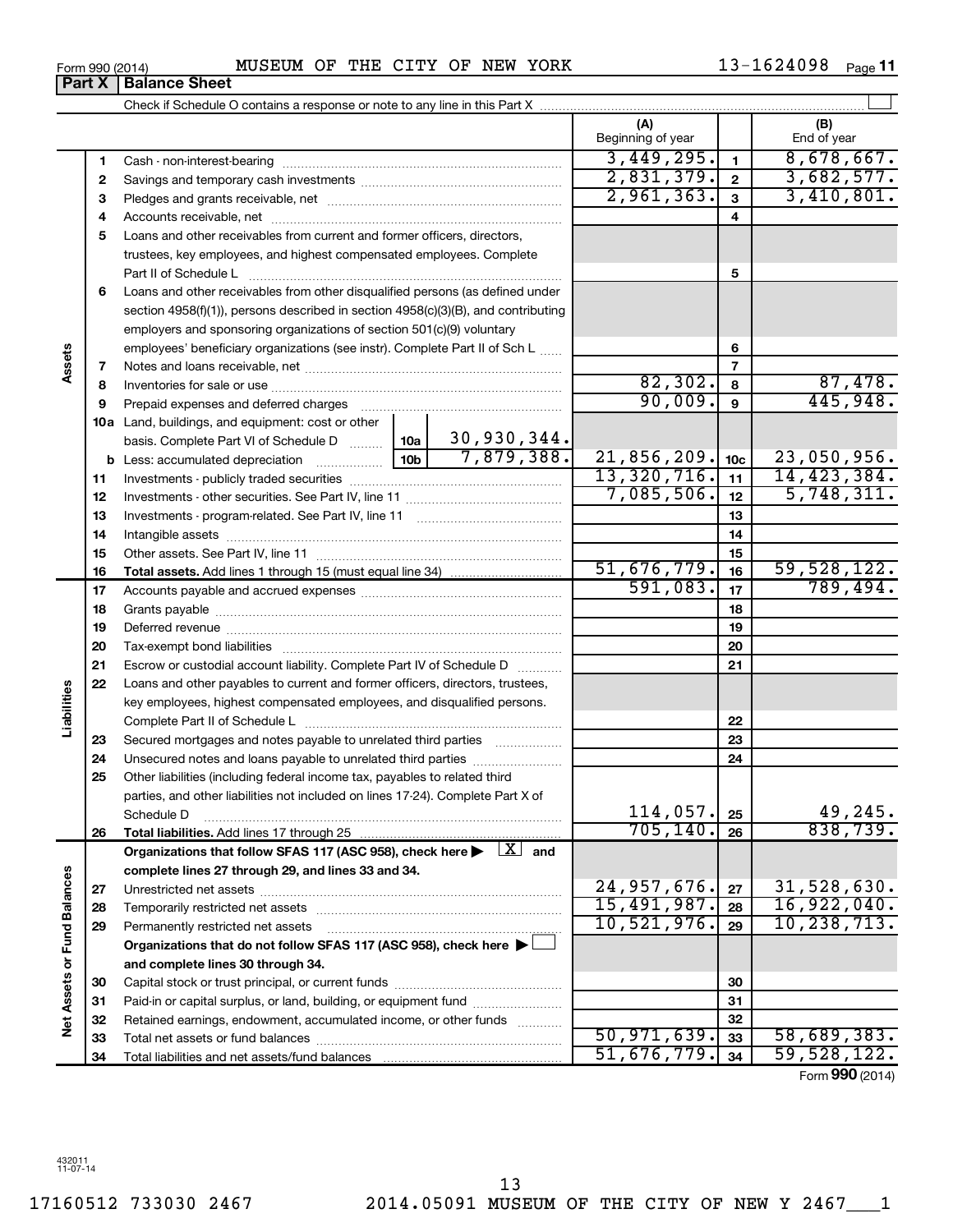|    | MUSEUM OF THE CITY OF NEW YORK<br>Form 990 (2014)                                                                                                                                                                                                                                                                                                                                                                                                                                                   |                         | 13-1624098        |     | Page 12          |
|----|-----------------------------------------------------------------------------------------------------------------------------------------------------------------------------------------------------------------------------------------------------------------------------------------------------------------------------------------------------------------------------------------------------------------------------------------------------------------------------------------------------|-------------------------|-------------------|-----|------------------|
|    | Part XI   Reconciliation of Net Assets                                                                                                                                                                                                                                                                                                                                                                                                                                                              |                         |                   |     |                  |
|    | Check if Schedule O contains a response or note to any line in this Part XI                                                                                                                                                                                                                                                                                                                                                                                                                         |                         |                   |     |                  |
|    |                                                                                                                                                                                                                                                                                                                                                                                                                                                                                                     |                         |                   |     |                  |
| 1  |                                                                                                                                                                                                                                                                                                                                                                                                                                                                                                     | $\mathbf{1}$            | 24,501,420.       |     |                  |
| 2  |                                                                                                                                                                                                                                                                                                                                                                                                                                                                                                     | $\mathbf{2}$            | 15,507,910.       |     |                  |
| з  | Revenue less expenses. Subtract line 2 from line 1                                                                                                                                                                                                                                                                                                                                                                                                                                                  | 3                       | 8,993,510.        |     |                  |
| 4  |                                                                                                                                                                                                                                                                                                                                                                                                                                                                                                     | $\overline{\mathbf{4}}$ | 50, 971, 639.     |     |                  |
| 5  |                                                                                                                                                                                                                                                                                                                                                                                                                                                                                                     | 5                       | $-1, 275, 766.$   |     |                  |
| 6  | Donated services and use of facilities                                                                                                                                                                                                                                                                                                                                                                                                                                                              | 6                       |                   |     |                  |
| 7  | Investment expenses                                                                                                                                                                                                                                                                                                                                                                                                                                                                                 | $\overline{7}$          |                   |     |                  |
| 8  |                                                                                                                                                                                                                                                                                                                                                                                                                                                                                                     | 8                       |                   |     |                  |
| 9  |                                                                                                                                                                                                                                                                                                                                                                                                                                                                                                     | 9                       |                   |     | $\overline{0}$ . |
| 10 | Net assets or fund balances at end of year. Combine lines 3 through 9 (must equal Part X, line 33,                                                                                                                                                                                                                                                                                                                                                                                                  |                         |                   |     |                  |
|    | column (B))<br>$\begin{minipage}{0.9\linewidth} \begin{tabular}{l} \hline \textbf{0.01} \end{tabular} \end{minipage} \begin{tabular}{l} \hline \textbf{1.01} \end{tabular} \end{minipage} \begin{tabular}{l} \hline \textbf{1.01} \end{tabular} \end{minipage} \begin{tabular}{l} \hline \textbf{2.01} \end{tabular} \end{minipage} \begin{tabular}{l} \hline \textbf{3.01} \end{tabular} \end{minipage} \begin{tabular}{l} \hline \textbf{4.01} \end{tabular} \end{minipage} \begin{tabular}{l} \$ | 10                      | 58,689,383.       |     |                  |
|    | <b>Part XII Financial Statements and Reporting</b>                                                                                                                                                                                                                                                                                                                                                                                                                                                  |                         |                   |     |                  |
|    |                                                                                                                                                                                                                                                                                                                                                                                                                                                                                                     |                         |                   |     | $\mathbf{x}$     |
|    |                                                                                                                                                                                                                                                                                                                                                                                                                                                                                                     |                         |                   | Yes | <b>No</b>        |
| 1  | $\mathbf{X}$ Accrual<br>Accounting method used to prepare the Form 990: [130] Cash<br>$\Box$ Other                                                                                                                                                                                                                                                                                                                                                                                                  |                         |                   |     |                  |
|    | If the organization changed its method of accounting from a prior year or checked "Other," explain in Schedule O.                                                                                                                                                                                                                                                                                                                                                                                   |                         |                   |     |                  |
|    |                                                                                                                                                                                                                                                                                                                                                                                                                                                                                                     |                         | 2a                |     | x                |
|    | If "Yes," check a box below to indicate whether the financial statements for the year were compiled or reviewed on a                                                                                                                                                                                                                                                                                                                                                                                |                         |                   |     |                  |
|    | separate basis, consolidated basis, or both:                                                                                                                                                                                                                                                                                                                                                                                                                                                        |                         |                   |     |                  |
|    | Both consolidated and separate basis<br>Separate basis<br>Consolidated basis                                                                                                                                                                                                                                                                                                                                                                                                                        |                         |                   |     |                  |
|    |                                                                                                                                                                                                                                                                                                                                                                                                                                                                                                     |                         | 2 <sub>b</sub>    | x   |                  |
|    | If "Yes," check a box below to indicate whether the financial statements for the year were audited on a separate basis,                                                                                                                                                                                                                                                                                                                                                                             |                         |                   |     |                  |
|    | consolidated basis, or both:                                                                                                                                                                                                                                                                                                                                                                                                                                                                        |                         |                   |     |                  |
|    | $X$ Separate basis<br>Consolidated basis<br>Both consolidated and separate basis                                                                                                                                                                                                                                                                                                                                                                                                                    |                         |                   |     |                  |
|    | c If "Yes" to line 2a or 2b, does the organization have a committee that assumes responsibility for oversight of the audit,                                                                                                                                                                                                                                                                                                                                                                         |                         |                   |     |                  |
|    |                                                                                                                                                                                                                                                                                                                                                                                                                                                                                                     |                         | 2c                | х   |                  |
|    | If the organization changed either its oversight process or selection process during the tax year, explain in Schedule O.                                                                                                                                                                                                                                                                                                                                                                           |                         |                   |     |                  |
|    | 3a As a result of a federal award, was the organization required to undergo an audit or audits as set forth in the Single Audit                                                                                                                                                                                                                                                                                                                                                                     |                         |                   |     |                  |
|    |                                                                                                                                                                                                                                                                                                                                                                                                                                                                                                     |                         | 3a                |     | х                |
|    | b If "Yes," did the organization undergo the required audit or audits? If the organization did not undergo the required audit                                                                                                                                                                                                                                                                                                                                                                       |                         |                   |     |                  |
|    |                                                                                                                                                                                                                                                                                                                                                                                                                                                                                                     |                         | 3 <sub>b</sub>    |     |                  |
|    |                                                                                                                                                                                                                                                                                                                                                                                                                                                                                                     |                         | $Form$ 990 (2014) |     |                  |

Form (2014) **990**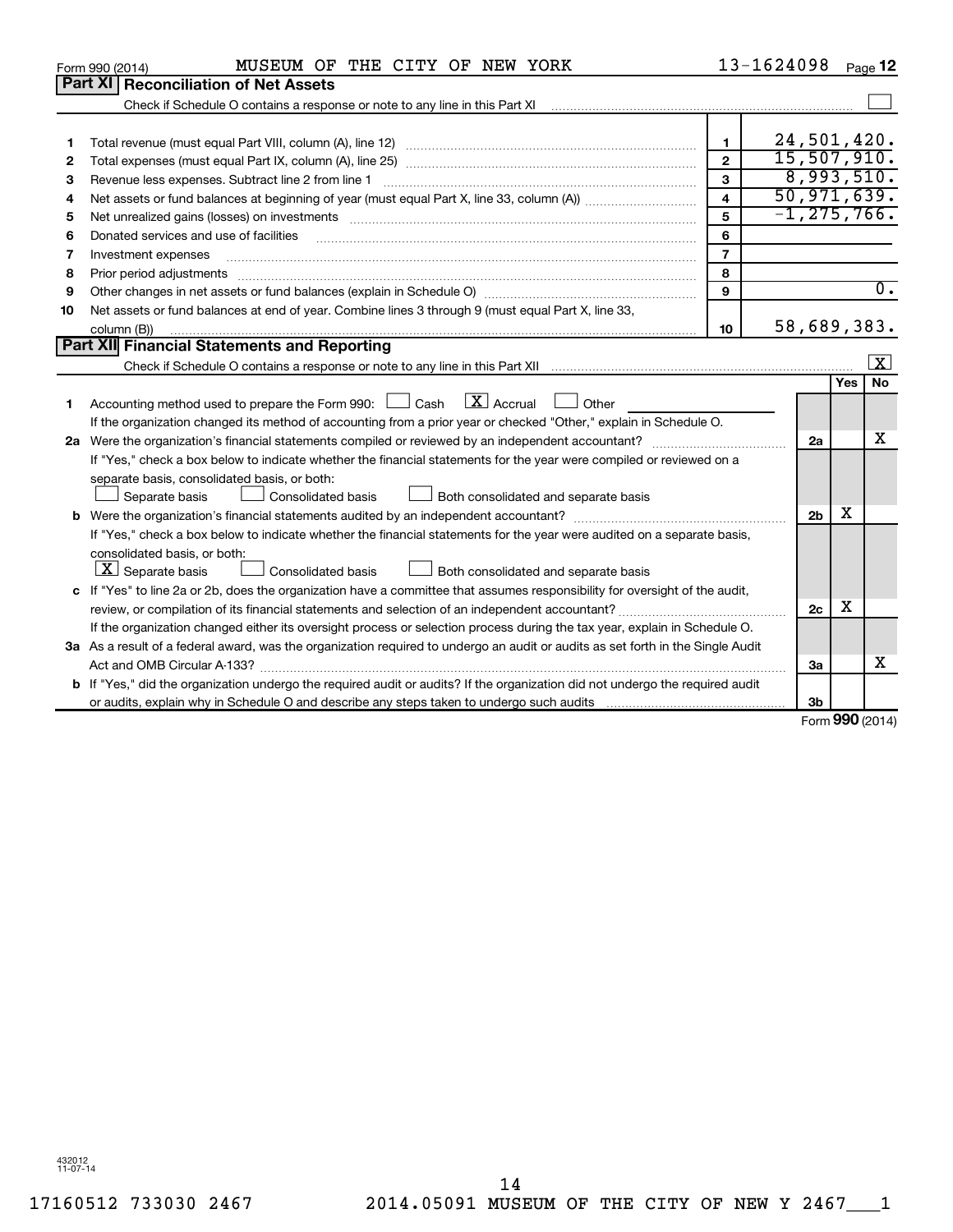| <b>SCHEDULE A</b> |  |
|-------------------|--|
|-------------------|--|

Department of the Treasury Internal Revenue Service

| (Form 990 or 990-EZ) |  |  |  |  |
|----------------------|--|--|--|--|
|----------------------|--|--|--|--|

# Form 990 or 990-EZ) **Public Charity Status and Public Support**<br>
Complete if the organization is a section 501(c)(3) organization or a section<br> **2014**

**4947(a)(1) nonexempt charitable trust.**  $\blacktriangleright$  At

|  |  |  | tach to Form 990 or Form 990-EZ. |  |
|--|--|--|----------------------------------|--|
|  |  |  |                                  |  |

| OMB No. 1545-0047                   |
|-------------------------------------|
| 114                                 |
| <b>Open to Public</b><br>Inspection |

Information about Schedule A (Form 990 or 990-EZ) and its instructions is at www.irs.gov/form990.

|  | Name of the organization |
|--|--------------------------|
|  |                          |

| Name of the organization                                                                                                                                                           |                                                       |                                            |                               | <b>Employer identification number</b> |
|------------------------------------------------------------------------------------------------------------------------------------------------------------------------------------|-------------------------------------------------------|--------------------------------------------|-------------------------------|---------------------------------------|
|                                                                                                                                                                                    | MUSEUM OF THE CITY OF NEW YORK                        |                                            |                               | 13-1624098                            |
| <b>Part I</b><br>Reason for Public Charity Status (All organizations must complete this part.) See instructions.                                                                   |                                                       |                                            |                               |                                       |
| The organization is not a private foundation because it is: (For lines 1 through 11, check only one box.)                                                                          |                                                       |                                            |                               |                                       |
| 1.<br>A church, convention of churches, or association of churches described in section 170(b)(1)(A)(i).                                                                           |                                                       |                                            |                               |                                       |
| 2<br>A school described in section 170(b)(1)(A)(ii). (Attach Schedule E.)                                                                                                          |                                                       |                                            |                               |                                       |
| A hospital or a cooperative hospital service organization described in section 170(b)(1)(A)(iii).<br>3                                                                             |                                                       |                                            |                               |                                       |
| A medical research organization operated in conjunction with a hospital described in section 170(b)(1)(A)(iii). Enter the hospital's name,<br>4                                    |                                                       |                                            |                               |                                       |
| city, and state:                                                                                                                                                                   |                                                       |                                            |                               |                                       |
| An organization operated for the benefit of a college or university owned or operated by a governmental unit described in<br>5                                                     |                                                       |                                            |                               |                                       |
| section 170(b)(1)(A)(iv). (Complete Part II.)                                                                                                                                      |                                                       |                                            |                               |                                       |
| A federal, state, or local government or governmental unit described in section 170(b)(1)(A)(v).<br>6                                                                              |                                                       |                                            |                               |                                       |
| $\lfloor x \rfloor$<br>$\overline{7}$<br>An organization that normally receives a substantial part of its support from a governmental unit or from the general public described in |                                                       |                                            |                               |                                       |
| section 170(b)(1)(A)(vi). (Complete Part II.)                                                                                                                                      |                                                       |                                            |                               |                                       |
| A community trust described in section 170(b)(1)(A)(vi). (Complete Part II.)<br>8                                                                                                  |                                                       |                                            |                               |                                       |
| 9<br>An organization that normally receives: (1) more than 33 1/3% of its support from contributions, membership fees, and gross receipts from                                     |                                                       |                                            |                               |                                       |
| activities related to its exempt functions - subject to certain exceptions, and (2) no more than 33 1/3% of its support from gross investment                                      |                                                       |                                            |                               |                                       |
| income and unrelated business taxable income (less section 511 tax) from businesses acquired by the organization after June 30, 1975.                                              |                                                       |                                            |                               |                                       |
| See section 509(a)(2). (Complete Part III.)<br>10<br>An organization organized and operated exclusively to test for public safety. See section 509(a)(4).                          |                                                       |                                            |                               |                                       |
| 11<br>An organization organized and operated exclusively for the benefit of, to perform the functions of, or to carry out the purposes of one or                                   |                                                       |                                            |                               |                                       |
| more publicly supported organizations described in section 509(a)(1) or section 509(a)(2). See section 509(a)(3). Check the box in                                                 |                                                       |                                            |                               |                                       |
| lines 11a through 11d that describes the type of supporting organization and complete lines 11e, 11f, and 11g.                                                                     |                                                       |                                            |                               |                                       |
| Type I. A supporting organization operated, supervised, or controlled by its supported organization(s), typically by giving<br>а                                                   |                                                       |                                            |                               |                                       |
| the supported organization(s) the power to regularly appoint or elect a majority of the directors or trustees of the supporting                                                    |                                                       |                                            |                               |                                       |
| organization. You must complete Part IV, Sections A and B.                                                                                                                         |                                                       |                                            |                               |                                       |
| Type II. A supporting organization supervised or controlled in connection with its supported organization(s), by having<br>b                                                       |                                                       |                                            |                               |                                       |
| control or management of the supporting organization vested in the same persons that control or manage the supported                                                               |                                                       |                                            |                               |                                       |
| organization(s). You must complete Part IV, Sections A and C.                                                                                                                      |                                                       |                                            |                               |                                       |
| Type III functionally integrated. A supporting organization operated in connection with, and functionally integrated with,<br>с                                                    |                                                       |                                            |                               |                                       |
| its supported organization(s) (see instructions). You must complete Part IV, Sections A, D, and E.                                                                                 |                                                       |                                            |                               |                                       |
| Type III non-functionally integrated. A supporting organization operated in connection with its supported organization(s)<br>d                                                     |                                                       |                                            |                               |                                       |
| that is not functionally integrated. The organization generally must satisfy a distribution requirement and an attentiveness                                                       |                                                       |                                            |                               |                                       |
| requirement (see instructions). You must complete Part IV, Sections A and D, and Part V.                                                                                           |                                                       |                                            |                               |                                       |
| Check this box if the organization received a written determination from the IRS that it is a Type I, Type II, Type III<br>е                                                       |                                                       |                                            |                               |                                       |
| functionally integrated, or Type III non-functionally integrated supporting organization.                                                                                          |                                                       |                                            |                               |                                       |
|                                                                                                                                                                                    |                                                       |                                            |                               |                                       |
| g Provide the following information about the supported organization(s).                                                                                                           |                                                       |                                            |                               |                                       |
| (i) Name of supported<br>(ii) EIN<br>organization                                                                                                                                  | (iii) Type of organization<br>(described on lines 1-9 | (iv) Is the organization<br>listed in your | (v) Amount of monetary        | (vi) Amount of                        |
|                                                                                                                                                                                    | above or IRC section                                  | governing document?                        | support (see<br>Instructions) | other support (see<br>Instructions)   |
|                                                                                                                                                                                    | (see instructions))                                   | Yes<br>No                                  |                               |                                       |
|                                                                                                                                                                                    |                                                       |                                            |                               |                                       |
|                                                                                                                                                                                    |                                                       |                                            |                               |                                       |
|                                                                                                                                                                                    |                                                       |                                            |                               |                                       |
|                                                                                                                                                                                    |                                                       |                                            |                               |                                       |
|                                                                                                                                                                                    |                                                       |                                            |                               |                                       |
|                                                                                                                                                                                    |                                                       |                                            |                               |                                       |
|                                                                                                                                                                                    |                                                       |                                            |                               |                                       |
|                                                                                                                                                                                    |                                                       |                                            |                               |                                       |
|                                                                                                                                                                                    |                                                       |                                            |                               |                                       |
|                                                                                                                                                                                    |                                                       |                                            |                               |                                       |
| Total                                                                                                                                                                              |                                                       |                                            |                               |                                       |
| LHA For Paperwork Reduction Act Notice, see the Instructions for                                                                                                                   |                                                       |                                            |                               | Schedule A (Form 990 or 990-EZ) 2014  |

Form 990 or 990-EZ. 432021 09-17-14

17160512 733030 2467 2014.05091 MUSEUM OF THE CITY OF NEW Y 2467\_\_\_1

15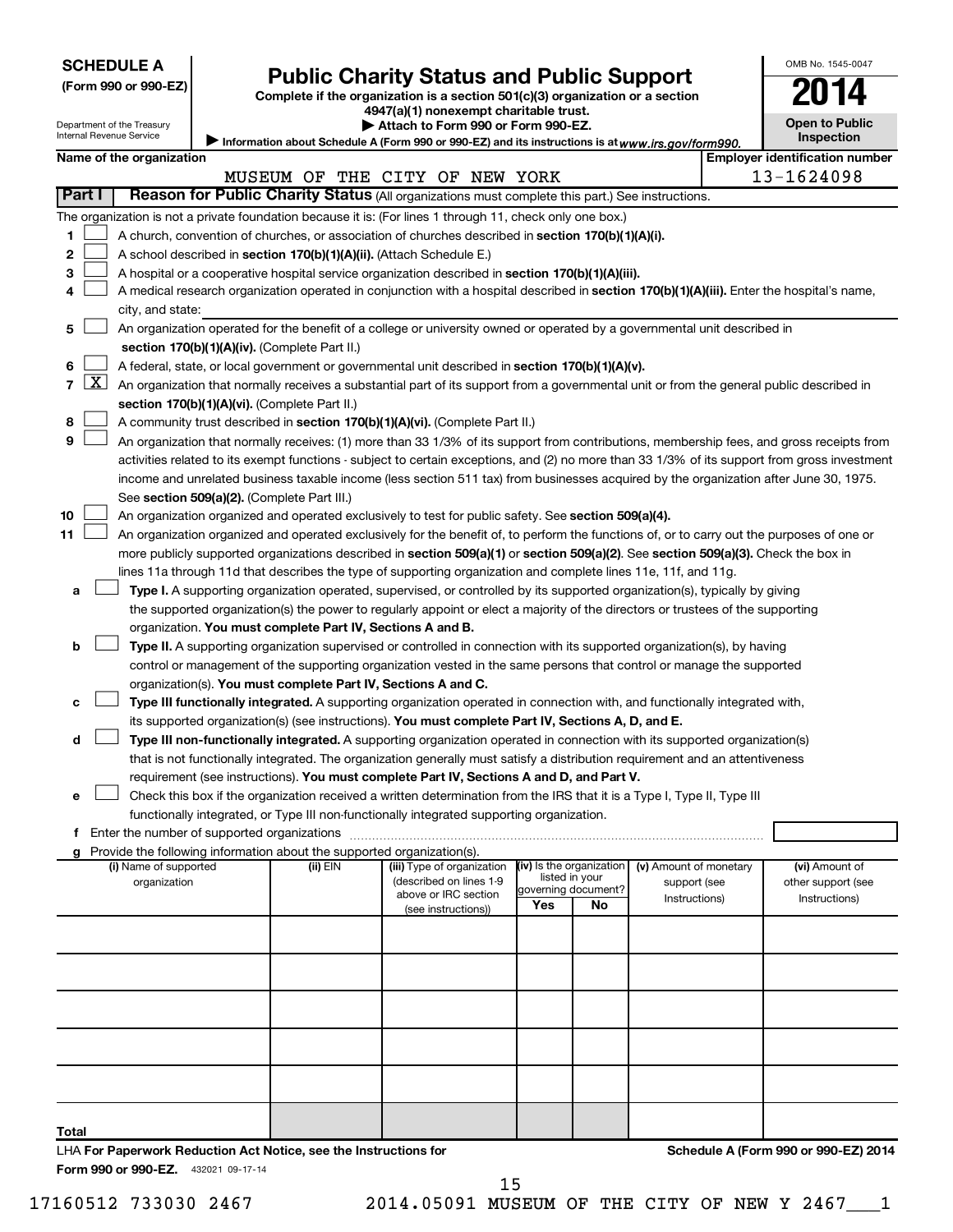### Schedule A (Form 990 or 990-EZ) 2014 Page MUSEUM OF THE CITY OF NEW YORK 13-1624098

13-1624098 Page 2

(Complete only if you checked the box on line 5, 7, or 8 of Part I or if the organization failed to qualify under Part III. If the organization fails to qualify under the tests listed below, please complete Part III.) **Part II Support Schedule for Organizations Described in Sections 170(b)(1)(A)(iv) and 170(b)(1)(A)(vi)**

|    | <b>Section A. Public Support</b>                                                                                                                                                                                              |             |            |                                     |               |                                      |                                                                                                                 |
|----|-------------------------------------------------------------------------------------------------------------------------------------------------------------------------------------------------------------------------------|-------------|------------|-------------------------------------|---------------|--------------------------------------|-----------------------------------------------------------------------------------------------------------------|
|    | Calendar year (or fiscal year beginning in)                                                                                                                                                                                   | (a) 2010    | (b) 2011   | $(c)$ 2012                          | $(d)$ 2013    | (e) 2014                             | (f) Total                                                                                                       |
|    | 1 Gifts, grants, contributions, and                                                                                                                                                                                           |             |            |                                     |               |                                      |                                                                                                                 |
|    | membership fees received. (Do not                                                                                                                                                                                             |             |            |                                     |               |                                      |                                                                                                                 |
|    | include any "unusual grants.")                                                                                                                                                                                                | 11,869,257. | 9,097,458. | 8,991,870.                          | 14, 124, 146. | 20,899,837.                          | 64,982,568.                                                                                                     |
|    | 2 Tax revenues levied for the organ-                                                                                                                                                                                          |             |            |                                     |               |                                      |                                                                                                                 |
|    | ization's benefit and either paid to                                                                                                                                                                                          |             |            |                                     |               |                                      |                                                                                                                 |
|    | or expended on its behalf                                                                                                                                                                                                     |             |            |                                     |               |                                      |                                                                                                                 |
|    | 3 The value of services or facilities                                                                                                                                                                                         |             |            |                                     |               |                                      |                                                                                                                 |
|    | furnished by a governmental unit to                                                                                                                                                                                           |             |            |                                     |               |                                      |                                                                                                                 |
|    | the organization without charge                                                                                                                                                                                               |             |            |                                     |               |                                      |                                                                                                                 |
|    | 4 Total. Add lines 1 through 3                                                                                                                                                                                                | 11,869,257. | 9,097,458. | 8,991,870.                          | 14, 124, 146. | 20,899,837.                          | 64,982,568.                                                                                                     |
| 5. | The portion of total contributions                                                                                                                                                                                            |             |            |                                     |               |                                      |                                                                                                                 |
|    | by each person (other than a                                                                                                                                                                                                  |             |            |                                     |               |                                      |                                                                                                                 |
|    | governmental unit or publicly                                                                                                                                                                                                 |             |            |                                     |               |                                      |                                                                                                                 |
|    | supported organization) included                                                                                                                                                                                              |             |            |                                     |               |                                      |                                                                                                                 |
|    | on line 1 that exceeds 2% of the                                                                                                                                                                                              |             |            |                                     |               |                                      |                                                                                                                 |
|    | amount shown on line 11,                                                                                                                                                                                                      |             |            |                                     |               |                                      |                                                                                                                 |
|    | column (f)                                                                                                                                                                                                                    |             |            |                                     |               |                                      | 10,655,097.                                                                                                     |
|    | 6 Public support. Subtract line 5 from line 4.                                                                                                                                                                                |             |            |                                     |               |                                      | 54, 327, 471.                                                                                                   |
|    | <b>Section B. Total Support</b>                                                                                                                                                                                               |             |            |                                     |               |                                      |                                                                                                                 |
|    | Calendar year (or fiscal year beginning in)                                                                                                                                                                                   | (a) 2010    | (b) 2011   | $(c)$ 2012                          | $(d)$ 2013    | (e) 2014                             | (f) Total                                                                                                       |
|    | 7 Amounts from line 4                                                                                                                                                                                                         | 11,869,257. | 9,097,458. | 8,991,870.                          | 14, 124, 146, | 20,899,837.                          | 64,982,568.                                                                                                     |
|    | 8 Gross income from interest,                                                                                                                                                                                                 |             |            |                                     |               |                                      |                                                                                                                 |
|    | dividends, payments received on                                                                                                                                                                                               |             |            |                                     |               |                                      |                                                                                                                 |
|    | securities loans, rents, royalties                                                                                                                                                                                            |             |            |                                     |               |                                      |                                                                                                                 |
|    | and income from similar sources                                                                                                                                                                                               |             |            | 546,995. 554,977. 628,335. 636,219. |               | 699,058.                             | 3,065,584.                                                                                                      |
|    | <b>9</b> Net income from unrelated business                                                                                                                                                                                   |             |            |                                     |               |                                      |                                                                                                                 |
|    | activities, whether or not the                                                                                                                                                                                                |             |            |                                     |               |                                      |                                                                                                                 |
|    | business is regularly carried on                                                                                                                                                                                              |             |            |                                     |               |                                      |                                                                                                                 |
|    | 10 Other income. Do not include gain                                                                                                                                                                                          |             |            |                                     |               |                                      |                                                                                                                 |
|    | or loss from the sale of capital                                                                                                                                                                                              |             |            |                                     |               |                                      |                                                                                                                 |
|    | assets (Explain in Part VI.)                                                                                                                                                                                                  |             |            |                                     |               |                                      | $\begin{array}{ c c c c }\n\hline\n & 59,417. & \text{59,417.} \\ \hline\n & 68,107,569. & \hline\n\end{array}$ |
|    | 11 Total support. Add lines 7 through 10                                                                                                                                                                                      |             |            |                                     |               |                                      |                                                                                                                 |
|    | 12 Gross receipts from related activities, etc. (see instructions)                                                                                                                                                            |             |            |                                     |               | 12 <sup>2</sup>                      | 9,824,321.                                                                                                      |
|    | 13 First five years. If the Form 990 is for the organization's first, second, third, fourth, or fifth tax year as a section 501(c)(3)                                                                                         |             |            |                                     |               |                                      |                                                                                                                 |
|    | organization, check this box and stop here                                                                                                                                                                                    |             |            |                                     |               |                                      |                                                                                                                 |
|    | <b>Section C. Computation of Public Support Percentage</b>                                                                                                                                                                    |             |            |                                     |               |                                      | 79.77                                                                                                           |
|    |                                                                                                                                                                                                                               |             |            |                                     |               | 14                                   | %<br>89.82                                                                                                      |
|    |                                                                                                                                                                                                                               |             |            |                                     |               | 15                                   | %                                                                                                               |
|    | 16a 33 1/3% support test - 2014. If the organization did not check the box on line 13, and line 14 is 33 1/3% or more, check this box and                                                                                     |             |            |                                     |               |                                      | $\blacktriangleright$ $\boxed{\text{X}}$                                                                        |
|    | stop here. The organization qualifies as a publicly supported organization manufaction manufacture content and the organization manufacture of the organization of the organization of the state of the state of the state of |             |            |                                     |               |                                      |                                                                                                                 |
|    | b 33 1/3% support test - 2013. If the organization did not check a box on line 13 or 16a, and line 15 is 33 1/3% or more, check this box                                                                                      |             |            |                                     |               |                                      |                                                                                                                 |
|    |                                                                                                                                                                                                                               |             |            |                                     |               |                                      |                                                                                                                 |
|    | 17a 10% -facts-and-circumstances test - 2014. If the organization did not check a box on line 13, 16a, or 16b, and line 14 is 10% or more,                                                                                    |             |            |                                     |               |                                      |                                                                                                                 |
|    | and if the organization meets the "facts-and-circumstances" test, check this box and stop here. Explain in Part VI how the organization                                                                                       |             |            |                                     |               |                                      |                                                                                                                 |
|    |                                                                                                                                                                                                                               |             |            |                                     |               |                                      |                                                                                                                 |
|    | <b>b 10%</b> -facts-and-circumstances test - 2013. If the organization did not check a box on line 13, 16a, 16b, or 17a, and line 15 is 10% or                                                                                |             |            |                                     |               |                                      |                                                                                                                 |
|    | more, and if the organization meets the "facts-and-circumstances" test, check this box and stop here. Explain in Part VI how the                                                                                              |             |            |                                     |               |                                      |                                                                                                                 |
|    | organization meets the "facts-and-circumstances" test. The organization qualifies as a publicly supported organization                                                                                                        |             |            |                                     |               |                                      |                                                                                                                 |
|    | 18 Private foundation. If the organization did not check a box on line 13, 16a, 16b, 17a, or 17b, check this box and see instructions                                                                                         |             |            |                                     |               | Schedule A (Form 990 or 990-EZ) 2014 |                                                                                                                 |
|    |                                                                                                                                                                                                                               |             |            |                                     |               |                                      |                                                                                                                 |

432022 09-17-14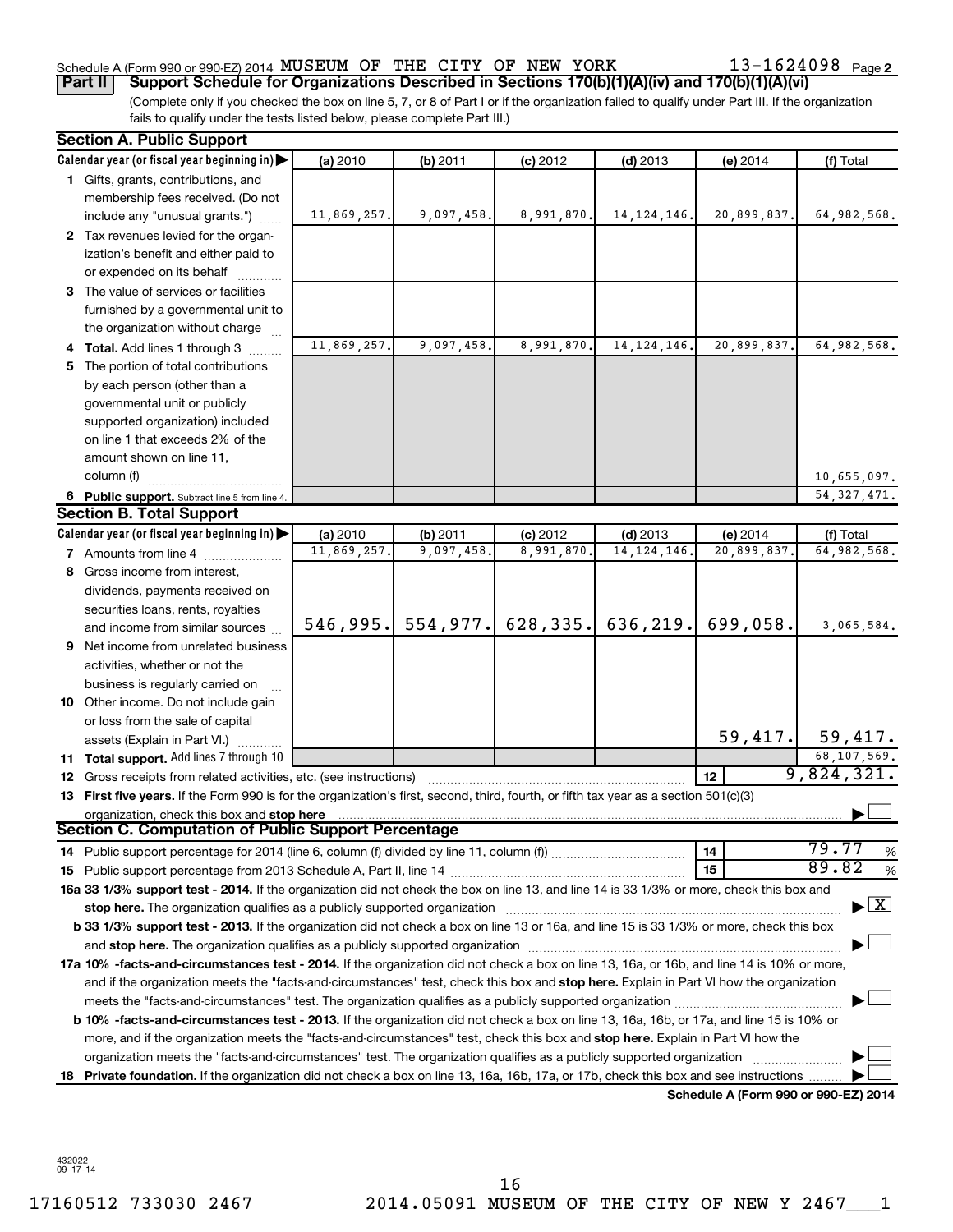#### **Part III Support Schedule for Organizations Described in Section 509(a)(2)**

(Complete only if you checked the box on line 9 of Part I or if the organization failed to qualify under Part II. If the organization fails to qualify under the tests listed below, please complete Part II.)

|    | Calendar year (or fiscal year beginning in)                                                                                                                                                                                                                                                 | (a) 2010 | (b) 2011 | $(c)$ 2012 | $(d)$ 2013 | (e) 2014 | (f) Total                            |
|----|---------------------------------------------------------------------------------------------------------------------------------------------------------------------------------------------------------------------------------------------------------------------------------------------|----------|----------|------------|------------|----------|--------------------------------------|
|    | 1 Gifts, grants, contributions, and                                                                                                                                                                                                                                                         |          |          |            |            |          |                                      |
|    | membership fees received. (Do not                                                                                                                                                                                                                                                           |          |          |            |            |          |                                      |
|    | include any "unusual grants.")                                                                                                                                                                                                                                                              |          |          |            |            |          |                                      |
|    | 2 Gross receipts from admissions,<br>merchandise sold or services per-<br>formed, or facilities furnished in                                                                                                                                                                                |          |          |            |            |          |                                      |
|    | any activity that is related to the<br>organization's tax-exempt purpose                                                                                                                                                                                                                    |          |          |            |            |          |                                      |
| 3  | Gross receipts from activities that                                                                                                                                                                                                                                                         |          |          |            |            |          |                                      |
|    | are not an unrelated trade or bus-                                                                                                                                                                                                                                                          |          |          |            |            |          |                                      |
|    | iness under section 513                                                                                                                                                                                                                                                                     |          |          |            |            |          |                                      |
| 4  | Tax revenues levied for the organ-                                                                                                                                                                                                                                                          |          |          |            |            |          |                                      |
|    | ization's benefit and either paid to<br>or expended on its behalf                                                                                                                                                                                                                           |          |          |            |            |          |                                      |
| 5. | The value of services or facilities                                                                                                                                                                                                                                                         |          |          |            |            |          |                                      |
|    | furnished by a governmental unit to                                                                                                                                                                                                                                                         |          |          |            |            |          |                                      |
|    | the organization without charge                                                                                                                                                                                                                                                             |          |          |            |            |          |                                      |
| 6  | Total. Add lines 1 through 5                                                                                                                                                                                                                                                                |          |          |            |            |          |                                      |
|    | 7a Amounts included on lines 1, 2, and                                                                                                                                                                                                                                                      |          |          |            |            |          |                                      |
|    | 3 received from disqualified persons<br><b>b</b> Amounts included on lines 2 and 3 received                                                                                                                                                                                                 |          |          |            |            |          |                                      |
|    | from other than disqualified persons that<br>exceed the greater of \$5,000 or 1% of the                                                                                                                                                                                                     |          |          |            |            |          |                                      |
|    | amount on line 13 for the year<br>c Add lines 7a and 7b                                                                                                                                                                                                                                     |          |          |            |            |          |                                      |
|    |                                                                                                                                                                                                                                                                                             |          |          |            |            |          |                                      |
|    | 8 Public support (Subtract line 7c from line 6.)<br><b>Section B. Total Support</b>                                                                                                                                                                                                         |          |          |            |            |          |                                      |
|    | Calendar year (or fiscal year beginning in)                                                                                                                                                                                                                                                 | (a) 2010 | (b) 2011 | $(c)$ 2012 | $(d)$ 2013 | (e) 2014 | (f) Total                            |
|    | <b>9</b> Amounts from line 6                                                                                                                                                                                                                                                                |          |          |            |            |          |                                      |
|    | <b>10a</b> Gross income from interest,<br>dividends, payments received on<br>securities loans, rents, royalties<br>and income from similar sources                                                                                                                                          |          |          |            |            |          |                                      |
|    | <b>b</b> Unrelated business taxable income                                                                                                                                                                                                                                                  |          |          |            |            |          |                                      |
|    | (less section 511 taxes) from businesses<br>acquired after June 30, 1975                                                                                                                                                                                                                    |          |          |            |            |          |                                      |
|    | c Add lines 10a and 10b                                                                                                                                                                                                                                                                     |          |          |            |            |          |                                      |
| 11 | Net income from unrelated business<br>activities not included in line 10b.<br>whether or not the business is<br>regularly carried on                                                                                                                                                        |          |          |            |            |          |                                      |
|    | <b>12</b> Other income. Do not include gain<br>or loss from the sale of capital                                                                                                                                                                                                             |          |          |            |            |          |                                      |
|    | assets (Explain in Part VI.)<br>13 Total support. (Add lines 9, 10c, 11, and 12.)                                                                                                                                                                                                           |          |          |            |            |          |                                      |
|    | 14 First five years. If the Form 990 is for the organization's first, second, third, fourth, or fifth tax year as a section 501(c)(3) organization,                                                                                                                                         |          |          |            |            |          |                                      |
|    |                                                                                                                                                                                                                                                                                             |          |          |            |            |          |                                      |
|    | check this box and stop here measured and content to the state of the state of the state of the state of the state of the state of the state of the state of the state of the state of the state of the state of the state of<br><b>Section C. Computation of Public Support Percentage</b> |          |          |            |            |          |                                      |
|    |                                                                                                                                                                                                                                                                                             |          |          |            |            | 15       |                                      |
|    |                                                                                                                                                                                                                                                                                             |          |          |            |            |          |                                      |
|    |                                                                                                                                                                                                                                                                                             |          |          |            |            | 16       |                                      |
|    | Section D. Computation of Investment Income Percentage                                                                                                                                                                                                                                      |          |          |            |            |          |                                      |
|    |                                                                                                                                                                                                                                                                                             |          |          |            |            | 17       |                                      |
|    |                                                                                                                                                                                                                                                                                             |          |          |            |            | 18       |                                      |
|    | 19a 33 1/3% support tests - 2014. If the organization did not check the box on line 14, and line 15 is more than 33 1/3%, and line 17 is not                                                                                                                                                |          |          |            |            |          |                                      |
|    |                                                                                                                                                                                                                                                                                             |          |          |            |            |          |                                      |
|    | more than 33 1/3%, check this box and stop here. The organization qualifies as a publicly supported organization                                                                                                                                                                            |          |          |            |            |          |                                      |
|    | b 33 1/3% support tests - 2013. If the organization did not check a box on line 14 or line 19a, and line 16 is more than 33 1/3%, and                                                                                                                                                       |          |          |            |            |          |                                      |
|    | line 18 is not more than 33 1/3%, check this box and stop here. The organization qualifies as a publicly supported organization                                                                                                                                                             |          |          |            |            |          |                                      |
|    |                                                                                                                                                                                                                                                                                             |          |          |            |            |          | Schedule A (Form 990 or 990-EZ) 2014 |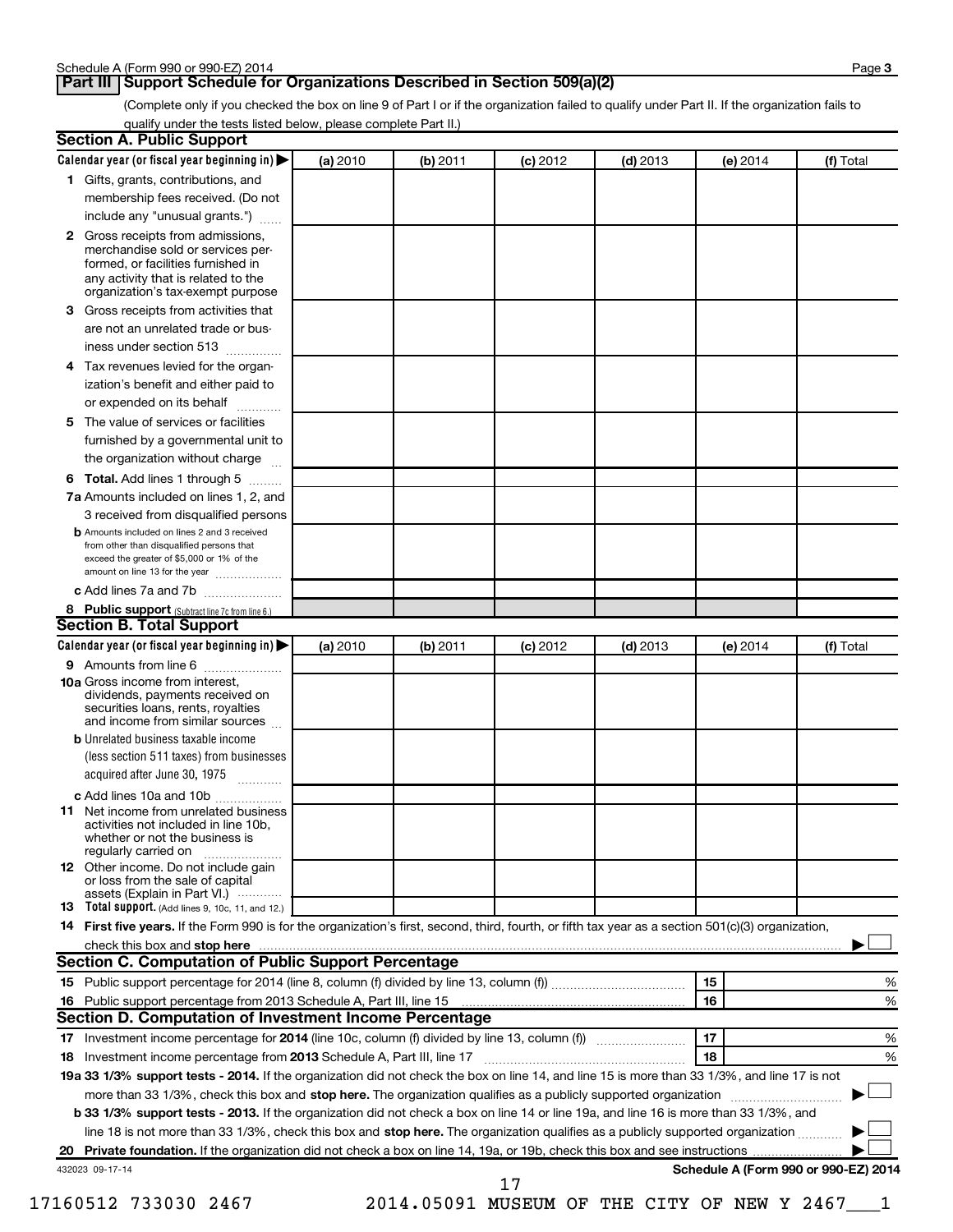#### Schedule A (Form 990 or 990-EZ) 2014 Page MUSEUM OF THE CITY OF NEW YORK 13-1624098

### **Part IV Supporting Organizations**

(Complete only if you checked a box on line 11 of Part I. If you checked 11a of Part I, complete Sections A and B. If you checked 11b of Part I, complete Sections A and C. If you checked 11c of Part I, complete Sections A, D, and E. If you checked 11d of Part I, complete Sections A and D, and complete Part V.)

#### **Section A. All Supporting Organizations**

- **1** Are all of the organization's supported organizations listed by name in the organization's governing documents? If "No" describe in  $_{\mathsf{Part}}$   $_{\mathsf{V}}$  how the supported organizations are designated. If designated by *class or purpose, describe the designation. If historic and continuing relationship, explain.*
- **2** Did the organization have any supported organization that does not have an IRS determination of status under section 509(a)(1) or (2)? If "Yes," explain in  $_{\sf Part}$   $_{\sf VI}$  how the organization determined that the supported *organization was described in section 509(a)(1) or (2).*
- **3a** Did the organization have a supported organization described in section 501(c)(4), (5), or (6)? If "Yes," answer *(b) and (c) below.*
- **b** Did the organization confirm that each supported organization qualified under section 501(c)(4), (5), or (6) and satisfied the public support tests under section 509(a)(2)? If "Yes," describe in  $_{\rm Part}$   $_{\rm VI}$  when and how the *organization made the determination.*
- **c** Did the organization ensure that all support to such organizations was used exclusively for section 170(c)(2) (B) purposes? If "Yes," explain in  $_{\mathsf{Part}}$   $_{\mathsf{V}}$  what controls the organization put in place to ensure such use.
- **4 a** *If* Was any supported organization not organized in the United States ("foreign supported organization")? *"Yes" and if you checked 11a or 11b in Part I, answer (b) and (c) below.*
- **b** Did the organization have ultimate control and discretion in deciding whether to make grants to the foreign supported organization? If "Yes," describe in Part VI how the organization had such control and discretion *despite being controlled or supervised by or in connection with its supported organizations.*
- **c** Did the organization support any foreign supported organization that does not have an IRS determination under sections 501(c)(3) and 509(a)(1) or (2)? If "Yes," ex*plain in*  $_{\sf Part}$  *v*J what controls the organization used *to ensure that all support to the foreign supported organization was used exclusively for section 170(c)(2)(B) purposes.*
- **5a** Did the organization add, substitute, or remove any supported organizations during the tax year? If "Yes," answer (b) and (c) below (if applicable). Also, provide detail in  $_{\mathsf{Part}}$   $_{\mathsf{V{\mathsf{I}}}}$ , including (i) the names and EIN *numbers of the supported organizations added, substituted, or removed, (ii) the reasons for each such action, (iii) the authority under the organization's organizing document authorizing such action, and (iv) how the action was accomplished (such as by amendment to the organizing document).*
- **b** Type I or Type II only. Was any added or substituted supported organization part of a class already designated in the organization's organizing document?
- **c Substitutions only.**  Was the substitution the result of an event beyond the organization's control?
- **6** Did the organization provide support (whether in the form of grants or the provision of services or facilities) to support or benefit one or more of the filing organization's supported organizations? If "Yes," provide detail in anyone other than (a) its supported organizations; (b) individuals that are part of the charitable class benefited by one or more of its supported organizations; or (c) other supporting organizations that also *Part VI.*
- **7** Did the organization provide a grant, loan, compensation, or other similar payment to a substantial controlled entity with regard to a substantial contributor? If "Yes," complete Part I of Schedule L (Form 990). contributor (defined in IRC 4958(c)(3)(C)), a family member of a substantial contributor, or a 35-percent
- **8** Did the organization make a loan to a disqualified person (as defined in section 4958) not described in line 7? *If "Yes," complete Part I of Schedule L (Form 990).*
- **9 a** Was the organization controlled directly or indirectly at any time during the tax year by one or more *If "Yes," provide detail in*  in section 509(a)(1) or (2))? *Part VI.* disqualified persons as defined in section 4946 (other than foundation managers and organizations described
- **b** Did one or more disqualified persons (as defined in line 9(a)) hold a controlling interest in any entity in which  *If "Yes," provide detail in*  the supporting organization had an interest? *Part VI.*
- **c** Did a disqualified person (as defined in line 9(a)) have an ownership interest in, or derive any personal benefit from, assets in which the supporting organization also had an interest? If "Yes," *provide detail in Part VI.*
- **10 a** Was the organization subject to the excess business holdings rules of IRC 4943 because of IRC 4943(f)  *If "Yes," answer (b) below.* organizations)? (regarding certain Type II supporting organizations, and all Type III non-functionally integrated supporting
	- **b** Did the organization have any excess business holdings in the tax year? (Use Schedule C, Form 4720, to *determine whether the organization had excess business holdings.)*

432024 09-17-14

13-1624098 Page 4 **Yes No 1 2 3a 3b 3c 4a 4b 4c 5a 5b 5c 6**

**Schedule A (Form 990 or 990-EZ) 2014**

**7**

**8**

**9a**

**9b**

**9c**

**10a**

**10b**

18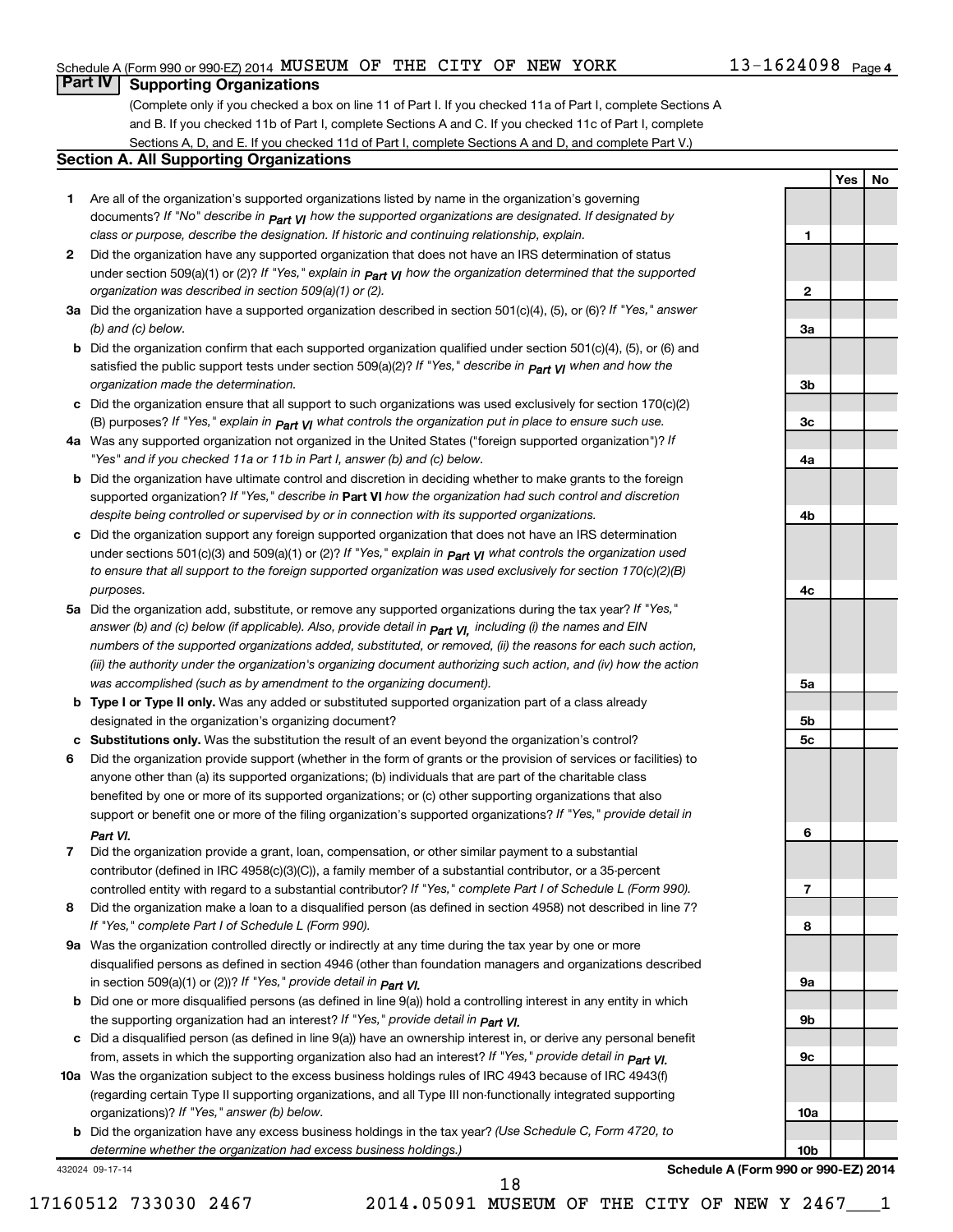#### Schedule A (Form 990 or 990-EZ) 2014 MUSEUM OF THE CITY OF NEW YORK  $13-1624098$  Page MUSEUM OF THE CITY OF NEW YORK 13-1624098

|    | Part IV         | <b>Supporting Organizations (continued)</b>                                                                                                                                                                         |                 |     |    |
|----|-----------------|---------------------------------------------------------------------------------------------------------------------------------------------------------------------------------------------------------------------|-----------------|-----|----|
|    |                 |                                                                                                                                                                                                                     |                 | Yes | No |
| 11 |                 | Has the organization accepted a gift or contribution from any of the following persons?                                                                                                                             |                 |     |    |
|    |                 | a A person who directly or indirectly controls, either alone or together with persons described in (b) and (c)                                                                                                      |                 |     |    |
|    |                 | below, the governing body of a supported organization?                                                                                                                                                              | 11a             |     |    |
|    |                 | <b>b</b> A family member of a person described in (a) above?                                                                                                                                                        | 11 <sub>b</sub> |     |    |
|    |                 | c A 35% controlled entity of a person described in (a) or (b) above? If "Yes" to a, b, or c, provide detail in part VI.                                                                                             | 11c             |     |    |
|    |                 | <b>Section B. Type I Supporting Organizations</b>                                                                                                                                                                   |                 |     |    |
|    |                 |                                                                                                                                                                                                                     |                 | Yes | No |
| 1  |                 | Did the directors, trustees, or membership of one or more supported organizations have the power to                                                                                                                 |                 |     |    |
|    |                 | regularly appoint or elect at least a majority of the organization's directors or trustees at all times during the                                                                                                  |                 |     |    |
|    |                 | tax year? If "No," describe in $P_{art}$ VI how the supported organization(s) effectively operated, supervised, or                                                                                                  |                 |     |    |
|    |                 | controlled the organization's activities. If the organization had more than one supported organization,                                                                                                             |                 |     |    |
|    |                 | describe how the powers to appoint and/or remove directors or trustees were allocated among the supported                                                                                                           |                 |     |    |
|    |                 | organizations and what conditions or restrictions, if any, applied to such powers during the tax year.                                                                                                              | 1               |     |    |
| 2  |                 | Did the organization operate for the benefit of any supported organization other than the supported                                                                                                                 |                 |     |    |
|    |                 | organization(s) that operated, supervised, or controlled the supporting organization? If "Yes," explain in                                                                                                          |                 |     |    |
|    |                 | $_{Part}$ VI how providing such benefit carried out the purposes of the supported organization(s) that operated,                                                                                                    |                 |     |    |
|    |                 | supervised, or controlled the supporting organization.                                                                                                                                                              | 2               |     |    |
|    |                 | <b>Section C. Type II Supporting Organizations</b>                                                                                                                                                                  |                 |     |    |
|    |                 |                                                                                                                                                                                                                     |                 | Yes | No |
| 1  |                 | Were a majority of the organization's directors or trustees during the tax year also a majority of the directors                                                                                                    |                 |     |    |
|    |                 | or trustees of each of the organization's supported organization(s)? If "No," describe in <b>Part VI</b> how control                                                                                                |                 |     |    |
|    |                 | or management of the supporting organization was vested in the same persons that controlled or managed                                                                                                              |                 |     |    |
|    |                 | the supported organization(s).                                                                                                                                                                                      | 1               |     |    |
|    |                 | <b>Section D. Type III Supporting Organizations</b>                                                                                                                                                                 |                 |     |    |
|    |                 |                                                                                                                                                                                                                     |                 | Yes | No |
| 1  |                 | Did the organization provide to each of its supported organizations, by the last day of the fifth month of the                                                                                                      |                 |     |    |
|    |                 | organization's tax year, (1) a written notice describing the type and amount of support provided during the prior tax                                                                                               |                 |     |    |
|    |                 | year, (2) a copy of the Form 990 that was most recently filed as of the date of notification, and (3) copies of the                                                                                                 |                 |     |    |
|    |                 | organization's governing documents in effect on the date of notification, to the extent not previously provided?                                                                                                    | 1               |     |    |
| 2  |                 | Were any of the organization's officers, directors, or trustees either (i) appointed or elected by the supported                                                                                                    |                 |     |    |
|    |                 | organization(s) or (ii) serving on the governing body of a supported organization? If "No," explain in part VI how                                                                                                  |                 |     |    |
|    |                 | the organization maintained a close and continuous working relationship with the supported organization(s).                                                                                                         | 2               |     |    |
| 3  |                 | By reason of the relationship described in (2), did the organization's supported organizations have a<br>significant voice in the organization's investment policies and in directing the use of the organization's |                 |     |    |
|    |                 | income or assets at all times during the tax year? If "Yes," describe in $P_{\text{art}}$ y the role the organization's                                                                                             |                 |     |    |
|    |                 | supported organizations played in this regard.                                                                                                                                                                      | з               |     |    |
|    |                 | Section E. Type III Functionally-Integrated Supporting Organizations                                                                                                                                                |                 |     |    |
| 1  |                 | Check the box next to the method that the organization used to satisfy the Integral Part Test during the year(see instructions):                                                                                    |                 |     |    |
| a  |                 | The organization satisfied the Activities Test. Complete line 2 below.                                                                                                                                              |                 |     |    |
| b  |                 | The organization is the parent of each of its supported organizations. Complete $_{\text{line 3}}$ below.                                                                                                           |                 |     |    |
| c  |                 | The organization supported a governmental entity. Describe in Part VI how you supported a government entity (see instructions).                                                                                     |                 |     |    |
| 2  |                 | Activities Test. Answer (a) and (b) below.                                                                                                                                                                          |                 | Yes | No |
| а  |                 | Did substantially all of the organization's activities during the tax year directly further the exempt purposes of                                                                                                  |                 |     |    |
|    |                 | the supported organization(s) to which the organization was responsive? If "Yes," then in Part VI identify                                                                                                          |                 |     |    |
|    |                 | how these activities directly furthered their exempt purposes,<br>those supported organizations and explain                                                                                                         |                 |     |    |
|    |                 | how the organization was responsive to those supported organizations, and how the organization determined                                                                                                           |                 |     |    |
|    |                 | that these activities constituted substantially all of its activities.                                                                                                                                              | 2a              |     |    |
| b  |                 | Did the activities described in (a) constitute activities that, but for the organization's involvement, one or more                                                                                                 |                 |     |    |
|    |                 | of the organization's supported organization(s) would have been engaged in? If "Yes," explain in <b>Part VI</b> the                                                                                                 |                 |     |    |
|    |                 | reasons for the organization's position that its supported organization(s) would have engaged in these                                                                                                              |                 |     |    |
|    |                 | activities but for the organization's involvement.                                                                                                                                                                  | 2b              |     |    |
| З  |                 | Parent of Supported Organizations. Answer (a) and (b) below.                                                                                                                                                        |                 |     |    |
| а  |                 | Did the organization have the power to regularly appoint or elect a majority of the officers, directors, or                                                                                                         | За              |     |    |
|    |                 | trustees of each of the supported organizations? Provide details in <i>Part VI.</i><br><b>b</b> Did the organization exercise a substantial degree of direction over the policies, programs, and activities of each |                 |     |    |
|    |                 | of its supported organizations? If "Yes," describe in part y the role played by the organization in this regard.                                                                                                    | 3b              |     |    |
|    | 432025 09-17-14 | Schedule A (Form 990 or 990-EZ) 2014                                                                                                                                                                                |                 |     |    |
|    |                 | 19                                                                                                                                                                                                                  |                 |     |    |

17160512 733030 2467 2014.05091 MUSEUM OF THE CITY OF NEW Y 2467\_\_\_1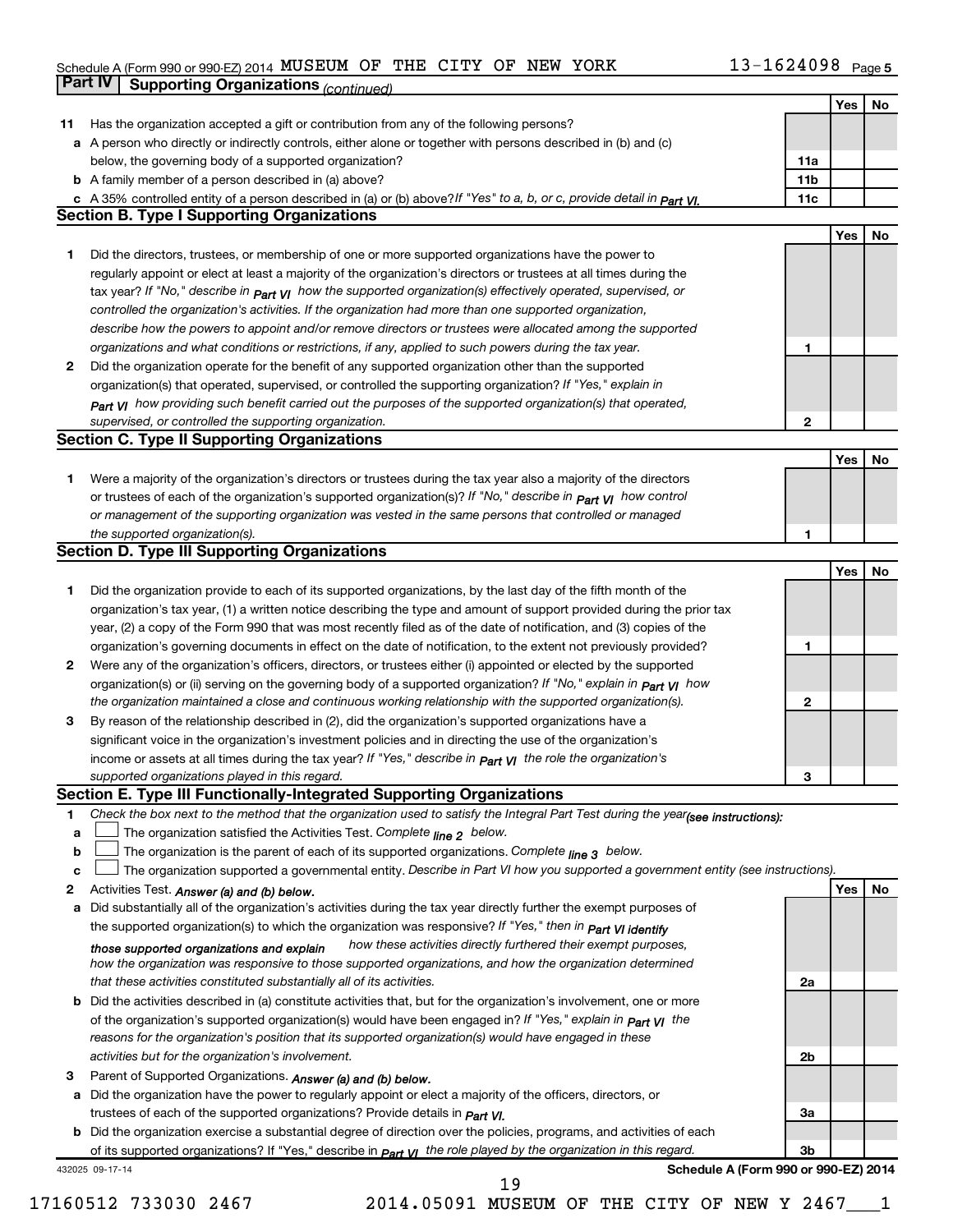#### Schedule A (Form 990 or 990-EZ) 2014 Page MUSEUM OF THE CITY OF NEW YORK 13-1624098 **Part V Type III Non-Functionally Integrated 509(a)(3) Supporting Organizations**

1 **Letter on Reck here if the organization satisfied the Integral Part Test as a qualifying trust on Nov. 20, 1970. See instructions. All** other Type III non-functionally integrated supporting organizations must complete Sections A through E.

|              | Section A - Adjusted Net Income                                              |                | (A) Prior Year | (B) Current Year<br>(optional) |
|--------------|------------------------------------------------------------------------------|----------------|----------------|--------------------------------|
| 1            | Net short-term capital gain                                                  | 1              |                |                                |
| 2            | Recoveries of prior-year distributions                                       | $\mathbf{2}$   |                |                                |
| З            | Other gross income (see instructions)                                        | 3              |                |                                |
| 4            | Add lines 1 through 3                                                        | 4              |                |                                |
| 5            | Depreciation and depletion                                                   | 5              |                |                                |
| 6            | Portion of operating expenses paid or incurred for production or             |                |                |                                |
|              | collection of gross income or for management, conservation, or               |                |                |                                |
|              | maintenance of property held for production of income (see instructions)     | 6              |                |                                |
| 7            | Other expenses (see instructions)                                            | $\overline{7}$ |                |                                |
| 8            | Adjusted Net Income (subtract lines 5, 6 and 7 from line 4)                  | 8              |                |                                |
|              | <b>Section B - Minimum Asset Amount</b>                                      |                | (A) Prior Year | (B) Current Year<br>(optional) |
| 1            | Aggregate fair market value of all non-exempt-use assets (see                |                |                |                                |
|              | instructions for short tax year or assets held for part of year):            |                |                |                                |
|              | <b>a</b> Average monthly value of securities                                 | 1a             |                |                                |
|              | <b>b</b> Average monthly cash balances                                       | 1 <sub>b</sub> |                |                                |
|              | <b>c</b> Fair market value of other non-exempt-use assets                    | 1c             |                |                                |
|              | d Total (add lines 1a, 1b, and 1c)                                           | 1d             |                |                                |
|              | e Discount claimed for blockage or other                                     |                |                |                                |
|              | factors (explain in detail in Part VI):                                      |                |                |                                |
| 2            | Acquisition indebtedness applicable to non-exempt-use assets                 | $\mathbf{2}$   |                |                                |
| 3            | Subtract line 2 from line 1d                                                 | 3              |                |                                |
| 4            | Cash deemed held for exempt use. Enter 1-1/2% of line 3 (for greater amount, |                |                |                                |
|              | see instructions).                                                           | 4              |                |                                |
| 5            | Net value of non-exempt-use assets (subtract line 4 from line 3)             | 5              |                |                                |
| 6            | Multiply line 5 by .035                                                      | 6              |                |                                |
| 7            | Recoveries of prior-year distributions                                       | $\overline{7}$ |                |                                |
| 8            | <b>Minimum Asset Amount (add line 7 to line 6)</b>                           | 8              |                |                                |
|              | <b>Section C - Distributable Amount</b>                                      |                |                | <b>Current Year</b>            |
| 1            | Adjusted net income for prior year (from Section A, line 8, Column A)        | 1              |                |                                |
| $\mathbf{2}$ | Enter 85% of line 1                                                          | $\mathbf{2}$   |                |                                |
| 3            | Minimum asset amount for prior year (from Section B, line 8, Column A)       | 3              |                |                                |
| 4            | Enter greater of line 2 or line 3                                            | 4              |                |                                |
| 5            | Income tax imposed in prior year                                             | 5              |                |                                |
| 6            | <b>Distributable Amount.</b> Subtract line 5 from line 4, unless subject to  |                |                |                                |
|              | emergency temporary reduction (see instructions)                             | 6              |                |                                |
|              |                                                                              |                |                |                                |

**7** Check here if the current year is the organization's first as a non-functionally-integrated Type III supporting organization (see † instructions).

**Schedule A (Form 990 or 990-EZ) 2014**

432026 09-17-14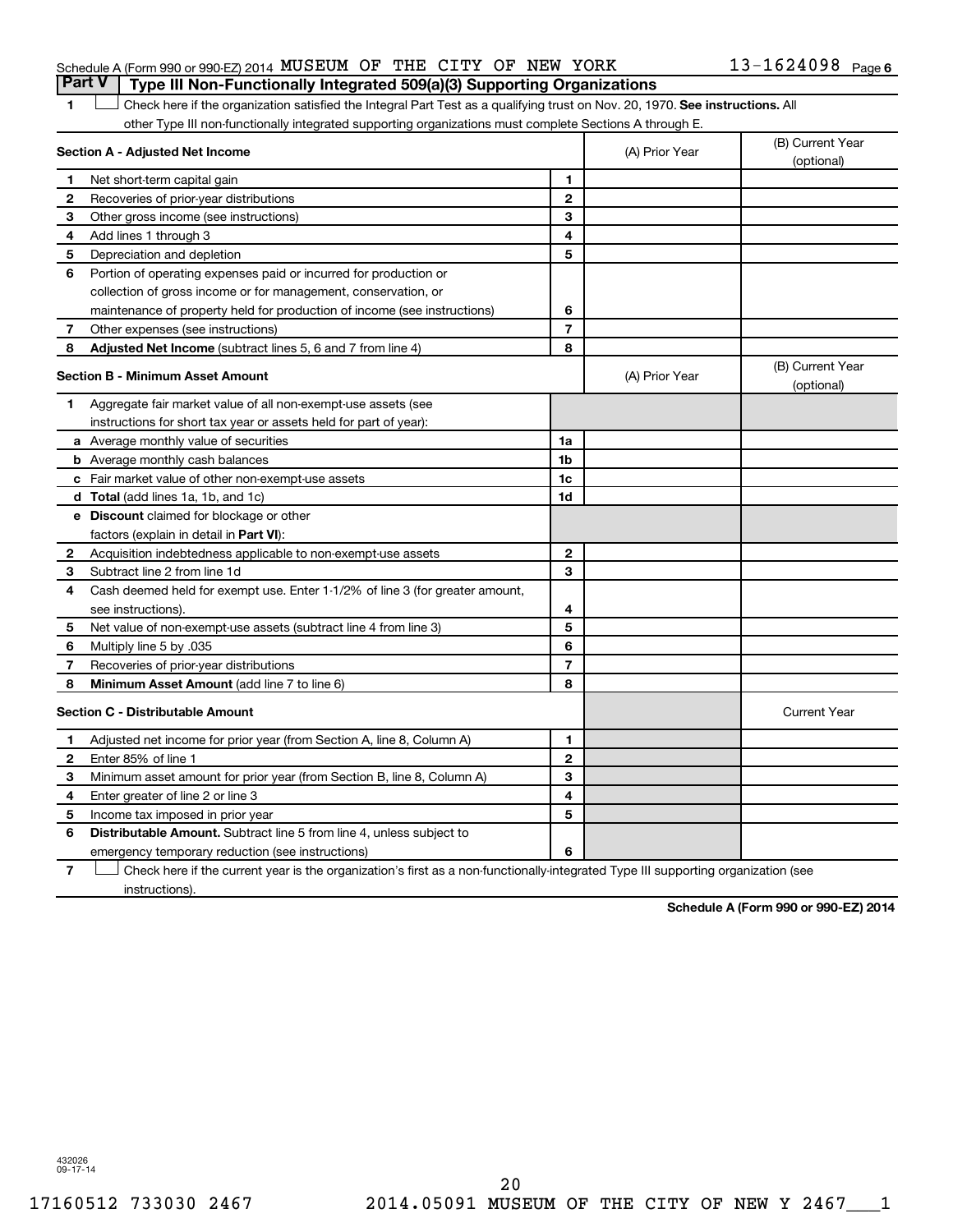#### Schedule A (Form 990 or 990-EZ) 2014 MUSEUM OF THE CITY OF NEW YORK  $13-1624098$  Page THE CITY OF NEW YORK

| <b>Part V</b>  | Type III Non-Functionally Integrated 509(a)(3) Supporting Organizations (continued)        |                             |                           |                      |
|----------------|--------------------------------------------------------------------------------------------|-----------------------------|---------------------------|----------------------|
|                | <b>Section D - Distributions</b>                                                           |                             |                           | <b>Current Year</b>  |
| 1              | Amounts paid to supported organizations to accomplish exempt purposes                      |                             |                           |                      |
| 2              | Amounts paid to perform activity that directly furthers exempt purposes of supported       |                             |                           |                      |
|                | organizations, in excess of income from activity                                           |                             |                           |                      |
| 3              | Administrative expenses paid to accomplish exempt purposes of supported organizations      |                             |                           |                      |
| 4              | Amounts paid to acquire exempt-use assets                                                  |                             |                           |                      |
| 5              | Qualified set-aside amounts (prior IRS approval required)                                  |                             |                           |                      |
| 6              | Other distributions (describe in Part VI). See instructions.                               |                             |                           |                      |
| 7              | Total annual distributions. Add lines 1 through 6.                                         |                             |                           |                      |
| 8              | Distributions to attentive supported organizations to which the organization is responsive |                             |                           |                      |
|                | (provide details in Part VI). See instructions.                                            |                             |                           |                      |
| 9              | Distributable amount for 2014 from Section C, line 6                                       |                             |                           |                      |
| 10             | Line 8 amount divided by Line 9 amount                                                     |                             |                           |                      |
|                |                                                                                            | (i)                         | (ii)                      | (iii)                |
|                | Section E - Distribution Allocations (see instructions)                                    | <b>Excess Distributions</b> | <b>Underdistributions</b> | <b>Distributable</b> |
|                |                                                                                            |                             | Pre-2014                  | Amount for 2014      |
| 1              | Distributable amount for 2014 from Section C, line 6                                       |                             |                           |                      |
| $\mathbf{2}$   | Underdistributions, if any, for years prior to 2014                                        |                             |                           |                      |
|                | (reasonable cause required-see instructions)                                               |                             |                           |                      |
| 3              | Excess distributions carryover, if any, to 2014:                                           |                             |                           |                      |
| a              |                                                                                            |                             |                           |                      |
| b              |                                                                                            |                             |                           |                      |
| с<br>d         |                                                                                            |                             |                           |                      |
|                | e From 2013                                                                                |                             |                           |                      |
|                | <b>Total</b> of lines 3a through e                                                         |                             |                           |                      |
|                | g Applied to underdistributions of prior years                                             |                             |                           |                      |
|                | <b>h</b> Applied to 2014 distributable amount                                              |                             |                           |                      |
|                | Carryover from 2009 not applied (see instructions)                                         |                             |                           |                      |
|                | Remainder. Subtract lines 3g, 3h, and 3i from 3f.                                          |                             |                           |                      |
| 4              | Distributions for 2014 from Section D,                                                     |                             |                           |                      |
|                | $line 7$ :                                                                                 |                             |                           |                      |
|                | a Applied to underdistributions of prior years                                             |                             |                           |                      |
|                | <b>b</b> Applied to 2014 distributable amount                                              |                             |                           |                      |
| с              | Remainder. Subtract lines 4a and 4b from 4.                                                |                             |                           |                      |
| 5              | Remaining underdistributions for years prior to 2014, if                                   |                             |                           |                      |
|                | any. Subtract lines 3g and 4a from line 2 (if amount                                       |                             |                           |                      |
|                | greater than zero, see instructions).                                                      |                             |                           |                      |
| 6              | Remaining underdistributions for 2014. Subtract lines 3h                                   |                             |                           |                      |
|                | and 4b from line 1 (if amount greater than zero, see                                       |                             |                           |                      |
|                | instructions).                                                                             |                             |                           |                      |
| $\overline{7}$ | Excess distributions carryover to 2015. Add lines 3j                                       |                             |                           |                      |
|                | and 4c.                                                                                    |                             |                           |                      |
| 8              | Breakdown of line 7:                                                                       |                             |                           |                      |
| а              |                                                                                            |                             |                           |                      |
| b              |                                                                                            |                             |                           |                      |
| с              |                                                                                            |                             |                           |                      |
|                | d Excess from 2013                                                                         |                             |                           |                      |
|                | e Excess from 2014                                                                         |                             |                           |                      |

**Schedule A (Form 990 or 990-EZ) 2014**

432027 09-17-14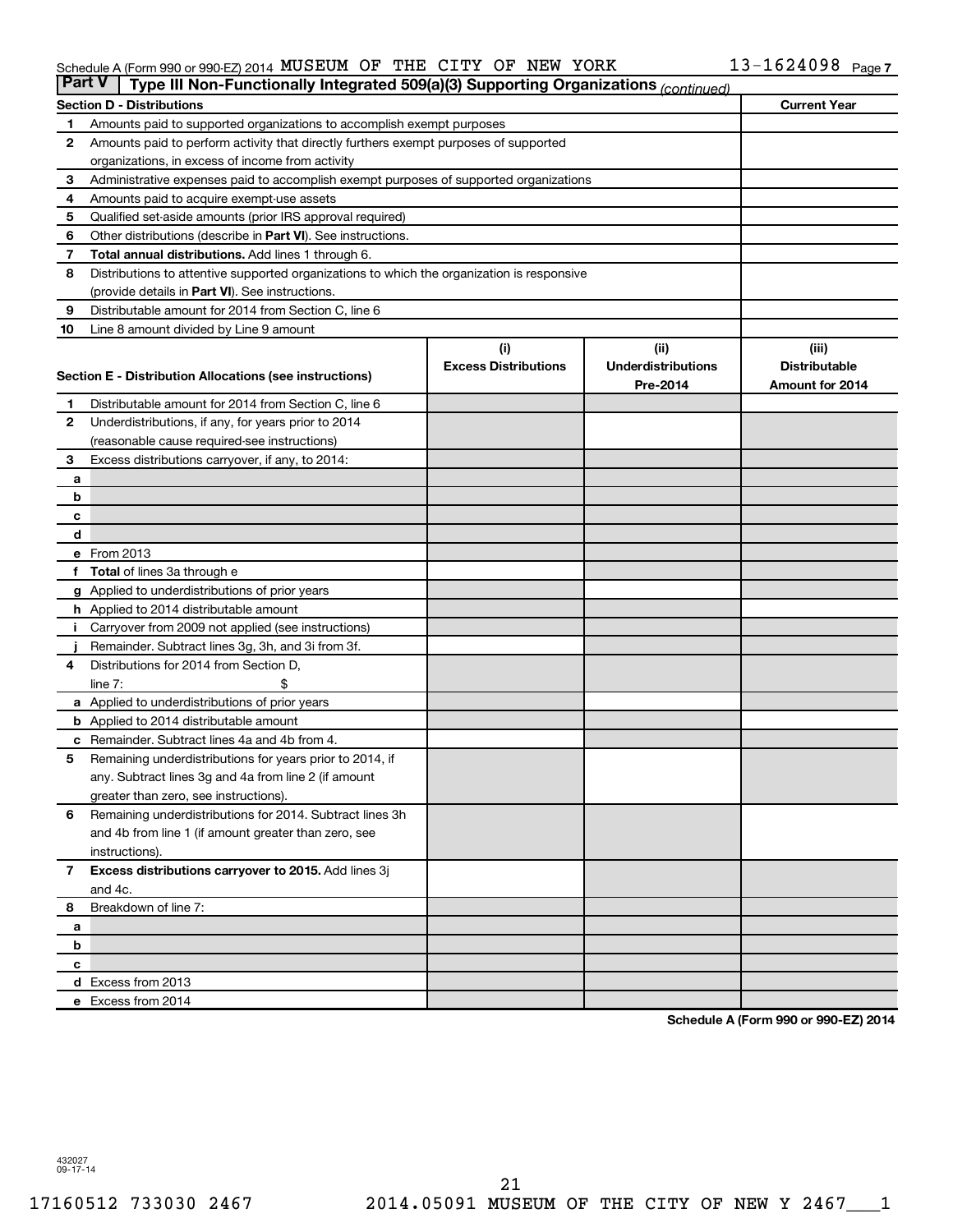Part VI | Supplemental Information. Provide the explanations required by Part II, line 10; Part II, line 17a or 17b; and Part III, line 12. Also complete this part for any additional information. (See instructions).

| 432028 09-17-14      |                                                 | ${\bf 22}$ |  | Schedule A (Form 990 or 990-EZ) 2014 |
|----------------------|-------------------------------------------------|------------|--|--------------------------------------|
| 17160512 733030 2467 | 2014.05091 MUSEUM OF THE CITY OF NEW Y 2467___1 |            |  |                                      |
|                      |                                                 |            |  |                                      |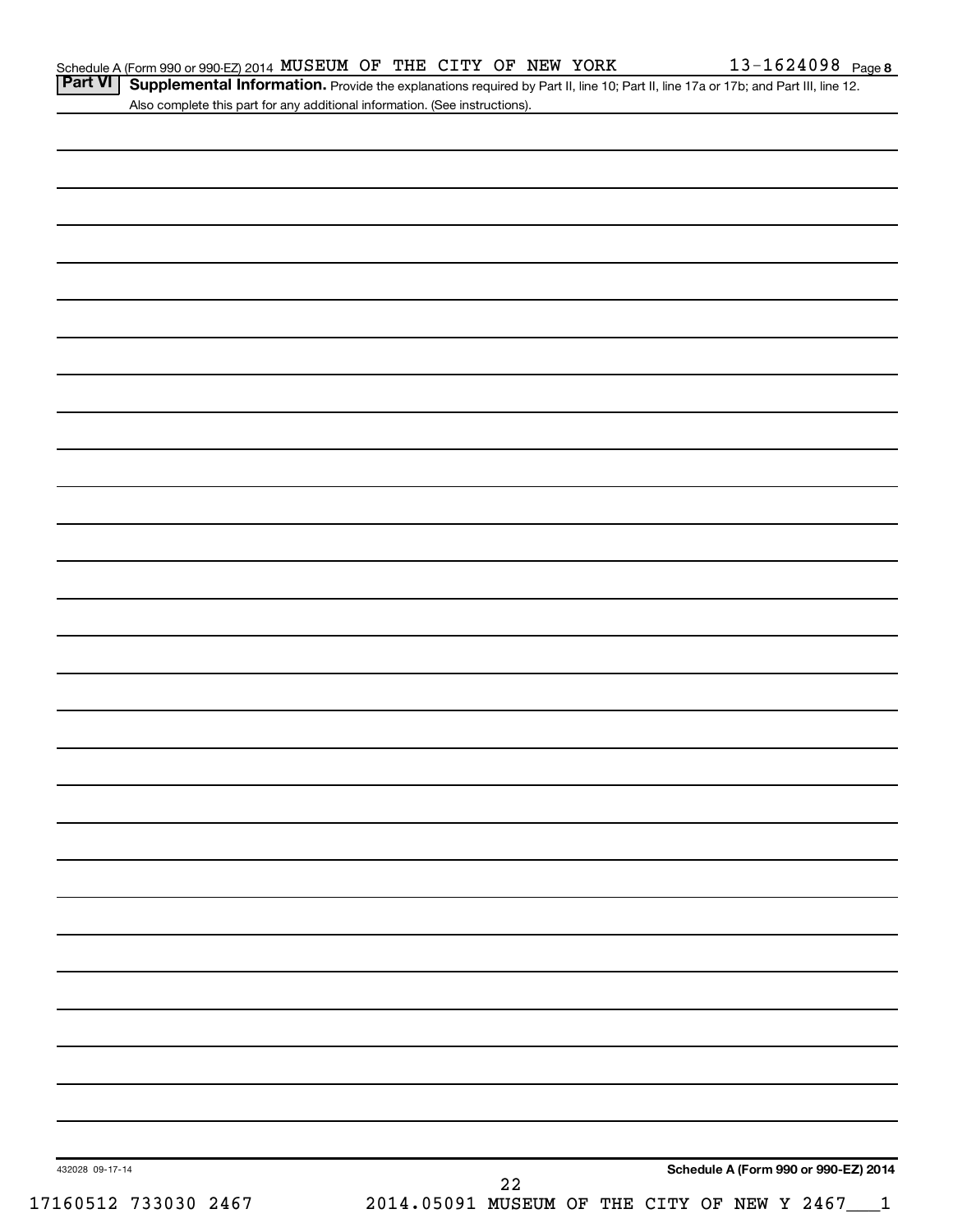**(Form 990, 990-EZ,**

Department of the Treasury Internal Revenue Service

\*\* PUBLIC DISCLOSURE COPY \*\*

## **Schedule B Schedule of Contributors**

**or 990-PF) | Attach to Form 990, Form 990-EZ, or Form 990-PF. | Information about Schedule B (Form 990, 990-EZ, or 990-PF) and** its instructions is at <sub>www.irs.gov/form990  $\cdot$ </sub>

OMB No. 1545-0047

# **2014**

**Name of the organization Employer identification number**

| MUSEUM OF THE CITY OF NEW YORK |
|--------------------------------|
|--------------------------------|

13-1624098

| <b>Organization type (check one):</b> |                                                                           |
|---------------------------------------|---------------------------------------------------------------------------|
| Filers of:                            | Section:                                                                  |
| Form 990 or 990-EZ                    | $\underline{\mathbf{X}}$ 501(c)( 3) (enter number) organization           |
|                                       | 4947(a)(1) nonexempt charitable trust not treated as a private foundation |
|                                       | 527 political organization                                                |
| Form 990-PF                           | 501(c)(3) exempt private foundation                                       |
|                                       | 4947(a)(1) nonexempt charitable trust treated as a private foundation     |
|                                       | 501(c)(3) taxable private foundation                                      |

Check if your organization is covered by the General Rule or a Special Rule.

**Note.**  Only a section 501(c)(7), (8), or (10) organization can check boxes for both the General Rule and a Special Rule. See instructions.

#### **General Rule**

 $\Box$ 

For an organization filing Form 990, 990-EZ, or 990-PF that received, during the year, contributions totaling \$5,000 or more (in money or property) from any one contributor. Complete Parts I and II. See instructions for determining a contributor's total contributions.

#### **Special Rules**

any one contributor, during the year, total contributions of the greater of **(1)** \$5,000 or **(2)** 2% of the amount on (i) Form 990, Part VIII, line 1h,  $\boxed{\text{X}}$  For an organization described in section 501(c)(3) filing Form 990 or 990-EZ that met the 33 1/3% support test of the regulations under sections 509(a)(1) and 170(b)(1)(A)(vi), that checked Schedule A (Form 990 or 990-EZ), Part II, line 13, 16a, or 16b, and that received from or (ii) Form 990-EZ, line 1. Complete Parts I and II.

year, total contributions of more than \$1,000 *exclusively* for religious, charitable, scientific, literary, or educational purposes, or for For an organization described in section 501(c)(7), (8), or (10) filing Form 990 or 990-EZ that received from any one contributor, during the the prevention of cruelty to children or animals. Complete Parts I, II, and III.  $\Box$ 

purpose. Do not complete any of the parts unless the General Rule applies to this organization because it received nonexclusively year, contributions exclusively for religious, charitable, etc., purposes, but no such contributions totaled more than \$1,000. If this box is checked, enter here the total contributions that were received during the year for an exclusively religious, charitable, etc., For an organization described in section 501(c)(7), (8), or (10) filing Form 990 or 990-EZ that received from any one contributor, during the religious, charitable, etc., contributions totaling \$5,000 or more during the year  $\ldots$  $\ldots$  $\ldots$  $\ldots$  $\ldots$  $\ldots$  $\Box$ 

**Caution.** An organization that is not covered by the General Rule and/or the Special Rules does not file Schedule B (Form 990, 990-EZ, or 990-PF),  **must** but it answer "No" on Part IV, line 2, of its Form 990; or check the box on line H of its Form 990-EZ or on its Form 990-PF, Part I, line 2, to certify that it does not meet the filing requirements of Schedule B (Form 990, 990-EZ, or 990-PF).

LHA For Paperwork Reduction Act Notice, see the Instructions for Form 990, 990-EZ, or 990-PF. Schedule B (Form 990, 990-EZ, or 990-PF) (2014)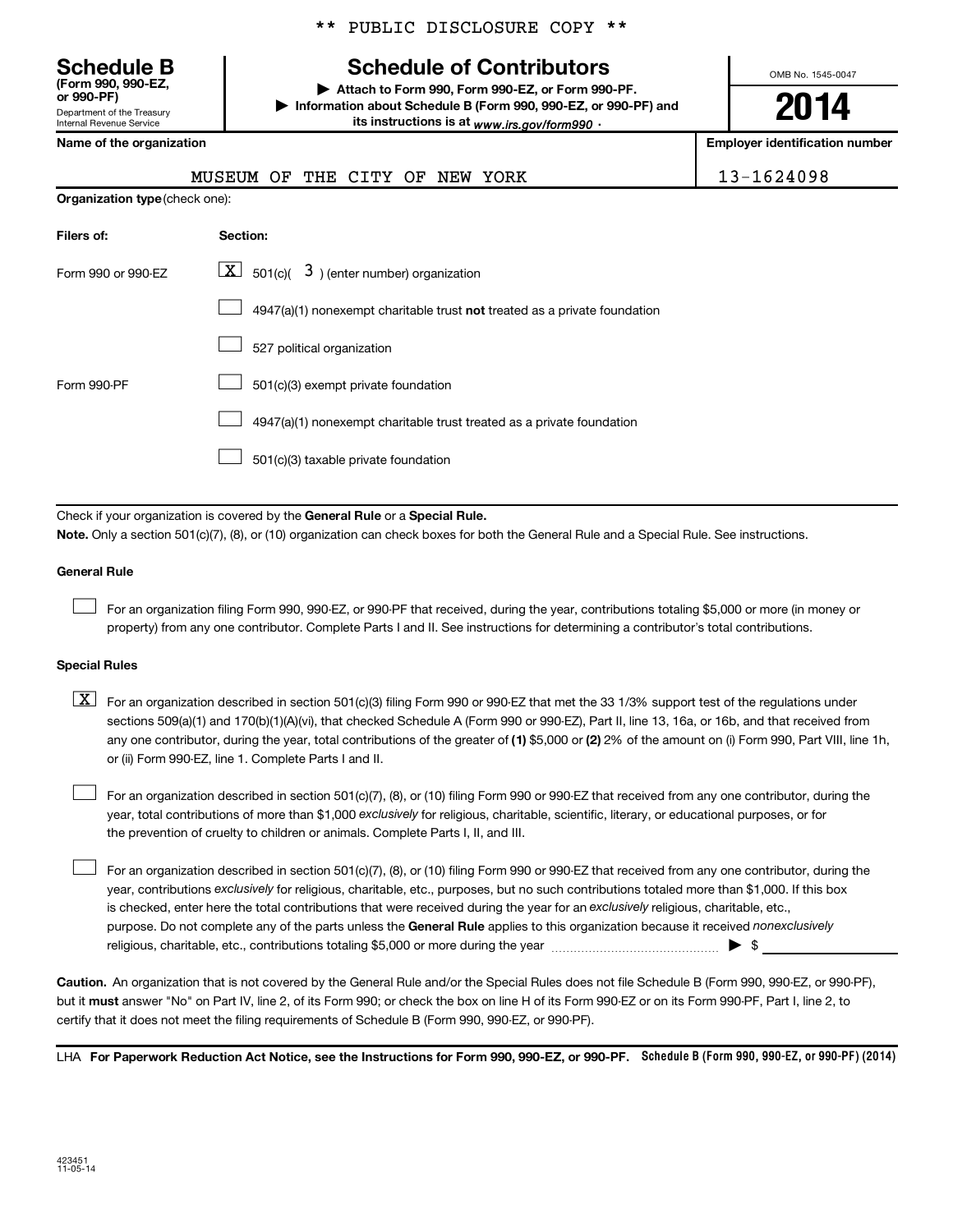#### Schedule B (Form 990, 990-EZ, or 990-PF) (2014)

| Name of organization |  |
|----------------------|--|
|----------------------|--|

## MUSEUM OF THE CITY OF NEW YORK 13-1624098

| No. | (b)                        | (c)                        | (d)                                                                                                                                    |
|-----|----------------------------|----------------------------|----------------------------------------------------------------------------------------------------------------------------------------|
|     | Name, address, and ZIP + 4 | <b>Total contributions</b> | Type of contribution                                                                                                                   |
| 1   |                            | 5,000,000.<br>\$           | $\overline{\mathbf{X}}$<br>Person<br>Payroll<br>Noncash<br>(Complete Part II for<br>noncash contributions.)                            |
| (a) | (b)                        | (c)                        | (d)                                                                                                                                    |
| No. | Name, address, and ZIP + 4 | <b>Total contributions</b> | Type of contribution                                                                                                                   |
| 2   |                            | 2,157,520.<br>\$           | $\overline{\mathbf{X}}$<br>Person<br>Payroll<br>$\overline{\mathbf{x}}$<br>Noncash<br>(Complete Part II for<br>noncash contributions.) |
| (a) | (b)                        | (c)                        | (d)                                                                                                                                    |
| No. | Name, address, and ZIP + 4 | <b>Total contributions</b> | Type of contribution                                                                                                                   |
| 3   |                            | 1,628,556.<br>\$           | $\overline{\text{X}}$<br>Person<br>Payroll<br>Noncash<br>(Complete Part II for<br>noncash contributions.)                              |
| (a) | (b)                        | (c)                        | (d)                                                                                                                                    |
| No. | Name, address, and ZIP + 4 | <b>Total contributions</b> | Type of contribution                                                                                                                   |
| 4   |                            | 1,000,000.<br>\$           | $\mathbf{X}$<br>Person<br>Payroll<br>Noncash<br>(Complete Part II for<br>noncash contributions.)                                       |
| (a) | (b)                        | (c)                        | (d)                                                                                                                                    |
| No. | Name, address, and ZIP + 4 | <b>Total contributions</b> | Type of contribution                                                                                                                   |
| 5   |                            | 1,000,000.<br>\$           | $\boxed{\text{X}}$<br>Person<br>Payroll<br><b>Noncash</b><br>(Complete Part II for<br>noncash contributions.)                          |
| (a) | (b)                        | (c)                        | (d)                                                                                                                                    |
| No. | Name, address, and ZIP + 4 | <b>Total contributions</b> | Type of contribution                                                                                                                   |
| 6   |                            | 500,000.<br>\$             | $\boxed{\text{X}}$<br>Person<br>Payroll<br>Noncash<br>(Complete Part II for<br>noncash contributions.)                                 |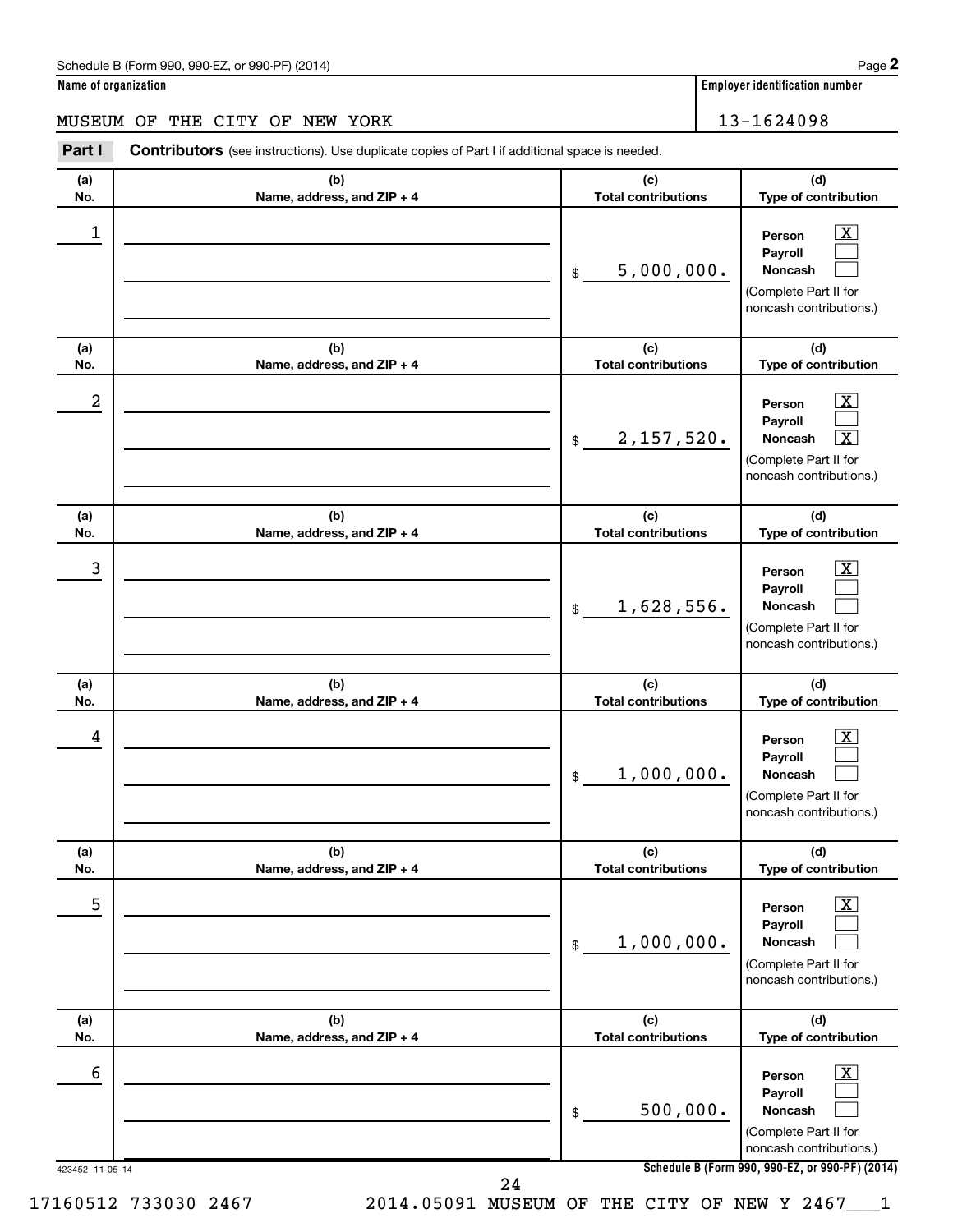## MUSEUM OF THE CITY OF NEW YORK 13-1624098

Part II Noncash Property (see instructions). Use duplicate copies of Part II if additional space is needed.

| (a)<br>No.<br>from | (b)<br>Description of noncash property given | (c)<br>FMV (or estimate)<br>(see instructions) | (d)<br>Date received                            |
|--------------------|----------------------------------------------|------------------------------------------------|-------------------------------------------------|
| Part I             |                                              |                                                |                                                 |
|                    | STOCK GIFT                                   |                                                |                                                 |
| $\boldsymbol{2}$   |                                              |                                                |                                                 |
|                    |                                              | 2,065,520.                                     | 12/18/14                                        |
|                    |                                              | \$                                             |                                                 |
| (a)                |                                              |                                                |                                                 |
| No.                | (b)                                          | (c)                                            | (d)                                             |
| from               | Description of noncash property given        | FMV (or estimate)                              | Date received                                   |
| Part I             |                                              | (see instructions)                             |                                                 |
|                    |                                              |                                                |                                                 |
|                    |                                              |                                                |                                                 |
|                    |                                              |                                                |                                                 |
|                    |                                              | \$                                             |                                                 |
| (a)                |                                              |                                                |                                                 |
| No.                | (b)                                          | (c)                                            | (d)                                             |
| from               | Description of noncash property given        | FMV (or estimate)<br>(see instructions)        | Date received                                   |
| Part I             |                                              |                                                |                                                 |
|                    |                                              |                                                |                                                 |
|                    |                                              |                                                |                                                 |
|                    |                                              |                                                |                                                 |
|                    |                                              | \$                                             |                                                 |
| (a)                |                                              |                                                |                                                 |
| No.                | (b)                                          | (c)                                            | (d)                                             |
| from               | Description of noncash property given        | FMV (or estimate)<br>(see instructions)        | Date received                                   |
| Part I             |                                              |                                                |                                                 |
|                    |                                              |                                                |                                                 |
|                    |                                              |                                                |                                                 |
|                    |                                              | $$\circ$$                                      |                                                 |
|                    |                                              |                                                |                                                 |
| (a)                |                                              | (c)                                            |                                                 |
| No.                | (b)                                          | FMV (or estimate)                              | (d)                                             |
| from<br>Part I     | Description of noncash property given        | (see instructions)                             | Date received                                   |
|                    |                                              |                                                |                                                 |
|                    |                                              |                                                |                                                 |
|                    |                                              |                                                |                                                 |
|                    |                                              | \$                                             |                                                 |
|                    |                                              |                                                |                                                 |
| (a)<br>No.         |                                              | (c)                                            |                                                 |
| from               | (b)<br>Description of noncash property given | FMV (or estimate)                              | (d)<br>Date received                            |
| Part I             |                                              | (see instructions)                             |                                                 |
|                    |                                              |                                                |                                                 |
|                    |                                              |                                                |                                                 |
|                    |                                              |                                                |                                                 |
|                    |                                              | \$                                             |                                                 |
| 423453 11-05-14    |                                              |                                                | Schedule B (Form 990, 990-EZ, or 990-PF) (2014) |

**3**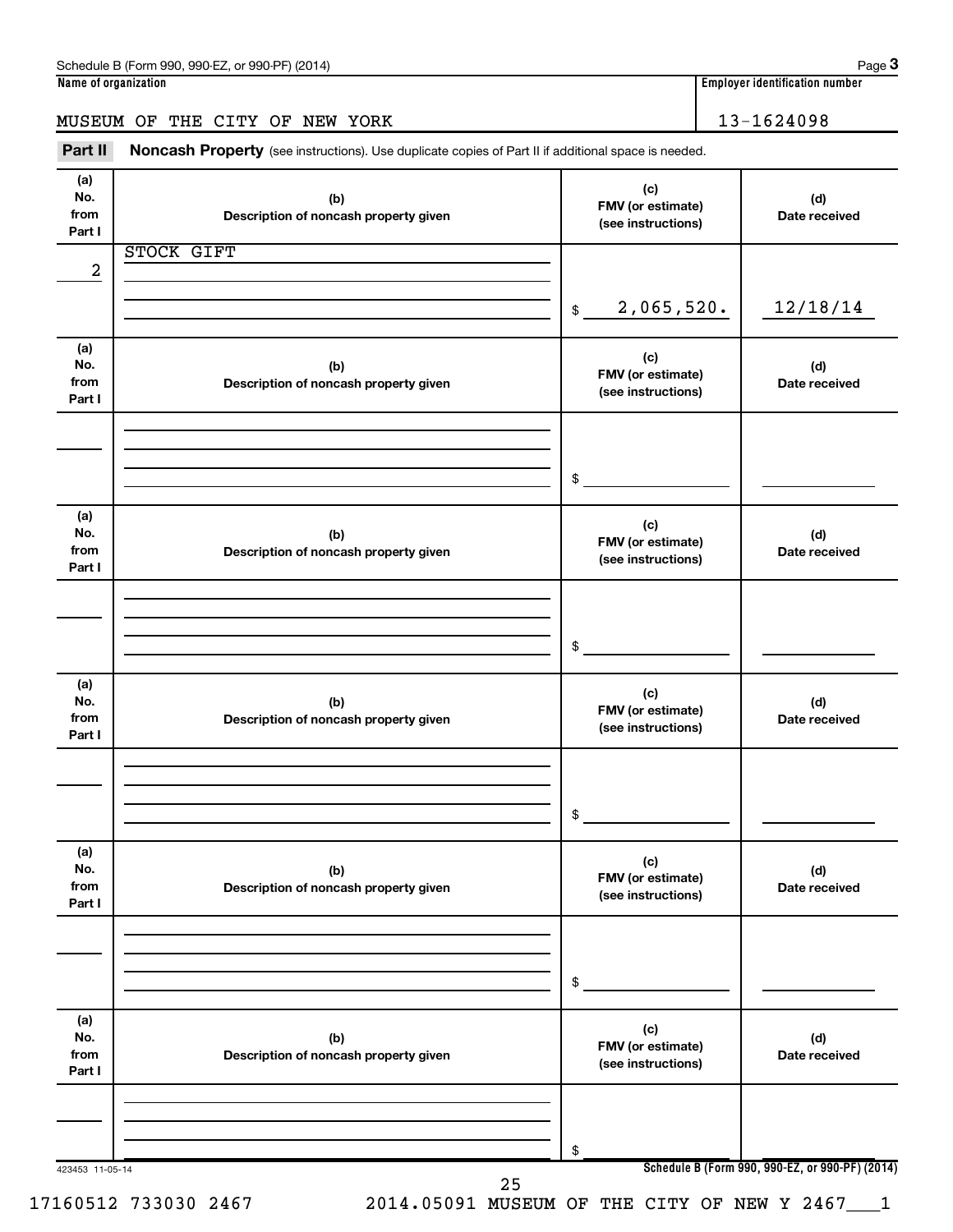| Part III                    | completing Part III, enter the total of exclusively religious, charitable, etc., contributions of \$1,000 or less for the year. (Enter this info. once.) |                      | <i>Exclusively</i> religious, charitable, etc., contributions to organizations described in section 501(c)(7), (8), or (10) that total more than \$1,000 for<br>the year from any one contributor. Complete columns (a) through (e) and |
|-----------------------------|----------------------------------------------------------------------------------------------------------------------------------------------------------|----------------------|-----------------------------------------------------------------------------------------------------------------------------------------------------------------------------------------------------------------------------------------|
| $(a)$ No.<br>from<br>Part I | Use duplicate copies of Part III if additional space is needed.<br>(b) Purpose of gift                                                                   | (c) Use of gift      | (d) Description of how gift is held                                                                                                                                                                                                     |
|                             |                                                                                                                                                          |                      |                                                                                                                                                                                                                                         |
|                             |                                                                                                                                                          | (e) Transfer of gift |                                                                                                                                                                                                                                         |
|                             | Transferee's name, address, and ZIP + 4                                                                                                                  |                      | Relationship of transferor to transferee                                                                                                                                                                                                |
| (a) No.<br>from<br>Part I   | (b) Purpose of gift                                                                                                                                      | (c) Use of gift      | (d) Description of how gift is held                                                                                                                                                                                                     |
|                             |                                                                                                                                                          |                      |                                                                                                                                                                                                                                         |
|                             | Transferee's name, address, and ZIP + 4                                                                                                                  | (e) Transfer of gift | Relationship of transferor to transferee                                                                                                                                                                                                |
| (a) No.<br>from<br>Part I   | (b) Purpose of gift                                                                                                                                      | (c) Use of gift      | (d) Description of how gift is held                                                                                                                                                                                                     |
|                             |                                                                                                                                                          |                      |                                                                                                                                                                                                                                         |
|                             |                                                                                                                                                          | (e) Transfer of gift |                                                                                                                                                                                                                                         |
|                             | Transferee's name, address, and ZIP + 4                                                                                                                  |                      | Relationship of transferor to transferee                                                                                                                                                                                                |
| (a) No.<br>from<br>Part I   | (b) Purpose of gift                                                                                                                                      | (c) Use of gift      | (d) Description of how gift is held                                                                                                                                                                                                     |
|                             |                                                                                                                                                          | (e) Transfer of gift |                                                                                                                                                                                                                                         |
|                             | Transferee's name, address, and ZIP + 4                                                                                                                  |                      | Relationship of transferor to transferee                                                                                                                                                                                                |
|                             |                                                                                                                                                          |                      |                                                                                                                                                                                                                                         |

Schedule B (Form 990, 990-EZ, or 990-PF) (2014) Schedule B (Form 1990, 990-PF) (2014)

**4**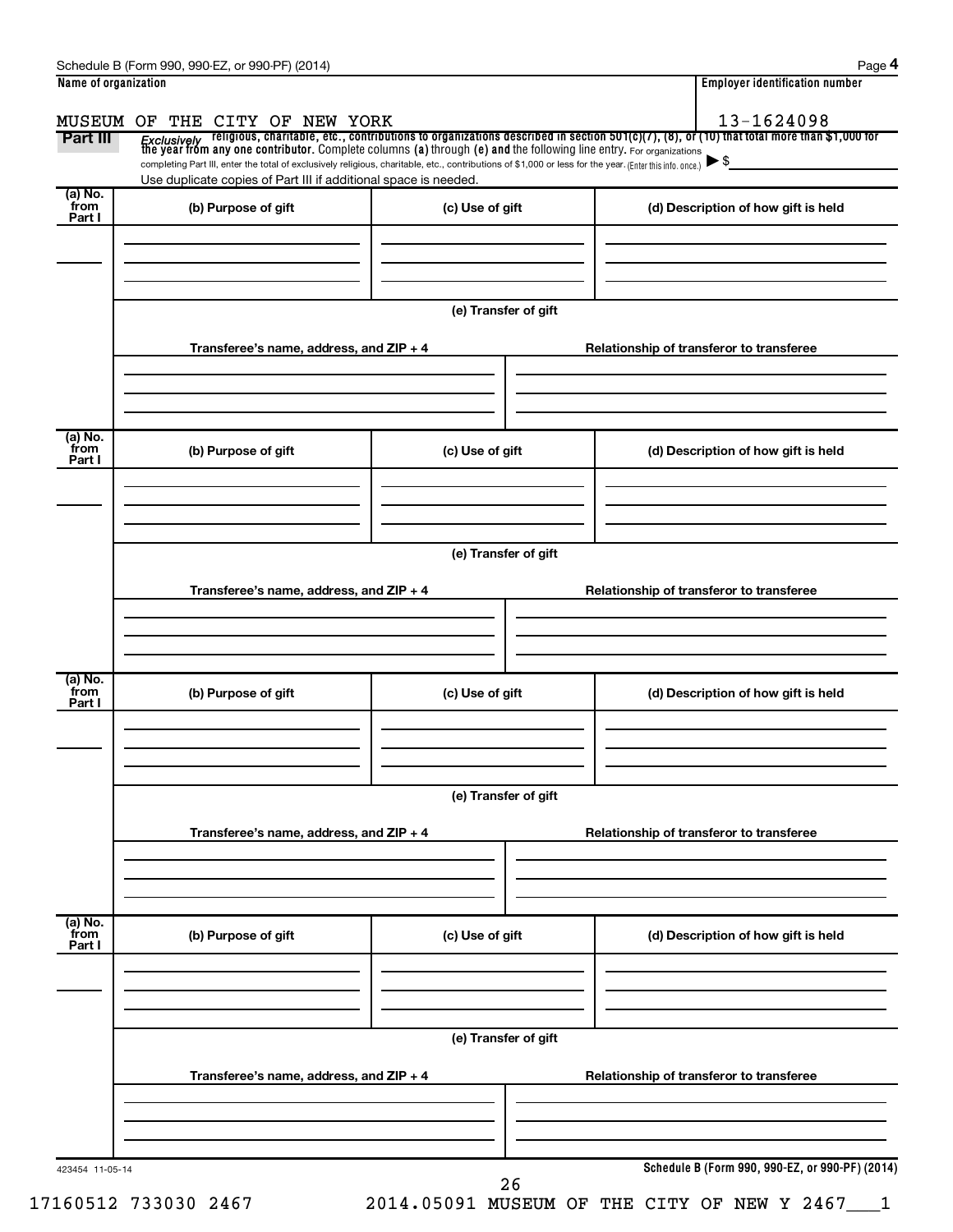|              | <b>SCHEDULE D</b><br>(Form 990)                        |                                                                                                                                                                                                                                               | <b>Supplemental Financial Statements</b><br>Complete if the organization answered "Yes" to Form 990,<br>Part IV, line 6, 7, 8, 9, 10, 11a, 11b, 11c, 11d, 11e, 11f, 12a, or 12b.<br>Attach to Form 990. |                          | OMB No. 1545-0047<br><b>Open to Public</b>          |
|--------------|--------------------------------------------------------|-----------------------------------------------------------------------------------------------------------------------------------------------------------------------------------------------------------------------------------------------|---------------------------------------------------------------------------------------------------------------------------------------------------------------------------------------------------------|--------------------------|-----------------------------------------------------|
|              | Department of the Treasury<br>Internal Revenue Service |                                                                                                                                                                                                                                               | Information about Schedule D (Form 990) and its instructions is at www.irs.gov/form990.                                                                                                                 |                          | Inspection                                          |
|              | Name of the organization                               | MUSEUM OF THE CITY OF NEW YORK                                                                                                                                                                                                                |                                                                                                                                                                                                         |                          | <b>Employer identification number</b><br>13-1624098 |
| Part I       |                                                        | Organizations Maintaining Donor Advised Funds or Other Similar Funds or Accounts. Complete if the                                                                                                                                             |                                                                                                                                                                                                         |                          |                                                     |
|              |                                                        | organization answered "Yes" to Form 990, Part IV, line 6.                                                                                                                                                                                     |                                                                                                                                                                                                         |                          |                                                     |
|              |                                                        |                                                                                                                                                                                                                                               | (a) Donor advised funds                                                                                                                                                                                 |                          | (b) Funds and other accounts                        |
| 1.           |                                                        |                                                                                                                                                                                                                                               |                                                                                                                                                                                                         |                          |                                                     |
| 2            |                                                        | Aggregate value of contributions to (during year)                                                                                                                                                                                             |                                                                                                                                                                                                         |                          |                                                     |
| З            |                                                        | Aggregate value of grants from (during year)                                                                                                                                                                                                  | the control of the control of the control of the control of the control of                                                                                                                              |                          |                                                     |
| 4            |                                                        |                                                                                                                                                                                                                                               |                                                                                                                                                                                                         |                          |                                                     |
| 5            |                                                        | Did the organization inform all donors and donor advisors in writing that the assets held in donor advised funds                                                                                                                              |                                                                                                                                                                                                         |                          | Yes<br>No                                           |
| 6            |                                                        | Did the organization inform all grantees, donors, and donor advisors in writing that grant funds can be used only                                                                                                                             |                                                                                                                                                                                                         |                          |                                                     |
|              |                                                        | for charitable purposes and not for the benefit of the donor or donor advisor, or for any other purpose conferring                                                                                                                            |                                                                                                                                                                                                         |                          |                                                     |
|              | impermissible private benefit?                         |                                                                                                                                                                                                                                               |                                                                                                                                                                                                         |                          | Yes<br>No                                           |
| Part II      |                                                        | Conservation Easements. Complete if the organization answered "Yes" to Form 990, Part IV, line 7.                                                                                                                                             |                                                                                                                                                                                                         |                          |                                                     |
| 1.           |                                                        | Purpose(s) of conservation easements held by the organization (check all that apply).                                                                                                                                                         |                                                                                                                                                                                                         |                          |                                                     |
|              |                                                        | Preservation of land for public use (e.g., recreation or education)                                                                                                                                                                           | Preservation of a historically important land area                                                                                                                                                      |                          |                                                     |
|              |                                                        | Protection of natural habitat                                                                                                                                                                                                                 | Preservation of a certified historic structure                                                                                                                                                          |                          |                                                     |
|              |                                                        | Preservation of open space                                                                                                                                                                                                                    |                                                                                                                                                                                                         |                          |                                                     |
| 2            |                                                        | Complete lines 2a through 2d if the organization held a qualified conservation contribution in the form of a conservation easement on the last                                                                                                |                                                                                                                                                                                                         |                          |                                                     |
|              | day of the tax year.                                   |                                                                                                                                                                                                                                               |                                                                                                                                                                                                         |                          |                                                     |
|              |                                                        |                                                                                                                                                                                                                                               |                                                                                                                                                                                                         |                          | Held at the End of the Tax Year                     |
| a            |                                                        |                                                                                                                                                                                                                                               |                                                                                                                                                                                                         | 2a                       |                                                     |
| b            |                                                        |                                                                                                                                                                                                                                               |                                                                                                                                                                                                         | 2 <sub>b</sub>           |                                                     |
| с            |                                                        |                                                                                                                                                                                                                                               |                                                                                                                                                                                                         | 2c                       |                                                     |
|              |                                                        | d Number of conservation easements included in (c) acquired after 8/17/06, and not on a historic structure                                                                                                                                    |                                                                                                                                                                                                         |                          |                                                     |
|              |                                                        | Number of conservation easements modified, transferred, released, extinguished, or terminated by the organization during the tax                                                                                                              |                                                                                                                                                                                                         | 2d                       |                                                     |
| З.           | $year \blacktriangleright$                             |                                                                                                                                                                                                                                               |                                                                                                                                                                                                         |                          |                                                     |
| 4            |                                                        | Number of states where property subject to conservation easement is located >                                                                                                                                                                 |                                                                                                                                                                                                         |                          |                                                     |
| 5            |                                                        | Does the organization have a written policy regarding the periodic monitoring, inspection, handling of                                                                                                                                        |                                                                                                                                                                                                         |                          |                                                     |
|              |                                                        |                                                                                                                                                                                                                                               |                                                                                                                                                                                                         |                          | ⊿ No                                                |
| 6            |                                                        | Staff and volunteer hours devoted to monitoring, inspecting, and enforcing conservation easements during the year $\blacktriangleright$                                                                                                       |                                                                                                                                                                                                         |                          |                                                     |
| 7            |                                                        | Amount of expenses incurred in monitoring, inspecting, and enforcing conservation easements during the year $\triangleright$ \$                                                                                                               |                                                                                                                                                                                                         |                          |                                                     |
| 8            |                                                        | Does each conservation easement reported on line 2(d) above satisfy the requirements of section 170(h)(4)(B)(i)                                                                                                                               |                                                                                                                                                                                                         |                          |                                                     |
|              |                                                        |                                                                                                                                                                                                                                               |                                                                                                                                                                                                         |                          | Yes<br>No                                           |
| 9            |                                                        | In Part XIII, describe how the organization reports conservation easements in its revenue and expense statement, and balance sheet, and                                                                                                       |                                                                                                                                                                                                         |                          |                                                     |
|              |                                                        | include, if applicable, the text of the footnote to the organization's financial statements that describes the organization's accounting for                                                                                                  |                                                                                                                                                                                                         |                          |                                                     |
|              | conservation easements.                                |                                                                                                                                                                                                                                               |                                                                                                                                                                                                         |                          |                                                     |
|              | Part III                                               | Organizations Maintaining Collections of Art, Historical Treasures, or Other Similar Assets.                                                                                                                                                  |                                                                                                                                                                                                         |                          |                                                     |
|              |                                                        | Complete if the organization answered "Yes" to Form 990, Part IV, line 8.                                                                                                                                                                     |                                                                                                                                                                                                         |                          |                                                     |
|              |                                                        | 1a If the organization elected, as permitted under SFAS 116 (ASC 958), not to report in its revenue statement and balance sheet works of art,                                                                                                 |                                                                                                                                                                                                         |                          |                                                     |
|              |                                                        | historical treasures, or other similar assets held for public exhibition, education, or research in furtherance of public service, provide, in Part XIII,<br>the text of the footnote to its financial statements that describes these items. |                                                                                                                                                                                                         |                          |                                                     |
|              |                                                        | b If the organization elected, as permitted under SFAS 116 (ASC 958), to report in its revenue statement and balance sheet works of art, historical                                                                                           |                                                                                                                                                                                                         |                          |                                                     |
|              |                                                        | treasures, or other similar assets held for public exhibition, education, or research in furtherance of public service, provide the following amounts                                                                                         |                                                                                                                                                                                                         |                          |                                                     |
|              | relating to these items:                               |                                                                                                                                                                                                                                               |                                                                                                                                                                                                         |                          |                                                     |
|              |                                                        | (i) Revenue included in Form 990, Part VIII, line 1 [1] [1] [1] [1] [1] [1] [1] [1] Revenue included in Form 990, Part VIII, line 1                                                                                                           |                                                                                                                                                                                                         | $\blacktriangleright$ \$ | the control of the control of the control of the    |
|              |                                                        | (ii) Assets included in Form 990, Part X                                                                                                                                                                                                      |                                                                                                                                                                                                         |                          | $\blacktriangleright$ \$                            |
| $\mathbf{2}$ |                                                        | If the organization received or held works of art, historical treasures, or other similar assets for financial gain, provide                                                                                                                  |                                                                                                                                                                                                         |                          |                                                     |
|              |                                                        | the following amounts required to be reported under SFAS 116 (ASC 958) relating to these items:                                                                                                                                               |                                                                                                                                                                                                         |                          |                                                     |
|              |                                                        |                                                                                                                                                                                                                                               |                                                                                                                                                                                                         | $\blacktriangleright$ \$ | <u> 1980 - Johann Barbara, martxa al</u>            |
| а            |                                                        |                                                                                                                                                                                                                                               |                                                                                                                                                                                                         |                          |                                                     |
|              |                                                        | <b>b</b> Assets included in Form 990, Part X                                                                                                                                                                                                  |                                                                                                                                                                                                         | $\blacktriangleright$ \$ |                                                     |

17160512 733030 2467 2014.05091 MUSEUM OF THE CITY OF NEW Y 2467\_\_\_1 27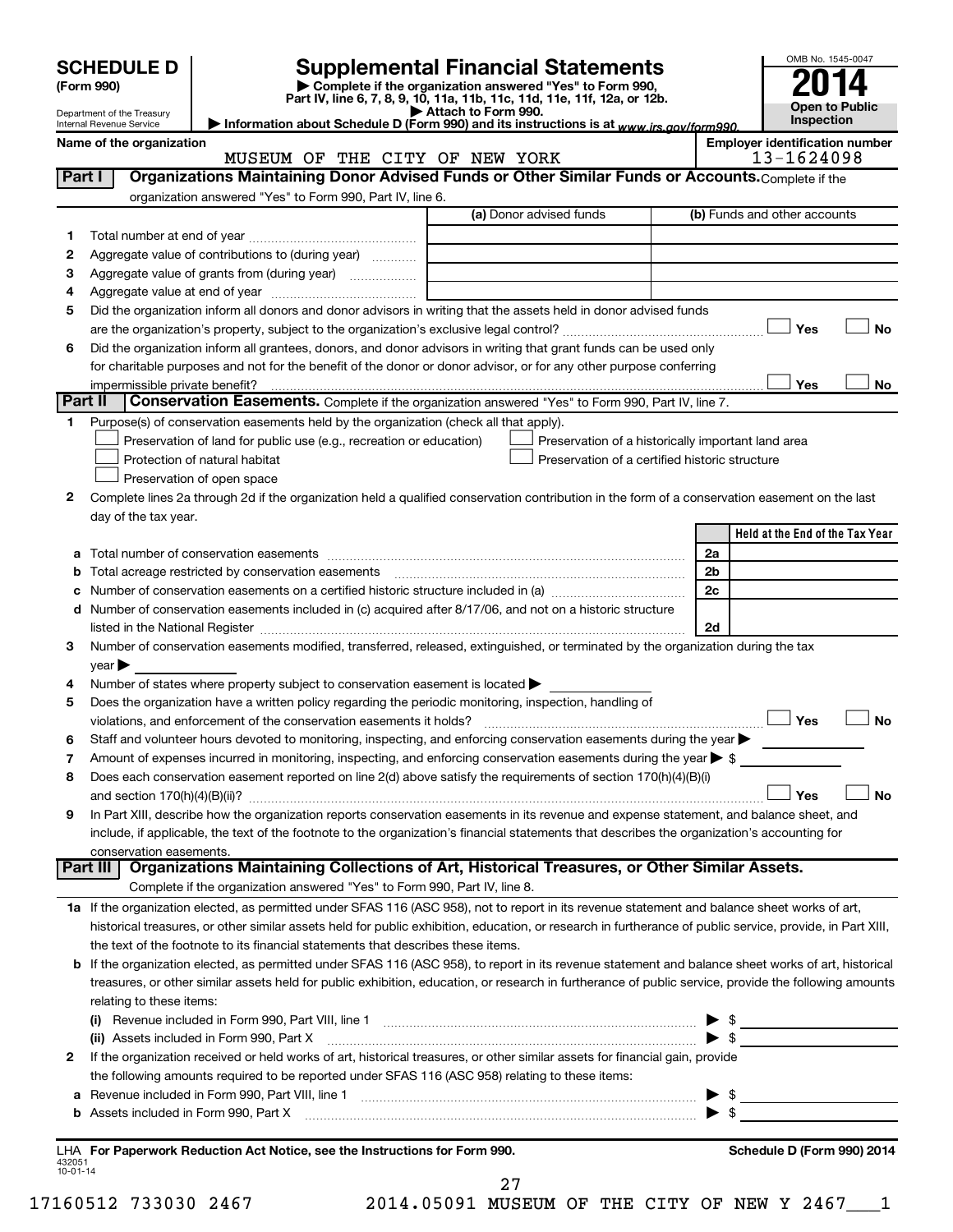|        | Schedule D (Form 990) 2014                                                                                                                                                                                                     | MUSEUM OF THE CITY OF NEW YORK |   |                |                                                 |            |                 |               | 13-1624098 Page 2          |                     |          |                          |
|--------|--------------------------------------------------------------------------------------------------------------------------------------------------------------------------------------------------------------------------------|--------------------------------|---|----------------|-------------------------------------------------|------------|-----------------|---------------|----------------------------|---------------------|----------|--------------------------|
|        | Organizations Maintaining Collections of Art, Historical Treasures, or Other Similar Assets(continued)<br>Part III                                                                                                             |                                |   |                |                                                 |            |                 |               |                            |                     |          |                          |
| 3      | Using the organization's acquisition, accession, and other records, check any of the following that are a significant use of its collection items                                                                              |                                |   |                |                                                 |            |                 |               |                            |                     |          |                          |
|        | (check all that apply):                                                                                                                                                                                                        |                                |   |                |                                                 |            |                 |               |                            |                     |          |                          |
| a      | $\lfloor \underline{X} \rfloor$ Public exhibition                                                                                                                                                                              |                                |   |                | $ \mathbf{X} $ Loan or exchange programs        |            |                 |               |                            |                     |          |                          |
| b      | $ \mathbf{X} $ Scholarly research                                                                                                                                                                                              |                                |   | Other          |                                                 |            |                 |               |                            |                     |          |                          |
| c      | $\lfloor \underline{X} \rfloor$ Preservation for future generations                                                                                                                                                            |                                |   |                |                                                 |            |                 |               |                            |                     |          |                          |
| 4      | Provide a description of the organization's collections and explain how they further the organization's exempt purpose in Part XIII.                                                                                           |                                |   |                |                                                 |            |                 |               |                            |                     |          |                          |
| 5      | During the year, did the organization solicit or receive donations of art, historical treasures, or other similar assets                                                                                                       |                                |   |                |                                                 |            |                 |               |                            |                     |          |                          |
|        |                                                                                                                                                                                                                                |                                |   |                |                                                 |            |                 |               | Yes                        |                     |          | $\overline{\text{X}}$ No |
|        | <b>Part IV</b><br>Escrow and Custodial Arrangements. Complete if the organization answered "Yes" to Form 990, Part IV, line 9, or                                                                                              |                                |   |                |                                                 |            |                 |               |                            |                     |          |                          |
|        | reported an amount on Form 990, Part X, line 21.                                                                                                                                                                               |                                |   |                |                                                 |            |                 |               |                            |                     |          |                          |
|        | 1a Is the organization an agent, trustee, custodian or other intermediary for contributions or other assets not included                                                                                                       |                                |   |                |                                                 |            |                 |               |                            |                     |          |                          |
|        |                                                                                                                                                                                                                                |                                |   |                |                                                 |            |                 |               | Yes                        |                     |          | <b>No</b>                |
|        | b If "Yes," explain the arrangement in Part XIII and complete the following table:                                                                                                                                             |                                |   |                |                                                 |            |                 |               |                            |                     |          |                          |
|        |                                                                                                                                                                                                                                |                                |   |                |                                                 |            |                 |               |                            | Amount              |          |                          |
|        | c Beginning balance measurements and the contract of the contract of the contract of the contract of the contract of the contract of the contract of the contract of the contract of the contract of the contract of the contr |                                |   |                |                                                 |            |                 | 1c            |                            |                     |          |                          |
|        |                                                                                                                                                                                                                                |                                |   |                |                                                 |            |                 | 1d            |                            |                     |          |                          |
|        | e Distributions during the year manufactured and continuum and contact the year manufactured and contact the year manufactured and contact the year manufactured and contact the year manufactured and contact the year manufa |                                |   |                |                                                 |            |                 | 1e            |                            |                     |          |                          |
| f.     |                                                                                                                                                                                                                                |                                |   |                |                                                 |            |                 | 1f            |                            |                     |          |                          |
|        | 2a Did the organization include an amount on Form 990, Part X, line 21, for escrow or custodial account liability?                                                                                                             |                                |   |                |                                                 |            |                 |               | Yes                        |                     |          | No                       |
|        | <b>b</b> If "Yes," explain the arrangement in Part XIII. Check here if the explanation has been provided in Part XIII                                                                                                          |                                |   |                |                                                 |            |                 |               |                            |                     |          |                          |
| Part V | Endowment Funds. Complete if the organization answered "Yes" to Form 990, Part IV, line 10.                                                                                                                                    |                                |   |                |                                                 |            |                 |               |                            |                     |          |                          |
|        |                                                                                                                                                                                                                                | (a) Current year               |   | (b) Prior year | (c) Two years back $ $ (d) Three years back $ $ |            |                 |               |                            | (e) Four years back |          |                          |
|        | 1a Beginning of year balance                                                                                                                                                                                                   | 10,521,976.                    |   | 9,063,084.     |                                                 | 7,956,795. |                 | 8,548,442.    |                            |                     |          | 8,102,697.               |
|        |                                                                                                                                                                                                                                |                                |   | 479,899.       |                                                 | 500, 403.  |                 |               |                            |                     |          | 746,409.                 |
|        | c Net investment earnings, gains, and losses                                                                                                                                                                                   | $-23,583.$                     |   | 1, 279, 274.   |                                                 | 831,931.   |                 | 158,723.      |                            |                     |          |                          |
|        |                                                                                                                                                                                                                                |                                |   |                |                                                 |            |                 |               |                            |                     |          |                          |
|        | e Other expenditures for facilities                                                                                                                                                                                            |                                |   |                |                                                 |            |                 |               |                            |                     |          |                          |
|        | and programs                                                                                                                                                                                                                   | 259,680.                       |   | 300, 281.      |                                                 | 226,045.   |                 | 750,370.      |                            |                     |          | 50,000.                  |
|        | f Administrative expenses                                                                                                                                                                                                      |                                |   |                |                                                 |            |                 |               |                            |                     |          | 250,664.                 |
| g      |                                                                                                                                                                                                                                | 10, 238, 713.                  |   | 10,521,976.    |                                                 | 9,063,084. |                 | 7,956,795.    |                            |                     |          | 8,548,442.               |
| 2      | Provide the estimated percentage of the current year end balance (line 1g, column (a)) held as:                                                                                                                                |                                |   |                |                                                 |            |                 |               |                            |                     |          |                          |
|        | a Board designated or quasi-endowment                                                                                                                                                                                          |                                | % |                |                                                 |            |                 |               |                            |                     |          |                          |
|        | <b>b</b> Permanent endowment $\blacktriangleright$ 100.00                                                                                                                                                                      | %                              |   |                |                                                 |            |                 |               |                            |                     |          |                          |
|        | c Temporarily restricted endowment $\blacktriangleright$                                                                                                                                                                       | %                              |   |                |                                                 |            |                 |               |                            |                     |          |                          |
|        | The percentages in lines 2a, 2b, and 2c should equal 100%.                                                                                                                                                                     |                                |   |                |                                                 |            |                 |               |                            |                     |          |                          |
|        | 3a Are there endowment funds not in the possession of the organization that are held and administered for the organization                                                                                                     |                                |   |                |                                                 |            |                 |               |                            |                     |          |                          |
|        | by:                                                                                                                                                                                                                            |                                |   |                |                                                 |            |                 |               |                            |                     | Yes      | No                       |
|        | (i)                                                                                                                                                                                                                            |                                |   |                |                                                 |            |                 |               | 3a(i)                      |                     |          | х                        |
|        |                                                                                                                                                                                                                                |                                |   |                |                                                 |            |                 |               | 3a(ii)                     |                     |          | $\overline{\textbf{X}}$  |
|        |                                                                                                                                                                                                                                |                                |   |                |                                                 |            |                 |               |                            | 3b                  |          |                          |
| 4      | Describe in Part XIII the intended uses of the organization's endowment funds.                                                                                                                                                 |                                |   |                |                                                 |            |                 |               |                            |                     |          |                          |
|        | Land, Buildings, and Equipment.<br>Part VI                                                                                                                                                                                     |                                |   |                |                                                 |            |                 |               |                            |                     |          |                          |
|        | Complete if the organization answered "Yes" to Form 990, Part IV, line 11a. See Form 990, Part X, line 10.                                                                                                                     |                                |   |                |                                                 |            |                 |               |                            |                     |          |                          |
|        | Description of property                                                                                                                                                                                                        | (a) Cost or other              |   |                | (b) Cost or other                               |            | (c) Accumulated |               |                            | (d) Book value      |          |                          |
|        |                                                                                                                                                                                                                                | basis (investment)             |   |                | basis (other)                                   |            | depreciation    |               |                            |                     |          |                          |
|        |                                                                                                                                                                                                                                |                                |   |                |                                                 |            |                 |               |                            |                     |          |                          |
|        |                                                                                                                                                                                                                                |                                |   |                | 21,920,275.                                     |            |                 | 4,848,160.    | $17,072,115$ .             |                     |          |                          |
|        |                                                                                                                                                                                                                                |                                |   |                | 64,506.                                         |            |                 | 39, 345.      |                            |                     | 25, 161. |                          |
|        |                                                                                                                                                                                                                                |                                |   |                | 571, 226.                                       |            |                 | 532,627.      |                            |                     |          | 38,599.                  |
|        |                                                                                                                                                                                                                                |                                |   |                | 8,374,337.                                      |            |                 | $2,459,256$ . |                            | 5,915,081.          |          |                          |
|        | Total. Add lines 1a through 1e. (Column (d) must equal Form 990, Part X, column (B), line 10c.)                                                                                                                                |                                |   |                |                                                 |            |                 |               | $23,050,956$ .             |                     |          |                          |
|        |                                                                                                                                                                                                                                |                                |   |                |                                                 |            |                 |               | Schedule D (Form 990) 2014 |                     |          |                          |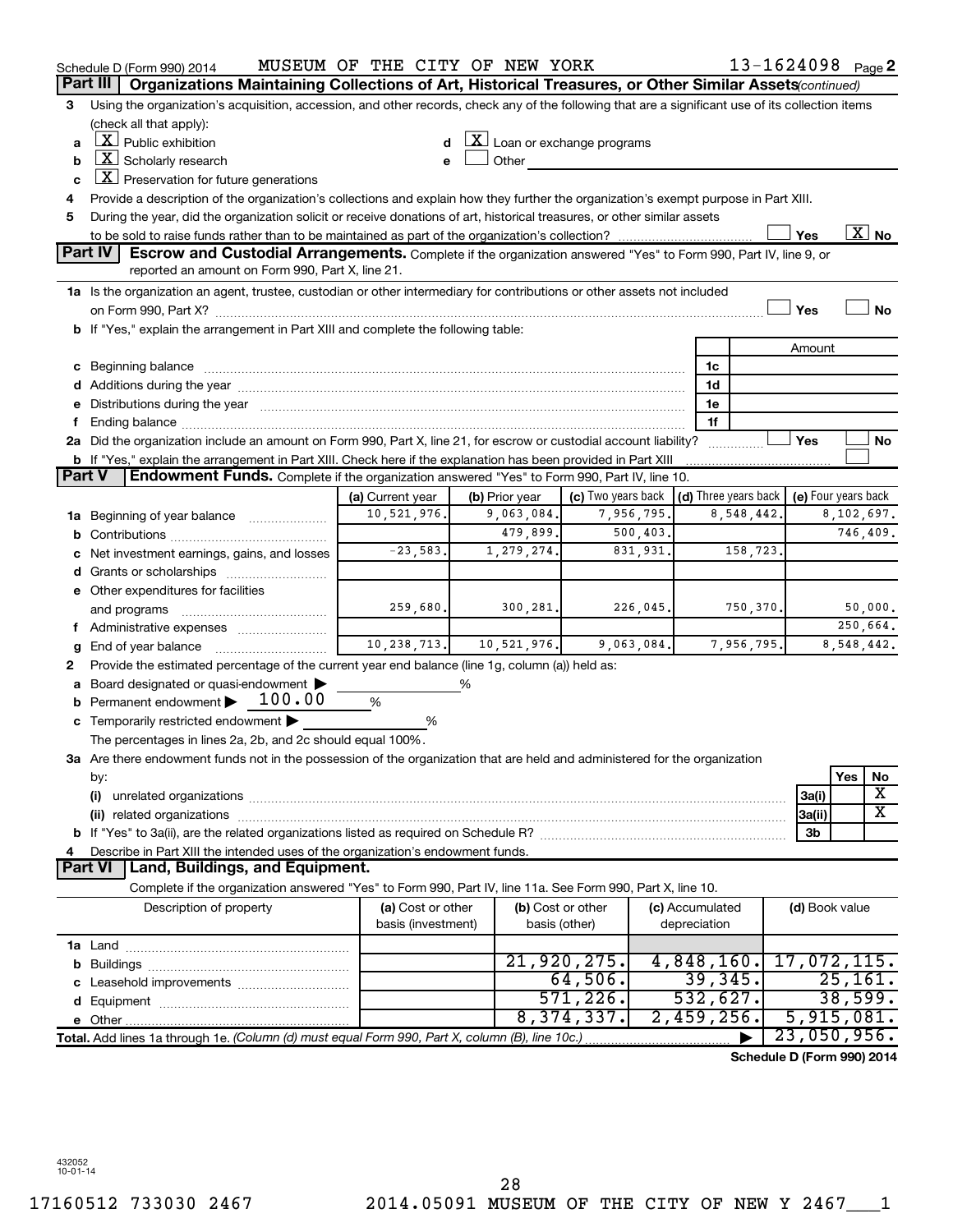|                  | Schedule D (Form 990) 2014                                                                                                                                                                                                                                                                                                      | MUSEUM OF THE CITY OF NEW YORK                                                                                    |                 |            |                          |  | 13-1624098 Page 3                                         |  |
|------------------|---------------------------------------------------------------------------------------------------------------------------------------------------------------------------------------------------------------------------------------------------------------------------------------------------------------------------------|-------------------------------------------------------------------------------------------------------------------|-----------------|------------|--------------------------|--|-----------------------------------------------------------|--|
| <b>Part VIII</b> |                                                                                                                                                                                                                                                                                                                                 | <b>Investments - Other Securities.</b>                                                                            |                 |            |                          |  |                                                           |  |
|                  |                                                                                                                                                                                                                                                                                                                                 | Complete if the organization answered "Yes" to Form 990, Part IV, line 11b. See Form 990, Part X, line 12.        |                 |            |                          |  |                                                           |  |
|                  | (a) Description of security or category (including name of security)                                                                                                                                                                                                                                                            |                                                                                                                   | (b) Book value  |            |                          |  | (c) Method of valuation: Cost or end-of-year market value |  |
|                  | (1) Financial derivatives                                                                                                                                                                                                                                                                                                       |                                                                                                                   |                 |            |                          |  |                                                           |  |
|                  | (2) Closely-held equity interests                                                                                                                                                                                                                                                                                               |                                                                                                                   |                 |            |                          |  |                                                           |  |
| (3) Other        |                                                                                                                                                                                                                                                                                                                                 |                                                                                                                   |                 |            |                          |  |                                                           |  |
|                  | (A) KING STREET LIMITED                                                                                                                                                                                                                                                                                                         |                                                                                                                   |                 |            |                          |  |                                                           |  |
| (B)              | PARTNERSHIP                                                                                                                                                                                                                                                                                                                     |                                                                                                                   |                 | 2,820,632. | END-OF-YEAR MARKET VALUE |  |                                                           |  |
| (C)              | <b>ALTERNATIVE</b>                                                                                                                                                                                                                                                                                                              | <b>INVESTMENTS</b>                                                                                                |                 | 2,927,679. | END-OF-YEAR MARKET       |  | <b>VALUE</b>                                              |  |
| (D)              |                                                                                                                                                                                                                                                                                                                                 |                                                                                                                   |                 |            |                          |  |                                                           |  |
| (E)              |                                                                                                                                                                                                                                                                                                                                 |                                                                                                                   |                 |            |                          |  |                                                           |  |
| (F)              |                                                                                                                                                                                                                                                                                                                                 |                                                                                                                   |                 |            |                          |  |                                                           |  |
| (G)              |                                                                                                                                                                                                                                                                                                                                 |                                                                                                                   |                 |            |                          |  |                                                           |  |
| (H)              |                                                                                                                                                                                                                                                                                                                                 |                                                                                                                   |                 |            |                          |  |                                                           |  |
|                  | Total. (Col. (b) must equal Form 990, Part X, col. (B) line 12.) $\blacktriangleright$                                                                                                                                                                                                                                          |                                                                                                                   |                 | 5,748,311. |                          |  |                                                           |  |
|                  | Part VIII Investments - Program Related.                                                                                                                                                                                                                                                                                        |                                                                                                                   |                 |            |                          |  |                                                           |  |
|                  |                                                                                                                                                                                                                                                                                                                                 | Complete if the organization answered "Yes" to Form 990, Part IV, line 11c. See Form 990, Part X, line 13.        |                 |            |                          |  |                                                           |  |
|                  | (a) Description of investment                                                                                                                                                                                                                                                                                                   |                                                                                                                   | (b) Book value  |            |                          |  | (c) Method of valuation: Cost or end-of-year market value |  |
| (1)              |                                                                                                                                                                                                                                                                                                                                 |                                                                                                                   |                 |            |                          |  |                                                           |  |
| (2)              |                                                                                                                                                                                                                                                                                                                                 |                                                                                                                   |                 |            |                          |  |                                                           |  |
| (3)              |                                                                                                                                                                                                                                                                                                                                 |                                                                                                                   |                 |            |                          |  |                                                           |  |
| (4)              |                                                                                                                                                                                                                                                                                                                                 |                                                                                                                   |                 |            |                          |  |                                                           |  |
|                  |                                                                                                                                                                                                                                                                                                                                 |                                                                                                                   |                 |            |                          |  |                                                           |  |
| (5)<br>(6)       |                                                                                                                                                                                                                                                                                                                                 |                                                                                                                   |                 |            |                          |  |                                                           |  |
|                  |                                                                                                                                                                                                                                                                                                                                 |                                                                                                                   |                 |            |                          |  |                                                           |  |
| (7)              |                                                                                                                                                                                                                                                                                                                                 |                                                                                                                   |                 |            |                          |  |                                                           |  |
| (8)              |                                                                                                                                                                                                                                                                                                                                 |                                                                                                                   |                 |            |                          |  |                                                           |  |
| (9)              |                                                                                                                                                                                                                                                                                                                                 |                                                                                                                   |                 |            |                          |  |                                                           |  |
| Part IX          | Total. (Col. (b) must equal Form 990, Part X, col. (B) line $13.$ )<br><b>Other Assets.</b>                                                                                                                                                                                                                                     |                                                                                                                   |                 |            |                          |  |                                                           |  |
|                  |                                                                                                                                                                                                                                                                                                                                 | Complete if the organization answered "Yes" to Form 990, Part IV, line 11d. See Form 990, Part X, line 15.        |                 |            |                          |  |                                                           |  |
|                  |                                                                                                                                                                                                                                                                                                                                 |                                                                                                                   | (a) Description |            |                          |  | (b) Book value                                            |  |
|                  |                                                                                                                                                                                                                                                                                                                                 |                                                                                                                   |                 |            |                          |  |                                                           |  |
| (1)              |                                                                                                                                                                                                                                                                                                                                 |                                                                                                                   |                 |            |                          |  |                                                           |  |
| (2)              |                                                                                                                                                                                                                                                                                                                                 |                                                                                                                   |                 |            |                          |  |                                                           |  |
| (3)              |                                                                                                                                                                                                                                                                                                                                 |                                                                                                                   |                 |            |                          |  |                                                           |  |
| (4)              |                                                                                                                                                                                                                                                                                                                                 |                                                                                                                   |                 |            |                          |  |                                                           |  |
| (5)              |                                                                                                                                                                                                                                                                                                                                 |                                                                                                                   |                 |            |                          |  |                                                           |  |
| (6)              |                                                                                                                                                                                                                                                                                                                                 |                                                                                                                   |                 |            |                          |  |                                                           |  |
| (7)              |                                                                                                                                                                                                                                                                                                                                 |                                                                                                                   |                 |            |                          |  |                                                           |  |
| (8)              |                                                                                                                                                                                                                                                                                                                                 |                                                                                                                   |                 |            |                          |  |                                                           |  |
| (9)              |                                                                                                                                                                                                                                                                                                                                 |                                                                                                                   |                 |            |                          |  |                                                           |  |
|                  | Total. (Column (b) must equal Form 990, Part X, col. (B) line 15.)                                                                                                                                                                                                                                                              |                                                                                                                   |                 |            |                          |  |                                                           |  |
| Part X           | <b>Other Liabilities.</b>                                                                                                                                                                                                                                                                                                       |                                                                                                                   |                 |            |                          |  |                                                           |  |
|                  |                                                                                                                                                                                                                                                                                                                                 | Complete if the organization answered "Yes" to Form 990, Part IV, line 11e or 11f. See Form 990, Part X, line 25. |                 |            |                          |  |                                                           |  |
| 1.               |                                                                                                                                                                                                                                                                                                                                 | (a) Description of liability                                                                                      |                 |            | (b) Book value           |  |                                                           |  |
| (1)              | Federal income taxes                                                                                                                                                                                                                                                                                                            |                                                                                                                   |                 |            |                          |  |                                                           |  |
| (2)              | DEFERED RENT EXPENSE                                                                                                                                                                                                                                                                                                            |                                                                                                                   |                 |            | 49,245                   |  |                                                           |  |
| (3)              |                                                                                                                                                                                                                                                                                                                                 |                                                                                                                   |                 |            |                          |  |                                                           |  |
| (4)              |                                                                                                                                                                                                                                                                                                                                 |                                                                                                                   |                 |            |                          |  |                                                           |  |
|                  |                                                                                                                                                                                                                                                                                                                                 |                                                                                                                   |                 |            |                          |  |                                                           |  |
| (5)              |                                                                                                                                                                                                                                                                                                                                 |                                                                                                                   |                 |            |                          |  |                                                           |  |
| (6)              |                                                                                                                                                                                                                                                                                                                                 |                                                                                                                   |                 |            |                          |  |                                                           |  |
| (7)              |                                                                                                                                                                                                                                                                                                                                 |                                                                                                                   |                 |            |                          |  |                                                           |  |
| (8)              |                                                                                                                                                                                                                                                                                                                                 |                                                                                                                   |                 |            |                          |  |                                                           |  |
| (9)              |                                                                                                                                                                                                                                                                                                                                 |                                                                                                                   |                 |            |                          |  |                                                           |  |
|                  | Total. (Column (b) must equal Form 990, Part X, col. (B) line 25.)                                                                                                                                                                                                                                                              |                                                                                                                   |                 |            | 49,245                   |  |                                                           |  |
|                  | 2. Liability for uncertain tax positions. In Part XIII, provide the text of the footnote to the organization's financial statements that reports the<br>organization's liability for uncertain tax positions under FIN 48 (ASC 740). Check here if the text of the footnote has been provided in Part XIII $\boxed{\mathrm{X}}$ |                                                                                                                   |                 |            |                          |  |                                                           |  |

| Schedule D (Form 990) 2014 |
|----------------------------|
|----------------------------|

432053 10-01-14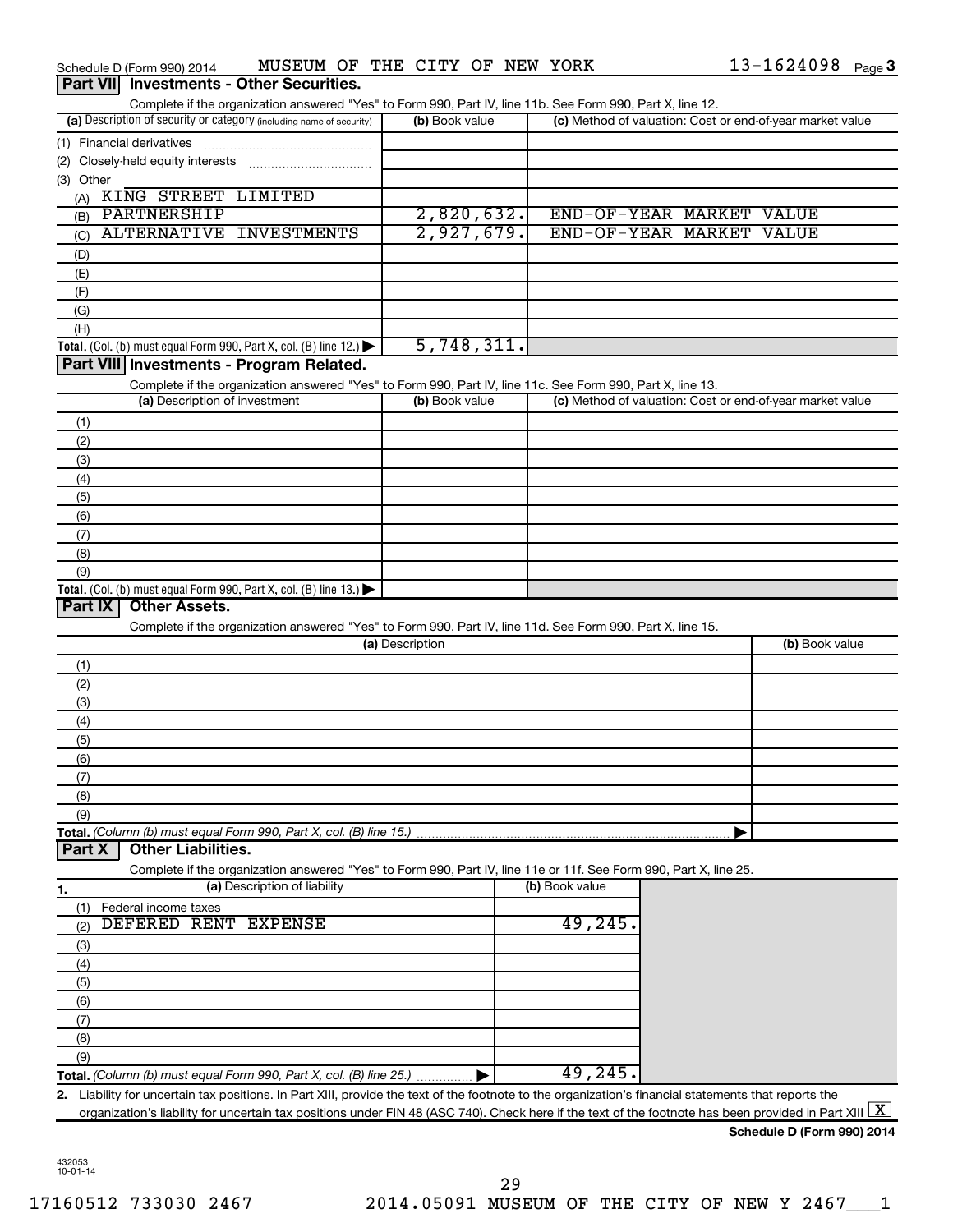|    | MUSEUM OF THE CITY OF NEW YORK<br>Schedule D (Form 990) 2014                                                                                                 |                |                 |                | $13 - 1624098$ Page 4 |          |
|----|--------------------------------------------------------------------------------------------------------------------------------------------------------------|----------------|-----------------|----------------|-----------------------|----------|
|    | Reconciliation of Revenue per Audited Financial Statements With Revenue per Return.<br>Part XI                                                               |                |                 |                |                       |          |
|    | Complete if the organization answered "Yes" to Form 990, Part IV, line 12a.                                                                                  |                |                 |                |                       |          |
| 1  | Total revenue, gains, and other support per audited financial statements [111] [11] Total revenue, gains, and other support per audited financial statements |                |                 | $\blacksquare$ | 23,432,580.           |          |
| 2  | Amounts included on line 1 but not on Form 990, Part VIII, line 12:                                                                                          |                |                 |                |                       |          |
| a  |                                                                                                                                                              | 2a             | $-1, 275, 766.$ |                |                       |          |
|    |                                                                                                                                                              | 2 <sub>b</sub> | 177,025.        |                |                       |          |
| с  |                                                                                                                                                              | 2 <sub>c</sub> |                 |                |                       |          |
| d  |                                                                                                                                                              | 2d             | 212,397.        |                |                       |          |
| е  | Add lines 2a through 2d                                                                                                                                      |                |                 | 2e             | $-886, 344.$          |          |
| 3  |                                                                                                                                                              |                |                 | $\mathbf{a}$   | 24, 318, 924.         |          |
|    | Amounts included on Form 990, Part VIII, line 12, but not on line 1:                                                                                         |                |                 |                |                       |          |
| a  | Investment expenses not included on Form 990, Part VIII, line 7b [100] [100] [100] [100] [100] [100] [100] [10                                               | 4a             | 123,079.        |                |                       |          |
|    |                                                                                                                                                              | 4 <sub>b</sub> | 59,417.         |                |                       |          |
|    | Add lines 4a and 4b                                                                                                                                          |                |                 | 4с             |                       | 182,496. |
| 5. |                                                                                                                                                              |                |                 | $\overline{5}$ | 24,501,420.           |          |
|    |                                                                                                                                                              |                |                 |                |                       |          |
|    | Part XII   Reconciliation of Expenses per Audited Financial Statements With Expenses per Return.                                                             |                |                 |                |                       |          |
|    | Complete if the organization answered "Yes" to Form 990, Part IV, line 12a.                                                                                  |                |                 |                |                       |          |
| 1  |                                                                                                                                                              |                |                 | $\blacksquare$ | 15,774,253.           |          |
| 2  | Amounts included on line 1 but not on Form 990, Part IX, line 25:                                                                                            |                |                 |                |                       |          |
| a  |                                                                                                                                                              | 2a             | 177,025.        |                |                       |          |
| b  |                                                                                                                                                              | 2 <sub>b</sub> |                 |                |                       |          |
|    |                                                                                                                                                              | 2 <sub>c</sub> |                 |                |                       |          |
|    | Other (Describe in Part XIII.) (COLORGIAL COMMODIAL CONTROL)                                                                                                 | 2d             | 212,397.        |                |                       |          |
| е  |                                                                                                                                                              |                |                 | 2e             |                       | 389,422. |
| 3  | Add lines 2a through 2d <b>[10]</b> [10] <b>Adding the Second Lines</b> 2a through 2d <b>[10] html</b>                                                       |                |                 | $\mathbf{R}$   | 15,384,831.           |          |
| 4  | Amounts included on Form 990, Part IX, line 25, but not on line 1:                                                                                           |                |                 |                |                       |          |
| a  |                                                                                                                                                              | 4a             | 123,079.        |                |                       |          |
|    |                                                                                                                                                              | 4 <sub>h</sub> |                 |                |                       |          |
|    | Add lines 4a and 4b                                                                                                                                          |                |                 | 4c             |                       | 123,079. |
| 5  | Part XIII Supplemental Information.                                                                                                                          |                |                 | 5              | 15,507,910.           |          |

Provide the descriptions required for Part II, lines 3, 5, and 9; Part III, lines 1a and 4; Part IV, lines 1b and 2b; Part V, line 4; Part X, line 2; Part XI, lines 2d and 4b; and Part XII, lines 2d and 4b. Also complete this part to provide any additional information.

#### PART III, LINE 1A:

| THE MUSEUM'S COLLECTION, WHICH WAS ACQUIRED THROUGH PURCHASES AND         |
|---------------------------------------------------------------------------|
| CONTRIBUTIONS SINCE ITS INCEPTION, IS NOT RECOGNIZED AS AN ASSET ON THE   |
| ACCOMPANYING BALANCE SHEET. COLLECTION ITEMS ARE EXPENSED WHEN ACOUIRED.  |
| CONTRIBUTED COLLECTION ITEMS ARE NOT REFLECTED IN THE ACCOMPANYING        |
| FINANCIAL STATEMENTS. DETAILED INVENTORY RECORDS, HOWEVER, ARE MAINTAINED |
| FOR COLLECTIONS. THE VALUE OF THE COLLECTION IS NOT READILY DETERMINABLE  |
| AND THE MUSEUM DOES NOT INSURE THE COLLECTION FOR THE COST OF ITS         |
| REPLACEMENT.                                                              |
|                                                                           |

PART III, LINE 4:

432054 10-01-14 **Schedule D (Form 990) 2014** THE MUSEUM HAS VARIOUS COLLECTIONS WHICH IT USES FOR ITS DIFFERENT 30

17160512 733030 2467 2014.05091 MUSEUM OF THE CITY OF NEW Y 2467\_\_\_1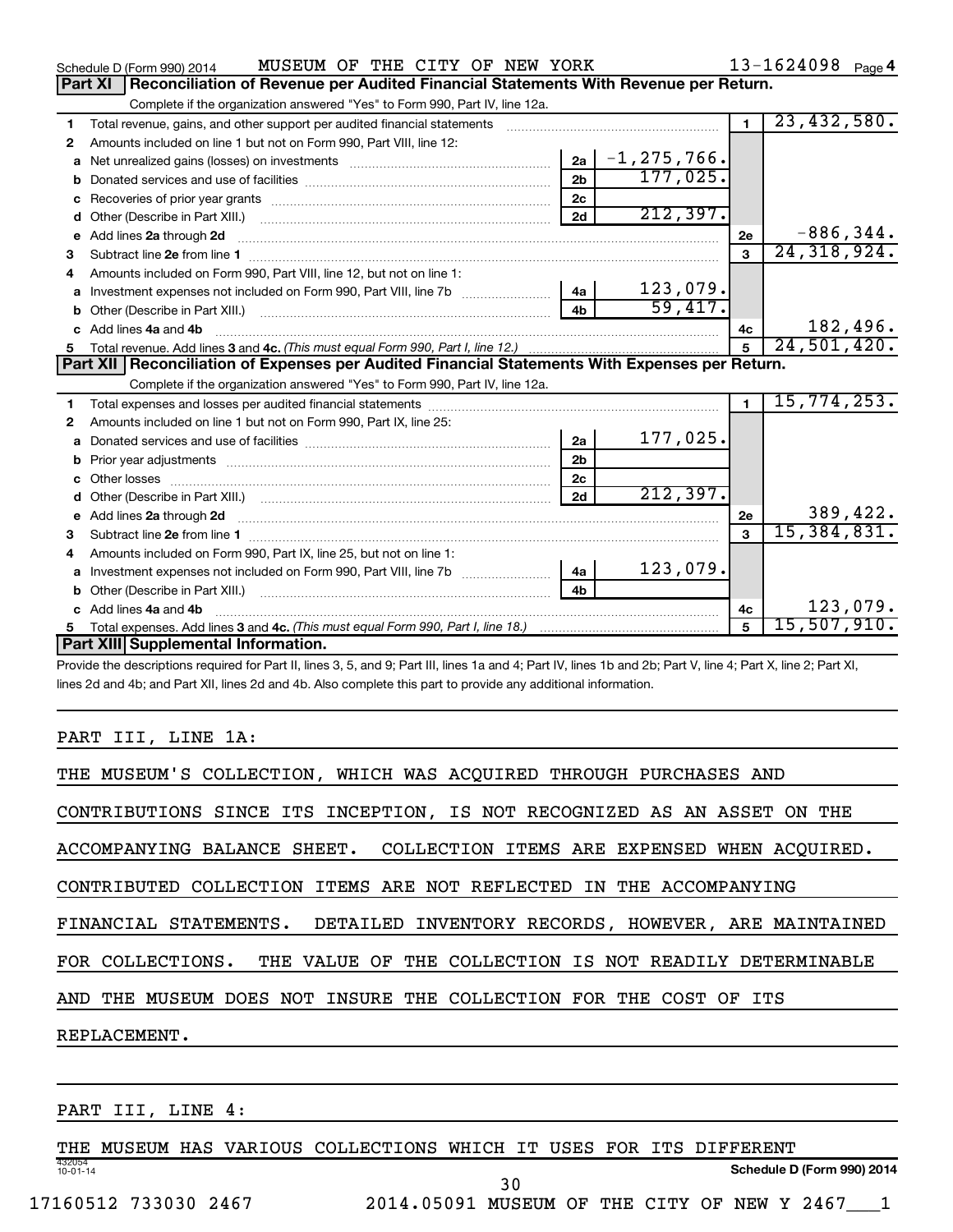EXHIBITIONS AND PROGRAMS THROUGHOUT THE YEAR.

PART V, LINE 4:

THE MUSEUM HAS DONOR-RESTRICTED ENDOWMENT FUNDS ESTABLISHED TO HELP FUND

VARIOUS PROJECTS AT THE MUSEUM

PART X, LINE 2:

UNCERTAINTY IN INCOME TAXES - THE MUSEUM HAS DETERMINED THAT THERE ARE NO MATERIAL UNCERTAIN TAX POSITIONS THAT REQUIRE RECOGNITION OR DISCLOSURE IN THE FINANCIAL STATEMENTS. PERIODS ENDING JUNE 30, 2012 AND SUBSEQUENT

REMAIN SUBJECT TO EXAMINATION BY APPLICABLE TAXING AUTHORITIES.

PART XI, LINE 2D - OTHER ADJUSTMENTS:

RENTAL EXPENSES INCLUDED ON FORM 990, PART VII, LINE 6B 212,397.

PART XI, LINE 4B - OTHER ADJUSTMENTS:

SALE OF COLLECTION MATERIAL **SALE OF SECULECTION** SALE SECULECTION

PART XII, LINE 2D - OTHER ADJUSTMENTS:

RENTAL EXPENSES INCLUDED ON FORM 990, PART VII, LINE 6B 212,397.

**Schedule D (Form 990) 2014**

432055 10-01-14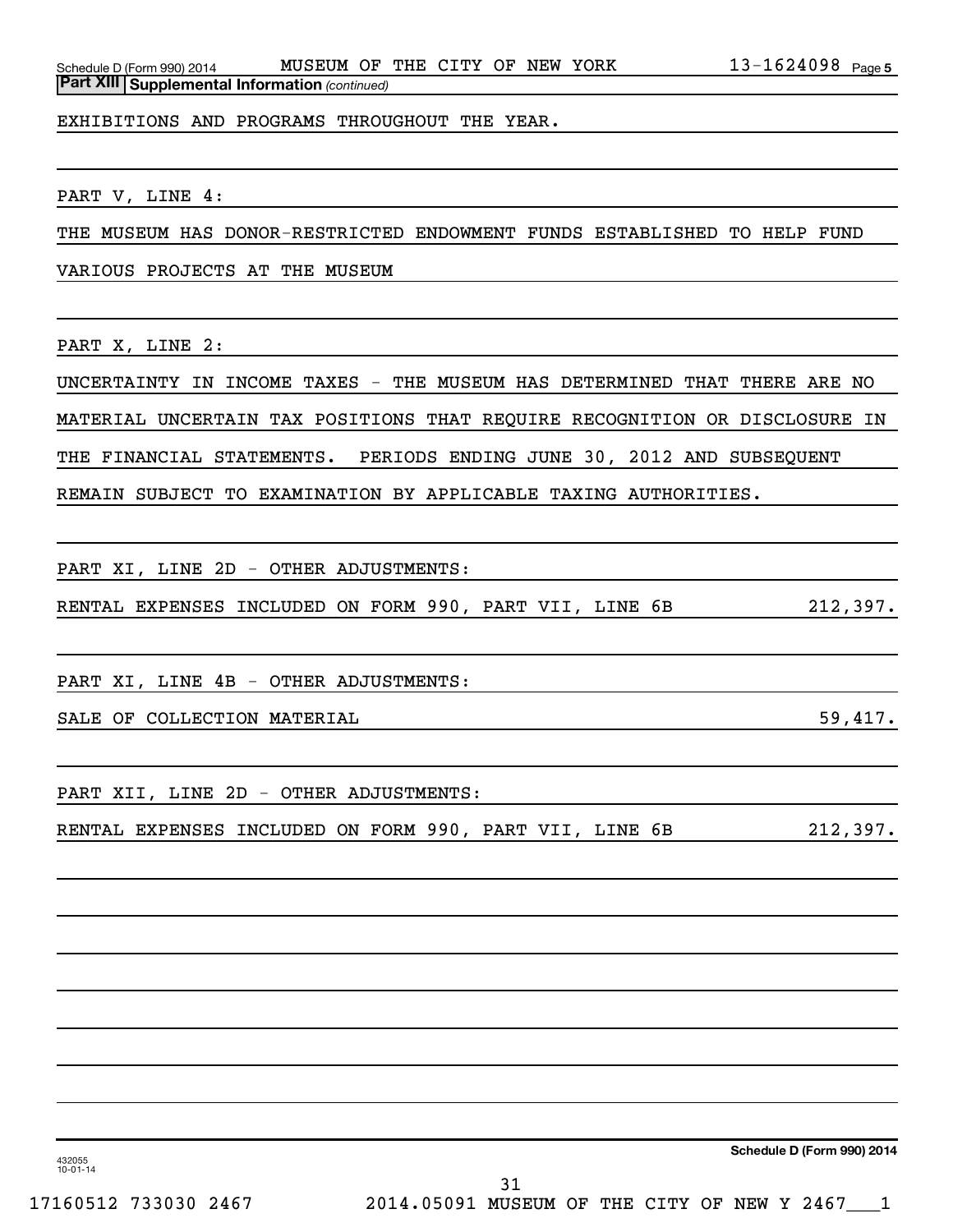| <b>SCHEDULE F</b>                                      |                                           |                                                                                       | <b>Statement of Activities Outside the United States</b>                                                                                             |                                                                                                             | OMB No. 1545-0047                                                |
|--------------------------------------------------------|-------------------------------------------|---------------------------------------------------------------------------------------|------------------------------------------------------------------------------------------------------------------------------------------------------|-------------------------------------------------------------------------------------------------------------|------------------------------------------------------------------|
| (Form 990)                                             |                                           |                                                                                       | > Complete if the organization answered "Yes" on Form 990, Part IV, line 14b, 15, or 16.                                                             |                                                                                                             |                                                                  |
|                                                        |                                           |                                                                                       | Attach to Form 990.                                                                                                                                  |                                                                                                             | <b>Open to Public</b>                                            |
| Department of the Treasury<br>Internal Revenue Service |                                           |                                                                                       | Information about Schedule F (Form 990) and its instructions is at www.irs.gov/form990.                                                              |                                                                                                             | Inspection                                                       |
| Name of the organization                               |                                           |                                                                                       |                                                                                                                                                      |                                                                                                             | <b>Employer identification number</b>                            |
| MUSEUM OF THE CITY OF NEW YORK                         |                                           |                                                                                       |                                                                                                                                                      | 13-1624098                                                                                                  |                                                                  |
| Part I                                                 |                                           |                                                                                       | General Information on Activities Outside the United States. Complete if the organization answered "Yes" on                                          |                                                                                                             |                                                                  |
| Form 990, Part IV, line 14b.                           |                                           |                                                                                       | For grantmakers. Does the organization maintain records to substantiate the amount of its grants and other assistance,                               |                                                                                                             |                                                                  |
| 1                                                      |                                           |                                                                                       | the grantees' eligibility for the grants or assistance, and the selection criteria used to award the grants or assistance?                           |                                                                                                             | No<br>Yes                                                        |
| 2<br>United States.                                    |                                           |                                                                                       | For grantmakers. Describe in Part V the organization's procedures for monitoring the use of its grants and other assistance outside the              |                                                                                                             |                                                                  |
| З.                                                     |                                           |                                                                                       | Activities per Region. (The following Part I, line 3 table can be duplicated if additional space is needed.)                                         |                                                                                                             |                                                                  |
| (a) Region                                             | (b) Number of<br>offices<br>in the region | (c) Number of<br>employees,<br>agents, and<br>independent<br>contractors<br>in region | (d) Activities conducted in region<br>(by type) (e.g., fundraising, program<br>services, investments, grants to<br>recipients located in the region) | (e) If activity listed in (d)<br>is a program service,<br>describe specific type<br>of service(s) in region | (f) Total<br>expenditures<br>for and<br>investments<br>in region |
|                                                        |                                           |                                                                                       |                                                                                                                                                      |                                                                                                             |                                                                  |
| CENTRAL AMERICA AND                                    |                                           |                                                                                       |                                                                                                                                                      |                                                                                                             |                                                                  |
| THE CARIBBEAN -                                        | ŋ                                         | 0                                                                                     | <b>INVESTMENTS</b>                                                                                                                                   |                                                                                                             | 5,748,311.                                                       |
|                                                        |                                           |                                                                                       |                                                                                                                                                      |                                                                                                             |                                                                  |
|                                                        |                                           |                                                                                       |                                                                                                                                                      |                                                                                                             |                                                                  |
|                                                        |                                           |                                                                                       |                                                                                                                                                      |                                                                                                             |                                                                  |
|                                                        |                                           |                                                                                       |                                                                                                                                                      |                                                                                                             |                                                                  |
|                                                        |                                           |                                                                                       |                                                                                                                                                      |                                                                                                             |                                                                  |
|                                                        |                                           |                                                                                       |                                                                                                                                                      |                                                                                                             |                                                                  |
|                                                        |                                           |                                                                                       |                                                                                                                                                      |                                                                                                             |                                                                  |
|                                                        |                                           |                                                                                       |                                                                                                                                                      |                                                                                                             |                                                                  |
|                                                        |                                           |                                                                                       |                                                                                                                                                      |                                                                                                             |                                                                  |
|                                                        |                                           |                                                                                       |                                                                                                                                                      |                                                                                                             |                                                                  |
|                                                        |                                           |                                                                                       |                                                                                                                                                      |                                                                                                             |                                                                  |
|                                                        |                                           |                                                                                       |                                                                                                                                                      |                                                                                                             |                                                                  |
|                                                        |                                           |                                                                                       |                                                                                                                                                      |                                                                                                             |                                                                  |
|                                                        |                                           |                                                                                       |                                                                                                                                                      |                                                                                                             |                                                                  |
|                                                        |                                           |                                                                                       |                                                                                                                                                      |                                                                                                             |                                                                  |
|                                                        |                                           |                                                                                       |                                                                                                                                                      |                                                                                                             |                                                                  |
|                                                        |                                           |                                                                                       |                                                                                                                                                      |                                                                                                             |                                                                  |
|                                                        |                                           |                                                                                       |                                                                                                                                                      |                                                                                                             |                                                                  |
|                                                        |                                           |                                                                                       |                                                                                                                                                      |                                                                                                             |                                                                  |
|                                                        |                                           |                                                                                       |                                                                                                                                                      |                                                                                                             |                                                                  |
|                                                        |                                           |                                                                                       |                                                                                                                                                      |                                                                                                             |                                                                  |
|                                                        |                                           |                                                                                       |                                                                                                                                                      |                                                                                                             |                                                                  |
|                                                        |                                           |                                                                                       |                                                                                                                                                      |                                                                                                             |                                                                  |
|                                                        |                                           |                                                                                       |                                                                                                                                                      |                                                                                                             |                                                                  |
|                                                        |                                           |                                                                                       |                                                                                                                                                      |                                                                                                             |                                                                  |
| 3 a Sub-total                                          | ŋ                                         | 0                                                                                     |                                                                                                                                                      |                                                                                                             | 5,748,311.                                                       |
| <b>b</b> Total from continuation                       |                                           |                                                                                       |                                                                                                                                                      |                                                                                                             |                                                                  |
| sheets to Part I                                       |                                           | 0                                                                                     |                                                                                                                                                      |                                                                                                             | 0.                                                               |
| c Totals (add lines 3a<br>and 3b)                      | ŋ                                         | 0                                                                                     |                                                                                                                                                      |                                                                                                             | 5,748,311.                                                       |
|                                                        |                                           |                                                                                       |                                                                                                                                                      |                                                                                                             |                                                                  |

**For Paperwork Reduction Act Notice, see the Instructions for Form 990. Schedule F (Form 990) 2014** LHA

OMB No. 1545-0047

432071 09-24-14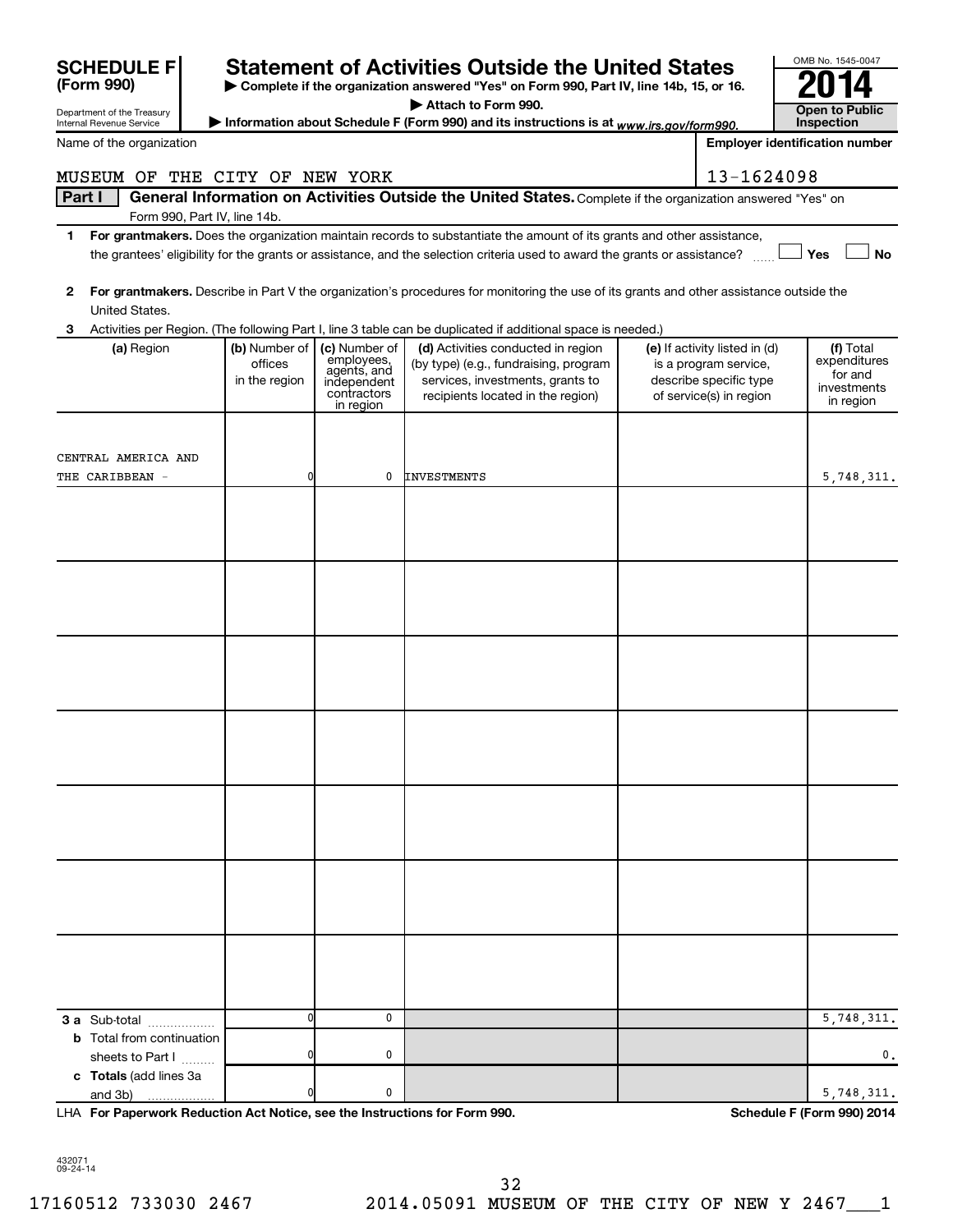**2**

Part II | Grants and Other Assistance to Organizations or Entities Outside the United States. Complete if the organization answered "Yes" on Form 990, Part IV, line 15, for any recipient who received more than \$5,000. Part II can be duplicated if additional space is needed.

| $\mathbf 1$<br>(a) Name of organization                 | (b) IRS code section<br>and EIN (if applicable) | (c) Region | (d) Purpose of<br>grant                                                                                                                         | (e) Amount | (f) Manner of<br>of cash grant cash disbursement | (g) Amount of<br>non-cash<br>assistance | (h) Description<br>of non-cash<br>assistance | (i) Method of<br>valuation (book, FMV,<br>appraisal, other) |
|---------------------------------------------------------|-------------------------------------------------|------------|-------------------------------------------------------------------------------------------------------------------------------------------------|------------|--------------------------------------------------|-----------------------------------------|----------------------------------------------|-------------------------------------------------------------|
|                                                         |                                                 |            |                                                                                                                                                 |            |                                                  |                                         |                                              |                                                             |
|                                                         |                                                 |            |                                                                                                                                                 |            |                                                  |                                         |                                              |                                                             |
|                                                         |                                                 |            |                                                                                                                                                 |            |                                                  |                                         |                                              |                                                             |
|                                                         |                                                 |            |                                                                                                                                                 |            |                                                  |                                         |                                              |                                                             |
|                                                         |                                                 |            |                                                                                                                                                 |            |                                                  |                                         |                                              |                                                             |
|                                                         |                                                 |            |                                                                                                                                                 |            |                                                  |                                         |                                              |                                                             |
|                                                         |                                                 |            |                                                                                                                                                 |            |                                                  |                                         |                                              |                                                             |
|                                                         |                                                 |            |                                                                                                                                                 |            |                                                  |                                         |                                              |                                                             |
|                                                         |                                                 |            |                                                                                                                                                 |            |                                                  |                                         |                                              |                                                             |
|                                                         |                                                 |            |                                                                                                                                                 |            |                                                  |                                         |                                              |                                                             |
|                                                         |                                                 |            |                                                                                                                                                 |            |                                                  |                                         |                                              |                                                             |
|                                                         |                                                 |            |                                                                                                                                                 |            |                                                  |                                         |                                              |                                                             |
|                                                         |                                                 |            |                                                                                                                                                 |            |                                                  |                                         |                                              |                                                             |
|                                                         |                                                 |            |                                                                                                                                                 |            |                                                  |                                         |                                              |                                                             |
|                                                         |                                                 |            |                                                                                                                                                 |            |                                                  |                                         |                                              |                                                             |
|                                                         |                                                 |            |                                                                                                                                                 |            |                                                  |                                         |                                              |                                                             |
| $\mathbf{2}$                                            |                                                 |            | Enter total number of recipient organizations listed above that are recognized as charities by the foreign country, recognized as tax-exempt by |            |                                                  |                                         |                                              |                                                             |
|                                                         |                                                 |            |                                                                                                                                                 |            |                                                  |                                         |                                              |                                                             |
| 3 Enter total number of other organizations or entities |                                                 |            |                                                                                                                                                 |            |                                                  |                                         |                                              |                                                             |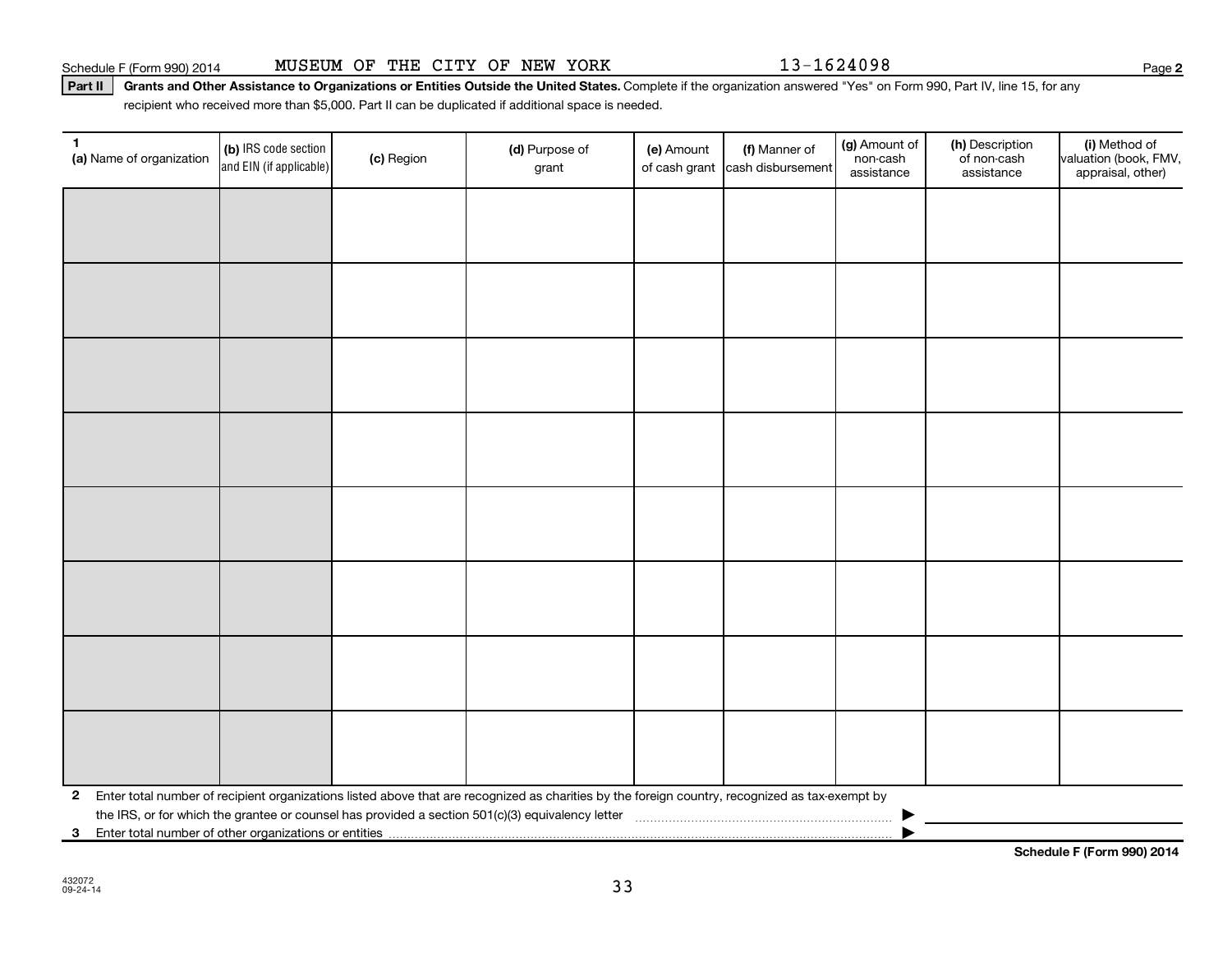Part III Grants and Other Assistance to Individuals Outside the United States. Complete if the organization answered "Yes" on Form 990, Part IV, line 16.

Part III can be duplicated if additional space is needed.

| (a) Type of grant or assistance | (b) Region | (c) Number of (d) Amount of recipients cash grant | (e) Manner of<br>cash disbursement | (f) Amount of<br>non-cash<br>assistance | (g) Description of<br>non-cash assistance | (h) Method of<br>valuation<br>(book, FMV,<br>appraisal, other) |
|---------------------------------|------------|---------------------------------------------------|------------------------------------|-----------------------------------------|-------------------------------------------|----------------------------------------------------------------|
|                                 |            |                                                   |                                    |                                         |                                           |                                                                |
|                                 |            |                                                   |                                    |                                         |                                           |                                                                |
|                                 |            |                                                   |                                    |                                         |                                           |                                                                |
|                                 |            |                                                   |                                    |                                         |                                           |                                                                |
|                                 |            |                                                   |                                    |                                         |                                           |                                                                |
|                                 |            |                                                   |                                    |                                         |                                           |                                                                |
|                                 |            |                                                   |                                    |                                         |                                           |                                                                |
|                                 |            |                                                   |                                    |                                         |                                           |                                                                |
|                                 |            |                                                   |                                    |                                         |                                           |                                                                |
|                                 |            |                                                   |                                    |                                         |                                           |                                                                |

**Schedule F (Form 990) 2014**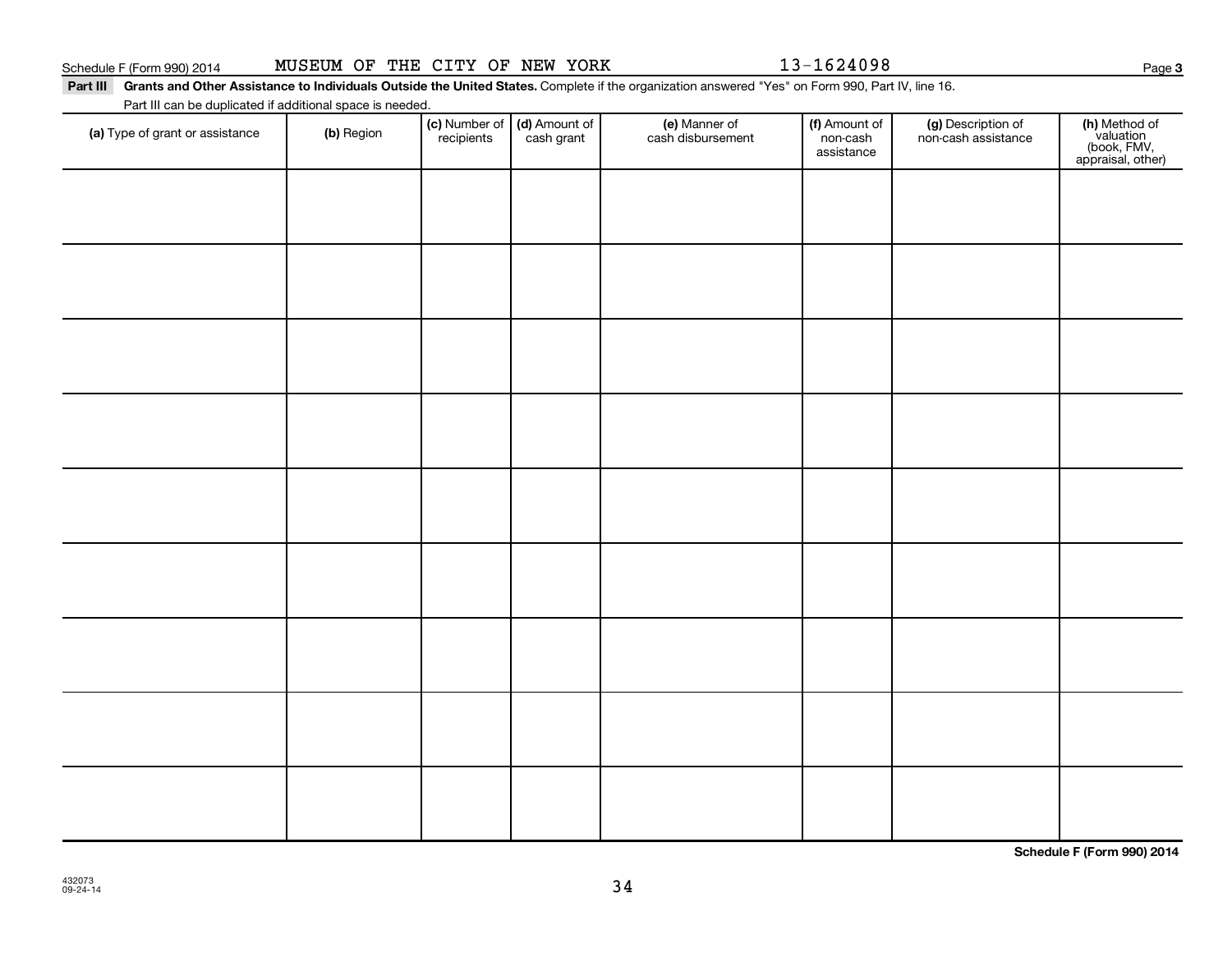| 1            | Was the organization a U.S. transferor of property to a foreign corporation during the tax year? If "Yes," the<br>organization may be required to file Form 926, Return by a U.S. Transferor of Property to a Foreign<br>Corporation (see Instructions for Form 926) manufactured control and the control of the control of the control of the control of the control of the control of the control of the control of the control of the control of the | $\boxed{\text{X}}$ Yes | No                  |
|--------------|---------------------------------------------------------------------------------------------------------------------------------------------------------------------------------------------------------------------------------------------------------------------------------------------------------------------------------------------------------------------------------------------------------------------------------------------------------|------------------------|---------------------|
| $\mathbf{2}$ | Did the organization have an interest in a foreign trust during the tax year? If "Yes," the organization<br>may be required to file Form 3520, Annual Return To Report Transactions With Foreign Trusts and<br>Receipt of Certain Foreign Gifts, and/or Form 3520-A, Annual Information Return of Foreign Trust With<br>a U.S. Owner (see Instructions for Forms 3520 and 3520-A; do not file with Form 990)                                            | Yes                    | $X \mid N_{\Omega}$ |
| 3            | Did the organization have an ownership interest in a foreign corporation during the tax year? If "Yes,"<br>the organization may be required to file Form 5471, Information Return of U.S. Persons With Respect To                                                                                                                                                                                                                                       | X  <br>Yes             | No                  |
| 4            | Was the organization a direct or indirect shareholder of a passive foreign investment company or a<br>qualified electing fund during the tax year? If "Yes," the organization may be required to file Form 8621,<br>Information Return by a Shareholder of a Passive Foreign Investment Company or Qualified Electing Fund<br>(see Instructions for Form 8621)                                                                                          | X <br>Yes              | No                  |
| 5            | Did the organization have an ownership interest in a foreign partnership during the tax year? If "Yes,"<br>the organization may be required to file Form 8865, Return of U.S. Persons With Respect to Certain<br>Foreign Partnerships (see Instructions for Form 8865)                                                                                                                                                                                  | Yes                    | $X _{N0}$           |
| 6            | Did the organization have any operations in or related to any boycotting countries during the tax year? If<br>"Yes," the organization may be required to file Form 5713, International Boycott Report (see Instructions<br>for Form 5713; do not file with Form 990)                                                                                                                                                                                    | Yes                    |                     |

**Schedule F (Form 990) 2014**

432074 09-24-14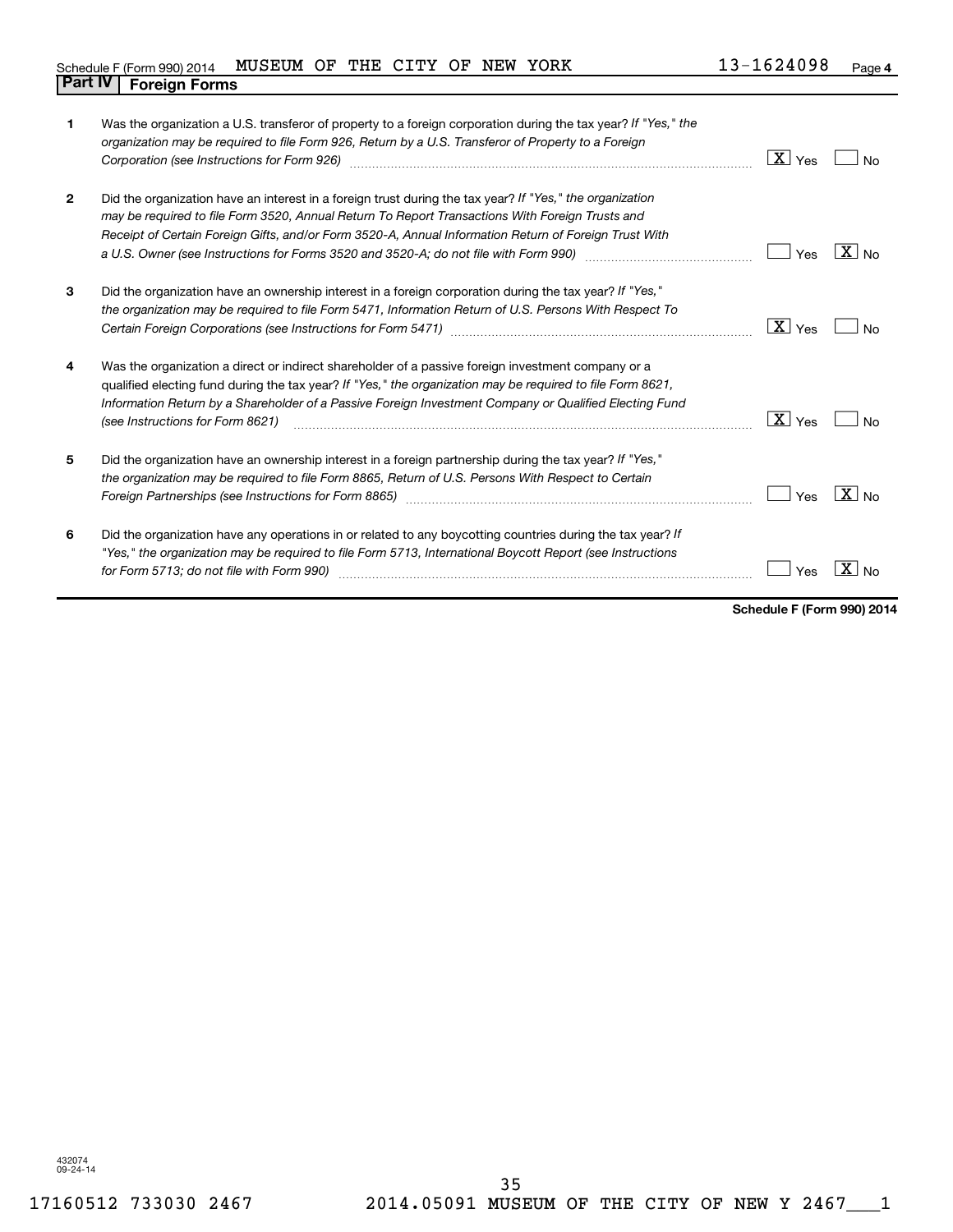Provide the information required by Part I, line 2 (monitoring of funds); Part I, line 3, column (f) (accounting method; amounts of investments vs. expenditures per region); Part II, line 1 (accounting method); Part III (accounting method); and Part III, column (c) (estimated number of recipients), as applicable. Also complete this part to provide any additional information.

| 432075 09-24-14<br>17160512 733030 2467 | 2014.05091 MUSEUM OF THE CITY OF NEW Y 2467___1 | $36$ |  | Schedule F (Form 990) 2014 |  |
|-----------------------------------------|-------------------------------------------------|------|--|----------------------------|--|
|                                         |                                                 |      |  |                            |  |
|                                         |                                                 |      |  |                            |  |
|                                         |                                                 |      |  |                            |  |
|                                         |                                                 |      |  |                            |  |
|                                         |                                                 |      |  |                            |  |
|                                         |                                                 |      |  |                            |  |
|                                         |                                                 |      |  |                            |  |
|                                         |                                                 |      |  |                            |  |
|                                         |                                                 |      |  |                            |  |
|                                         |                                                 |      |  |                            |  |
|                                         |                                                 |      |  |                            |  |
|                                         |                                                 |      |  |                            |  |
|                                         |                                                 |      |  |                            |  |
|                                         |                                                 |      |  |                            |  |
|                                         |                                                 |      |  |                            |  |
|                                         |                                                 |      |  |                            |  |
|                                         |                                                 |      |  |                            |  |
|                                         |                                                 |      |  |                            |  |
|                                         |                                                 |      |  |                            |  |
|                                         |                                                 |      |  |                            |  |
|                                         |                                                 |      |  |                            |  |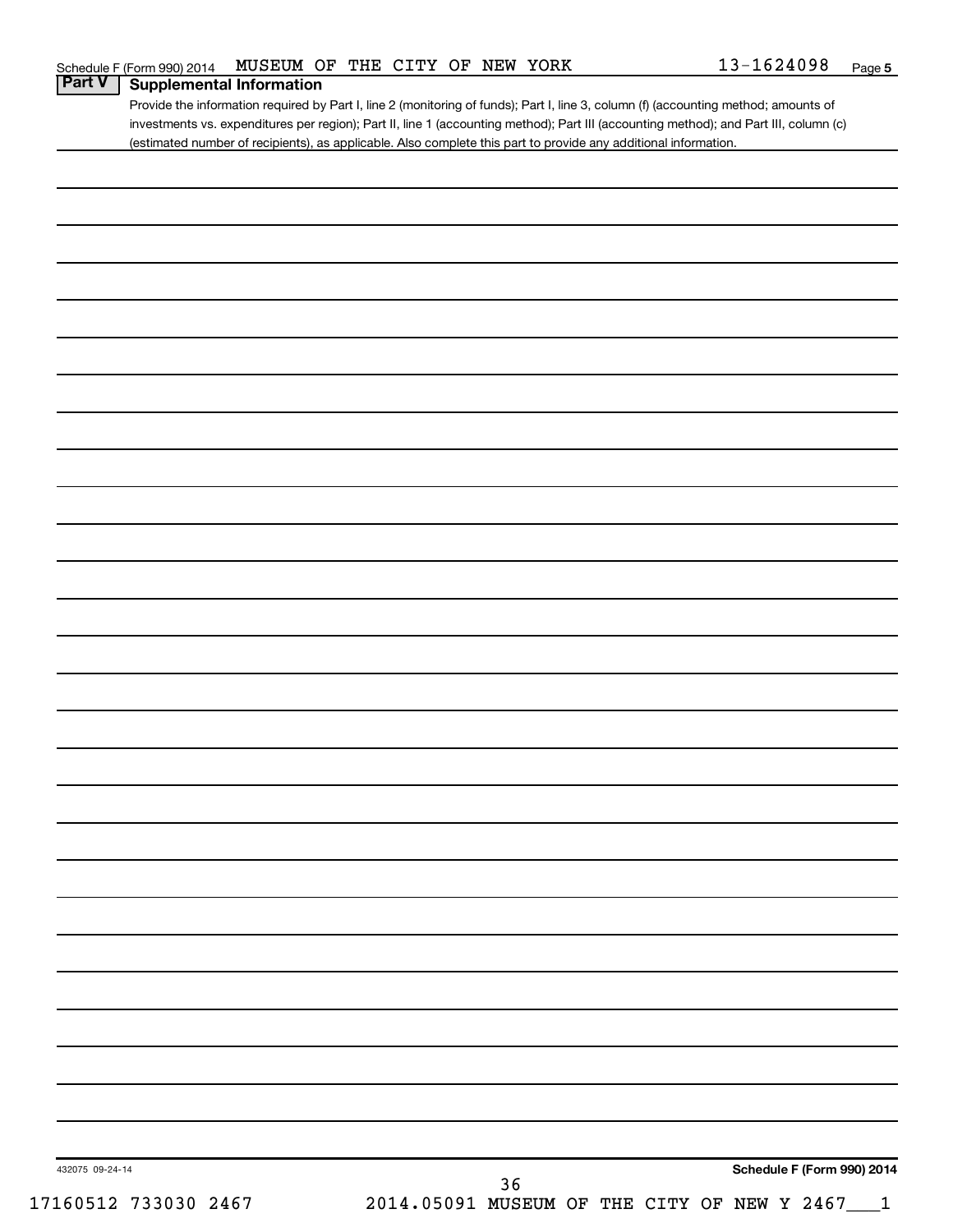| <b>SCHEDULE G</b>                                                                                                                                                                                                                                                                                                                                                                                                                                                                                                                                                                                                                                                                                                 | Supplemental Information Regarding Fundraising or Gaming Activities                                                           |                                                                            |    |                                                              |                                                                            | OMB No. 1545-0047                                       |
|-------------------------------------------------------------------------------------------------------------------------------------------------------------------------------------------------------------------------------------------------------------------------------------------------------------------------------------------------------------------------------------------------------------------------------------------------------------------------------------------------------------------------------------------------------------------------------------------------------------------------------------------------------------------------------------------------------------------|-------------------------------------------------------------------------------------------------------------------------------|----------------------------------------------------------------------------|----|--------------------------------------------------------------|----------------------------------------------------------------------------|---------------------------------------------------------|
| (Form 990 or 990-EZ)                                                                                                                                                                                                                                                                                                                                                                                                                                                                                                                                                                                                                                                                                              | Complete if the organization answered "Yes" to Form 990, Part IV, lines 17, 18, or 19, or if the                              |                                                                            |    |                                                              |                                                                            |                                                         |
| Department of the Treasury<br>Internal Revenue Service                                                                                                                                                                                                                                                                                                                                                                                                                                                                                                                                                                                                                                                            | organization entered more than \$15,000 on Form 990-EZ, line 6a.<br>Attach to Form 990 or Form 990-EZ.                        |                                                                            |    |                                                              |                                                                            | <b>Open to Public</b><br>Inspection                     |
| Name of the organization                                                                                                                                                                                                                                                                                                                                                                                                                                                                                                                                                                                                                                                                                          | Information about Schedule G (Form 990 or 990-EZ) and its instructions is at www.irs.gov/form 990.                            |                                                                            |    |                                                              |                                                                            | <b>Employer identification number</b>                   |
|                                                                                                                                                                                                                                                                                                                                                                                                                                                                                                                                                                                                                                                                                                                   | MUSEUM OF THE CITY OF NEW YORK                                                                                                |                                                                            |    |                                                              | 13-1624098                                                                 |                                                         |
| Part I<br>required to complete this part.                                                                                                                                                                                                                                                                                                                                                                                                                                                                                                                                                                                                                                                                         | Fundraising Activities. Complete if the organization answered "Yes" to Form 990, Part IV, line 17. Form 990-EZ filers are not |                                                                            |    |                                                              |                                                                            |                                                         |
| 1 Indicate whether the organization raised funds through any of the following activities. Check all that apply.<br>$X$ Mail solicitations<br>Internet and email solicitations<br>$\overline{X}$ Phone solicitations<br>$\overline{\mathbf{X}}$ In-person solicitations<br>2 a Did the organization have a written or oral agreement with any individual (including officers, directors, trustees or<br>key employees listed in Form 990, Part VII) or entity in connection with professional fundraising services?<br>b If "Yes," list the ten highest paid individuals or entities (fundraisers) pursuant to agreements under which the fundraiser is to be<br>compensated at least \$5,000 by the organization. | $f\left[\frac{X}{X}\right]$ Solicitation of government grants<br>$g\mid X$ Special fundraising events                         |                                                                            |    | $e$ $\boxed{\text{X}}$ Solicitation of non-government grants | $\boxed{\text{X}}$ Yes                                                     | <b>No</b>                                               |
| (i) Name and address of individual<br>or entity (fundraiser)                                                                                                                                                                                                                                                                                                                                                                                                                                                                                                                                                                                                                                                      | (ii) Activity                                                                                                                 | (iii) Did<br>fundraiser<br>have custody<br>or control of<br>contributions? |    | (iv) Gross receipts<br>from activity                         | (v) Amount paid<br>to (or retained by)<br>fundraiser<br>listed in col. (i) | (vi) Amount paid<br>to (or retained by)<br>organization |
| MARK GILBERTSON - 22 EAST                                                                                                                                                                                                                                                                                                                                                                                                                                                                                                                                                                                                                                                                                         |                                                                                                                               | Yes                                                                        | No |                                                              |                                                                            |                                                         |
| 81ST ST, NEW YORK, NY 10028                                                                                                                                                                                                                                                                                                                                                                                                                                                                                                                                                                                                                                                                                       | DIRECTOR'S COUNCIL EVENTS                                                                                                     |                                                                            | x  | 1,102,484.                                                   | 65,000                                                                     | 1,037,484.                                              |
|                                                                                                                                                                                                                                                                                                                                                                                                                                                                                                                                                                                                                                                                                                                   |                                                                                                                               |                                                                            |    |                                                              |                                                                            |                                                         |
|                                                                                                                                                                                                                                                                                                                                                                                                                                                                                                                                                                                                                                                                                                                   |                                                                                                                               |                                                                            |    |                                                              |                                                                            |                                                         |
|                                                                                                                                                                                                                                                                                                                                                                                                                                                                                                                                                                                                                                                                                                                   |                                                                                                                               |                                                                            |    |                                                              |                                                                            |                                                         |
|                                                                                                                                                                                                                                                                                                                                                                                                                                                                                                                                                                                                                                                                                                                   |                                                                                                                               |                                                                            |    |                                                              |                                                                            |                                                         |
|                                                                                                                                                                                                                                                                                                                                                                                                                                                                                                                                                                                                                                                                                                                   |                                                                                                                               |                                                                            |    |                                                              |                                                                            |                                                         |
|                                                                                                                                                                                                                                                                                                                                                                                                                                                                                                                                                                                                                                                                                                                   |                                                                                                                               |                                                                            |    |                                                              |                                                                            |                                                         |
|                                                                                                                                                                                                                                                                                                                                                                                                                                                                                                                                                                                                                                                                                                                   |                                                                                                                               |                                                                            |    |                                                              |                                                                            |                                                         |
|                                                                                                                                                                                                                                                                                                                                                                                                                                                                                                                                                                                                                                                                                                                   |                                                                                                                               |                                                                            |    |                                                              |                                                                            |                                                         |
|                                                                                                                                                                                                                                                                                                                                                                                                                                                                                                                                                                                                                                                                                                                   |                                                                                                                               |                                                                            |    |                                                              |                                                                            |                                                         |
|                                                                                                                                                                                                                                                                                                                                                                                                                                                                                                                                                                                                                                                                                                                   |                                                                                                                               |                                                                            |    |                                                              |                                                                            |                                                         |
|                                                                                                                                                                                                                                                                                                                                                                                                                                                                                                                                                                                                                                                                                                                   |                                                                                                                               |                                                                            |    |                                                              |                                                                            |                                                         |
|                                                                                                                                                                                                                                                                                                                                                                                                                                                                                                                                                                                                                                                                                                                   |                                                                                                                               |                                                                            |    |                                                              |                                                                            |                                                         |
| Total                                                                                                                                                                                                                                                                                                                                                                                                                                                                                                                                                                                                                                                                                                             |                                                                                                                               |                                                                            |    | 1,102,484.                                                   | 65,000                                                                     | 1,037,484.                                              |
| 3 List all states in which the organization is registered or licensed to solicit contributions or has been notified it is exempt from registration<br>or licensing                                                                                                                                                                                                                                                                                                                                                                                                                                                                                                                                                |                                                                                                                               |                                                                            |    |                                                              |                                                                            |                                                         |
| NY                                                                                                                                                                                                                                                                                                                                                                                                                                                                                                                                                                                                                                                                                                                |                                                                                                                               |                                                                            |    |                                                              |                                                                            |                                                         |
|                                                                                                                                                                                                                                                                                                                                                                                                                                                                                                                                                                                                                                                                                                                   |                                                                                                                               |                                                                            |    |                                                              |                                                                            |                                                         |
|                                                                                                                                                                                                                                                                                                                                                                                                                                                                                                                                                                                                                                                                                                                   |                                                                                                                               |                                                                            |    |                                                              |                                                                            |                                                         |
|                                                                                                                                                                                                                                                                                                                                                                                                                                                                                                                                                                                                                                                                                                                   |                                                                                                                               |                                                                            |    |                                                              |                                                                            |                                                         |
|                                                                                                                                                                                                                                                                                                                                                                                                                                                                                                                                                                                                                                                                                                                   |                                                                                                                               |                                                                            |    |                                                              |                                                                            |                                                         |
|                                                                                                                                                                                                                                                                                                                                                                                                                                                                                                                                                                                                                                                                                                                   |                                                                                                                               |                                                                            |    |                                                              |                                                                            |                                                         |
|                                                                                                                                                                                                                                                                                                                                                                                                                                                                                                                                                                                                                                                                                                                   |                                                                                                                               |                                                                            |    |                                                              |                                                                            |                                                         |
| LHA For Paperwork Reduction Act Notice, see the Instructions for Form 990 or 990-EZ.                                                                                                                                                                                                                                                                                                                                                                                                                                                                                                                                                                                                                              |                                                                                                                               |                                                                            |    |                                                              |                                                                            | Schedule G (Form 990 or 990-EZ) 2014                    |

432081 08-28-14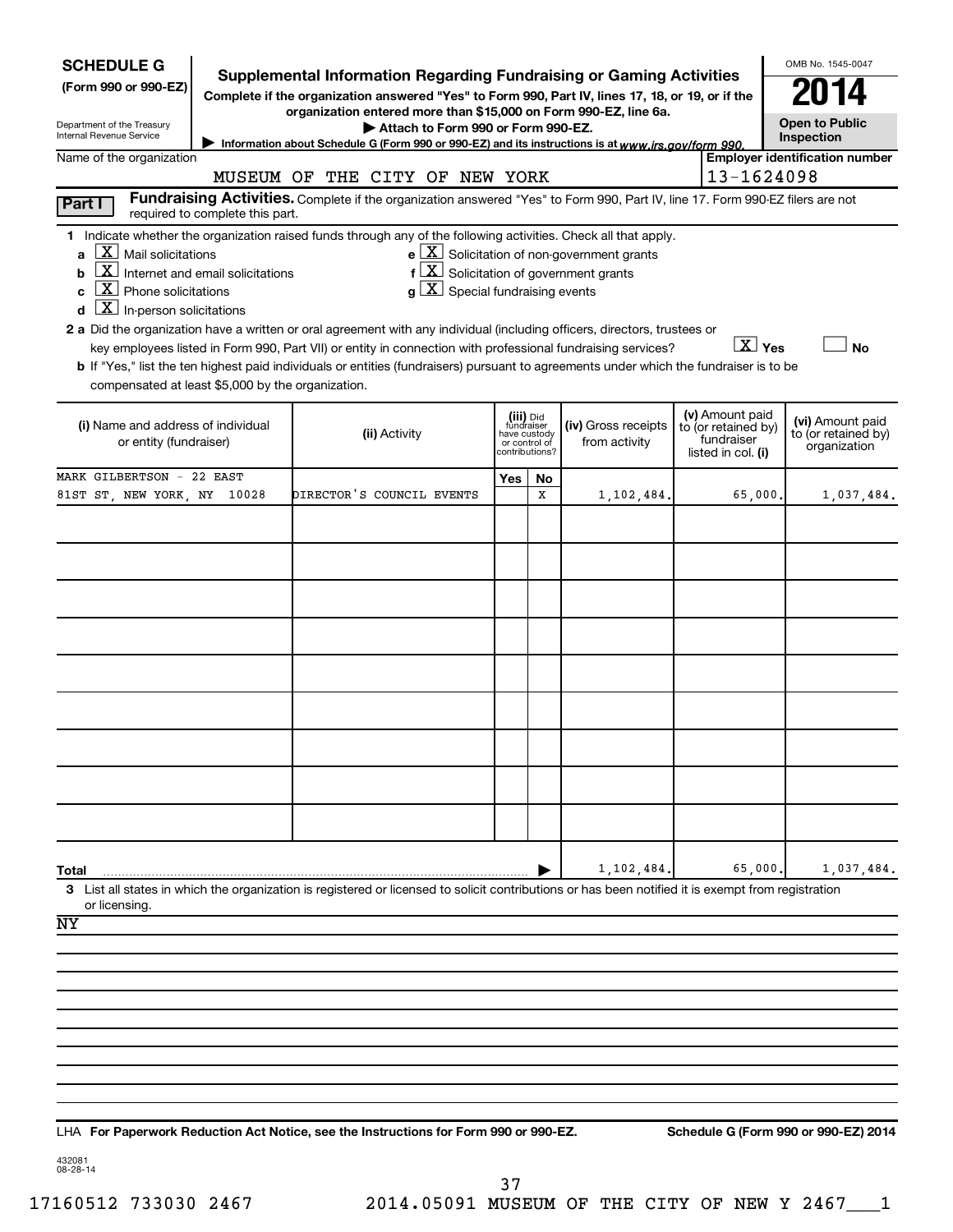Part II | Fundraising Events. Complete if the organization answered "Yes" to Form 990, Part IV, line 18, or reported more than \$15,000

|                 |                                                                                                                      | of fundraising event contributions and gross income on Form 990-EZ, lines 1 and 6b. List events with gross receipts greater than \$5,000. |              |                                                  |                  |                            |  |  |  |  |  |  |
|-----------------|----------------------------------------------------------------------------------------------------------------------|-------------------------------------------------------------------------------------------------------------------------------------------|--------------|--------------------------------------------------|------------------|----------------------------|--|--|--|--|--|--|
|                 |                                                                                                                      |                                                                                                                                           | (a) Event #1 | (b) Event #2                                     | (c) Other events | (d) Total events           |  |  |  |  |  |  |
|                 |                                                                                                                      |                                                                                                                                           | CHAIRMAN'S   |                                                  |                  | (add col. (a) through      |  |  |  |  |  |  |
|                 |                                                                                                                      |                                                                                                                                           | LEADERSHIP   | AWINTER BALL                                     | 4                | col. (c)                   |  |  |  |  |  |  |
|                 |                                                                                                                      |                                                                                                                                           | (event type) | (event type)                                     | (total number)   |                            |  |  |  |  |  |  |
| Revenue         |                                                                                                                      |                                                                                                                                           |              |                                                  |                  |                            |  |  |  |  |  |  |
|                 |                                                                                                                      |                                                                                                                                           | 1,324,930.   | 618,645.                                         | 1,170,107.       | 3, 113, 682.               |  |  |  |  |  |  |
|                 |                                                                                                                      |                                                                                                                                           |              |                                                  |                  |                            |  |  |  |  |  |  |
|                 |                                                                                                                      |                                                                                                                                           | 1,174,680.   | 526,845.                                         | 1,020,957.       | 2,722,482.                 |  |  |  |  |  |  |
|                 | 3                                                                                                                    | Gross income (line 1 minus line 2)                                                                                                        | 150,250.     | 91,800.                                          | 149, 150.        | 391, 200.                  |  |  |  |  |  |  |
|                 |                                                                                                                      |                                                                                                                                           |              |                                                  |                  |                            |  |  |  |  |  |  |
|                 |                                                                                                                      |                                                                                                                                           |              |                                                  |                  |                            |  |  |  |  |  |  |
|                 |                                                                                                                      |                                                                                                                                           |              |                                                  |                  |                            |  |  |  |  |  |  |
|                 | 5                                                                                                                    |                                                                                                                                           |              |                                                  |                  |                            |  |  |  |  |  |  |
|                 |                                                                                                                      |                                                                                                                                           |              |                                                  |                  |                            |  |  |  |  |  |  |
| Expenses        |                                                                                                                      |                                                                                                                                           | 84,821.      | 14,340.                                          | 87,700.          | 186,861.                   |  |  |  |  |  |  |
|                 |                                                                                                                      |                                                                                                                                           |              | 94,726.                                          |                  |                            |  |  |  |  |  |  |
| Direct I        |                                                                                                                      | 7 Food and beverages                                                                                                                      | 63,289.      |                                                  | 106, 139.        | 264,154.                   |  |  |  |  |  |  |
|                 | 8.                                                                                                                   |                                                                                                                                           | 17,350.      | 51, 143.                                         | 81,712.          | 150,205.                   |  |  |  |  |  |  |
|                 | 9                                                                                                                    |                                                                                                                                           | 8,455.       | 6,995.                                           | 11, 169.         | 26,619.                    |  |  |  |  |  |  |
|                 |                                                                                                                      | 10 Direct expense summary. Add lines 4 through 9 in column (d)                                                                            |              |                                                  |                  | 627,839.                   |  |  |  |  |  |  |
|                 |                                                                                                                      | 11 Net income summary. Subtract line 10 from line 3, column (d)                                                                           |              |                                                  |                  | $-236,639.$                |  |  |  |  |  |  |
|                 | Part III<br>Gaming. Complete if the organization answered "Yes" to Form 990, Part IV, line 19, or reported more than |                                                                                                                                           |              |                                                  |                  |                            |  |  |  |  |  |  |
|                 |                                                                                                                      | \$15,000 on Form 990-EZ, line 6a.                                                                                                         |              |                                                  |                  |                            |  |  |  |  |  |  |
|                 |                                                                                                                      |                                                                                                                                           | (a) Bingo    | (b) Pull tabs/instant<br>bingo/progressive bingo | (c) Other gaming | (d) Total gaming (add      |  |  |  |  |  |  |
| Revenue         |                                                                                                                      |                                                                                                                                           |              |                                                  |                  | col. (a) through col. (c)) |  |  |  |  |  |  |
|                 |                                                                                                                      |                                                                                                                                           |              |                                                  |                  |                            |  |  |  |  |  |  |
|                 |                                                                                                                      |                                                                                                                                           |              |                                                  |                  |                            |  |  |  |  |  |  |
|                 |                                                                                                                      |                                                                                                                                           |              |                                                  |                  |                            |  |  |  |  |  |  |
|                 |                                                                                                                      |                                                                                                                                           |              |                                                  |                  |                            |  |  |  |  |  |  |
| Direct Expenses | 3                                                                                                                    |                                                                                                                                           |              |                                                  |                  |                            |  |  |  |  |  |  |
|                 |                                                                                                                      |                                                                                                                                           |              |                                                  |                  |                            |  |  |  |  |  |  |
|                 | 4                                                                                                                    |                                                                                                                                           |              |                                                  |                  |                            |  |  |  |  |  |  |
|                 |                                                                                                                      |                                                                                                                                           |              |                                                  |                  |                            |  |  |  |  |  |  |
|                 | 5                                                                                                                    |                                                                                                                                           | Yes<br>%     | Yes<br>%                                         | Yes              |                            |  |  |  |  |  |  |
|                 |                                                                                                                      | 6 Volunteer labor                                                                                                                         | No           | No                                               | %<br>No          |                            |  |  |  |  |  |  |
|                 |                                                                                                                      |                                                                                                                                           |              |                                                  |                  |                            |  |  |  |  |  |  |
|                 | $\mathbf{7}$                                                                                                         | Direct expense summary. Add lines 2 through 5 in column (d)                                                                               |              |                                                  |                  |                            |  |  |  |  |  |  |
|                 |                                                                                                                      |                                                                                                                                           |              |                                                  |                  |                            |  |  |  |  |  |  |
|                 | 8                                                                                                                    |                                                                                                                                           |              |                                                  |                  |                            |  |  |  |  |  |  |
|                 |                                                                                                                      |                                                                                                                                           |              |                                                  |                  |                            |  |  |  |  |  |  |
|                 |                                                                                                                      | 9 Enter the state(s) in which the organization conducts gaming activities:                                                                |              |                                                  |                  |                            |  |  |  |  |  |  |
|                 |                                                                                                                      |                                                                                                                                           |              |                                                  |                  | Yes<br><b>No</b>           |  |  |  |  |  |  |
|                 |                                                                                                                      |                                                                                                                                           |              |                                                  |                  |                            |  |  |  |  |  |  |
|                 |                                                                                                                      |                                                                                                                                           |              |                                                  |                  |                            |  |  |  |  |  |  |
|                 |                                                                                                                      | 10a Were any of the organization's gaming licenses revoked, suspended or terminated during the tax year?                                  |              |                                                  |                  | Yes<br><b>No</b>           |  |  |  |  |  |  |
|                 |                                                                                                                      | <b>b</b> If "Yes," explain:                                                                                                               |              |                                                  |                  |                            |  |  |  |  |  |  |
|                 |                                                                                                                      |                                                                                                                                           |              |                                                  |                  |                            |  |  |  |  |  |  |
|                 |                                                                                                                      |                                                                                                                                           |              |                                                  |                  |                            |  |  |  |  |  |  |
|                 |                                                                                                                      |                                                                                                                                           |              |                                                  |                  |                            |  |  |  |  |  |  |

432082 08-28-14

**Schedule G (Form 990 or 990-EZ) 2014**

38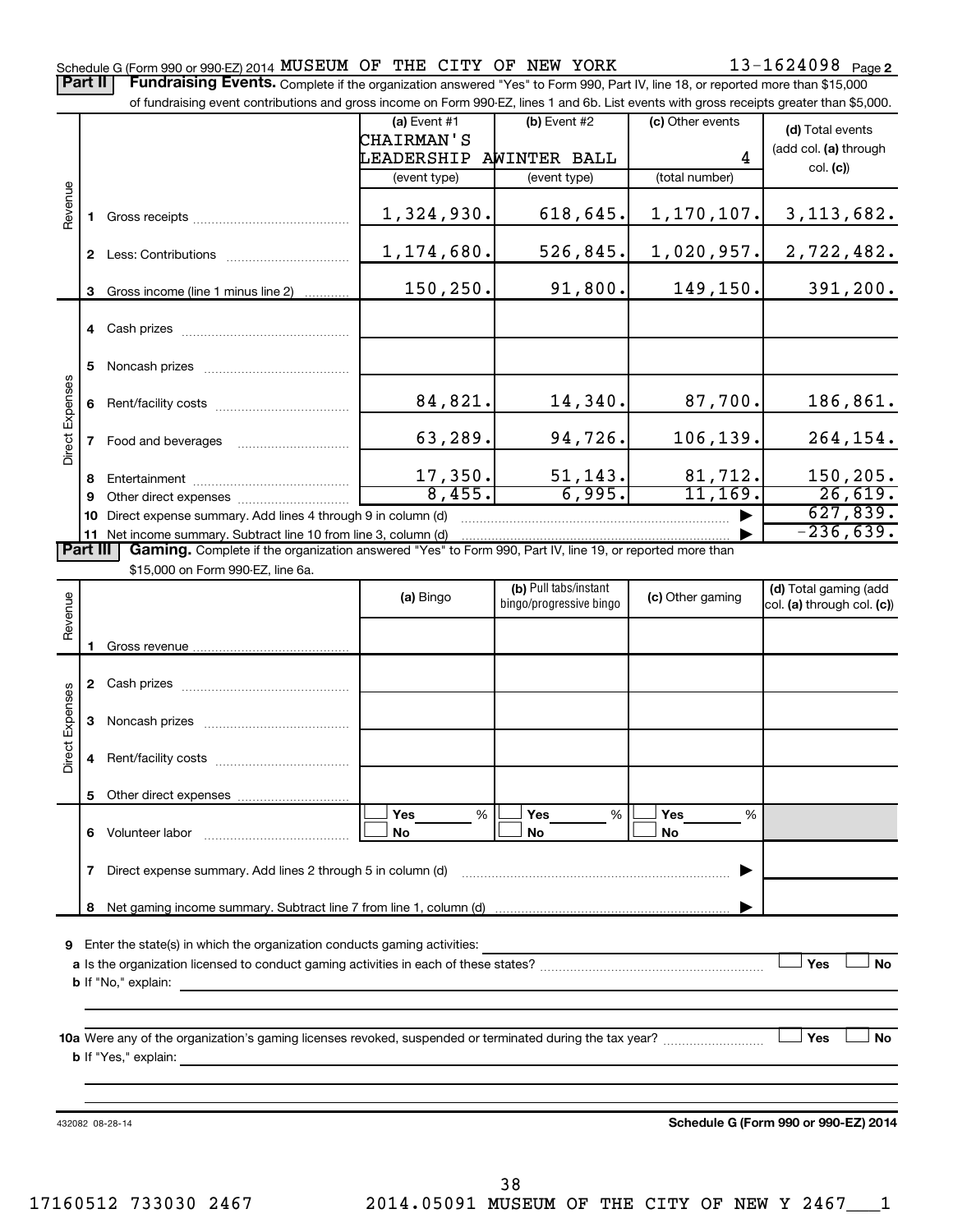| Schedule G (Form 990 or 990-EZ) 2014 MUSEUM OF THE CITY OF NEW YORK                                                                                                                                                 | 13-1624098      |       | Page 3               |
|---------------------------------------------------------------------------------------------------------------------------------------------------------------------------------------------------------------------|-----------------|-------|----------------------|
|                                                                                                                                                                                                                     |                 | ∫ Yes | <b>No</b>            |
| 12 Is the organization a grantor, beneficiary or trustee of a trust or a member of a partnership or other entity formed                                                                                             |                 |       |                      |
|                                                                                                                                                                                                                     |                 | ⊥ Yes | <b>No</b>            |
| 13 Indicate the percentage of gaming activity conducted in:                                                                                                                                                         |                 |       |                      |
|                                                                                                                                                                                                                     |                 |       | %                    |
|                                                                                                                                                                                                                     | 13 <sub>b</sub> |       | $\%$                 |
| 14 Enter the name and address of the person who prepares the organization's gaming/special events books and records:                                                                                                |                 |       |                      |
|                                                                                                                                                                                                                     |                 |       |                      |
| Address ><br><u>and the contract of the contract of the contract of the contract of the contract of the contract of the contract of</u>                                                                             |                 |       |                      |
|                                                                                                                                                                                                                     |                 |       | <b>No</b>            |
|                                                                                                                                                                                                                     |                 |       |                      |
| of gaming revenue retained by the third party $\triangleright$ \$ _________________.                                                                                                                                |                 |       |                      |
| c If "Yes," enter name and address of the third party:                                                                                                                                                              |                 |       |                      |
| Name $\blacktriangleright$ $\frac{1}{\sqrt{1-\frac{1}{2}}\left(1-\frac{1}{2}\right)}$                                                                                                                               |                 |       |                      |
|                                                                                                                                                                                                                     |                 |       |                      |
|                                                                                                                                                                                                                     |                 |       |                      |
| 16 Gaming manager information:                                                                                                                                                                                      |                 |       |                      |
| Name $\triangleright$                                                                                                                                                                                               |                 |       |                      |
| Gaming manager compensation > \$                                                                                                                                                                                    |                 |       |                      |
|                                                                                                                                                                                                                     |                 |       |                      |
|                                                                                                                                                                                                                     |                 |       |                      |
|                                                                                                                                                                                                                     |                 |       |                      |
| Director/officer<br>Employee<br>Independent contractor                                                                                                                                                              |                 |       |                      |
|                                                                                                                                                                                                                     |                 |       |                      |
| <b>17</b> Mandatory distributions:                                                                                                                                                                                  |                 |       |                      |
| a Is the organization required under state law to make charitable distributions from the gaming proceeds to                                                                                                         |                 |       | $\Box$ Yes $\Box$ No |
|                                                                                                                                                                                                                     |                 |       |                      |
| <b>b</b> Enter the amount of distributions required under state law to be distributed to other exempt organizations or spent in the<br>organization's own exempt activities during the tax year $\triangleright$ \$ |                 |       |                      |
| <b>Part IV</b><br>Supplemental Information. Provide the explanations required by Part I, line 2b, columns (iii) and (v), and Part III, lines 9, 9b, 10b, 15b,                                                       |                 |       |                      |
| 15c, 16, and 17b, as applicable. Also provide any additional information (see instructions).                                                                                                                        |                 |       |                      |
|                                                                                                                                                                                                                     |                 |       |                      |
|                                                                                                                                                                                                                     |                 |       |                      |
|                                                                                                                                                                                                                     |                 |       |                      |
|                                                                                                                                                                                                                     |                 |       |                      |
|                                                                                                                                                                                                                     |                 |       |                      |
|                                                                                                                                                                                                                     |                 |       |                      |
|                                                                                                                                                                                                                     |                 |       |                      |
|                                                                                                                                                                                                                     |                 |       |                      |
|                                                                                                                                                                                                                     |                 |       |                      |
|                                                                                                                                                                                                                     |                 |       |                      |
|                                                                                                                                                                                                                     |                 |       |                      |
|                                                                                                                                                                                                                     |                 |       |                      |
| Schedule G (Form 990 or 990-EZ) 2014<br>432083 08-28-14                                                                                                                                                             |                 |       |                      |
| 39                                                                                                                                                                                                                  |                 |       |                      |

17160512 733030 2467 2014.05091 MUSEUM OF THE CITY OF NEW Y 2467\_\_\_1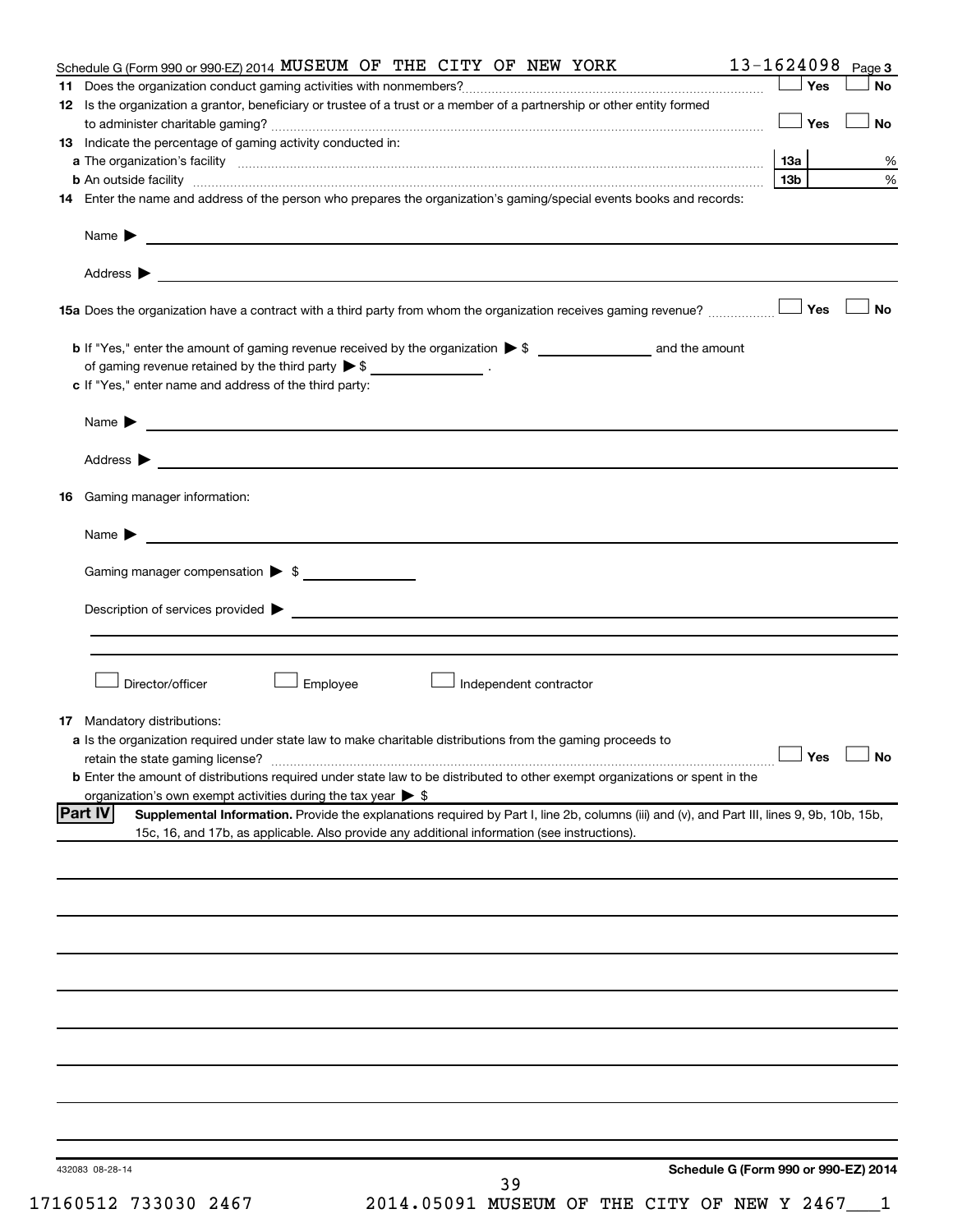| Schedule G (Form 990 or 990-EZ)                       | MUSEUM OF THE CITY OF NEW YORK |  |  |  | $13 - 1624098$ Page 4 |  |
|-------------------------------------------------------|--------------------------------|--|--|--|-----------------------|--|
| <b>Part IV   Supplemental Information (continued)</b> |                                |  |  |  |                       |  |

| 432084<br>05-01-14 | Schedule G (Form 990 or 990-EZ)<br>$40$<br>17160512 733030 2467 2014.05091 MUSEUM OF THE CITY OF NEW Y 2467 1 |
|--------------------|---------------------------------------------------------------------------------------------------------------|
|                    |                                                                                                               |
|                    |                                                                                                               |
|                    |                                                                                                               |
|                    |                                                                                                               |
|                    |                                                                                                               |
|                    |                                                                                                               |
|                    |                                                                                                               |
|                    |                                                                                                               |
|                    |                                                                                                               |
|                    |                                                                                                               |
|                    |                                                                                                               |
|                    |                                                                                                               |
|                    |                                                                                                               |
|                    |                                                                                                               |
|                    |                                                                                                               |
|                    |                                                                                                               |
|                    |                                                                                                               |
|                    |                                                                                                               |
|                    |                                                                                                               |
|                    |                                                                                                               |
|                    |                                                                                                               |
|                    |                                                                                                               |
|                    |                                                                                                               |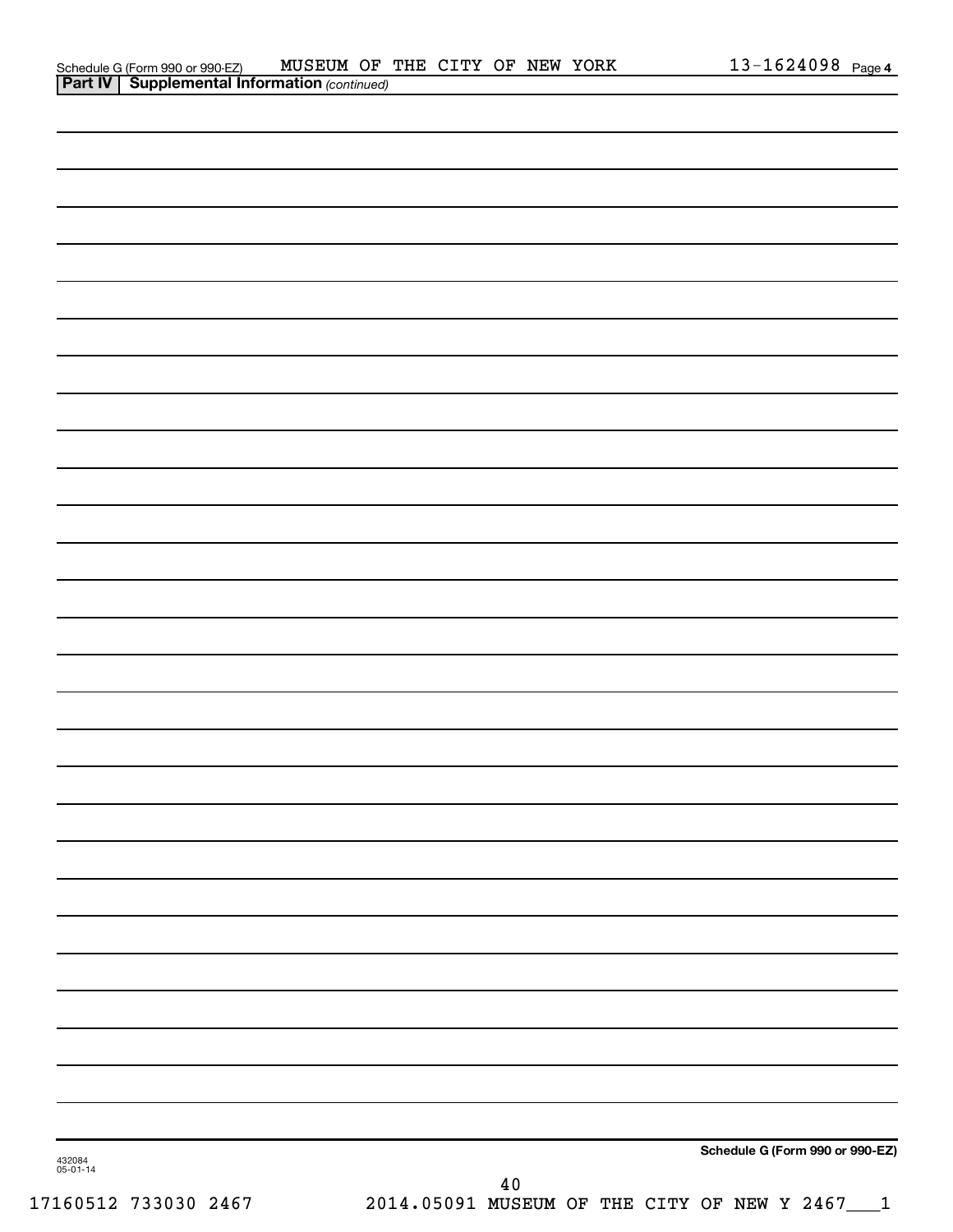|    | <b>SCHEDULE J</b>                                      | <b>Compensation Information</b>                                                                                                                                                                               |                                       | OMB No. 1545-0047          |            |                              |
|----|--------------------------------------------------------|---------------------------------------------------------------------------------------------------------------------------------------------------------------------------------------------------------------|---------------------------------------|----------------------------|------------|------------------------------|
|    | (Form 990)                                             | For certain Officers, Directors, Trustees, Key Employees, and Highest                                                                                                                                         |                                       |                            |            |                              |
|    |                                                        | <b>Compensated Employees</b>                                                                                                                                                                                  |                                       | 2014                       |            |                              |
|    |                                                        | Complete if the organization answered "Yes" on Form 990, Part IV, line 23.<br>Attach to Form 990.                                                                                                             |                                       | <b>Open to Public</b>      |            |                              |
|    | Department of the Treasury<br>Internal Revenue Service | Information about Schedule J (Form 990) and its instructions is at www.irs.gov/form990.                                                                                                                       |                                       | Inspection                 |            |                              |
|    | Name of the organization                               |                                                                                                                                                                                                               | <b>Employer identification number</b> |                            |            |                              |
|    |                                                        | MUSEUM OF THE CITY OF NEW YORK                                                                                                                                                                                |                                       | 13-1624098                 |            |                              |
|    | Part I                                                 | <b>Questions Regarding Compensation</b>                                                                                                                                                                       |                                       |                            |            |                              |
|    |                                                        |                                                                                                                                                                                                               |                                       |                            | <b>Yes</b> | No                           |
| 1a |                                                        | Check the appropriate box(es) if the organization provided any of the following to or for a person listed in Form 990,                                                                                        |                                       |                            |            |                              |
|    |                                                        | Part VII, Section A, line 1a. Complete Part III to provide any relevant information regarding these items.                                                                                                    |                                       |                            |            |                              |
|    | First-class or charter travel                          | Housing allowance or residence for personal use                                                                                                                                                               |                                       |                            |            |                              |
|    | Travel for companions                                  | Payments for business use of personal residence                                                                                                                                                               |                                       |                            |            |                              |
|    |                                                        | Health or social club dues or initiation fees<br>Tax indemnification and gross-up payments                                                                                                                    |                                       |                            |            |                              |
|    |                                                        | Discretionary spending account<br>Personal services (e.g., maid, chauffeur, chef)                                                                                                                             |                                       |                            |            |                              |
|    |                                                        |                                                                                                                                                                                                               |                                       |                            |            |                              |
|    |                                                        | <b>b</b> If any of the boxes on line 1a are checked, did the organization follow a written policy regarding payment or                                                                                        |                                       |                            |            |                              |
|    |                                                        |                                                                                                                                                                                                               |                                       | 1b                         |            |                              |
| 2  |                                                        | Did the organization require substantiation prior to reimbursing or allowing expenses incurred by all directors,                                                                                              |                                       |                            |            |                              |
|    |                                                        |                                                                                                                                                                                                               |                                       | $\mathbf{2}$               |            |                              |
|    |                                                        |                                                                                                                                                                                                               |                                       |                            |            |                              |
| з  |                                                        | Indicate which, if any, of the following the filing organization used to establish the compensation of the organization's                                                                                     |                                       |                            |            |                              |
|    |                                                        | CEO/Executive Director. Check all that apply. Do not check any boxes for methods used by a related organization to                                                                                            |                                       |                            |            |                              |
|    |                                                        | establish compensation of the CEO/Executive Director, but explain in Part III.                                                                                                                                |                                       |                            |            |                              |
|    | Compensation committee                                 | Written employment contract                                                                                                                                                                                   |                                       |                            |            |                              |
|    |                                                        | Compensation survey or study<br>Independent compensation consultant                                                                                                                                           |                                       |                            |            |                              |
|    |                                                        | $ \mathbf{X} $ Approval by the board or compensation committee<br>Form 990 of other organizations                                                                                                             |                                       |                            |            |                              |
|    |                                                        |                                                                                                                                                                                                               |                                       |                            |            |                              |
| 4  |                                                        | During the year, did any person listed in Form 990, Part VII, Section A, line 1a, with respect to the filing                                                                                                  |                                       |                            |            |                              |
|    | organization or a related organization:                |                                                                                                                                                                                                               |                                       |                            |            |                              |
| а  |                                                        | Receive a severance payment or change-of-control payment?                                                                                                                                                     |                                       | 4a                         |            | х<br>$\overline{\textbf{x}}$ |
| b  |                                                        |                                                                                                                                                                                                               |                                       | 4b                         |            | X                            |
| c  |                                                        |                                                                                                                                                                                                               |                                       | 4c                         |            |                              |
|    |                                                        | If "Yes" to any of lines 4a-c, list the persons and provide the applicable amounts for each item in Part III.                                                                                                 |                                       |                            |            |                              |
|    |                                                        |                                                                                                                                                                                                               |                                       |                            |            |                              |
|    |                                                        | Only section 501(c)(3), 501(c)(4), and 501(c)(29) organizations must complete lines 5-9.<br>For persons listed in Form 990, Part VII, Section A, line 1a, did the organization pay or accrue any compensation |                                       |                            |            |                              |
|    |                                                        |                                                                                                                                                                                                               |                                       |                            |            |                              |
|    | contingent on the revenues of:                         |                                                                                                                                                                                                               |                                       | 5a                         |            | x                            |
|    |                                                        |                                                                                                                                                                                                               |                                       | 5b                         |            | X                            |
|    |                                                        | If "Yes" to line 5a or 5b, describe in Part III.                                                                                                                                                              |                                       |                            |            |                              |
| 6. |                                                        | For persons listed in Form 990, Part VII, Section A, line 1a, did the organization pay or accrue any compensation                                                                                             |                                       |                            |            |                              |
|    | contingent on the net earnings of:                     |                                                                                                                                                                                                               |                                       |                            |            |                              |
|    |                                                        |                                                                                                                                                                                                               |                                       | 6a                         |            | х                            |
|    |                                                        |                                                                                                                                                                                                               |                                       | 6b                         |            | X                            |
|    |                                                        | If "Yes" to line 6a or 6b, describe in Part III.                                                                                                                                                              |                                       |                            |            |                              |
|    |                                                        | 7 For persons listed in Form 990, Part VII, Section A, line 1a, did the organization provide any non-fixed payments                                                                                           |                                       |                            |            |                              |
|    |                                                        |                                                                                                                                                                                                               |                                       | 7                          |            | x                            |
| 8  |                                                        | Were any amounts reported in Form 990, Part VII, paid or accrued pursuant to a contract that was subject to the                                                                                               |                                       |                            |            |                              |
|    |                                                        |                                                                                                                                                                                                               |                                       | 8                          |            | x                            |
| 9  |                                                        | If "Yes" to line 8, did the organization also follow the rebuttable presumption procedure described in                                                                                                        |                                       |                            |            |                              |
|    |                                                        |                                                                                                                                                                                                               |                                       | 9                          |            |                              |
|    |                                                        | LHA For Paperwork Reduction Act Notice, see the Instructions for Form 990.                                                                                                                                    |                                       | Schedule J (Form 990) 2014 |            |                              |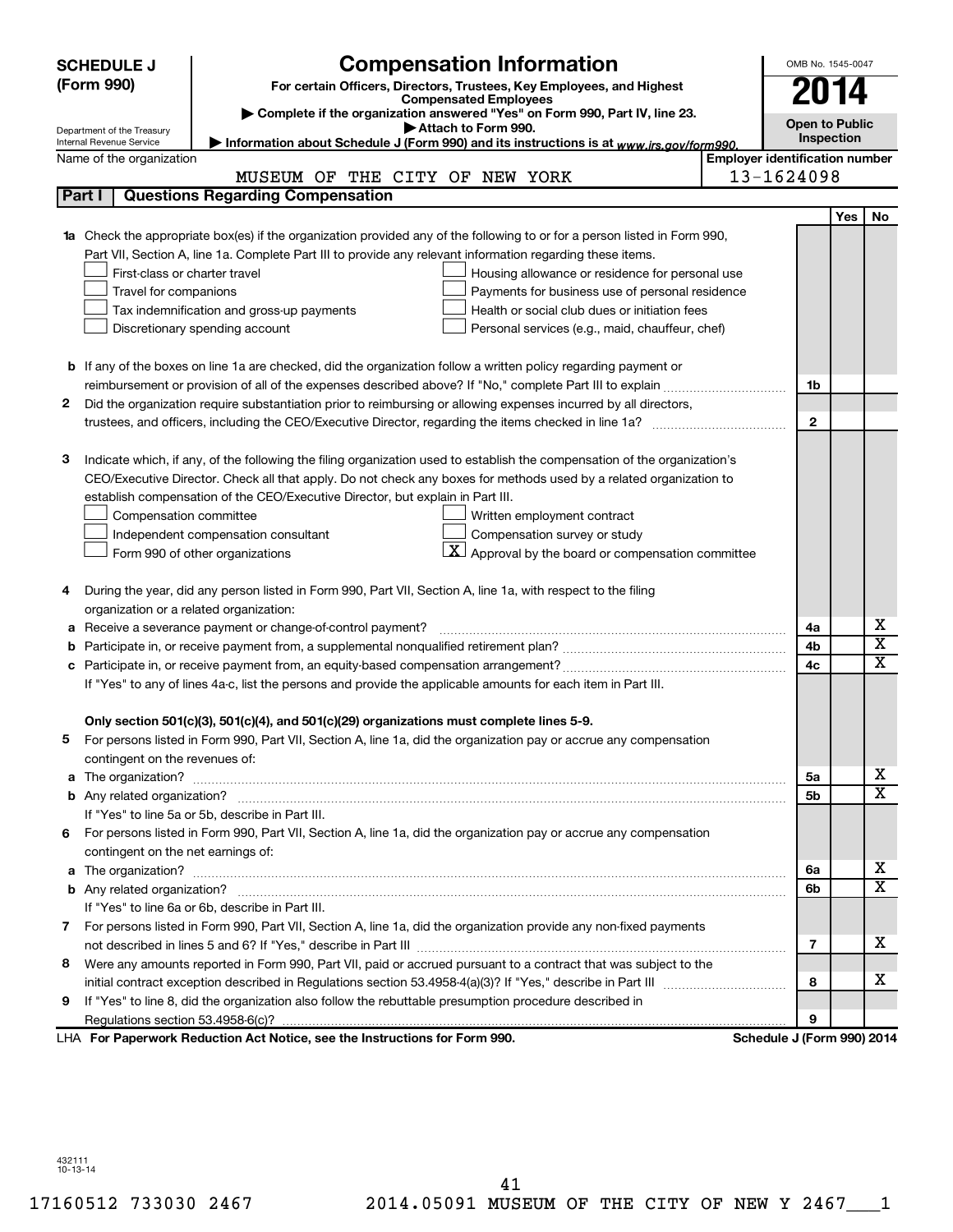#### Part II | Officers, Directors, Trustees, Key Employees, and Highest Compensated Employees. Use duplicate copies if additional space is needed.

For each individual whose compensation must be reported in Schedule J, report compensation from the organization on row (i) and from related organizations, described in the instructions, on row (ii). Do not list any individuals that are not listed on Form 990, Part VII.

Note. The sum of columns (B)(i)-(iii) for each listed individual must equal the total amount of Form 990, Part VII, Section A, line 1a, applicable column (D) and (E) amounts for that individual.

| (A) Name and Title                  |      |                          | (B) Breakdown of W-2 and/or 1099-MISC compensation |                                           | (C) Retirement and<br>other deferred | (D) Nontaxable<br>benefits | (E) Total of columns | (F) Compensation<br>in column (B)         |  |
|-------------------------------------|------|--------------------------|----------------------------------------------------|-------------------------------------------|--------------------------------------|----------------------------|----------------------|-------------------------------------------|--|
|                                     |      | (i) Base<br>compensation | (ii) Bonus &<br>incentive<br>compensation          | (iii) Other<br>reportable<br>compensation | compensation                         |                            | $(B)(i)-(D)$         | reported as deferred<br>in prior Form 990 |  |
| SUSAN HENSHAW JONES<br>(1)          | (i)  | 391,988.                 | $\overline{0}$ .                                   | $\overline{0}$ .                          | 35,279.                              | О.                         | 427, 267.            | $0$ .                                     |  |
| PRESIDENT & DIRECTOR                | (ii) | 0.                       | σ.                                                 | $\overline{0}$ .                          | 0.                                   | 0.                         | $\mathbf{0}$         | $\overline{0}$ .                          |  |
| BRIAN HERRIN (RESIGNED 2/15)<br>(2) | (i)  | 158, 246.                | $\overline{0}$ .                                   | 0.                                        | 14,242.                              | 9,156.                     | 181,644.             | $\overline{0}$ .                          |  |
| CHIEF FINANCIAL OFFICER             | (ii) | 0.                       | $\overline{0}$ .                                   | 0.                                        | 0                                    | 0.                         | 0                    | $\overline{0}$ .                          |  |
| SARAH HENRY<br>(3)                  | (i)  | 207, 204.                | 0.                                                 | 0.                                        | 18,648.                              | 2,789.                     | 228,641.             | $\overline{0}$ .                          |  |
| DEPUTY DIRECTOR AND CHIEF           | (ii) | $\mathbf{0}$ .           | σ.                                                 | 0.                                        | $\overline{0}$ .                     | 0.                         | $\mathbf{0}$         | $\overline{0}$ .                          |  |
| SUSAN MADDEN<br>(4)                 | (i)  | 216,580.                 | σ.                                                 | 0.                                        | 19,492.                              | 13,354.                    | 249, 426.            | $\overline{0}$ .                          |  |
| SVP OF EXTERNAL AFFAIRS             | (ii) | 0.                       | σ.                                                 | $\overline{0}$ .                          | 0.                                   | 0.                         | $\Omega$ .           | $\overline{0}$ .                          |  |
| PATRICIA ZEDALIS<br>(5)             | (i)  | 134,536.                 | $\overline{0}$ .                                   | 0.                                        | 12,108.                              | 12,594.                    | 159,238.             | $\overline{0}$ .                          |  |
| PROJECT MANAGER                     | (ii) | $\overline{0}$ .         | 0.                                                 | 0.                                        | 0.                                   | О.                         | 0.                   | $\overline{0}$ .                          |  |
|                                     | (i)  |                          |                                                    |                                           |                                      |                            |                      |                                           |  |
|                                     | (ii) |                          |                                                    |                                           |                                      |                            |                      |                                           |  |
|                                     | (i)  |                          |                                                    |                                           |                                      |                            |                      |                                           |  |
|                                     | (ii) |                          |                                                    |                                           |                                      |                            |                      |                                           |  |
|                                     | (i)  |                          |                                                    |                                           |                                      |                            |                      |                                           |  |
|                                     | (ii) |                          |                                                    |                                           |                                      |                            |                      |                                           |  |
|                                     | (i)  |                          |                                                    |                                           |                                      |                            |                      |                                           |  |
|                                     | (ii) |                          |                                                    |                                           |                                      |                            |                      |                                           |  |
|                                     | (i)  |                          |                                                    |                                           |                                      |                            |                      |                                           |  |
|                                     | (ii) |                          |                                                    |                                           |                                      |                            |                      |                                           |  |
|                                     | (i)  |                          |                                                    |                                           |                                      |                            |                      |                                           |  |
|                                     | (ii) |                          |                                                    |                                           |                                      |                            |                      |                                           |  |
|                                     | (i)  |                          |                                                    |                                           |                                      |                            |                      |                                           |  |
|                                     | (ii) |                          |                                                    |                                           |                                      |                            |                      |                                           |  |
|                                     | (i)  |                          |                                                    |                                           |                                      |                            |                      |                                           |  |
|                                     | (ii) |                          |                                                    |                                           |                                      |                            |                      |                                           |  |
|                                     | (i)  |                          |                                                    |                                           |                                      |                            |                      |                                           |  |
|                                     | (ii) |                          |                                                    |                                           |                                      |                            |                      |                                           |  |
|                                     | (i)  |                          |                                                    |                                           |                                      |                            |                      |                                           |  |
|                                     | (ii) |                          |                                                    |                                           |                                      |                            |                      |                                           |  |
|                                     | (i)  |                          |                                                    |                                           |                                      |                            |                      |                                           |  |
|                                     | (ii) |                          |                                                    |                                           |                                      |                            |                      |                                           |  |

**Schedule J (Form 990) 2014**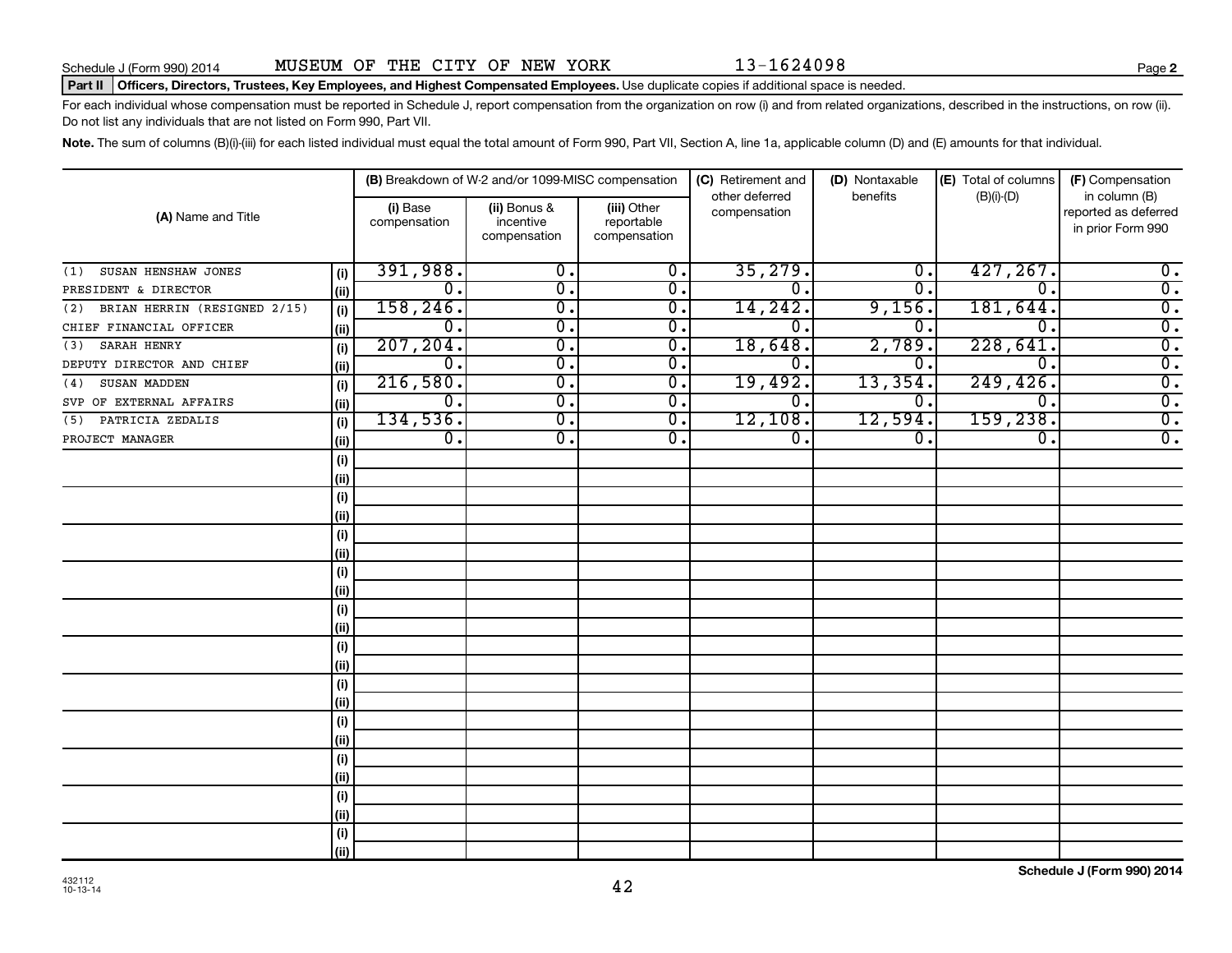#### **Part III Supplemental Information**

Provide the information, explanation, or descriptions required for Part I, lines 1a, 1b, 3, 4a, 4b, 4c, 5a, 5b, 6a, 6b, 7, and 8, and for Part II. Also complete this part for any additional information.

**Schedule J (Form 990) 2014**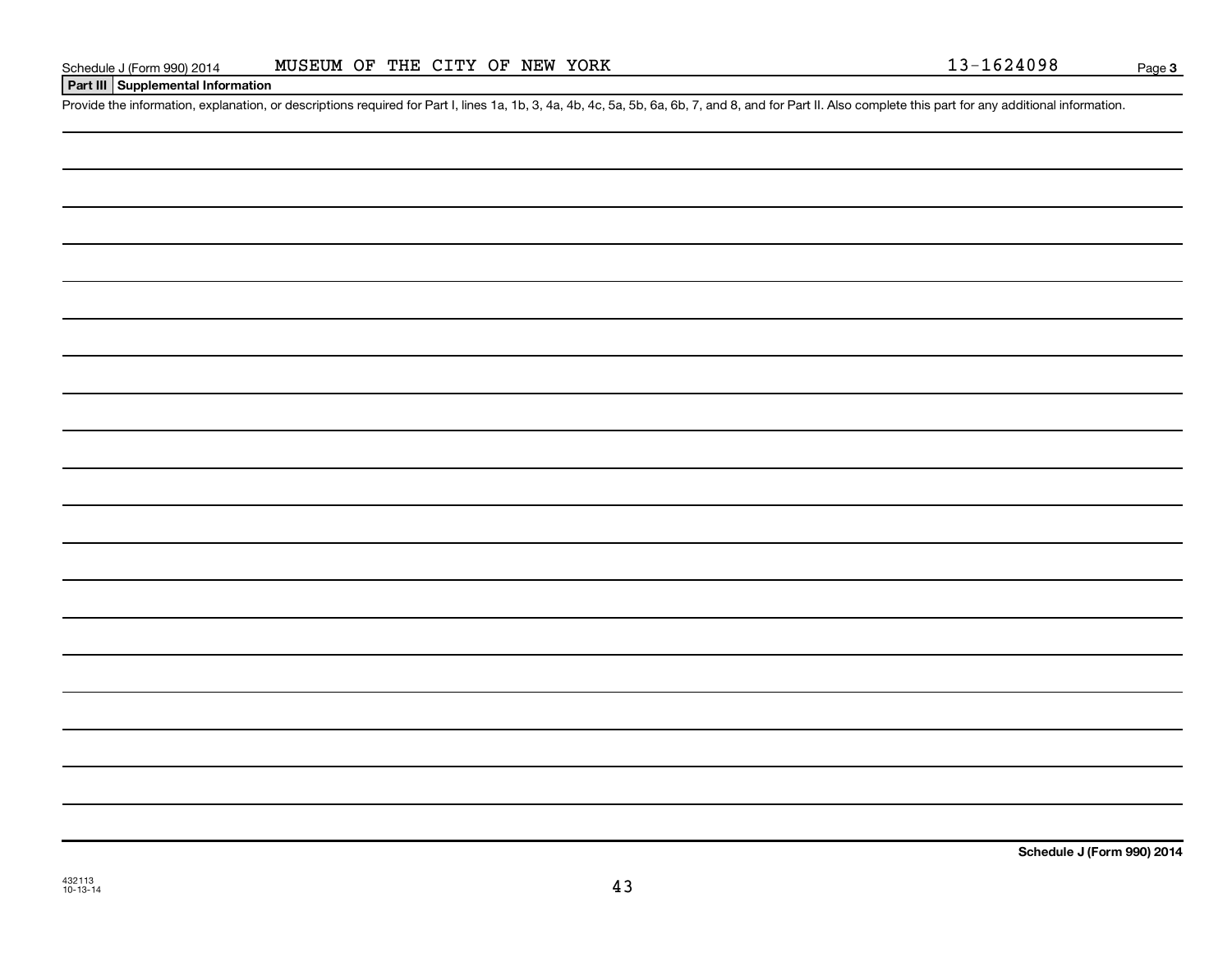| <b>SCHEDULE M</b> |  |
|-------------------|--|
| (Form 990)        |  |

# **Noncash Contributions**

OMB No. 1545-0047

| Department of the Treasury |
|----------------------------|
| Internal Revenue Service   |

◆ Complete if the organizations answered "Yes" on Form 990, Part IV, lines 29 or 30.<br>▶ Complete if the organizations answered "Yes" on Form 990, Part IV, lines 29 or 30. **Attach to Form 990.**  $\blacktriangleright$ 

**Open To Public**

| Name of the organization |  |  |  |
|--------------------------|--|--|--|
|--------------------------|--|--|--|

Information about Schedule M (Form 990) and its instructions is at <sub>www.irs.gov/form990.</sub> Inspection ■ Information about Schedule M (Form 990) and its instructions is at <sub>www.irs.*gov/form990.*<br>Employer identification number |<br>Figure identification number |</sub>

#### **Part I Types of Property** MUSEUM OF THE CITY OF NEW YORK  $\vert$  13-1624098

|    |                                                                                                                                                                           | (a)<br>Check if         | (b)<br>Number of | (c)<br>Noncash contribution                                           | (d)<br>Method of determining |            |     |    |
|----|---------------------------------------------------------------------------------------------------------------------------------------------------------------------------|-------------------------|------------------|-----------------------------------------------------------------------|------------------------------|------------|-----|----|
|    |                                                                                                                                                                           | applicable              | contributions or | amounts reported on<br>items contributed Form 990, Part VIII, line 1g | noncash contribution amounts |            |     |    |
| 1. |                                                                                                                                                                           |                         |                  |                                                                       |                              |            |     |    |
| 2  |                                                                                                                                                                           |                         |                  |                                                                       |                              |            |     |    |
| З  |                                                                                                                                                                           |                         |                  |                                                                       |                              |            |     |    |
| 4  |                                                                                                                                                                           |                         |                  |                                                                       |                              |            |     |    |
| 5  | Clothing and household goods                                                                                                                                              |                         |                  |                                                                       |                              |            |     |    |
| 6  |                                                                                                                                                                           |                         |                  |                                                                       |                              |            |     |    |
| 7  |                                                                                                                                                                           |                         |                  |                                                                       |                              |            |     |    |
| 8  |                                                                                                                                                                           |                         |                  |                                                                       |                              |            |     |    |
| 9  | Securities - Publicly traded                                                                                                                                              | $\overline{\textbf{x}}$ | 11               | 2,566,396.                                                            | <b>FMV</b>                   |            |     |    |
| 10 | Securities - Closely held stock                                                                                                                                           |                         |                  |                                                                       |                              |            |     |    |
| 11 | Securities - Partnership, LLC, or                                                                                                                                         |                         |                  |                                                                       |                              |            |     |    |
|    | trust interests                                                                                                                                                           |                         |                  |                                                                       |                              |            |     |    |
| 12 | Securities - Miscellaneous                                                                                                                                                |                         |                  |                                                                       |                              |            |     |    |
| 13 | Qualified conservation contribution -                                                                                                                                     |                         |                  |                                                                       |                              |            |     |    |
|    | Historic structures                                                                                                                                                       |                         |                  |                                                                       |                              |            |     |    |
| 14 | Qualified conservation contribution - Other                                                                                                                               |                         |                  |                                                                       |                              |            |     |    |
| 15 | Real estate - Residential                                                                                                                                                 |                         |                  |                                                                       |                              |            |     |    |
| 16 | Real estate - Commercial                                                                                                                                                  |                         |                  |                                                                       |                              |            |     |    |
| 17 |                                                                                                                                                                           |                         |                  |                                                                       |                              |            |     |    |
| 18 |                                                                                                                                                                           |                         |                  |                                                                       |                              |            |     |    |
| 19 |                                                                                                                                                                           |                         |                  |                                                                       |                              |            |     |    |
| 20 | Drugs and medical supplies                                                                                                                                                |                         |                  |                                                                       |                              |            |     |    |
| 21 |                                                                                                                                                                           |                         |                  |                                                                       |                              |            |     |    |
| 22 |                                                                                                                                                                           |                         |                  |                                                                       |                              |            |     |    |
| 23 |                                                                                                                                                                           |                         |                  |                                                                       |                              |            |     |    |
| 24 | Archeological artifacts                                                                                                                                                   | $\overline{\text{x}}$   | 17               |                                                                       | COST OF THE ITEMS            |            |     |    |
| 25 | Other $\blacktriangleright$ (ITEMS FOR SPE)                                                                                                                               |                         |                  | 81,580.                                                               |                              |            |     |    |
| 26 | Other $\blacktriangleright$<br>$\left(\begin{array}{ccc}\n&\n&\n\end{array}\right)$                                                                                       |                         |                  |                                                                       |                              |            |     |    |
| 27 | Other $\blacktriangleright$                                                                                                                                               |                         |                  |                                                                       |                              |            |     |    |
| 28 | Other                                                                                                                                                                     |                         |                  |                                                                       |                              |            |     |    |
| 29 | Number of Forms 8283 received by the organization during the tax year for contributions<br>for which the organization completed Form 8283, Part IV, Donee Acknowledgement |                         |                  | 29                                                                    |                              |            |     |    |
|    |                                                                                                                                                                           |                         |                  |                                                                       |                              |            | Yes | No |
|    | 30a During the year, did the organization receive by contribution any property reported in Part I, lines 1 through 28, that it                                            |                         |                  |                                                                       |                              |            |     |    |
|    | must hold for at least three years from the date of the initial contribution, and which is not required to be used for                                                    |                         |                  |                                                                       |                              |            |     |    |
|    |                                                                                                                                                                           |                         |                  |                                                                       |                              | <b>30a</b> |     | х  |
|    | <b>b</b> If "Yes," describe the arrangement in Part II.                                                                                                                   |                         |                  |                                                                       |                              |            |     |    |
| 31 | Does the organization have a gift acceptance policy that requires the review of any non-standard contributions?                                                           |                         |                  |                                                                       |                              | 31         |     | х  |
|    | 32a Does the organization hire or use third parties or related organizations to solicit, process, or sell noncash                                                         |                         |                  |                                                                       |                              |            |     |    |
|    | contributions?                                                                                                                                                            |                         |                  |                                                                       |                              | 32a        |     | х  |
|    | <b>b</b> If "Yes," describe in Part II.                                                                                                                                   |                         |                  |                                                                       |                              |            |     |    |
| 33 | If the organization did not report an amount in column (c) for a type of property for which column (a) is checked,                                                        |                         |                  |                                                                       |                              |            |     |    |
|    | describe in Part II.                                                                                                                                                      |                         |                  |                                                                       |                              |            |     |    |

**For Paperwork Reduction Act Notice, see the Instructions for Form 990. Schedule M (Form 990) (2014)** LHA

432141 08-12-14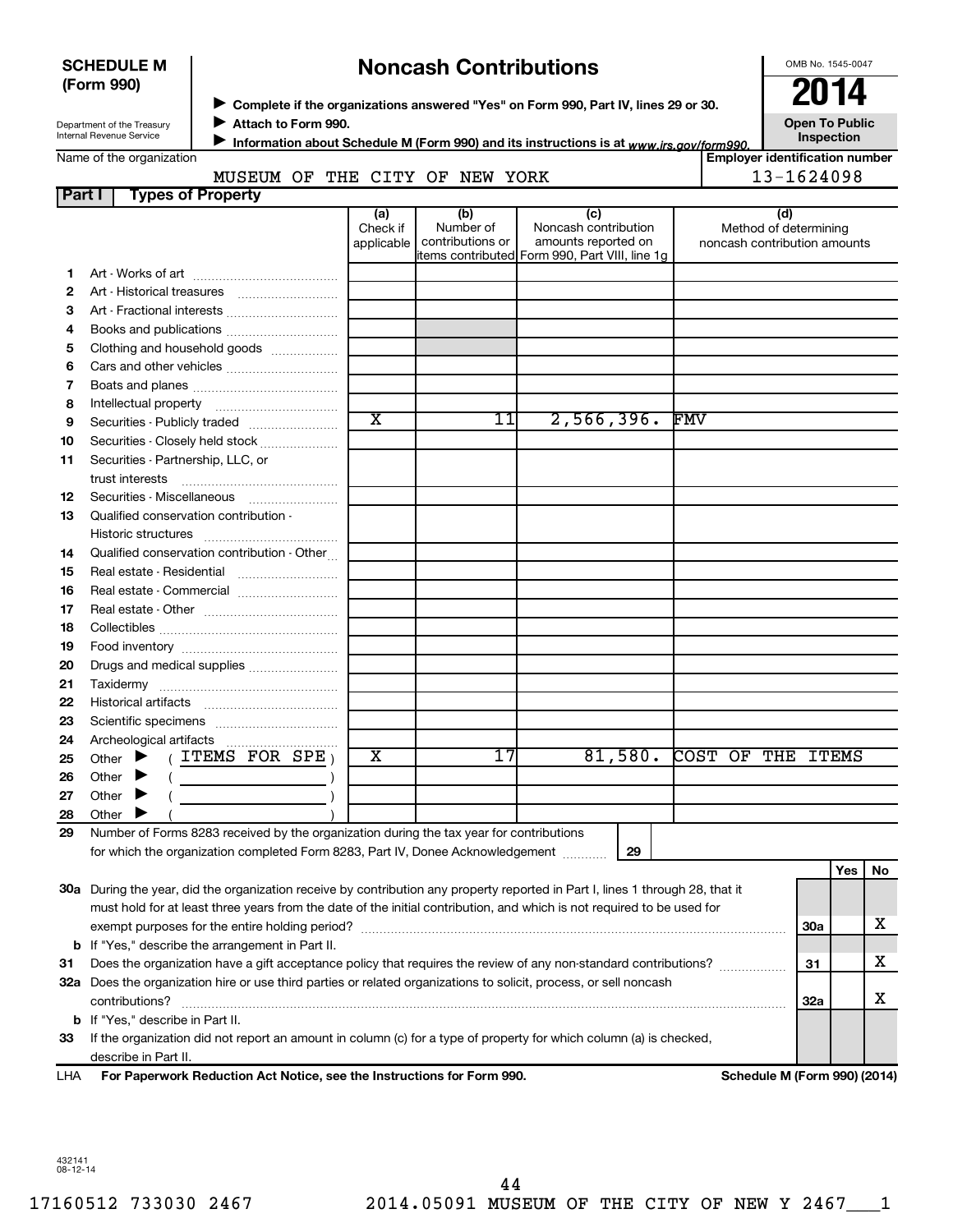|  | Schedule M (Form 990) (2014) MUSEUM OF THE CITY OF NEW YORK |  |  |  |  |  |  |  | 13-1624098 | Page |  |
|--|-------------------------------------------------------------|--|--|--|--|--|--|--|------------|------|--|
|--|-------------------------------------------------------------|--|--|--|--|--|--|--|------------|------|--|

Part II | Supplemental Information. Provide the information required by Part I, lines 30b, 32b, and 33, and whether the organization is reporting in Part I, column (b), the number of contributions, the number of items received, or a combination of both. Also complete this part for any additional information.

SCHEDULE M, PART I, COLUMN (B):

#### THE MUSEUM IS REPORTING THE NUMBER OF CONTRIBUTORS

**Schedule M (Form 990) (2014)**

432142 08-12-14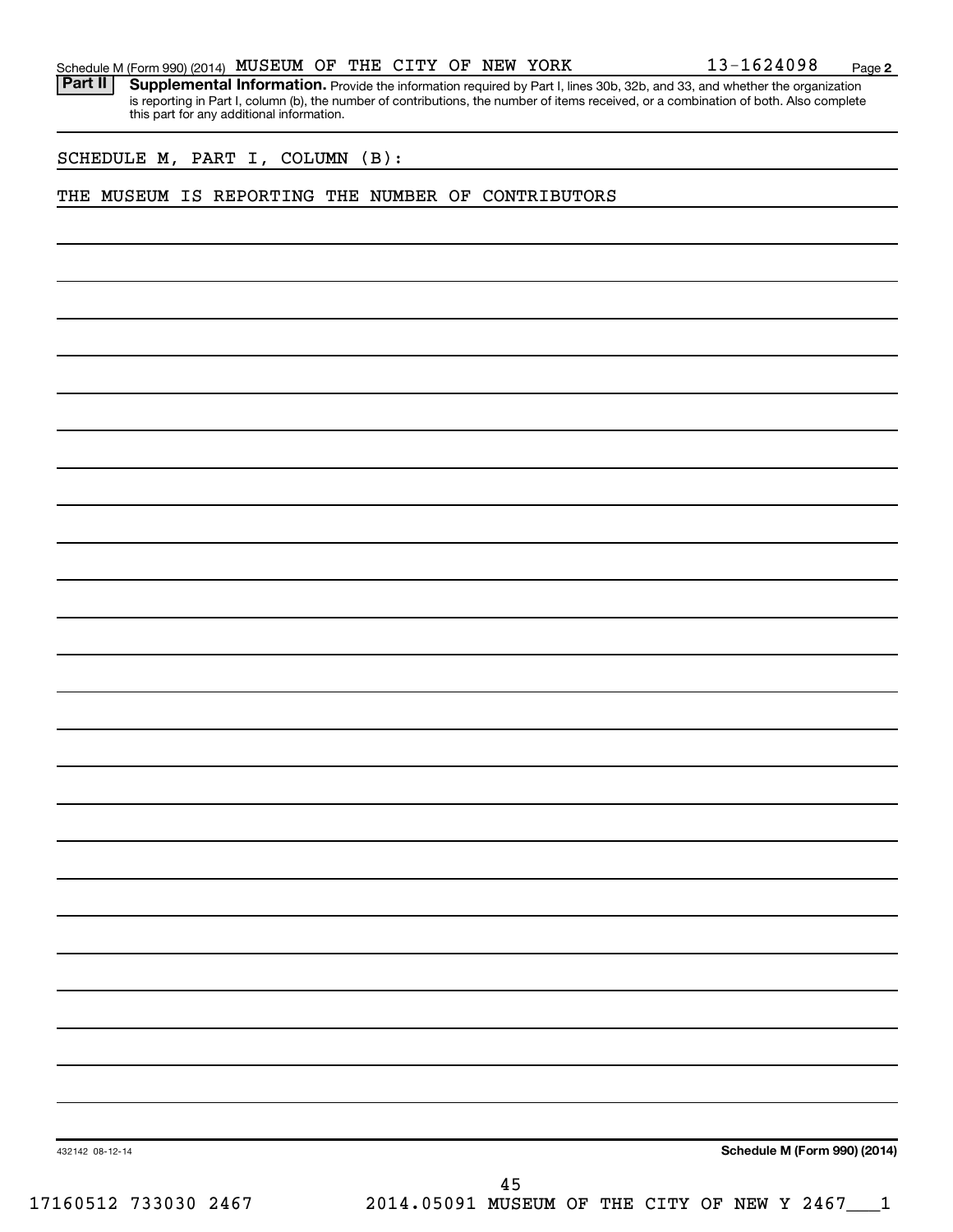| <b>SCHEDULE O</b><br>(Form 990 or 990-EZ)<br>Department of the Treasury<br>Internal Revenue Service              | Supplemental Information to Form 990 or 990-EZ<br>Complete to provide information for responses to specific questions on<br>Form 990 or 990-EZ or to provide any additional information.<br>Attach to Form 990 or 990-EZ.<br>Information about Schedule O (Form 990 or 990-EZ) and its instructions is at www.irs.gov/form990. | OMB No. 1545-0047<br><b>Open to Public</b><br>Inspection |
|------------------------------------------------------------------------------------------------------------------|--------------------------------------------------------------------------------------------------------------------------------------------------------------------------------------------------------------------------------------------------------------------------------------------------------------------------------|----------------------------------------------------------|
| Name of the organization                                                                                         | MUSEUM OF THE CITY OF NEW YORK                                                                                                                                                                                                                                                                                                 | <b>Employer identification number</b><br>13-1624098      |
| FORM 990, PART I, LINE 1, DESCRIPTION OF ORGANIZATION MISSION:                                                   |                                                                                                                                                                                                                                                                                                                                |                                                          |
| THE MUSEUM OF THE CITY OF NEW YORK CELEBRATES AND INTERPRETS THE CITY,                                           |                                                                                                                                                                                                                                                                                                                                |                                                          |
| EDUCATING THE PUBLIC ABOUT ITS DISTINCTIVE CHARACTER, ESPECIALLY ITS                                             |                                                                                                                                                                                                                                                                                                                                |                                                          |
| HERITAGE OF DIVERSITY, OPPORTUNITY, AND PERPETUAL TRANSFORMATION.                                                |                                                                                                                                                                                                                                                                                                                                |                                                          |
| FOUNDED IN 1923 AS A PRIVATE, NONPROFIT CORPORATION, THE MUSEUM                                                  |                                                                                                                                                                                                                                                                                                                                |                                                          |
| CONNECTS THE PAST, PRESENT, AND FUTURE OF NEW YORK CITY. IT SERVES THE                                           |                                                                                                                                                                                                                                                                                                                                |                                                          |
| PEOPLE OF NEW YORK AND VISITORS FROM AROUND THE WORLD THROUGH                                                    |                                                                                                                                                                                                                                                                                                                                |                                                          |
| EXHIBITIONS, SCHOOL AND PUBLIC PROGRAMS, PUBLICATIONS, AND COLLECTIONS.                                          |                                                                                                                                                                                                                                                                                                                                |                                                          |
|                                                                                                                  |                                                                                                                                                                                                                                                                                                                                |                                                          |
| FORM 990, PART III, LINE 1, DESCRIPTION OF ORGANIZATION MISSION:                                                 |                                                                                                                                                                                                                                                                                                                                |                                                          |
| THE MUSEUM OF THE CITY OF NEW YORK CELEBRATES AND INTERPRETS THE CITY,                                           |                                                                                                                                                                                                                                                                                                                                |                                                          |
| EDUCATING THE PUBLIC ABOUT ITS DISTINCTIVE CHARACTER, ESPECIALLY ITS                                             |                                                                                                                                                                                                                                                                                                                                |                                                          |
| HERITAGE OF DIVERSITY, OPPORTUNITY, AND PERPETUAL TRANSFORMATION.                                                |                                                                                                                                                                                                                                                                                                                                |                                                          |
| FOUNDED IN 1923 AS A PRIVATE, NONPROFIT CORPORATION, THE MUSEUM                                                  |                                                                                                                                                                                                                                                                                                                                |                                                          |
| CONNECTS THE PAST, PRESENT, AND FUTURE OF NEW YORK CITY. IT SERVES THE                                           |                                                                                                                                                                                                                                                                                                                                |                                                          |
| PEOPLE OF NEW YORK AND VISITORS FROM AROUND THE WORLD THROUGH                                                    |                                                                                                                                                                                                                                                                                                                                |                                                          |
| EXHIBITIONS, SCHOOL AND PUBLIC PROGRAMS, PUBLICATIONS, AND COLLECTIONS.                                          |                                                                                                                                                                                                                                                                                                                                |                                                          |
|                                                                                                                  |                                                                                                                                                                                                                                                                                                                                |                                                          |
| FORM 990, PART III, LINE 4A, PROGRAM SERVICE ACCOMPLISHMENTS:                                                    |                                                                                                                                                                                                                                                                                                                                |                                                          |
| THE EXHIBITION'S LAVISH DISPLAY INCLUDES COSTUMES, JEWELRY, PORTRAITS,                                           |                                                                                                                                                                                                                                                                                                                                |                                                          |
| SILVER OBJECTS, WOMEN'S AND MEN'S ACCESSORIES, AND DECORATIVE                                                    |                                                                                                                                                                                                                                                                                                                                |                                                          |
| FURNISHINGS, ALL CREATED BETWEEN THE MID-1870S AND EARLY 20TH CENTURY.                                           |                                                                                                                                                                                                                                                                                                                                |                                                          |
| GILDED NEW YORK DEPICTS AN ERA WHEN THE NEW AMERICAN ARISTOCRACY                                                 |                                                                                                                                                                                                                                                                                                                                |                                                          |
| DISPLAYED ITS WEALTH IN STORIED BALLS IN FIFTH AVENUE MANSIONS AND                                               |                                                                                                                                                                                                                                                                                                                                |                                                          |
| HOTELS, SHOWN IN DIGITIZED VINTAGE PHOTOGRAPHS PRESENTED ON MONITORS                                             |                                                                                                                                                                                                                                                                                                                                |                                                          |
| OUTSIDE THE GALLERY. DURING THESE YEARS, THE UNITED STATES-AND ITS                                               |                                                                                                                                                                                                                                                                                                                                |                                                          |
| LHA For Paperwork Reduction Act Notice, see the Instructions for Form 990 or 990-EZ.<br>432211<br>$08 - 27 - 14$ |                                                                                                                                                                                                                                                                                                                                | Schedule O (Form 990 or 990-EZ) (2014)                   |
|                                                                                                                  | 46                                                                                                                                                                                                                                                                                                                             |                                                          |

17160512 733030 2467 2014.05091 MUSEUM OF THE CITY OF NEW Y 2467\_\_\_1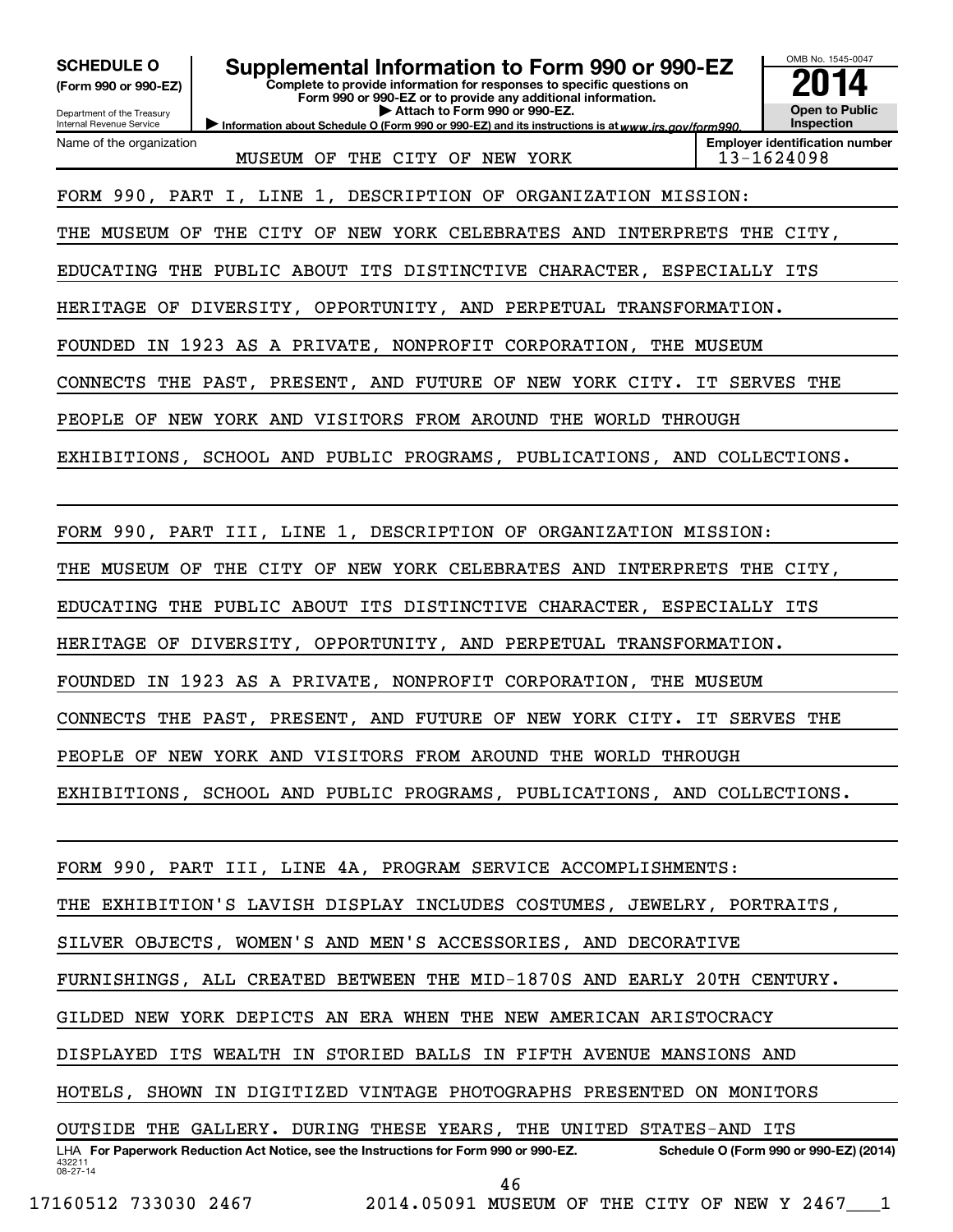| Schedule O (Form 990 or 990-EZ) (2014)                                 | Page 2                                              |
|------------------------------------------------------------------------|-----------------------------------------------------|
| Name of the organization<br>MUSEUM OF THE CITY OF<br>NEW YORK          | <b>Employer identification number</b><br>13-1624098 |
| CULTURAL CAPITAL, NEW YORK CITY-ACHIEVED A NEW LEVEL OF SOPHISTICATION |                                                     |
| IN PAINTING, SCULPTURE, ARCHITECTURE, AND THE DECORATIVE ARTS,         | ENABLING                                            |
| THE NATION TO COMPETE FOR THE FIRST TIME ON A WORLD STAGE.             |                                                     |

THE TIFFANY & CO. FOUNDATION GALLERY AND THE INSTALLATION OF GILDED NEW YORK WERE DESIGNED BY NEW YORK-BASED WILLIAM T. GEORGIS ARCHITECTS. THE GALLERY'S DESIGN AND CONSTRUCTION WERE MADE POSSIBLE THROUGH A GRANT FROM THE TIFFANY & CO. FOUNDATION. GILDED NEW YORK WAS ORGANIZED BY DONALD ALBRECHT, CURATOR OF ARCHITECTURE AND DESIGN; INDEPENDENT CURATOR JEANNINE FALINO; AND PHYLLIS MAGIDSON, CURATOR OF COSTUMES AND TEXTILES.

432212 08-27-14 **Schedule O (Form 990 or 990-EZ) (2014)** ACTIVIST NEW YORK (MAY 4, 2012 - ONGOING) ACTIVIST NEW YORK IS THE INAUGURAL EXHIBITION IN THE PUFFIN FOUNDATION GALLERY. THIS ONGOING INSTALLATION EXPLORES THE DRAMA OF SOCIAL ACTIVISM IN NEW YORK CITY FROM THE 17TH CENTURY TO THE PRESENT IN A CONTINUALLY CHANGING SERIES OF CASE STUDIES AND OBJECTS. DURING THE BIENNIAL PERIOD, A NEW MODULE WAS ADDED ON ACTIVIST LITERATURE OF THE 1930S. VISITORS ARE ENCOURAGED TO HELP KEEP THE EXHIBITION UP TO DATE BY SUBMITTING THEIR OWN ACCOUNTS AND IMAGES OF ACTIVISM IN THE CITY TODAY. GENEROUS SUPPORT FROM THE PUFFIN FOUNDATION HAS PROVIDED FOR A DEDICATED PUFFIN CURATOR OF SOCIAL ACTIVISM AT THE CITY MUSEUM. EXHIBTIONS OPENED IN FY2015: MAC CONNER: A NEW YORK LIFE (SEPT 10, 2014 - FEB 1, 2015) MCCAULEY ("MAC") CONNER (BORN 1913) GREW UP ADMIRING THE NORMAN ROCKWELL MAGAZINE COVERS IN HIS FATHER'S GENERAL STORE. HE ARRIVED IN NEW YORK AS A YOUNG MAN TO WORK ON WARTIME NAVY PUBLICATIONS AND STAYED ON TO MAKE A CAREER IN THE CITY'S VIBRANT PUBLISHING INDUSTRY. MAC 17160512 733030 2467 2014.05091 MUSEUM OF THE CITY OF NEW Y 2467\_\_\_1 47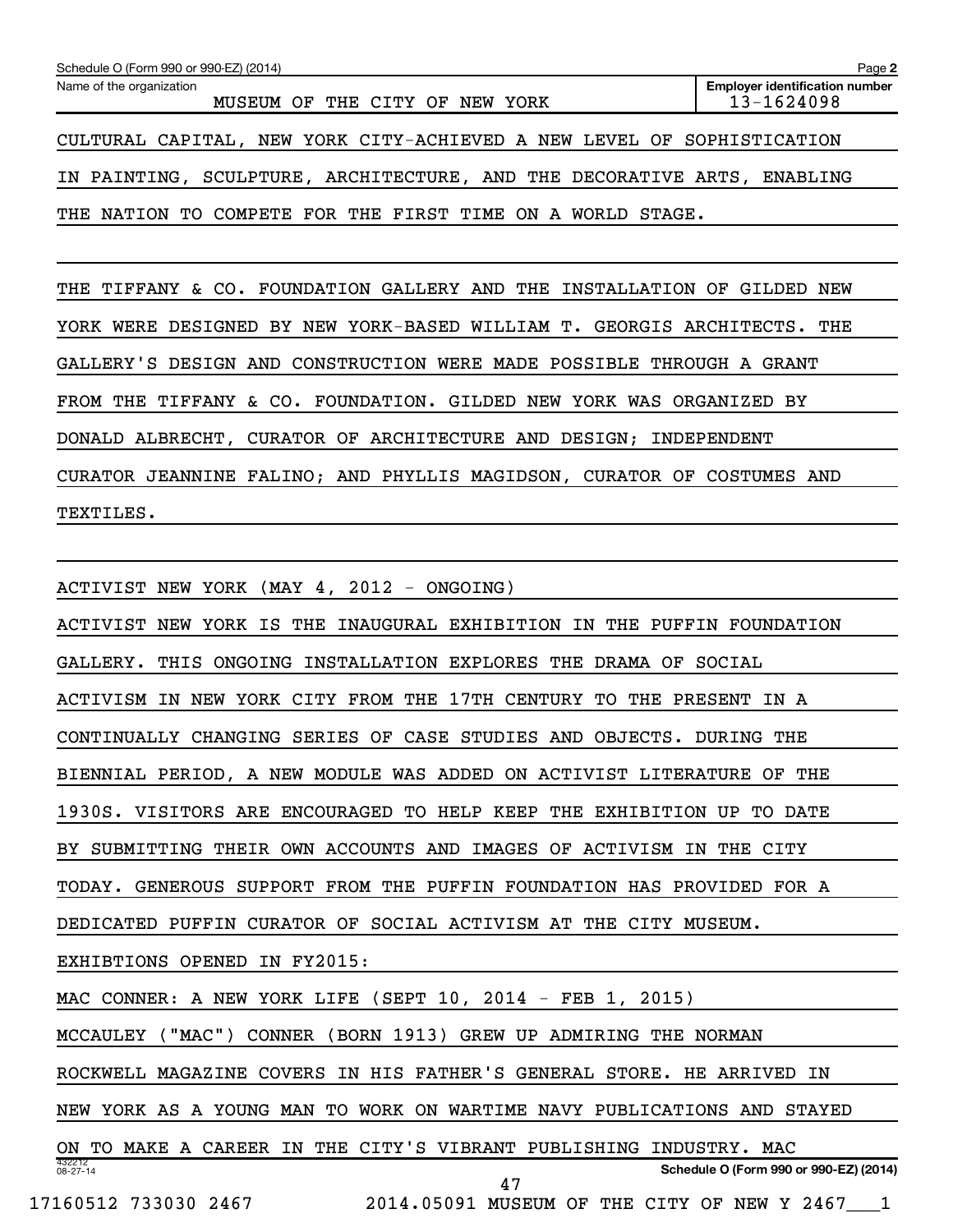| Schedule O (Form 990 or 990-EZ) (2014)                                  | Page 2                                              |
|-------------------------------------------------------------------------|-----------------------------------------------------|
| Name of the organization<br>MUSEUM OF THE CITY OF NEW YORK              | <b>Employer identification number</b><br>13-1624098 |
| CONNER: A NEW YORK LIFE PRESENTED NEARLY 100 OF CONNER'S HAND-PAINTED   |                                                     |
| ILLUSTRATIONS FOR ADVERTISING CAMPAIGNS AND WOMEN'S MAGAZINES LIKE      |                                                     |
| REDBOOK AND MCCALL'S, MADE DURING THE YEARS AFTER WORLD WAR II WHEN     |                                                     |
| COMMERCIAL ARTISTS HELPED TO REDEFINE AMERICAN STYLE AND CULTURE. THE   |                                                     |
| EXHIBITION WAS CURATED BY SARAH HENRY, DEPUTY DIRECTOR AND CHIEF        |                                                     |
| CURATOR, WITH DOUGLAS P. DOWD AND TERRY BROWN AND DESIGNED BY STUDIO    |                                                     |
| JOSEPH, AND WAS CO-SPONSORED BY THE MODERN GRAPHIC HISTORY LIBRARY AT   |                                                     |
| WASHINGTON UNIVERSITY IN ST. LOUIS AND THE ROCKWELL CENTER FOR AMERICAN |                                                     |
| VISUAL STUDIES. FOLLOWING ITS RUN AT THE MUSEUM OF THE CITY OF NEW      |                                                     |
| YORK, THE EXHIBITION TRAVELED TO THE HOUSE OF ILLUSTRATION IN LONDON,   |                                                     |
| ENGLAND, AND IT WILL BE PRESENTED AT THE DELAWARE ART MUSEUM IN 2017.   |                                                     |
|                                                                         |                                                     |
| JEFF CHIEN-HSING LIAO'S NEW YORK: ASSEMBLED REALITIES (OCT 15, 2014 -   |                                                     |
| MARCH 15, 2015)                                                         |                                                     |
| ASSEMBLED REALTITES FEATURED MORE THAN 40 WORKS, SOME UP TO 6 FEET IN   |                                                     |
| LENGTH, BY TAIWANESE ARTIST JEFF CHIEN-HSING LIAO, WHO CAME TO NEW YORK |                                                     |
| CITY AT THE AGE OF 18 TO STUDY PHOTOGRAPHY. PUSHING THE BOUNDARIES OF   |                                                     |
| TRADITIONAL DOCUMENTARY PHOTOGRAPHY, LIAO (B. 1977) CREATES HIS         |                                                     |
| PANORAMAS BY COMBINING MULTIPLE EXPOSURES OF THE SAME LOCATION TAKEN    |                                                     |
| OVER THE COURSE OF SEVERAL HOURS. THE RESULTING COMPOSITE PHOTOGRAPHS   |                                                     |
| ARE OFTEN FANTASTICAL; COMPLEX, HYPER-REAL VIEWS THAT NO SINGLE SHOT-OR |                                                     |
| THE EYE-COULD CAPTURE. LIAO HAS SPENT THE PAST DECADE HONING HIS        |                                                     |
| DISTINCTIVE STYLE, MAKING IMAGES OF HIS ADOPTED CITY FROM THE GRAND     |                                                     |
| CONCOURSE TO CONEY ISLAND, THE OLD SHEA STADIUM TO THE 72ND STREET      |                                                     |
| SUBWAY. THE EXHIBITION WAS DEVELOPED BY SEAN CORORAN, CURATOR OF PRINTS |                                                     |
| AND PHOTOGRAPHS, AND DESIGNED BY PURE+APPLIED.                          |                                                     |

| THE                      | JEFFERSON LETTERS    |  | $(OCT 30, 2014 -$ | JAN    | 2015 |                |  |                                        |  |
|--------------------------|----------------------|--|-------------------|--------|------|----------------|--|----------------------------------------|--|
| 432212<br>$08 - 27 - 14$ |                      |  |                   |        |      |                |  | Schedule O (Form 990 or 990-EZ) (2014) |  |
|                          | 17160512 733030 2467 |  | 2014.05091        | MUSEUM |      | OF THE CITY OF |  | NEW Y 2467                             |  |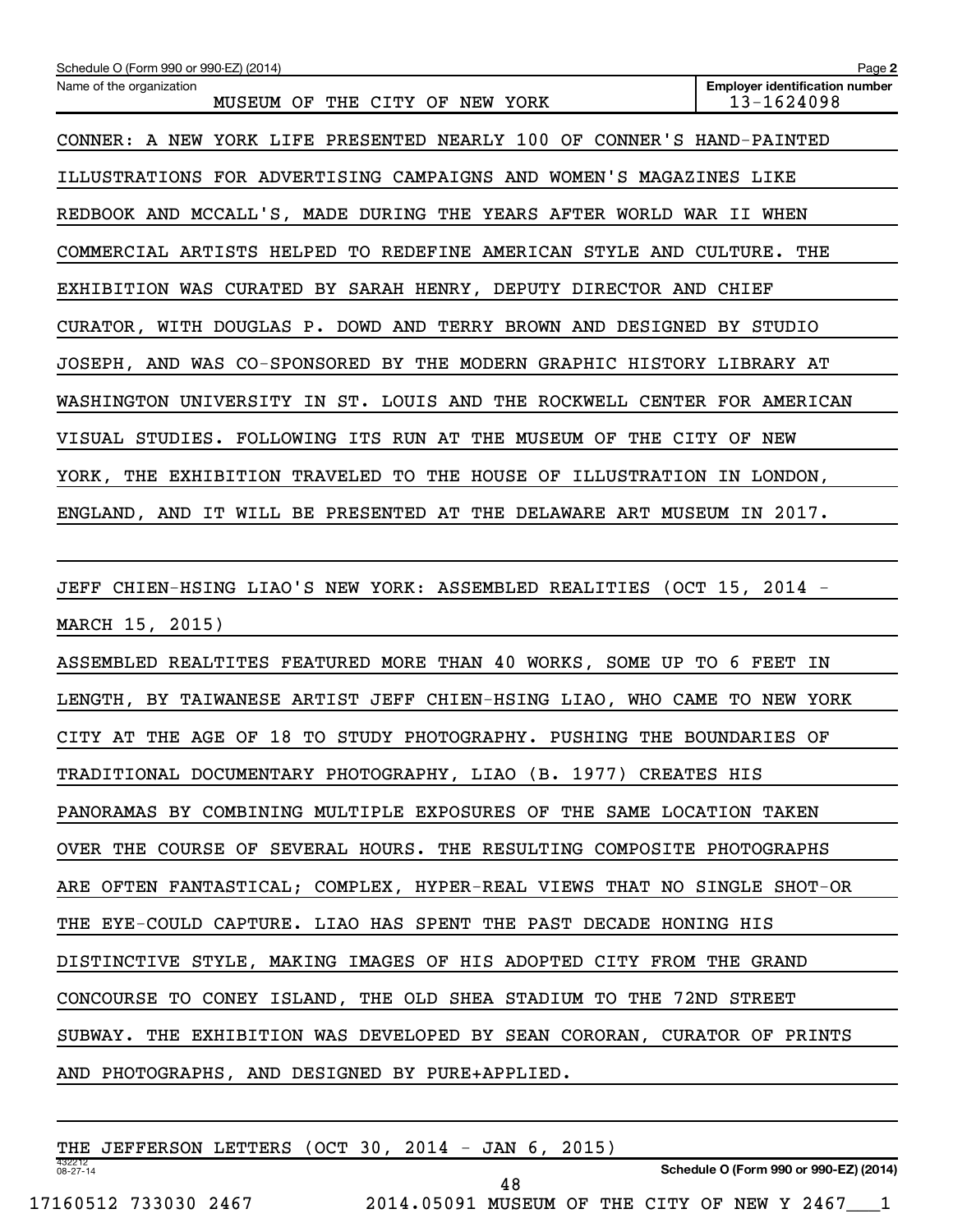| Schedule O (Form 990 or 990-EZ) (2014)                                  | Page 2                                              |
|-------------------------------------------------------------------------|-----------------------------------------------------|
| Name of the organization<br>MUSEUM OF THE CITY OF NEW YORK              | <b>Employer identification number</b><br>13-1624098 |
| IN CONJUNCTION WITH THE 25TH ANNIVERSARY OF NEW YORK CITY HISTORY DAY   |                                                     |
| IN OCTOBER 2014, THE MUSEUM OF THE CITY OF NEW YORK PRESENTED AN        |                                                     |
| INSTALLATION OF EIGHT RARELY SEEN LETTERS WRITTEN BY PRESIDENT THOMAS   |                                                     |
| JEFFERSON TO ROBERT R. LIVINGSTON, A NEW YORK LAWYER AND JEFFERSON'S    |                                                     |
| CHOICE AS "MINISTER PLENIPOTENTIARY" TO FRANCE. IN THIS REMARKABLE      |                                                     |
| CORRESPONDENCE, JEFFERSON AND LIVINGSTON LAID OUT A FOREIGN POLICY THAT |                                                     |
| DEFINED THE DIRECTION-EVEN THE VERY SHAPE-OF THE EMERGING UNITED        |                                                     |
| STATES. JEFFERSON WROTE ABOUT A NUMBER OF REMARKABLE AND HISTORICALLY   |                                                     |
| IMPORTANT TOPICS, INCLUDING: THE LOUISIANA PURCHASE, THE NAPOLEONIC     |                                                     |
| WARS, EARLY DEBATES OVER THE CONSTITUTION, THE UNEARTHING OF A BURIED   |                                                     |
| MAMMOTH SKELETON IN UPSTATE NEW YORK, THE TECHNICAL DETAILS OF THE      |                                                     |
| FIRST STEAM ENGINE, THE DEVELOPMENT OF NEW CODES FOR DELIVERING SECRET  |                                                     |
| MESSAGES TO AMERICAN DIPLOMATS LIVING OVERSEAS, AND MUCH MORE.          |                                                     |
|                                                                         |                                                     |
| CITYSCAPES: HIGHLIGHTS FROM THE PERMANENT COLLECTION (JAN 21 - OCT 6,   |                                                     |
| 2015)                                                                   |                                                     |
| CITYSCAPES PRESENTED PAINTINGS DOCUMENTING NEW YORK'S TRANSFORMATION    |                                                     |
| INTO A MODERN METROPOLIS, A PERIOD SPANNING THE 1830S TO THE EVE OF     |                                                     |
| WORLD WAR I. THE EXHIBITION FEATURED RECENTLY CONSERVED WORKS ON CANVAS |                                                     |
| DONATED BY REAL ESTATE DEVELOPER J. CLARENCE DAVIES AS A FOUNDING GIFT  |                                                     |
| TO THE MUSEUM OF THE CITY OF NEW YORK.                                  |                                                     |
| EVERYTHING IS DESIGN: THE WORK OF PAUL RAND (FEB 25 -OCT 13, 2015)      |                                                     |
| EVERYTHING IS DESIGN: THE WORK OF PAUL RAND FEATURED MORE THAN 150      |                                                     |
| ADVERTISEMENTS, POSTERS, CORPORATE BROCHURES, AND BOOKS BY THIS MASTER  |                                                     |
| OF AMERICAN DESIGN. IT WAS RAND WHO MOST CREATIVELY BROUGHT EUROPEAN    |                                                     |
| AVANT-GARDE ART MOVEMENTS SUCH AS CUBISM AND CONSTRUCTIVISM TO GRAPHIC  |                                                     |
| DESIGN IN THE UNITED STATES. HIS PHILOSOPHY, AS EXPRESSED IN HIS WORK   |                                                     |
| AND WRITINGS, INCLUDING THE RECENTLY REPUBLISHED 1947 THOUGHTS ON       |                                                     |
| 432212<br>08-27-14<br>49                                                | Schedule O (Form 990 or 990-EZ) (2014)              |
| 17160512 733030 2467 2014.05091 MUSEUM OF THE CITY OF NEW Y 2467 1      |                                                     |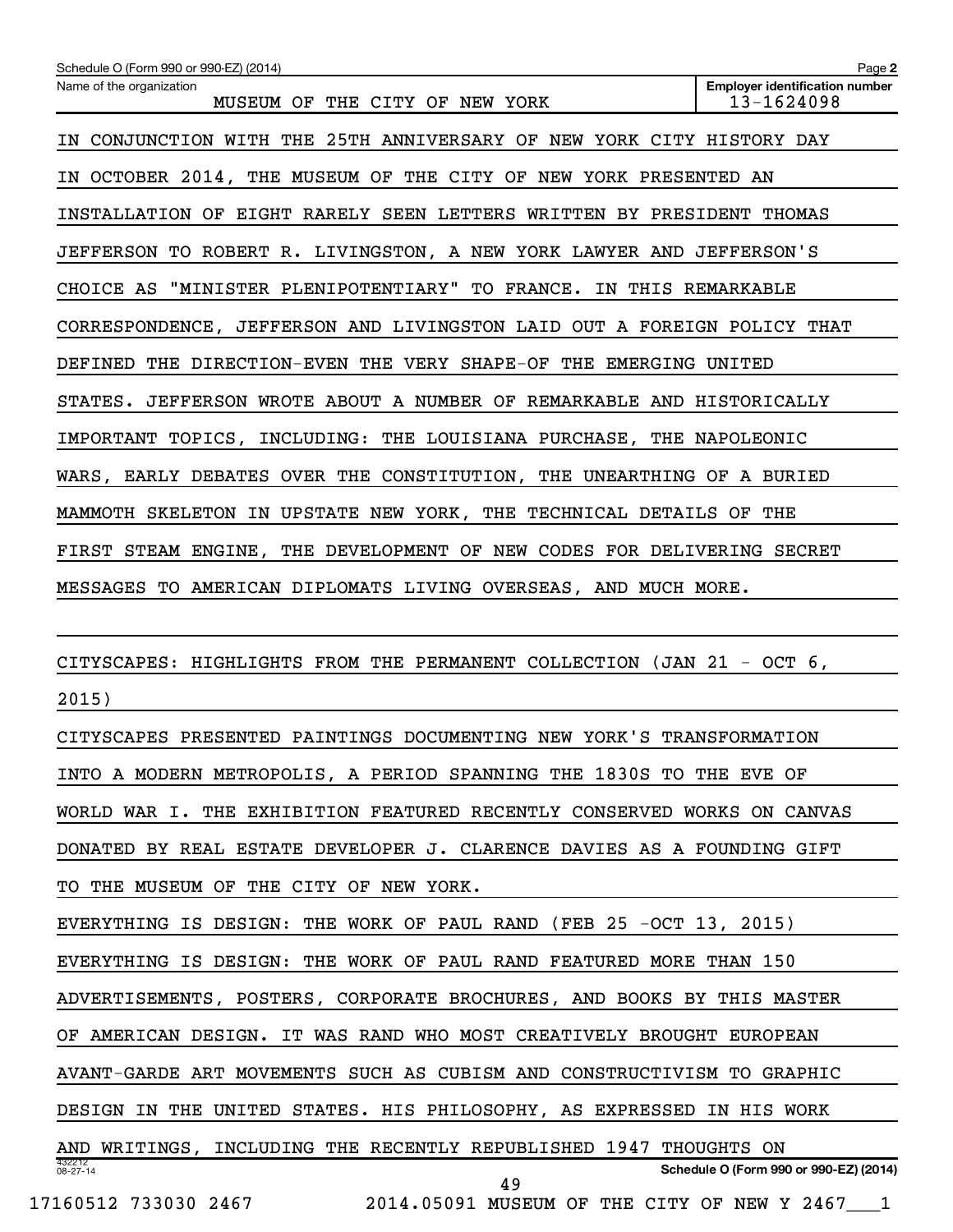| Schedule O (Form 990 or 990-EZ) (2014)                                  | Page 2                                              |
|-------------------------------------------------------------------------|-----------------------------------------------------|
| Name of the organization<br>MUSEUM OF THE CITY OF NEW YORK              | <b>Employer identification number</b><br>13-1624098 |
| DESIGN, ARGUED THAT VISUAL LANGUAGE SHOULD INTEGRATE FORM AND FUNCTION. |                                                     |
| BORN IN BROOKLYN IN HUMBLE CIRCUMSTANCES, RAND (1914-1996) LAUNCHED HIS |                                                     |
| CAREER IN THE 1930S WITH MAGAZINE COVER DESIGN AND, STARTING IN THE     |                                                     |
| EARLY 1940S, HE WORKED AS AN ART DIRECTOR ON MADISON AVENUE, WHERE HE   |                                                     |
| HELPED REVOLUTIONIZE THE ADVERTISING PROFESSION. HE LATER SERVED AS     |                                                     |
| DESIGN CONSULTANT TO LEADING CORPORATIONS LIKE IBM, ABC, UPS, AND STEVE |                                                     |
| JOBS'S NEXT, FOR WHOM HE CONCEIVED COMPREHENSIVE VISUAL COMMUNICATIONS  |                                                     |
| SYSTEMS, RANGING FROM PACKAGING TO BUILDING SIGNAGE, ALL GROUNDED IN    |                                                     |
| RECOGNIZABLE LOGOS, MANY OF WHICH ARE STILL IN USE TODAY. RAND'S        |                                                     |
| INFLUENCE WAS EXTENDED BY STUDENTS HE TAUGHT AT YALE UNIVERSITY. HIS    |                                                     |
| VISUALLY STIMULATING, YET PROBLEM-SOLVING, APPROACH TO GRAPHIC DESIGN   |                                                     |
| ATTRACTED DEVOTED ADMIRERS DURING HIS OWN LIFETIME AND HE REMAINS       |                                                     |
| INFLUENTIAL TODAY. THE EXHIBITION WAS ORGANIZED BY DONALD ALBRECHT,     |                                                     |
| CURATOR OF ARCHITECTURE AND DESIGN, AND DESIGNED BY MARTIN PERRIN.      |                                                     |
| SOUNDSCAPE NEW YORK (MARCH 10 - JULY 26, 2015)                          |                                                     |
| A COLLABORATION BETWEEN KAREN VAN LENGEN, FAIA, WILLIAM KENAN PROFESSOR |                                                     |
| OF ARCHITECTURE AT THE UNIVERSITY OF VIRGINIA AND FORMER DEAN OF THE    |                                                     |
| UNIVERSITY'S SCHOOL OF ARCHITECTURE, AND ARTIST JAMES WELTY, THIS       |                                                     |
| IMMERSIVE AUDIOVISUAL INSTALLATION COMBINED THE ACTUAL SOUNDS OF ICONIC |                                                     |
| NEW YORK INTERIORS, SUCH AS GRAND CENTRAL TERMINAL AND THE SEAGRAM      |                                                     |
| BUILDING LOBBY, WITH VISUAL ANIMATIONS PROJECTED ON A PANORAMIC SCREEN. |                                                     |
| GRAND CENTRAL TERMINAL'S SOUNDSCAPE, FOR EXAMPLE, FEATURED AN           |                                                     |
| OCEANIC-STYLE ANIMATION WITH CLANGS, ECHOES, AND QUICK CRESCENDOS OF    |                                                     |
| INTENSITY, TRANSPORTING THE LISTENER TO THE MIDST OF THE STATION'S      |                                                     |
| DAILY BUSTLE, AND AMPLIFYING ITS STATUS AS A PRIMARY TRANSPORTATION     |                                                     |
| PORTAL TO AND FROM NEW YORK CITY. VISITORS ALSO EXPERIENCED THE         |                                                     |
| SOUNDSCAPES OF ROCKEFELLER CENTER, THE NEW YORK PUBLIC LIBRARY READING  |                                                     |
| ROOM, AND THE GUGGENHEIM MUSEUM.                                        |                                                     |
| 432212<br>$08 - 27 - 14$<br>50                                          | Schedule O (Form 990 or 990-EZ) (2014)              |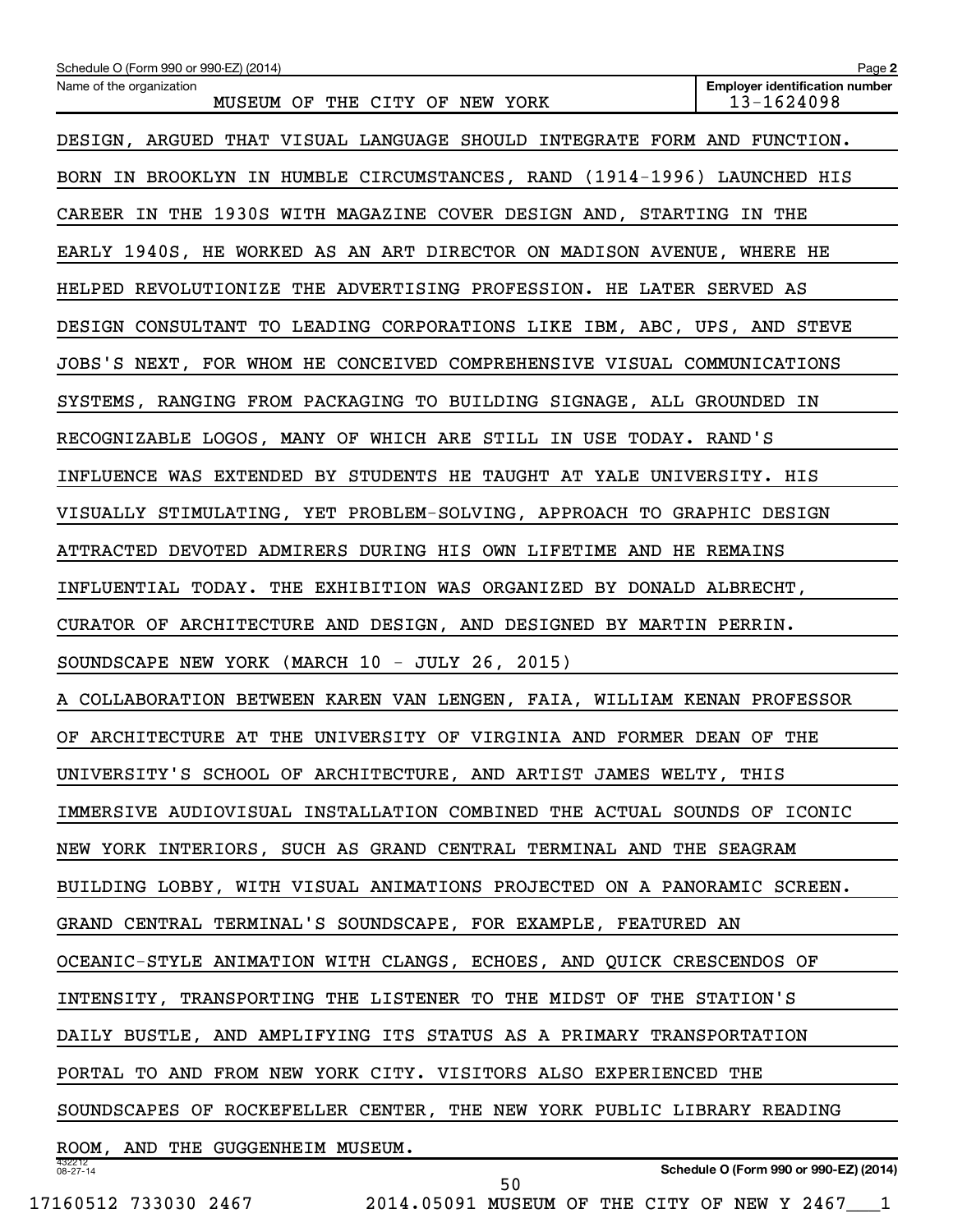| Schedule O (Form 990 or 990-EZ) (2014)                                 | Page 2                                              |
|------------------------------------------------------------------------|-----------------------------------------------------|
| Name of the organization<br>MUSEUM OF THE CITY OF NEW YORK             | <b>Employer identification number</b><br>13-1624098 |
|                                                                        |                                                     |
|                                                                        |                                                     |
| HIP-HOP REVOLUTION: PHOTOGRAPHS BY JANETTE BECKMAN, JOE CONZO, AND     |                                                     |
| MARTHA COOPER (APRIL 1- SEPT 27, 2015)                                 |                                                     |
| HIP-HOP REVOLUTION PRESENTED MORE THAN 80 PHOTOGRAPHS TAKEN BETWEEN    |                                                     |
| 1977 AND 1990 BY THREE PREEMINENT NEW YORK-BASED PHOTOGRAPHERS-JANETTE |                                                     |
| BECKMAN, JOE CONZO, AND MARTHA COOPER-WHO DOCUMENTED HIP HOP FROM ITS  |                                                     |
| PIONEERING DAYS THROUGH ITS EMERGENCE INTO MAINSTREAM POPULAR CULTURE. |                                                     |
| HIP-HOP CULTURE, INCORPORATING SUCH ELEMENTS AS DJING, RAPPING, AND    |                                                     |
| BREAKING (DANCING), WAS BORN ON THE STREETS OF NEW YORK CITY IN THE    |                                                     |
| 1970S AND GREW TO HAVE A GLOBAL IMPACT ON MUSIC, DANCE, AND FASHION.   |                                                     |
| THE EXHIBITION SHOWCASED THE EXPERIENCES OF EACH PHOTOGRAPHER DURING   |                                                     |
| THESE SEMINAL YEARS, AS DJS, MCS, AND B-BOYS (BREAKDANCERS) WERE       |                                                     |
| CONTINUALLY INNOVATING, DEVELOPING NEW FORMS OF SELF-EXPRESSION. THE   |                                                     |
| WORK OF THESE PHOTOGRAPHERS-FEATURING EARLY FIGURES AFRIKA BAMBAATA,   |                                                     |
| KOOL HERC, AND COLD CRUSH BROTHERS, BREAKERS (OR B-BOYS) LIKE ROCK     |                                                     |
| STEADY CREW, AND BREAKOUT ACTS SUCH AS RUN DMC AND THE BEASTIE         |                                                     |
| BOYS-FORMED A BROAD SURVEY OF A MOVEMENT THAT IS INDELIBLY LINKED TO   |                                                     |

NEW YORK CITY AND STILL HAS A RESOUNDING INFLUENCE TODAY. THE

EXHIBITION WAS CONCEIVED BY CURATOR SEAN CORCORAN.

SAVING PLACE: 50 YEARS OF NEW YORK CITY LANDMARKS (APR 21, 2015 - JAN

3, 2016)

MANY BELIEVE NEW YORK'S PIONEERING LANDMARKS LAW, ENACTED IN APRIL

1965, WAS THE KEY FACTOR IN THE REBIRTH OF NEW YORK IN THE FINAL

QUARTER OF THE 20TH CENTURY. IT FOSTERED PRIDE IN NEIGHBORHOODS AND

RESULTED IN NEIGHBORHOOD PRESERVATION IN EVERY BOROUGH, CONNECTING AND

MOTIVATING RESIDENTS AND BRINGING NEW ECONOMIC LIFE TO OLDER

432212 08-27-14 **Schedule O (Form 990 or 990-EZ) (2014)** COMMUNITIES. IT ALSO ENSURED THE CREATIVE RE-USE OF COUNTLESS 17160512 733030 2467 2014.05091 MUSEUM OF THE CITY OF NEW Y 2467\_\_\_1 51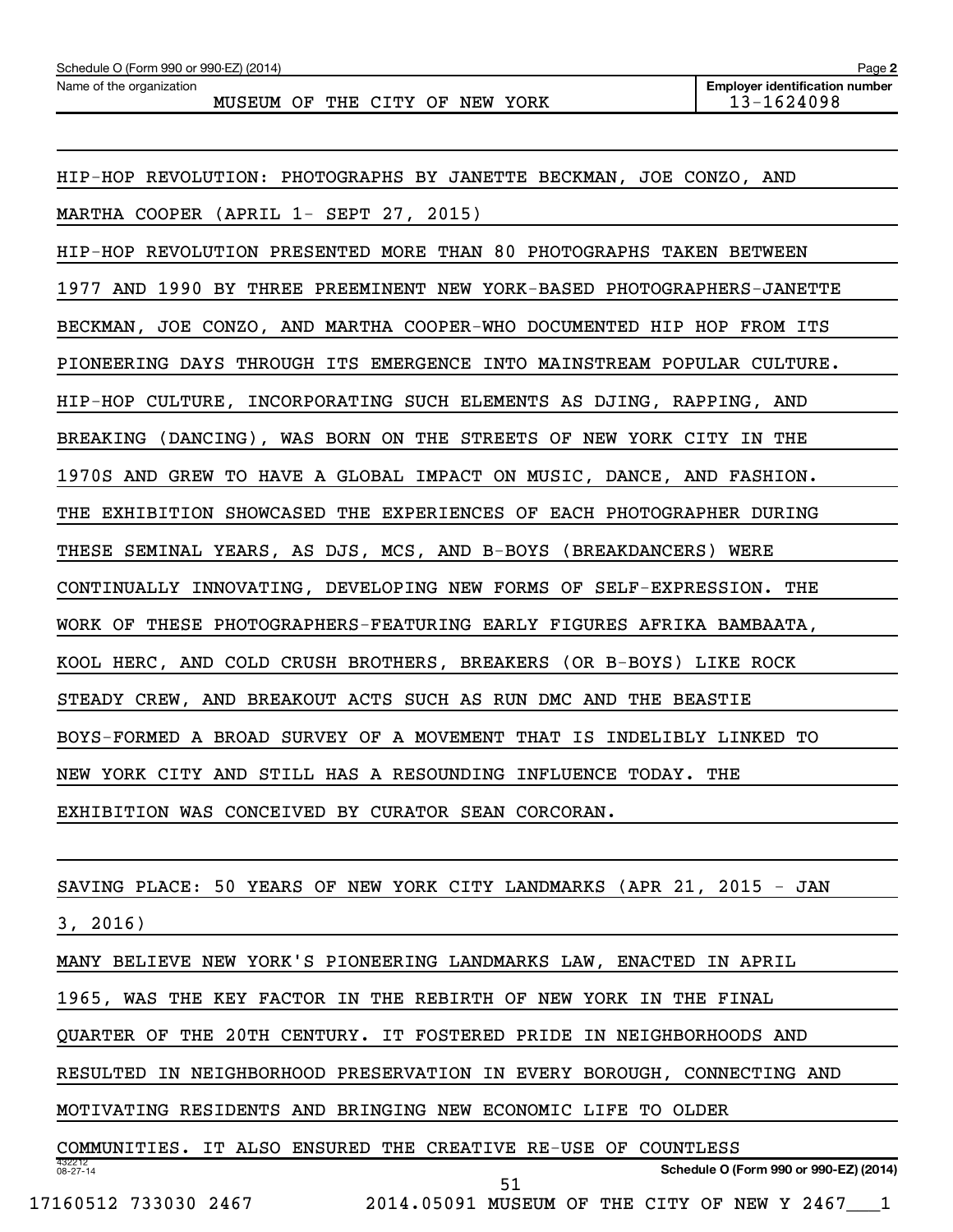| Schedule O (Form 990 or 990-EZ) (2014)                                  | Page 2                                              |
|-------------------------------------------------------------------------|-----------------------------------------------------|
| Name of the organization<br>MUSEUM OF THE CITY OF NEW YORK              | <b>Employer identification number</b><br>13-1624098 |
| BUILDINGS. THROUGH ORIGINAL DOCUMENTS, DRAWINGS, PHOTOGRAPHS,           |                                                     |
| ARCHITECTURAL ELEMENTS, AND MODELS, SAVING PLACE EXAMINED HOW THE       |                                                     |
| LANDMARKS MOVEMENT DEVELOPED IN NEW YORK, GOING BACK TO EARLY           |                                                     |
| PRESERVATION EFFORTS IN THE BEGINNING OF THE 20TH CENTURY, AND EXPLORED |                                                     |
| CONTEMPORARY DESIGN IN THE CITY IN THE CONTEXT OF ADDITIONS TO          |                                                     |
| LANDMARKS, NOT ONLY OF BUILDING ELEMENTS ON INDIVIDUAL LANDMARKS BUT    |                                                     |
| ALSO NEW BUILDINGS IN HISTORIC DISTRICTS. THE EXHIBITION ALSO FEATURED  |                                                     |
| NEWLY COMMISSIONED PHOTOGRAPHS BY RENOWNED ARCHITECTURAL PHOTOGRAPHER   |                                                     |
| IWAN BAAN. SAVING PLACE WAS CO-CURATED BY DONALD ALBRECHT AND ANDREW    |                                                     |
| DOLKART, AND WAS DESIGNED BY STUDIO JOSEPH.                             |                                                     |
|                                                                         |                                                     |
| FOLK CITY: NEW YORK AND THE FOLK MUSIC REVIVAL (JUNE 7, 2015 - JAN 10,  |                                                     |
| 2016)                                                                   |                                                     |
| IN THE 1950S AND 1960S, FOLK MUSIC BLOSSOMED IN NEW YORK CITY,          |                                                     |
| ESPECIALLY IN GREENWICH VILLAGE, WHERE CLUBS AND COFFEE HOUSES          |                                                     |
| SHOWCASED SINGERS LIKE PETE SEEGER AND ODETTA AND NURTURED A GENERATION |                                                     |
| OF NEWCOMERS, INCLUDING BOB DYLAN, JUDY COLLINS, DAVE VAN RONK,         |                                                     |
| RAMBLIN' JACK ELLIOTT, AND PETER, PAUL AND MARY. THE MULTI-MEDIA        |                                                     |
| EXHIBITION FOLK CITY: NEW YORK AND THE FOLK MUSIC REVIVAL, FEATURED     |                                                     |
| ORIGINAL INSTRUMENTS, HANDWRITTEN LYRICS, AND VIDEO AND FILM FOOTAGE,   |                                                     |
| TRACING THE ROOTS OF THE REVIVAL, ITS GROWTH IN NEW YORK, ITS MAJOR     |                                                     |
| PLAYERS, AND ITS IMPACT ON AMERICAN POLITICS AND CULTURE DURING THE     |                                                     |
| TUMULTUOUS 1960S. THE EXHIBITION WAS CURATED BY ANDREW W. MELLON        |                                                     |
| FOUNDATION POSTDOCTORAL FELLOW STEPHEN PETRUS AND DESIGNED BY           |                                                     |
| PURE+APPLIED.                                                           |                                                     |
| EXHIBITIONS THAT CLOSED IN FY2015:                                      |                                                     |
| IN A WORLD OF THEIR OWN: CONEY ISLAND PHOTOGRAPHS BY AARON ROSE,        |                                                     |
| $1961-1963$ (MAY 9 - AUG 3, 2014)                                       |                                                     |
| 432212<br>08-27-14<br>52                                                | Schedule O (Form 990 or 990-EZ) (2014)              |

17160512 733030 2467 2014.05091 MUSEUM OF THE CITY OF NEW Y 2467\_\_\_1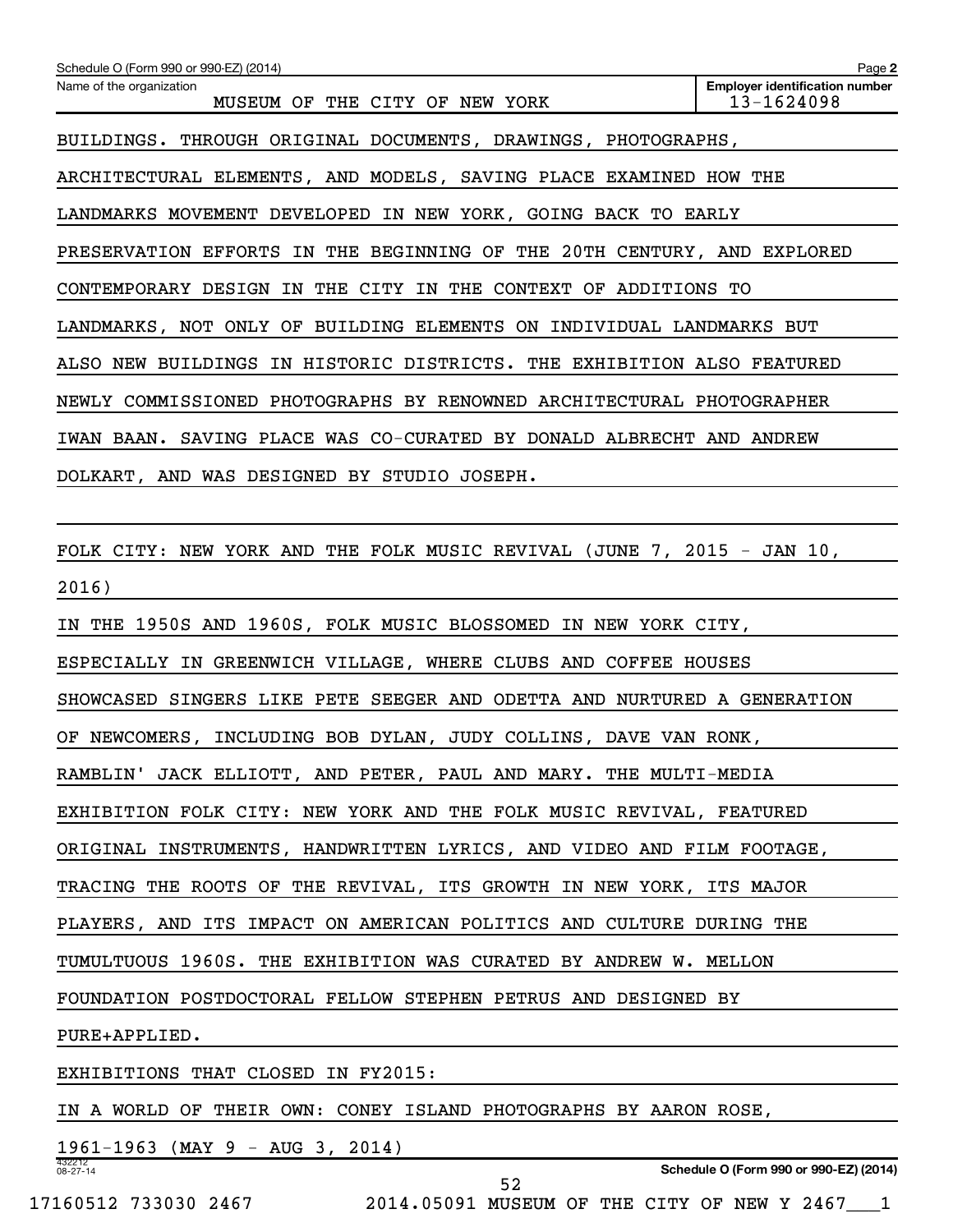| Schedule O (Form 990 or 990-EZ) (2014)                                  | Page 2                                              |
|-------------------------------------------------------------------------|-----------------------------------------------------|
| Name of the organization<br>MUSEUM OF THE CITY OF NEW YORK              | <b>Employer identification number</b><br>13-1624098 |
| IN A WORLD OF THEIR OWN CAPTURED NEW YORKERS AT THEIR MOST UNGUARDED IN |                                                     |
| A DISPLAY OF SOME 70 COLOR PHOTOGRAPHS. PHOTOGRAPHER AARON ROSE         |                                                     |
| BYPASSED THE THEME PARKS AND SIDESHOWS OF CONEY ISLAND FOR THE MORE     |                                                     |
| INTIMATE INTERACTIONS OF BEACH DWELLERS. WIELDING HIS CAMERA            |                                                     |
| SURREPTITIOUSLY, OBSERVING AS IF FROM A NEIGHBORING BLANKET, ROSE       |                                                     |
| DOCUMENTED A "SUN-BAKED MELTING POT" OF BEACHGOERS OF ALL AGES,         |                                                     |
| ETHNICITIES, AND WALKS OF LIFE, EACH ONE UTTERLY UNSELFCONSCIOUS,       |                                                     |
| ABSORBED IN A WORLD OF HIS OR HER OWN. THE PHOTOGRAPHS ALSO EXPRESSED   |                                                     |
| THE MANNERS AND MORES OF 1960S NEW YORKERS; AS CRITIC VINCE ALETTI      |                                                     |
| NOTED, "THE WORK'S EASY RAPPORT AND ITS CASUAL EROTIC CHARGE ARE        |                                                     |
| THRILLING AND TOUCHINGLY SWEET." THE EXHIBITION WAS ORGANIZED BY SEAN   |                                                     |
| CORCORAN, CURATOR OF PRINTS AND PHOTOGRAPHS, AND DESIGNED BY PAMELA     |                                                     |
| CARTER.                                                                 |                                                     |
| PALACES FOR THE PEOPLE: GUASTAVINO AND THE ART OF STRUCTURAL TILE (MAR  |                                                     |
| $26 - SEPT$ 7, 2014)                                                    |                                                     |
| PALACES FOR THE PEOPLE CELEBRATED AN OVERLOOKED MARVEL OF ENGINEERING   |                                                     |
| AND ARCHITECTURAL BEAUTY-THE INTERLOCKING TILE VAULTS AND DOMES         |                                                     |
| DEVELOPED BY SPANISH IMMIGRANTS RAFAEL GUASTAVINO AND HIS SON, RAFAEL   |                                                     |
| JR., UTILIZED IN MORE THAN 250 ARCHITECTURAL LANDMARKS THROUGHOUT THE   |                                                     |
| FIVE BOROUGHS. LIGHTWEIGHT, FIREPROOF, AND ABLE TO SUPPORT SIGNIFICANT  |                                                     |
| LOADS, THIS ELEGANT CONSTRUCTION METHOD WAS EMBRACED BY LEADING         |                                                     |
| ARCHITECTS OF THE LATE 19TH AND EARLY 20TH CENTURY, INCLUDING MCKIM,    |                                                     |
|                                                                         |                                                     |
| FORM 990, PART III, LINE 4B, PROGRAM SERVICE ACCOMPLISHMENTS:           |                                                     |
| DURING FY2015, THE CITY MUSEUM SAW VIGOROUS ACTIVITY IN COLLECTIONS     |                                                     |
| MANAGEMENT, AND RECEIVED GENEROUS SUPPORT TO ACCOMPLISH PROJECTS WITH   |                                                     |
| LONG-TERM IMPACT FOR OUR AUDIENCES. ONE OF THE MOST SIGNIFICANT         |                                                     |
| ACCOMPLISHMENTS OF THE PAST YEAR INVOLVED THE PREPARATION OF A NEW      |                                                     |
| 432212<br>08-27-14<br>53                                                | Schedule O (Form 990 or 990-EZ) (2014)              |
| 17160512 733030 2467<br>2014.05091 MUSEUM OF THE CITY OF NEW Y 2467 1   |                                                     |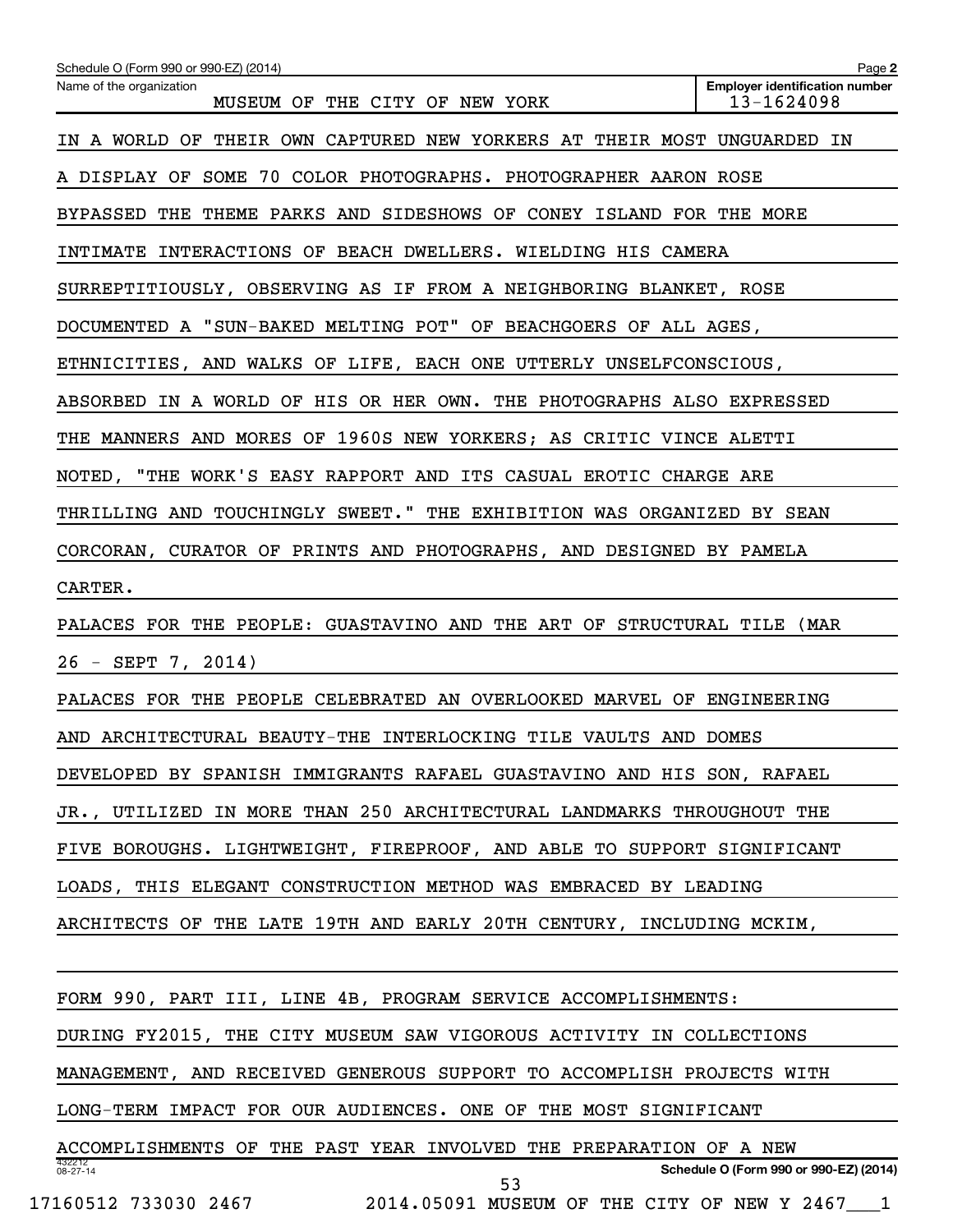| Schedule O (Form 990 or 990-EZ) (2014)                                  | Page 2                                              |
|-------------------------------------------------------------------------|-----------------------------------------------------|
| Name of the organization<br>MUSEUM OF THE CITY OF NEW YORK              | <b>Employer identification number</b><br>13-1624098 |
| OFFSITE STORAGE FACILITY TO PROPERLY HOUSE OUR LARGER COLLECTIONS       |                                                     |
| OBJECTS - FURNITURE AND DECORATIVE ARTS, ARCHITECTURAL ELEMENTS,        |                                                     |
| PAINTINGS, SCULPTURE, SHIP MODELS, AND VEHICLES - AND THE RELOCATION OF |                                                     |
| APPROXIMATELY 30,000 COLLECTIONS OBJECTS TO THAT NEW 25,000 SQUARE FOOT |                                                     |
| SPACE. PACKING AND PREPARATION FOR THIS PROJECT BEGAN IN SUMMER 2014,   |                                                     |
| THE TRANSPORT TO THE NEW SPACE BEGAN IN THE FALL, AND WAS COMPLETED IN  |                                                     |
| DECEMBER 2014. THE MAJORITY OF THE UNPACKING WAS COMPLETED BY THE       |                                                     |
| SPRING. PREPARING AND TRANSPORTING THESE HISTORICAL OBJECTS TO THE NEW  |                                                     |
| BROOKLYN COLLECTIONS STORAGE WAS A TREMENDOUS EFFORT, AND SUCCESSFULLY  |                                                     |
| COMPLETED.                                                              |                                                     |
| COLLECTION ASSESSMENTS ARE ONGOING IN SEVERAL DEPARTMENTS, INCLUDING    |                                                     |
| COSTUMES AND TEXTILES, MANUSCRIPTS AND EPHEMERA, AND THEATER MATERIALS. |                                                     |
| WE ARE CONTINUING TO INVENTORY AND CATALOG OBJECTS FROM ALL             |                                                     |
| COLLECTIONS, INCLUDING PAINTINGS AND SCULPTURE, FURNITURE AND           |                                                     |
| DECORATIVE ARTS, PHOTOGRAPHY, AND TOYS, IN ADDITION TO THE DEPARTMENTS  |                                                     |
| PREVIOUSLY MENTIONED WITH ACTIVE ASSESSMENTS UNDERWAY-ENSURING THAT     |                                                     |
| EVERY OBJECT HAD AN ACCURATE RECORD IN THE MUSEUM DATABASE. WITH AN     |                                                     |
| ESTIMATED THREE-QUARTER MILLION COLLECTION OBJECTS IN TOTAL-FROM DANCE  |                                                     |
| CARDS AND MENUS TO A POLICE WAGON AND MODEL OF THE EMPIRE STATE         |                                                     |
| BUILDING-THE MUSEUM NOW HAS RECORDS FOR OVER HALF A MILLION, AND DURING |                                                     |
| THIS PERIOD, 31,042 OBJECTS WERE CATALOGUED.                            |                                                     |
| AS PART OF THIS ONGOING WORK, WE CREATED NEARLY 26,000 DIGITAL IMAGES   |                                                     |
| EXPANDING PUBLIC AND SCHOLARLY ACCESS TO OUR HOLDINGS. THE MUSEUM       |                                                     |
| CONTINUED TO CARRY OUT WORK FUNDED A \$150,000 GRANT FROM THE INSTITUTE |                                                     |
| OF MUSEUM AND LIBRARY SERVICES (IMLS) TO DIGITIZE OUR THEATER           |                                                     |
| PRODUCTION PHOTOGRAPHS, AND SUPPLEMENTED WITH SUPPORT FROM THE          |                                                     |
| FREDERICK LOEWE FOUNDATION, JEROME ROBBINS FOUNDATION, AND CHARINA      |                                                     |
| ENDOWMENT FUND. A \$150,000 GRANT FROM THE LUCE FOUNDATION, A \$148,000 |                                                     |
| 432212<br>$08 - 27 - 14$<br>54                                          | Schedule O (Form 990 or 990-EZ) (2014)              |
| 17160512 733030 2467<br>2014.05091 MUSEUM OF THE CITY OF NEW Y 2467 1   |                                                     |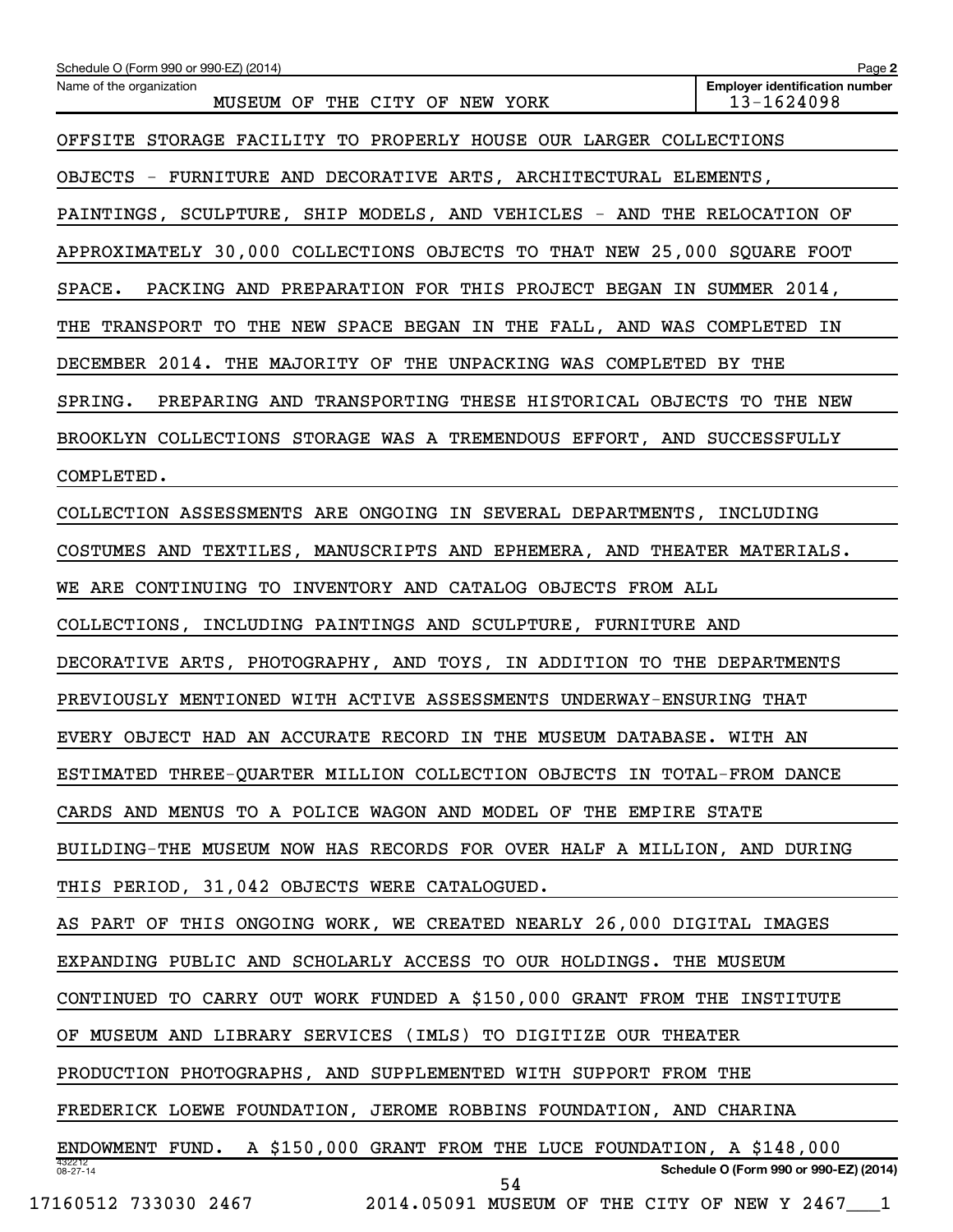| Schedule O (Form 990 or 990-EZ) (2014)                                  | Page 2                                              |
|-------------------------------------------------------------------------|-----------------------------------------------------|
| Name of the organization<br>MUSEUM OF THE CITY OF NEW YORK              | <b>Employer identification number</b><br>13-1624098 |
| GRANT FROM THE IMLS, AND SUPPORT FROM THE LOUISE AND VIRGINIA CLEMENTE  |                                                     |
| FOUNDATION PROVIDED FOR A RANGE OF WORK ON OUR RENOWNED SILVER          |                                                     |
| COLLECTION-INCLUDING DIGITIZATION, CATALOGING, CONSERVATION, AND        |                                                     |
| IMPROVED STORAGE FOR MORE THAN 2,000 PIECES MADE BY NEW YORK            |                                                     |
| SILVERSMITHS OVER THREE CENTURIES. ADDITIONAL GRANT SUPPORT FROM THE    |                                                     |
| GLADYS KRIEBLE DELMAS FOUNDATION PROVIDED FOR A COLLECTION OF PAPERS    |                                                     |
| RELATED TO AMERICAN PRINT SCHOLAR HARRY T. PETERS.                      |                                                     |
| THE MUSEUM COMPLETED THE FIRST PHASE OF A PROJECT TO CATALOGUE,         |                                                     |
| DIGITIZE, AND CREATE A PUBLICLY ACCESSIBLE DATABASE FOR NEW YORK CITY'S |                                                     |
| ARCHEOLOGICAL COLLECTIONS WITH SUPPORT FROM THE LANDMARKS PRESERVATION  |                                                     |
| COMMISSION (LPC)-ITEMS OF WHICH WILL APPEAR IN OUR FORTHCOMING CORE     |                                                     |
| EXHIBITION - AND EMBARKED ON THE SECOND PHASE, AGAIN WITH A \$288,000   |                                                     |
| GRANT FROM THE LPC. THE CITY MUSEUM ALSO CONTINUED TO PROCESS,          |                                                     |
| DIGITIZE, CATALOG, AND REHOUSE OUR EPHEMERA COLLECTIONS CONTAINING      |                                                     |
| PAMPHLETS, INVITATIONS, MEDALS, SASHES, AND MORE, SUPPORTED BY A        |                                                     |
| \$125,000 GRANT FROM THE NATIONAL ENDOWMENT FOR THE HUMANITIES (NEH).   |                                                     |
| WE CONTINUED OUR ONLINE ACCESS WITH A WEEKLY BLOG FOR COLLECTIONS       |                                                     |
| STAFF TO WRITE ABOUT OBJECTS AND PROJECTS OF PARTICULAR INTEREST, WHICH |                                                     |
| ATTRACTED 143,095 VISITS DURING THE PERIOD. IN ADDITION, WE LAUNCHED    |                                                     |
| THE "CATABLOG"-ONLINE FINDING AIDS FOR RESEARCH AND SCHOLARLY ACCESS TO |                                                     |
| PREVIOUSLY INACCESSIBLE ARCHIVAL COLLECTIONS, WHICH DREW 10,980 VISITS. |                                                     |
| THE CITY MUSEUM'S COLLECTIONS PORTAL TRACKED NEARLY 3 MILLION PAGE      |                                                     |
| VIEWS DURING THE PERIOD.                                                |                                                     |
| CONTINUING ON THE PREVIOUS YEAR'S IMPLEMENTATION OF A COLLECTING PLAN   |                                                     |
| FOR PHOTOGRAPHY, APPROVED BY THE BOARD OF TRUSTEES, THE BOARD ALSO      |                                                     |
| APPROVED INTERIM COLLECTING GUIDELINES FOR BOOKS, MANUSCRIPTS, AND      |                                                     |
| EPHEMERA, FOR USE WHILE THE FORMAL PLAN IS SOLIDIFIED. AS A NATURAL     |                                                     |
| OUTCOME OF OUR COLLECTIONS ASSESSMENT, SUCH PLANS ESTABLISH CRITERIA    |                                                     |
| 432212<br>08-27-14<br>55                                                | Schedule O (Form 990 or 990-EZ) (2014)              |
| 17160512 733030 2467<br>2014.05091 MUSEUM OF THE CITY OF NEW Y 2467 1   |                                                     |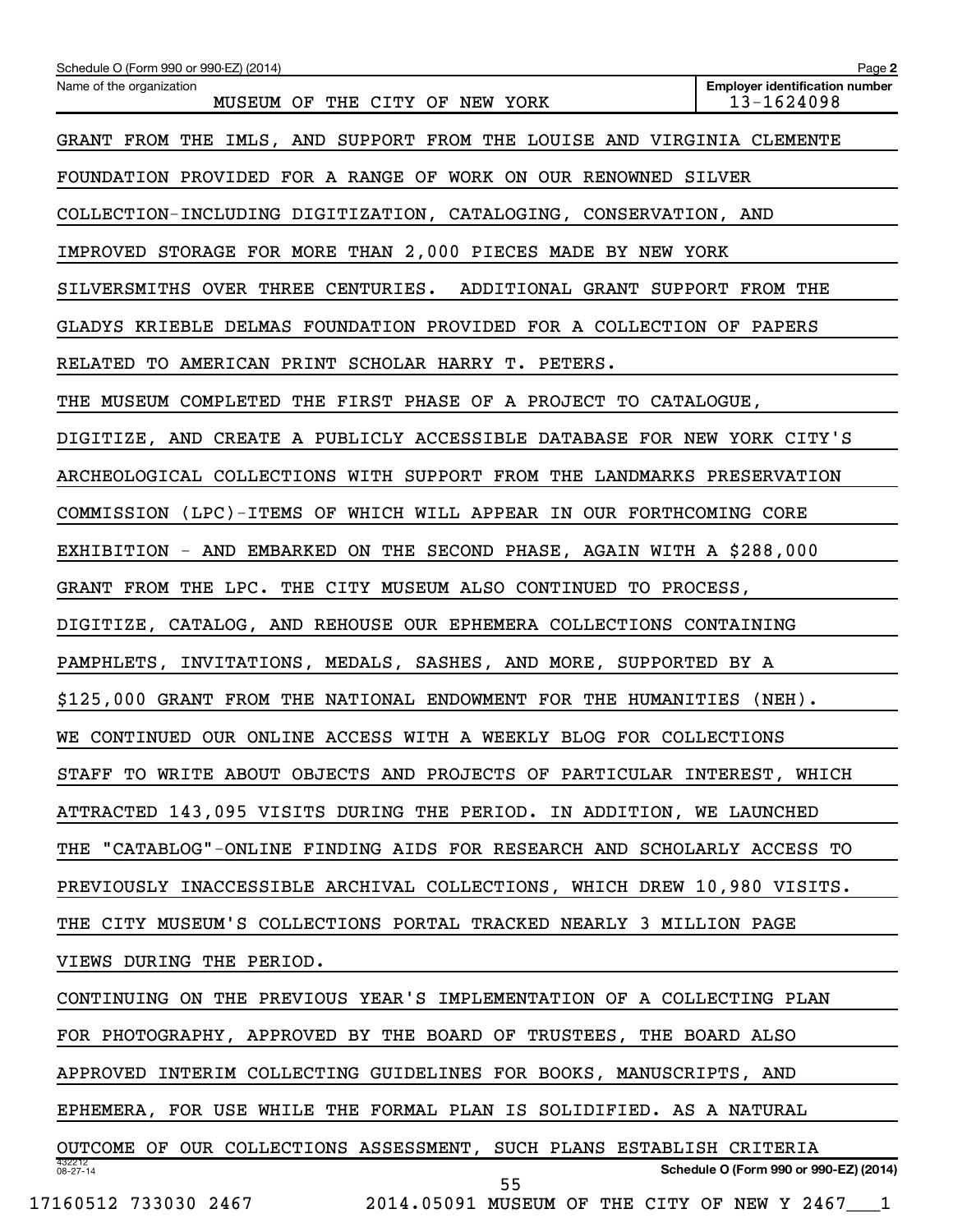| Schedule O (Form 990 or 990-EZ) (2014)                                  | Page 2                                              |  |  |  |  |  |  |
|-------------------------------------------------------------------------|-----------------------------------------------------|--|--|--|--|--|--|
| Name of the organization<br>MUSEUM OF THE CITY OF NEW YORK              | <b>Employer identification number</b><br>13-1624098 |  |  |  |  |  |  |
| APPROPRIATE TO OUR MANDATE, AND PROVIDE A FRAMEWORK FOR CONSIDERING NEW |                                                     |  |  |  |  |  |  |
| ACQUISITIONS IN RELATION TO OBJECTS ALREADY ACCESSIONED. CONSERVATION   |                                                     |  |  |  |  |  |  |
| PROJECTS INCLUDED RESTORING A NUMBER OF SILVER OBJECTS IN CONJUNCTION   |                                                     |  |  |  |  |  |  |
| WITH THE IMLS AND LUCE FOUNDATION GRANTS; AS WELL AS FOR LOANS TO OTHER |                                                     |  |  |  |  |  |  |
| INSTITUTIONS, INCLUDING THE FLORENCE GRISWALD MUSEUM AND THE            |                                                     |  |  |  |  |  |  |
| METROPOLITAN MUSEUM OF ART. DURING THIS PERIOD, THE MUSEUM RECEIVED A   |                                                     |  |  |  |  |  |  |
| NUMBER OF SIGNIFICANT GIFTS FOR THE COLLECTION, INCLUDING A BOOK OF 33  |                                                     |  |  |  |  |  |  |
| CHROMOGENIC DEVELOPMENT PRINTS BY PHOTOGRAPHER JAN STALLER DEPICTING    |                                                     |  |  |  |  |  |  |
| THE LOWER WEST SIDE OF MANHATTAN; A SELECTION OF STREET PHOTOGRAPHS OF  |                                                     |  |  |  |  |  |  |
| SOUTH WILLIAMSBURG, BROOKLYN, BY WILLIAM CASTELLANA; EPHEMERA AND       |                                                     |  |  |  |  |  |  |
| PERSONAL PHOTOGRAPHS RELATED TO THE FAMILY OF JACOB RIIS, AND INCLUDED  |                                                     |  |  |  |  |  |  |
| IN JACOB A. RIIS: REVEALING NEW YORK'S OTHER HALF (OCTOBER 2015-MARCH   |                                                     |  |  |  |  |  |  |
| 2016); AND A NUMBER OF PHOTOGRAPHS FROM THE MUSEUM'S EXHIBITION RISING  |                                                     |  |  |  |  |  |  |
| WATERS (OCTOBER 2013-APRIL 2014), TO MARK THE ONE-YEAR ANNIVERSARY OF   |                                                     |  |  |  |  |  |  |
| SUPERSTORM SANDY.                                                       |                                                     |  |  |  |  |  |  |

432212 08-27-14 **Schedule O (Form 990 or 990-EZ) (2014)** FORM 990, PART III, LINE 4C, PROGRAM SERVICE ACCOMPLISHMENTS: FIELDTRIPS MAKE UP THE BULK OF OUR CENTER'S ATTENDANCE. WE OFFERED PROGRAMS IN THE MUSEUM'S GALLERIES INCLUDING THE LONG-TERM EXHIBITION ACTIVIST NEW YORK AND THE TEMPORARY EXHIBITIONS JEFF CHIEN-HSING LIAO'S NEW YORK, MAC CONNER: A NEW YORK LIFE, LETTERS TO AFAR, EVERYTHING IS DESIGN, CITYSCAPES, HIP-HOP REVOLUTION, AND SAVING PLACE. ADDITIONALLY, WE OFFERED HISTORY LAB PROGRAMS THAT TOOK PLACE IN OUR CLASSROOMS, SUCH AS THE GRID: URBAN PLANNING IN NEW YORK CITY, NEW YORK CITY BRIDGES, LIFE IN NEW AMSTERDAM, MANNAHATTA: THE LENAPE AND THE LAND, BRONX TALES, WHO IS NEW YORK?, AND GETTING AROUND: HOW TRANSPORTATION SHAPED THE CITY. DURING THE SCHOOL YEAR, FULL-TIME AND PER DIEM MUSEUM EDUCATORS LED THE FIELDTRIPS. IN THE SUMMER MONTHS, INTERNS LED THE 17160512 733030 2467 2014.05091 MUSEUM OF THE CITY OF NEW Y 2467\_\_\_1 56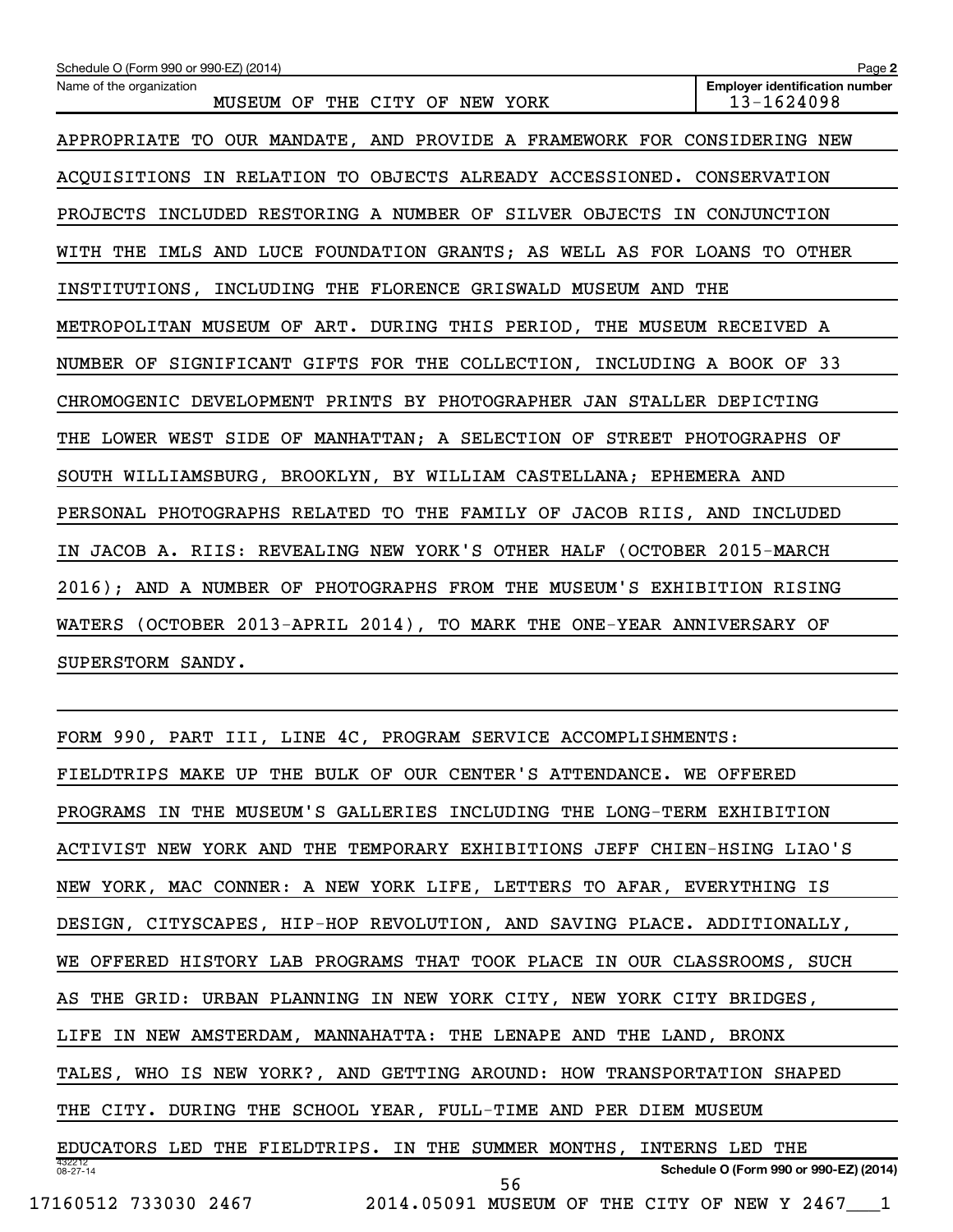| Schedule O (Form 990 or 990-EZ) (2014)                                  | Page 2                                              |
|-------------------------------------------------------------------------|-----------------------------------------------------|
| Name of the organization<br>MUSEUM OF THE CITY OF NEW YORK              | <b>Employer identification number</b><br>13-1624098 |
| PROGRAMS. THE INTERNSHIP PROGRAM WAS FUNDED BY THE PINKERTON            |                                                     |
| FOUNDATION. THESE YOUNG ADULTS (18-23 YEARS OLD) WERE CONSIDERED        |                                                     |
| DISCONNECTED YOUTH-THEY'D FALLEN OFF TRACK IN CONTINUING THEIR          |                                                     |
| EDUCATION (IN MANY CASES FINISHING HIGH SCHOOL) OR IN FINDING           |                                                     |
| EMPLOYMENT. 13 INTERNS COMPLETED THE SPRING TRAINING PROGRAM AND WENT   |                                                     |
| ON TO SERVE ABOUT 4,000 CHILDREN AND ADULTS THROUGH FIELDTRIPS, SPECIAL |                                                     |
| PROGRAMS, AND FAMILY PROGRAMS IN JULY AND AUGUST 2014.                  |                                                     |
| FAMILY PROGRAMS SERVED 5,594 CHILDREN AND ADULTS. 124 PROGRAMS WERE     |                                                     |
| OFFERED INCLUDING COLOR ME HARING, CDS FOR ME, AND CHALK THE WALK IN    |                                                     |
| CONJUNCTION WITH THE CITY AS CANVAS EXHIBITION, GILDED ORNAMENT MAKING  |                                                     |
| IN CONJUNCTION WITH OUR GILDED NEW YORK EXHIBITION, WINTER WONDERLAND   |                                                     |
| COLLAGE MAKING, AND SPECIAL CELEBRATIONS SUCH AS A NEW YORK TREAT FOR   |                                                     |
| HALLOWEEN AND CARIBBEAN HERITAGE CELEBRATION. PROGRAMS INCLUDED         |                                                     |
| SCAVENGER HUNTS, GALLERY EXPLORATION, AND ART ACTIVITIES THAT HELPED    |                                                     |
| ADULTS AND CHILDREN LEARN HISTORY CONTENT AS A TEAM. PROGRAMS WERE HELD |                                                     |
| ON WEEKENDS, HOLIDAYS AND DURING THE WEEK IN JULY AND AUGUST. PROGRAMS  |                                                     |
| TAKING PLACE WHILE SCHOOL WAS IN SESSION WERE LED BY THE MUSEUM         |                                                     |
| EDUCATION FELLOW, FUNDED BY THE CENTER'S CO-CHAIR COMMITTEE FIRESIDE    |                                                     |
| CHATS FUNDRAISING CAMPAIGN. DURING THE SUMMER MONTHS, THE INTERNS       |                                                     |
| CO-LED THE ACTIVITIES. IN ADDITION TO TRADITIONAL FAMILIES VISITING FOR |                                                     |
| THESE PROGRAMS, GROUPS FROM THE DEPARTMENT OF HOMELESS SERVICES ALSO    |                                                     |
| TOOK PART IN THE ACTIVITIES-A LONG-STANDING RELATIONSHIP THE MUSEUM'S   |                                                     |
| HAD SINCE 2004. 847 PARTICIPANTS OF OUR TOTAL SERVED CAME TO US FROM    |                                                     |
| SHELTERS LOCATED THROUGHOUT THE CITY. WE ALSO PILOTED A FAMILY BOOK     |                                                     |
| CLUB THAT SERVED 30 CHILDREN AND ADULTS EACH SEMESTER. THE FALL BOOK    |                                                     |
| CLUB FOCUSED ON THESE EXHIBITED IN THE ACTIVIST NEW YORK EXHIBITION,    |                                                     |
| SUCH AS CIVIL RIGHTS AND WOMAN SUFFRAGE. THE SPRING SESSIONS REVOLVED   |                                                     |
| AROUND BOOKS WITH MUSLIM PROTAGONISTS TO PROMOTE CULTURE SENSITIVITY    |                                                     |
| 432212<br>08-27-14<br>57                                                | Schedule O (Form 990 or 990-EZ) (2014)              |
| 17160512 733030 2467<br>2014.05091 MUSEUM OF THE CITY OF NEW Y 2467 1   |                                                     |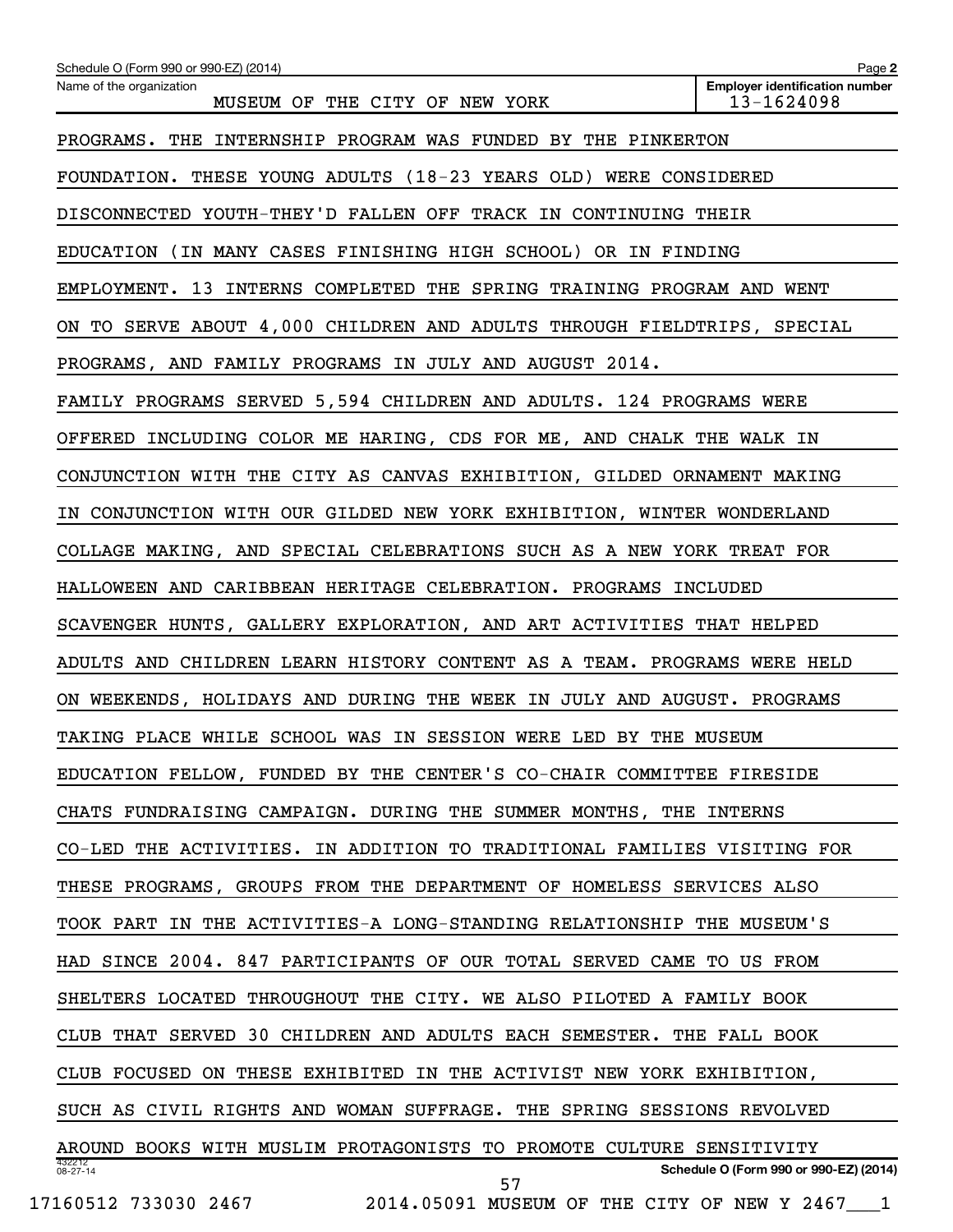| Schedule O (Form 990 or 990-EZ) (2014)                                  | Page 2                                              |
|-------------------------------------------------------------------------|-----------------------------------------------------|
| Name of the organization<br>MUSEUM OF THE CITY OF NEW YORK              | <b>Employer identification number</b><br>13-1624098 |
| AND LEARN ABOUT MUSLIM CULTURES AND TRADITIONS.                         |                                                     |
| SATURDAY ACADEMY, IN PARTNERSHIP WITH THE GILDER LEHRMAN INSTITUTE OF   |                                                     |
| AMERICAN HISTORY, HAPPENED DURING FALL 2014 AND SPRING 2015. THIS 6     |                                                     |
| SESSION, FREE ELECTIVE PROGRAM IN AMERICAN HISTORY AND SAT PREPARATION  |                                                     |
| SERVED ALMOST 500 MIDDLE AND HIGH SCHOOL STUDENTS IN TOTAL. STUDENTS    |                                                     |
| CAME MAINLY FROM EAST AND CENTRAL HARLEM AND THE SOUTH BRONX AND        |                                                     |
| PARTICIPATED IN PROGRAMS LIKE PHOTOGRAPHY IN AMERICA: HISTORY THROUGH   |                                                     |
| THE LENS, FOLK MUSIC DURING TIMES OF CRISIS IN 20TH CENTURY AMERICA,    |                                                     |
| AFFORDABLE HOUSING IN NEW YORK CITY FROM 1930 TO TODAY, IN THEIR OWN    |                                                     |
| WORDS: THE HISTORY OF SOCIAL ACTIVISM IN NEW YORK CITY, AND MIGRATIONS  |                                                     |
| TO NEW YORK: THE MAKING OF A MULTICULTURAL CITY. THE SAT SKILLS         |                                                     |
| PREPARATION COURSE WAS ADMINISTERED BY BELL CURVES. 63% OF PARTICIPANTS |                                                     |
| WHO HAD TAKEN THE TEST BEFORE INCREASED THEIR SCORES BY AN AVERAGE OF   |                                                     |
| 140.7 POINTS; 45% OF THESE STUDENTS IMPROVED BY 120 POINTS OR MORE.     |                                                     |
| NEW YORK CITY HISTORY DAY, A MULTI-MONTH HISTORICAL RESEARCH PROGRAM    |                                                     |
| FOR MIDDLE AND HIGH SCHOOL STUDENTS CITYWIDE CULMINATED IN A CONTEST TO |                                                     |
| EVALUATE STUDENT PROJECTS BASED ON THE THEME "LEADERSHIP AND LEGACY IN  |                                                     |
| HISTORY" IN FY15. 390 STUDENTS ATTENDED THE CONTEST DAY HELD ON SUNDAY, |                                                     |
| MARCH 8, 2015, WITH AN ADDITIONAL 800 PARENTS, TEACHERS AND VOLUNTEER   |                                                     |
| JUDGES SUPPORTED THEM FOR A TOTAL OF ALMOST 1,200 PARTICIPANTS          |                                                     |
| CELEBRATING THE DAY. 37 PUBLIC, PRIVATE, PAROCHIAL AND HOMESCHOOLS      |                                                     |
| PARTICIPATED. 66 STUDENTS FROM NEW YORK CITY HISTORY DAY ADVANCED TO    |                                                     |
| THE STATE AND 5 ENTRIES ADVANCED TO THE NATIONAL HISTORY DAY            |                                                     |
| COMPETITION. IN 2015, THE MUSEUM CELEBRATED THE 25TH ANNIVERSARY OF NEW |                                                     |
| YORK CITY HISTORY DAY BY INTRODUCING NEW PARTNERSHIPS AND AWARDS        |                                                     |
| RECOGNIZING EDUCATOR AND STUDENT PARTICIPANTS. THE FREDERICK A.O.       |                                                     |
| SCHWARZ CHILDREN'S CENTER PARTNERED WITH THE NEW YORK CITY DEPARTMENT   |                                                     |
| OF EDUCATION AND THE EXECUTIVE DIRECTOR OF SOCIAL STUDIES AND THE       |                                                     |
| 432212<br>08-27-14<br>58                                                | Schedule O (Form 990 or 990-EZ) (2014)              |
| 17160512 733030 2467<br>2014.05091 MUSEUM OF THE CITY OF NEW Y 2467 1   |                                                     |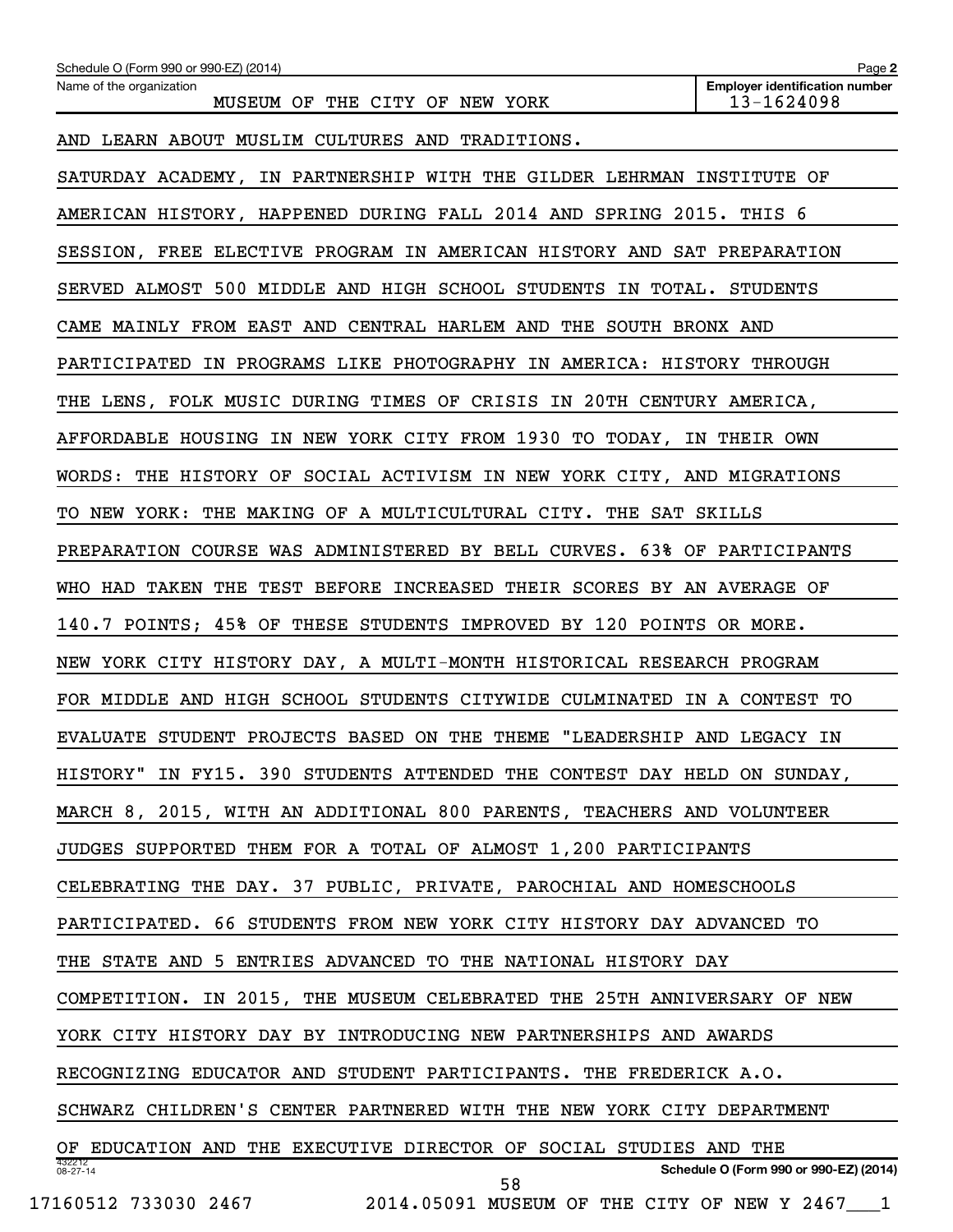| Schedule O (Form 990 or 990-EZ) (2014)                                  | Page 2                                              |
|-------------------------------------------------------------------------|-----------------------------------------------------|
| Name of the organization<br>MUSEUM OF THE CITY OF NEW YORK              | <b>Employer identification number</b><br>13-1624098 |
| CURRICULUM, INSTRUCTION AND PROFESSIONAL DEVELOPMENT OFFICE. WITH THEIR |                                                     |
| SUPPORT (VIA OUTREACH AND FUNDING), EDUCATORS NEW TO THE NATIONAL       |                                                     |
| HISTORY DAY PROGRAM WERE RECRUITED TO PARTICIPATE IN A WORKSHOP SERIES  |                                                     |
| THAT INTRODUCED THE METHODOLOGY AND BEST PRACTICES OF HISTORICAL        |                                                     |
| RESEARCH THROUGH THE LENS OF THE NHD JUDGE. THANKS TO THEIR TRAINING,   |                                                     |
| THESE EDUCATORS WERE BETTER PREPARED TO PARTICIPATE WITH THEIR          |                                                     |
| STUDENTS. ADDITIONALLY, TO CELEBRATE THIS LANDMARK YEAR, THE SCHWARZ    |                                                     |
| CHILDREN'S CENTER AWARDED TWO EDUCATORS WITH THE FREDERICK A.O. SCHWARZ |                                                     |
| CHILDREN'S CENTER EDUCATORS OF THE YEAR AWARD AND CASH PRIZE. THIS      |                                                     |
| AWARD RECOGNIZED THEIR PASSION FOR HISTORY AND COMMITMENT TO            |                                                     |
| PROJECT-BASED LEARNING THROUGH THE HISTORY DAY MODEL. CITY-WIDE STUDENT |                                                     |
| WINNERS WERE RECOGNIZED AT YANKEE STADIUM ON AUGUST 18, 2015. STUDENTS  |                                                     |
| RECEIVED TICKETS TO THE GAME AND PARTICIPATED IN AN ON-FIELD PREGAME    |                                                     |
| CEREMONY.                                                               |                                                     |
| IN FALL 2014 AND SPRING 2015, THE MUSEUM OF THE CITY OF NEW YORK'S      |                                                     |
| FREDERICK A.O. SCHWARZ CHILDREN'S CENTER OFFERED STUDENTS AN            |                                                     |
| OPPORTUNITY TO LEARN THE ART AND CRAFT OF PHOTOGRAPHY. STUDENTS IN      |                                                     |
| GRADES 2 AND 3 JOINED US FROM SCHOOLS THROUGHOUT MANHATTAN INCLUDING    |                                                     |
| THE NIGHTINGALE-BAMFORD SCHOOL, THE BUCKLEY SCHOOL, AND LITTLE RED      |                                                     |
| SCHOOL HOUSE. THE 7TH AND 8TH GRADERS JOINED US THROUGH THE INAUGURAL   |                                                     |
| PROGRAM, TEEN THURSDAYS, A NEW YORK CITY DEPARTMENT OF EDUCATION        |                                                     |
| AFTERSCHOOL INITIATIVE TO PAIR CULTURAL INSTITUTIONS WITH MIDDLE        |                                                     |
| SCHOOLS ACROSS THE FIVE BOROUGHS. THE CITY MUSEUM PARTNERED WITH MS 343 |                                                     |
| ACADEMY OF APPLIED MATHEMATICS AND TECHNOLOGY IN THE SOUTH BRONX TO     |                                                     |
| OFFER STUDENTS LESSONS IN PHOTOGRAPHY WHILE DEEPENING THEIR             |                                                     |
| UNDERSTANDING OF AMERICAN HISTORY. PARTICIPANTS LEARNED ABOUT A VARIETY |                                                     |
| OF TECHNIQUES AND PROCESSES, INCLUDING POINT-OF-VIEW, CYANOTYPE PRINTS, |                                                     |
| PORTRAITURE, AND STREET PHOTOGRAPHY. THROUGHOUT THE COURSE, STUDENTS    |                                                     |
| 432212<br>$08 - 27 - 14$<br>59                                          | Schedule O (Form 990 or 990-EZ) (2014)              |
| 17160512 733030 2467<br>2014.05091 MUSEUM OF THE CITY OF NEW Y 2467 1   |                                                     |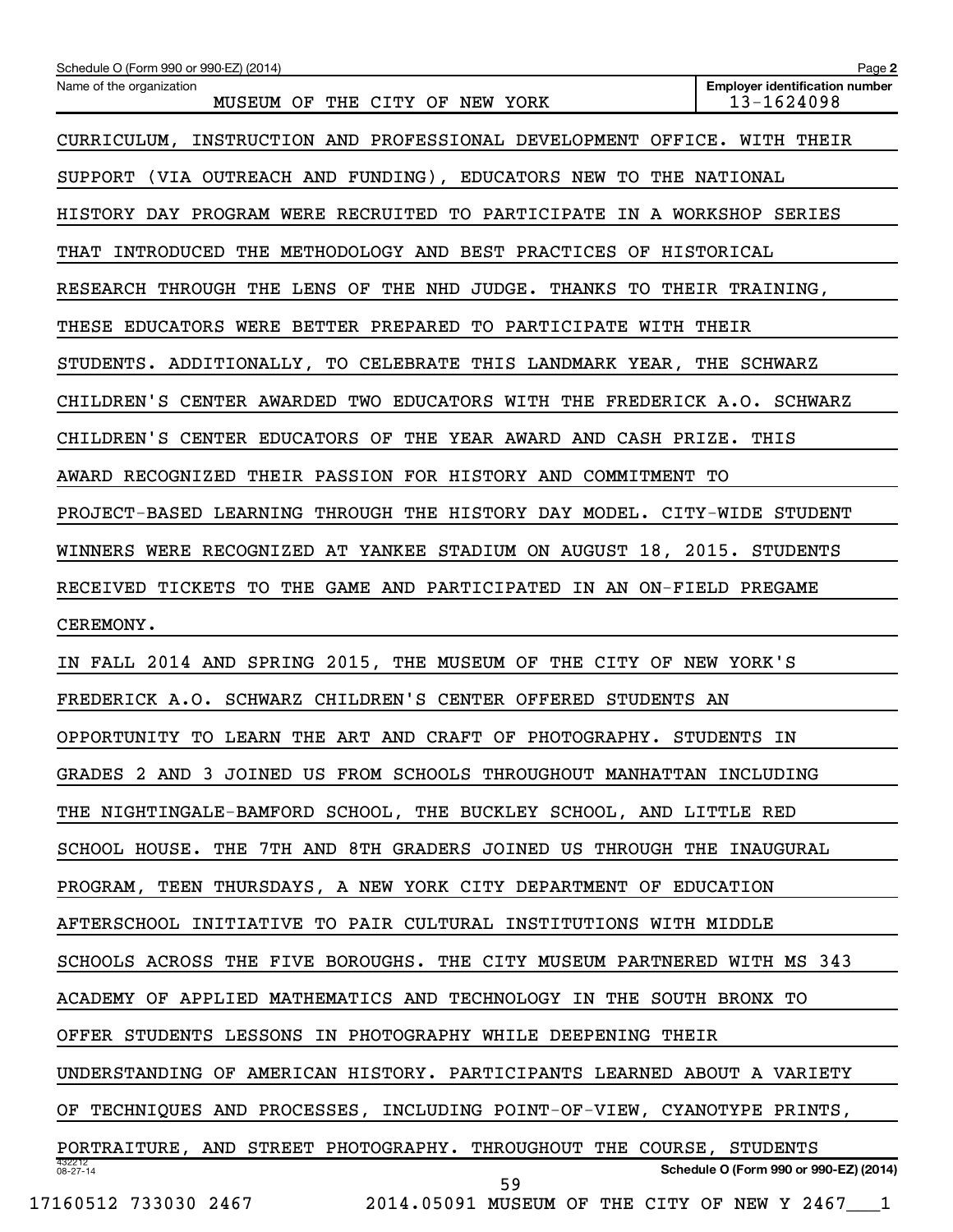| Schedule O (Form 990 or 990-EZ) (2014)                                            | Page 2                                              |
|-----------------------------------------------------------------------------------|-----------------------------------------------------|
| Name of the organization<br>MUSEUM OF THE CITY OF NEW YORK                        | <b>Employer identification number</b><br>13-1624098 |
| VIEWED AND DISCUSSED PHOTOGRAPHS BOTH FROM THE MUSEUM'S COLLECTION AND            |                                                     |
| THOSE TAKEN BY EACH OTHER. STUDENTS HONED THEIR SKILLS THROUGH                    |                                                     |
| OBSERVATION AND DISCUSSION, ENRICHING AND IMPROVING THEIR OWN WORK EACH           |                                                     |
| WEEK. AT THE END OF THE COURSE, THESE BUDDING PHOTOGRAPHERS CURATED               |                                                     |
| THEIR BEST PHOTOGRAPHS, WHICH ARE ON DISPLAY IN THIS EXHIBITION. THE              |                                                     |
| ELEMENTARY STUDENTS' WORK IS ON VIEW ON THE OPPOSITE WALL AND THE                 |                                                     |
| MIDDLE SCHOOL STUDENTS' WORK IS DISPLAYED IN THE HALLWAY AROUND THE               |                                                     |
| CORNER.                                                                           |                                                     |
| ALMOST 2,000 TEACHERS PARTICIPATED IN PROFESSIONAL DEVELOPMENT AT THE             |                                                     |
| MUSEUM IN FY16. EDUCATORS HAD THE OPPORTUNITY TO JOIN US FOR 3 FREE               |                                                     |
| HISTORIAN-LED LECTURES, 4 FREE CURATOR-LED EXHIBITION OPEN HOUSES, 7              |                                                     |
| WORKSHOPS AND 8 P-CREDIT COURSES TEACHING CONTENT AND PRIMARY SOURCE              |                                                     |
| ANALYSIS FOR TEACHERS TO TURNKEY IN THEIR CLASSROOMS. ADDITIONALLY, THE           |                                                     |
| CENTER HELD THE 4TH ANNUAL TEACHING SOCIAL ACTIVISM CONFERENCE WHICH              |                                                     |
| WELCOMED OVER 200 EDUCATORS AND ACTIVISTS FROM ALL OVER THE GLOBE TO              |                                                     |
| LEARN ABOUT CONTENT AND PEDAGOGY BEING USED IN THE SOCIAL STUDIES                 |                                                     |
| CLASSROOM THAT FOCUSES ON SOCIAL ACTIVISM. AN ADDITIONAL 2,300 VISITORS           |                                                     |
| USED OUR SPACES TO HOST EDUCATIONAL EVENTS, SUCH AS DANCING DREAMS.               |                                                     |
|                                                                                   |                                                     |
| FORM 990, PART III, LINE 4D, OTHER PROGRAM SERVICES:                              |                                                     |
| <b>MUSEUM SHOP</b>                                                                |                                                     |
| RENOVATION AND EXPANSION                                                          |                                                     |
| EXPENSES $$472,590.$<br>INCLUDING GRANTS OF $\sharp$ 0. REVENUE $\sharp$ 340,412. |                                                     |
|                                                                                   |                                                     |
| FORM 990, PART VI, SECTION A, LINE 2:                                             |                                                     |
| MR. QUINSON AND MS. GOODMAN HAVE A FAMILY RELATIONSHIP.                           |                                                     |
| MR. DINAN, MR. JAIN AND MR. VRATTOS HAVE A BUSINESS RELATIONSHIP                  |                                                     |
|                                                                                   |                                                     |
| 432212<br>$08 - 27 - 14$<br>60                                                    | Schedule O (Form 990 or 990-EZ) (2014)              |

17160512 733030 2467 2014.05091 MUSEUM OF THE CITY OF NEW Y 2467\_\_\_1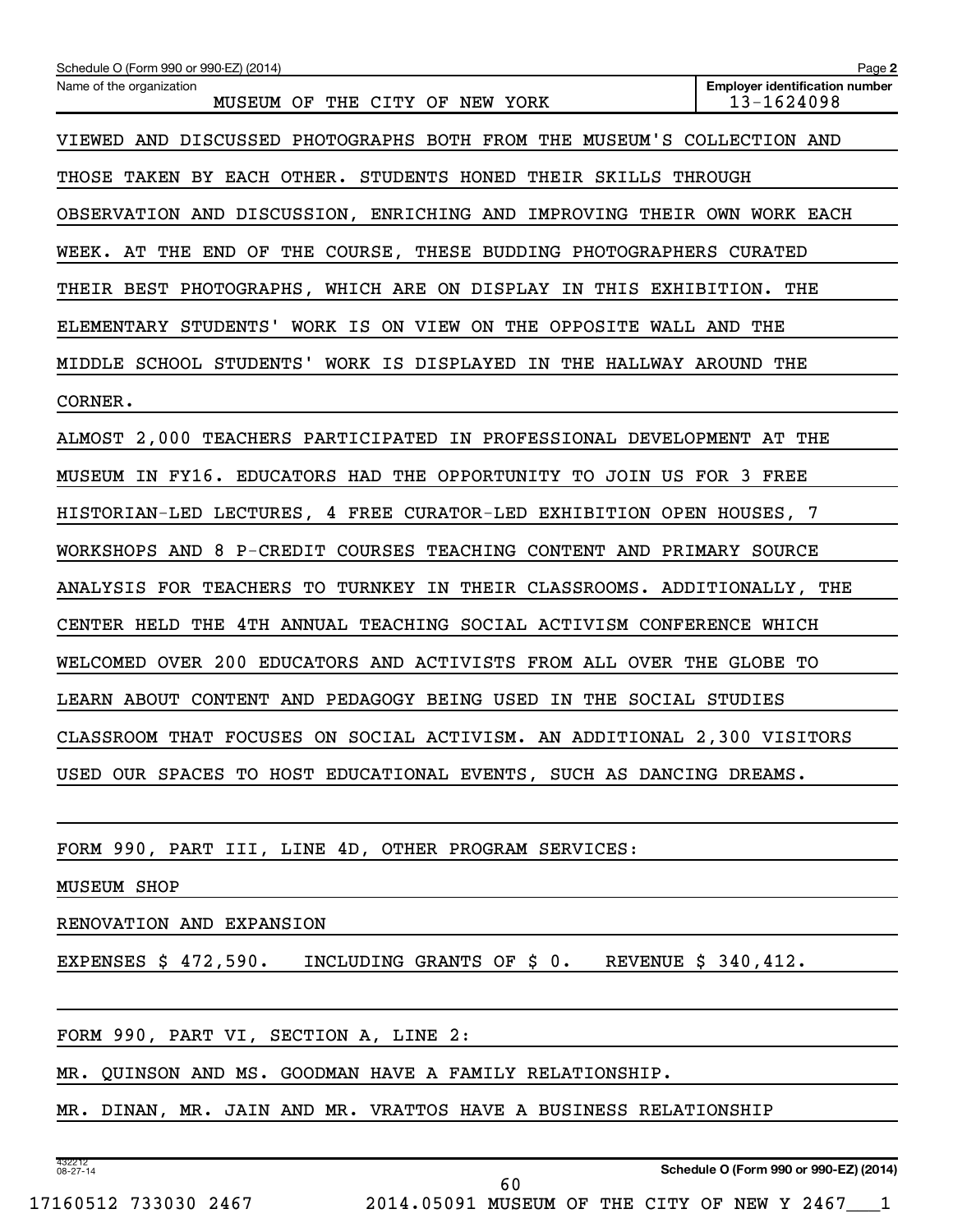| Schedule O (Form 990 or 990-EZ) (2014)<br>Page 2                            |                                                     |  |  |  |  |  |  |  |
|-----------------------------------------------------------------------------|-----------------------------------------------------|--|--|--|--|--|--|--|
| Name of the organization<br>THE CITY OF<br>MUSEUM OF<br>NEW YORK            | <b>Employer identification number</b><br>13-1624098 |  |  |  |  |  |  |  |
| FORM 990, PART VI, SECTION B, LINE 11:                                      |                                                     |  |  |  |  |  |  |  |
| THE FORM 990 WAS EMAILED TO THE AUDIT AND FINANCE COMMITTEES FOR REVIEW AND |                                                     |  |  |  |  |  |  |  |
| ONCE APPROVED BY THE AUDIT AND FINANCE COMMITTEES, THE 990 WAS<br>APPROVAL. |                                                     |  |  |  |  |  |  |  |

EMAILED TO THE REAMINED OF THE BOARD FOR REVIEW PRIOR TO BEING FILED.

FORM 990, PART VI, SECTION B, LINE 12C:

432212 08-27-14 **Schedule O (Form 990 or 990-EZ) (2014)** EACH MEMBER, TRUSTEE, PRINCIPAL OFFICER AND MEMBER OF A COMMITTEE WITH GOVERNING BOARD-DELEGATED POWERS SHALL ANNUALLY SIGN A CONFLICT OF INTEREST FORM. IN CONNECTION WITH ANY ACTUAL OR POSSIBLE CONFLICT OF INTEREST, AN INTERESTED PERSON MUST DISCLOSE THE EXISTENCE OF THE FINANCIAL INTEREST AND BE GIVEN THE OPPORTUNITY TO DISCLOSE ALL MATERIAL FACTS TO THE TRUSTEES AND MEMBERS OF COMMITTEES WITH GOVERNING BOARD DELEGATED POWERS CONSIDERING THE PROPOSED TRANSACTION OR ARRANGEMENT. AFTER DISCLOSURE OF THE FINANCIAL INTEREST AND ALL MATERIAL FACTS, AND AFTER ANY DISCUSSION WITH THE INTERESTED PERSON, HE/SHE SHALL LEAVE THE GOVERNING BOARD OR COMMITTEE MEETING WHILE THE DETERMINATION OF A CONFLICT OF INTEREST IS DISCUSSED AND VOTED UPON. THE REMAINING BOARD OR COMMITTEE MEMBERS SHALL DECIDE IF A CONFLICT OF INTEREST EXISTS. AN INTERESTED PERSON MAY MAKE A PRESENTATION AT THE GOVERNING BOARD OR COMMITTEE MEETING, BUT AFTER THE PRESENTATION, HE/SHE SHALL LEAVE THE MEETING DURING THE DISCUSSION OF, AND THE VOTE ON, THE TRANSACTION OR ARRANGEMENT INVOLVING THE POSSIBLE CONFLICT OF INTEREST. THE CHAIRMAN OR THE GOVERNING BOARD OR COMMITTEE SHALL, IF APPROPRIATE, APPOINT A DISINTERESTED PERSON OR COMMITTEE TO INVESTIGATE ALTERNATIVES TO THE PROPOSED TRANSACTION OR ARRANGEMENT. AFTER EXERCISING DUE DILIGENCE, THE GOVERNING BOARD OR COMMITTEE SHALL DETERMINE WHETHER MCNY CAN OBTAIN WITH REASONABLE EFFORTS A MORE ADVANTAGEOUS TRANSACTION OR ARRANGEMENT FROM A PERSON OR ENTITY THAT WOULD NOT GIVE RISE TO A CONFLICT OF INTEREST. IF A MORE ADVANTAGEOUS TRANSACTION OR ARRANGEMENT IS NOT REASONABLY POSSIBLE 61

17160512 733030 2467 2014.05091 MUSEUM OF THE CITY OF NEW Y 2467\_\_\_1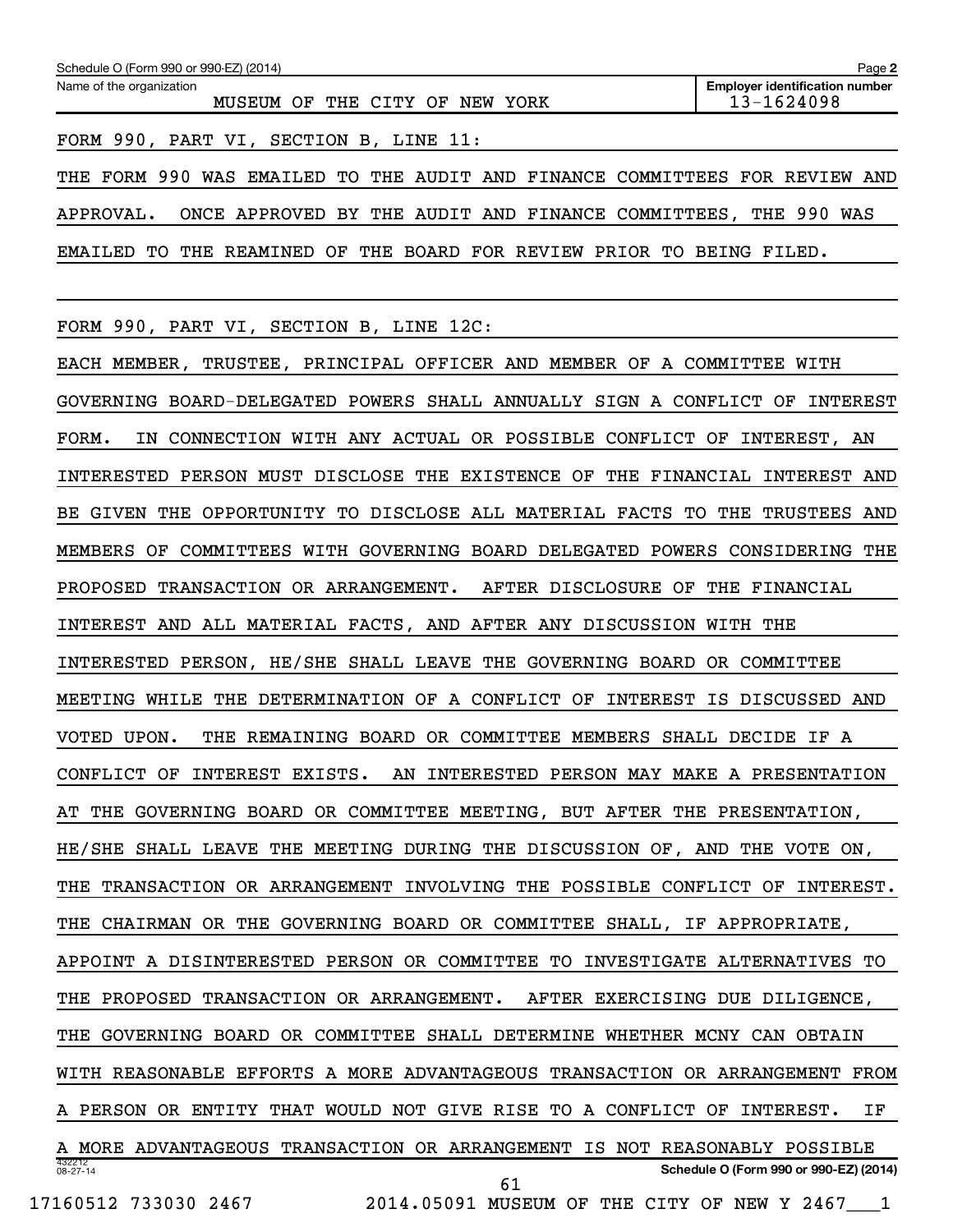| Schedule O (Form 990 or 990-EZ) (2014)                                       | Page 2                                              |  |  |
|------------------------------------------------------------------------------|-----------------------------------------------------|--|--|
| Name of the organization<br>CITY<br>MUSEUM<br>OF<br>THE<br>OF<br>NEW<br>YORK | <b>Employer identification number</b><br>13-1624098 |  |  |
| UNDER CIRCUMSTANCES NOT PRODUCING A CONFLICT<br>INTEREST,<br>OF              | THE<br>GOVERNING                                    |  |  |
| COMMITTEE SHALL DETERMINE BY A MAJORITY VOTE<br>OF<br>BOARD<br>OR            | THE<br>DISINTERESTED                                |  |  |
| TRUSTEES WHETHER THE TRANSACTION OR ARRANGEMENT IS IN MCNY'S BEST            | INTEREST,                                           |  |  |
| OWN BENEFIT, AND WHETHER IT IS FAIR AND<br>REASONABLE.<br>FOR ITS            | CONFORMITY<br>IN                                    |  |  |
| THE ABOVE DETERMINATION IT SHALL MAKE ITS DECISION AS<br>WITH                | WHETHER<br>TО<br>TO.                                |  |  |
| DECISION<br>INTO<br>THE<br>TRANSACTION OR ARRANGEMENT.<br>ENTER<br>ANY       | BY A<br>COMMITTEE                                   |  |  |
| REVIEW AND DETERMINATION<br>BY THE<br>SUBJECT TO<br>GOVERNING<br>SHALL BE    | BOARD<br>SHOULD                                     |  |  |
| ELECT<br>TO DO SO.<br>ΤͲ                                                     |                                                     |  |  |
|                                                                              |                                                     |  |  |
|                                                                              |                                                     |  |  |

FORM 990, PART VI, SECTION C, LINE 19:

THE MUSEUM OF THE CITY OF NEW YORK MAKES ITS GOVERNING DOCUMENTS, CONFLICT OF INTEREST POLICY, AND FINANCIAL STATEMENTS AVAILABLE TO THE GENERAL PUBLIC UPON REQUEST

FORM 990, PART XII LINE 2C

THE PROCESS HAS NOT CHANGED

432212 08-27-14